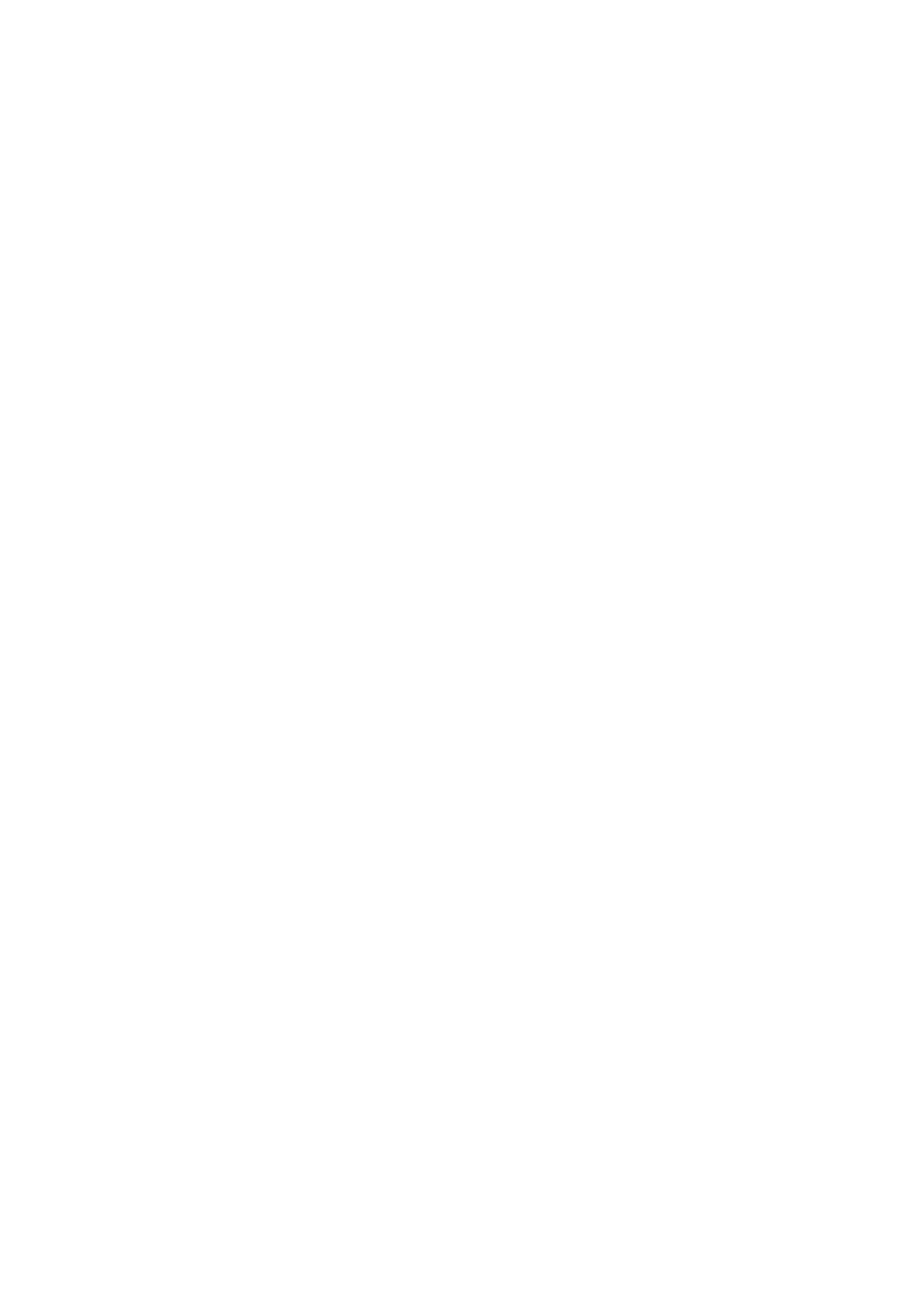# **INDEX**

| SI.<br>No.       | Subject                                           |     |
|------------------|---------------------------------------------------|-----|
| 1 <sub>1</sub>   | Introduction                                      | 1   |
| 2.               | <b>Main Activities</b>                            | 4   |
| 3.               | Notes on Activities                               | 9   |
| $\overline{4}$ . | Twenty Point Programme 2006                       |     |
| 5.               | <b>Evidence Based Policy Making</b>               | 10  |
| 6.               | Special Initiatives and Projects                  | 13  |
| 7.               | <b>New Special Initiatives</b>                    | 14  |
| 8.               | <b>Heads of Department</b>                        | 16  |
| 9.               | <b>State Planning Commission</b>                  | 17  |
| 10.              | Department of Economics and<br><b>Statistics</b>  | 66  |
| 11.              | Department of Evaluation and Applied<br>Research  | 118 |
| 12.              | Chennai Metro Rail Project                        | 130 |
| 13.              | Chennai Metro Rail Project Phase-I                | 131 |
| 14.              | Chennai Metro Rail Project - Phase-I<br>Extension | 135 |
| 15.              | Chennai Metro Rail Project - Phase - II           | 136 |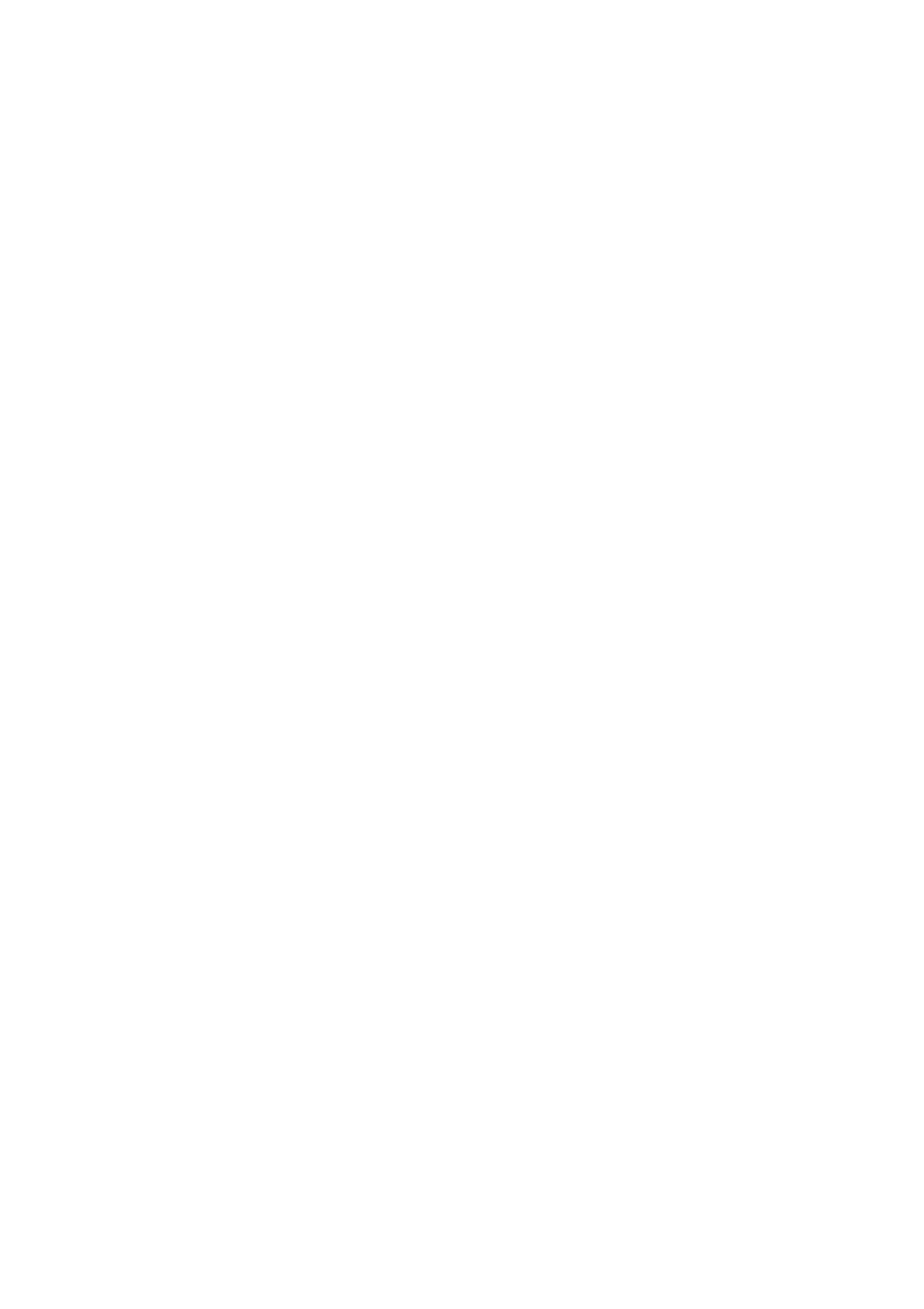### **DEMAND No.36**

# **PLANNING, DEVELOPMENT AND SPECIAL INITIATIVES DEPARTMENT POLICY NOTE**

**INTRODUCTION** 

**"An expert Ministry is one that knows virtue, and always offers wise and timely counsels in well-thought out and pleasant words"** 

 **(Thirukkural 635)** 

The then Hon'ble Chief Minister AMMA's dream was to make Tamil Nadu the State with best infrastructure services as well as the State with highest Human Development Index ranking in India, in all indicators of Human Development with core focus on accelerated, sustainable and inclusive growth.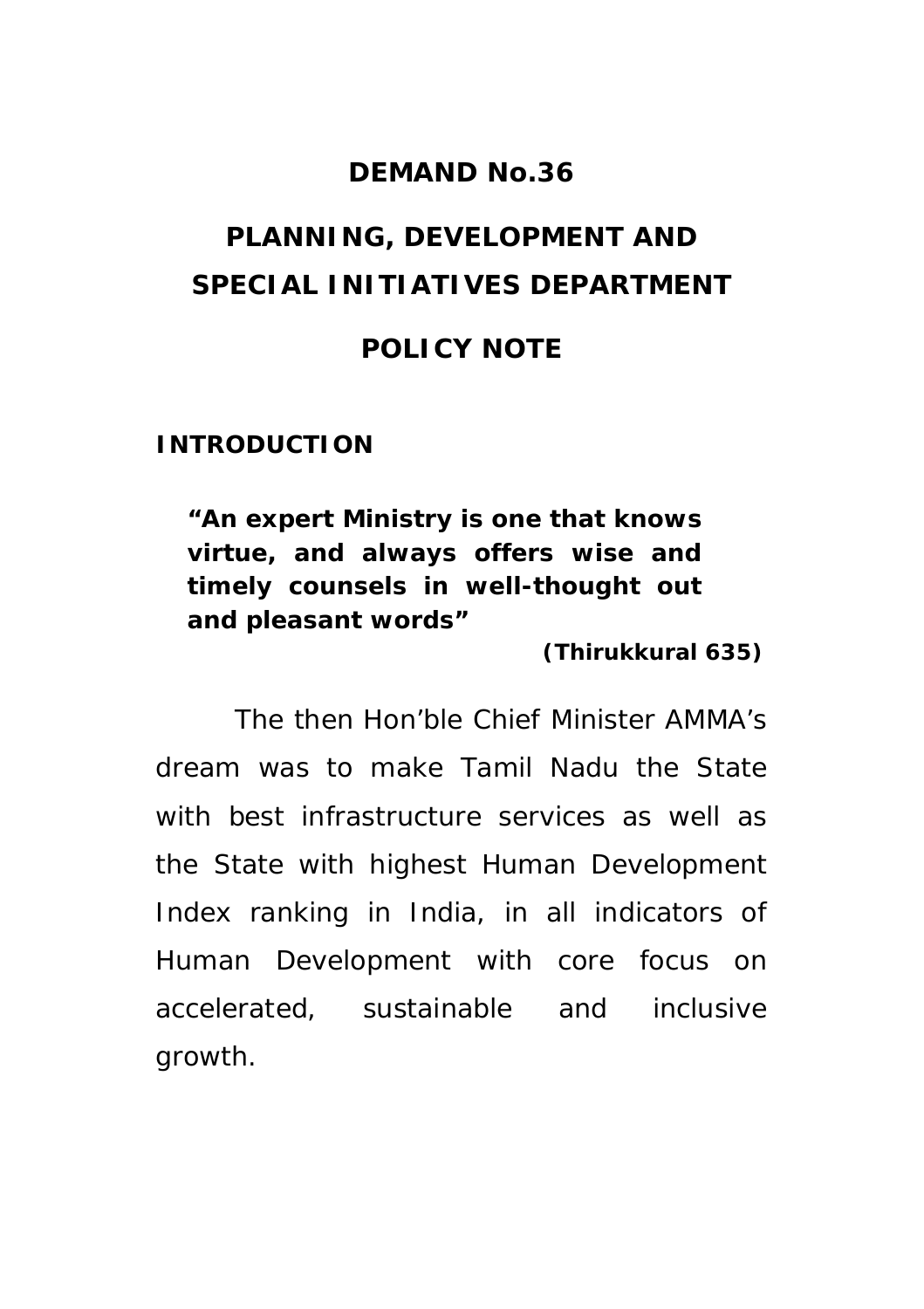Originally, the primary responsibility of the Planning, Development and Special Initiatives Department was the preparation of the Annual and Five Year Plans for the State, monitoring and review of expenditure on State Plan Schemes, Twenty Point Programme and Centrally Sponsored Schemes. In the context of the replacement of the Union Planning Commission by the formation of NITI Aayog, the merger of the Plan and Non-Plan portions of the Budget, and advent of Sustainable Development Goals (SDGs), the role of the Department will evolve to longer term strategic goal setting and medium term operational sequencing of development projects and programmes in Tamil Nadu, and securing greater policy co-ordination in such initiatives, and bringing focus on achieving the targets and indicators under the SDGs. The Department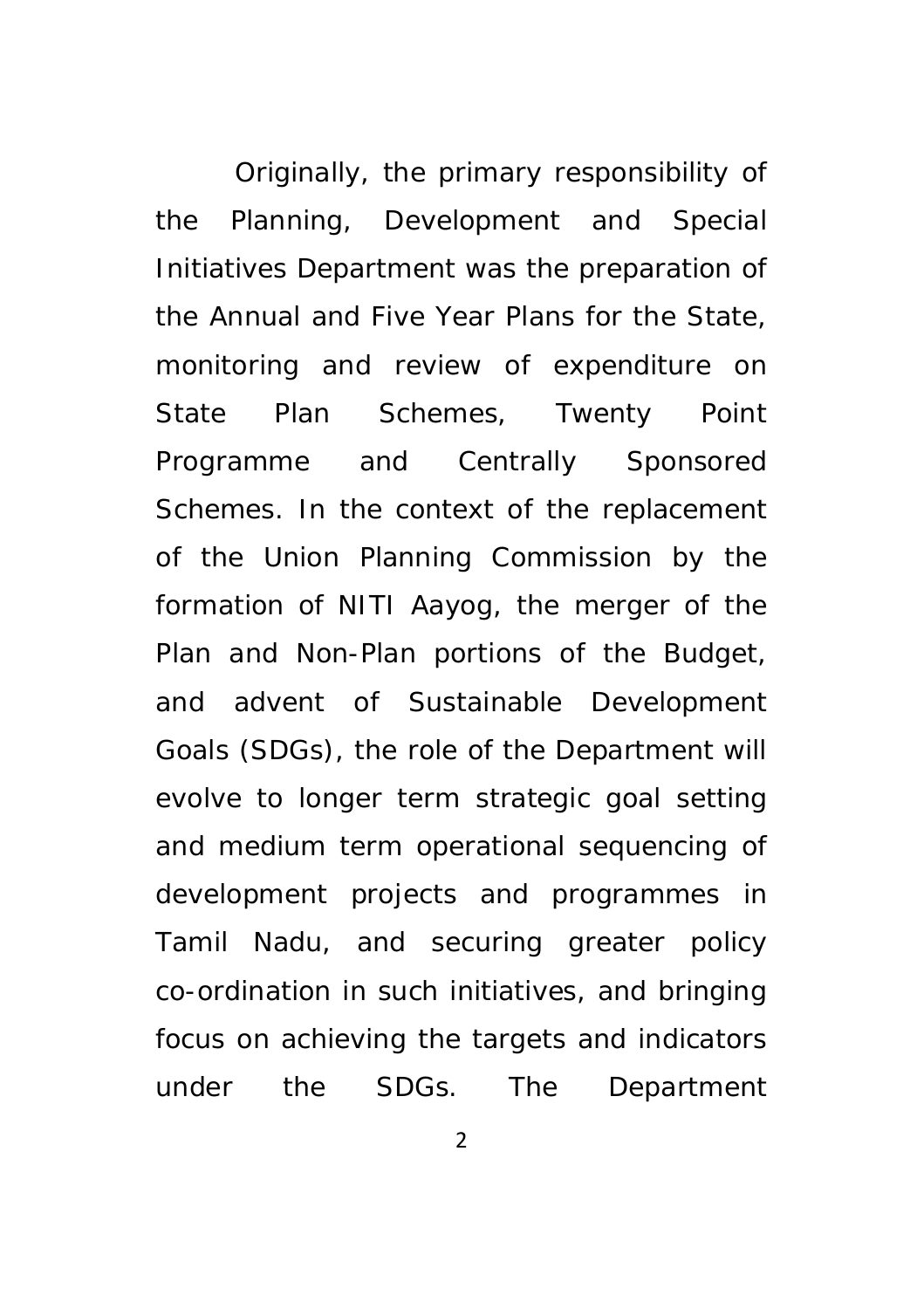co-ordinates with various Government Departments towards achieving overall development goals and is a member in various Departments' State level Committees for Schemes and Programmes. The Department also scrutinises proposals for development schemes prepared by other Departments.

The Department is also the Nodal Department of the State Government which coordinates with and interacts with the NITI Aayog and for uploading the current status of the issues received from the departments concerned raised in the PRAGATI Portal.

The Department performs a number of co-ordination functions for new initiatives of the Government, involving multi-departmental action.

Drawing on the expertise of the State Planning Commission (SPC), the Department of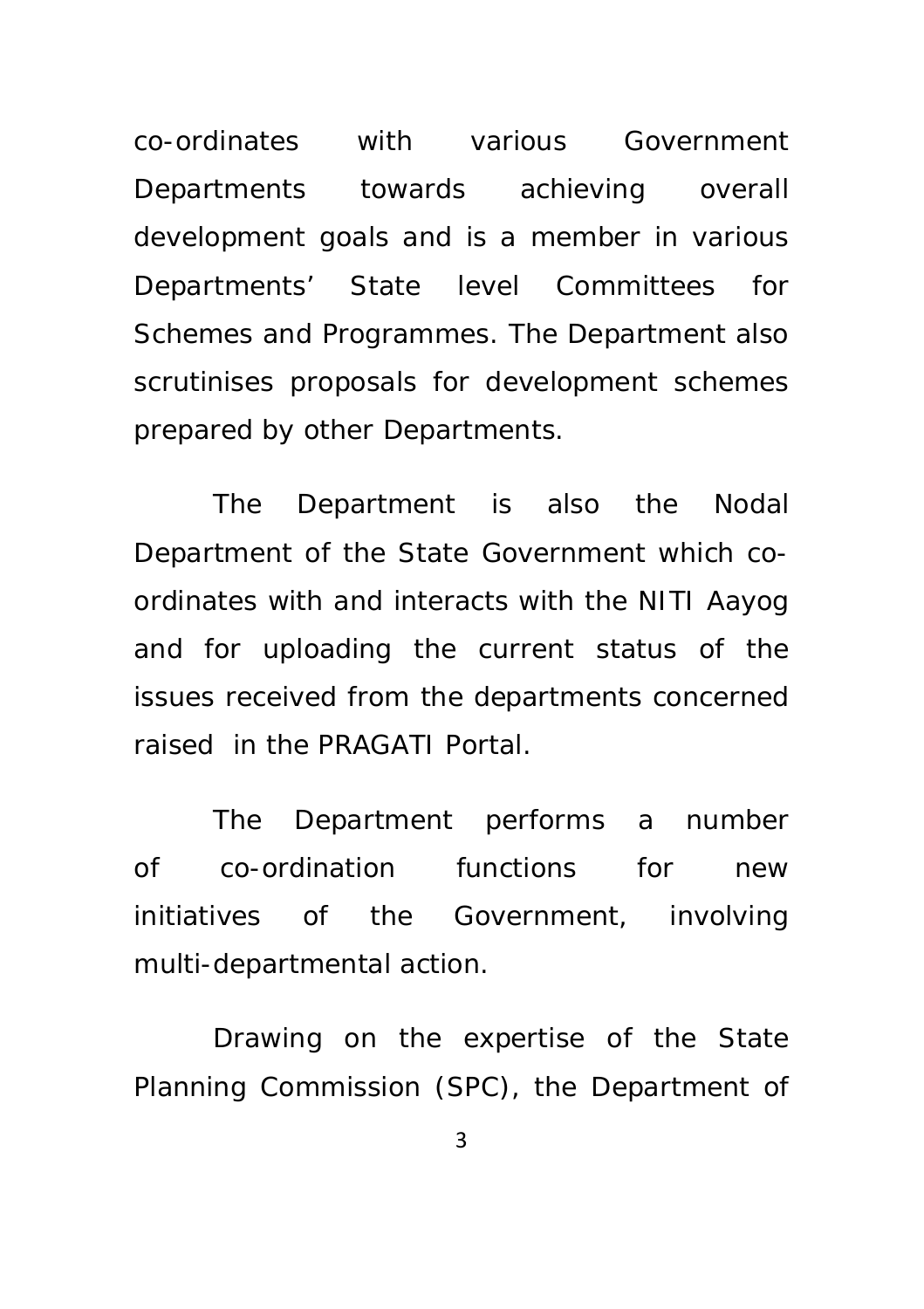Economics & Statistics (DOES) and Department of Evaluation & Applied Research (DEAR), the Department is providing policy advice. It also takes up promotion, design and implementation of projects through the Tamil Nadu Innovations Initiatives and Evidence Based Policy Making Initiatives.

Further, through the Special Initiatives Wing, overseeing the Chennai Metro Rail Project and certain New Special Initiatives to speed up the progress of important infrastructure and development projects are being carried out.

The Department's website www.tn.gov.in/department/23 documents these activities in greater detail.

#### **1.0 MAIN ACTIVITIES**

i. Co-ordinating with all departments to focus State Government's efforts towards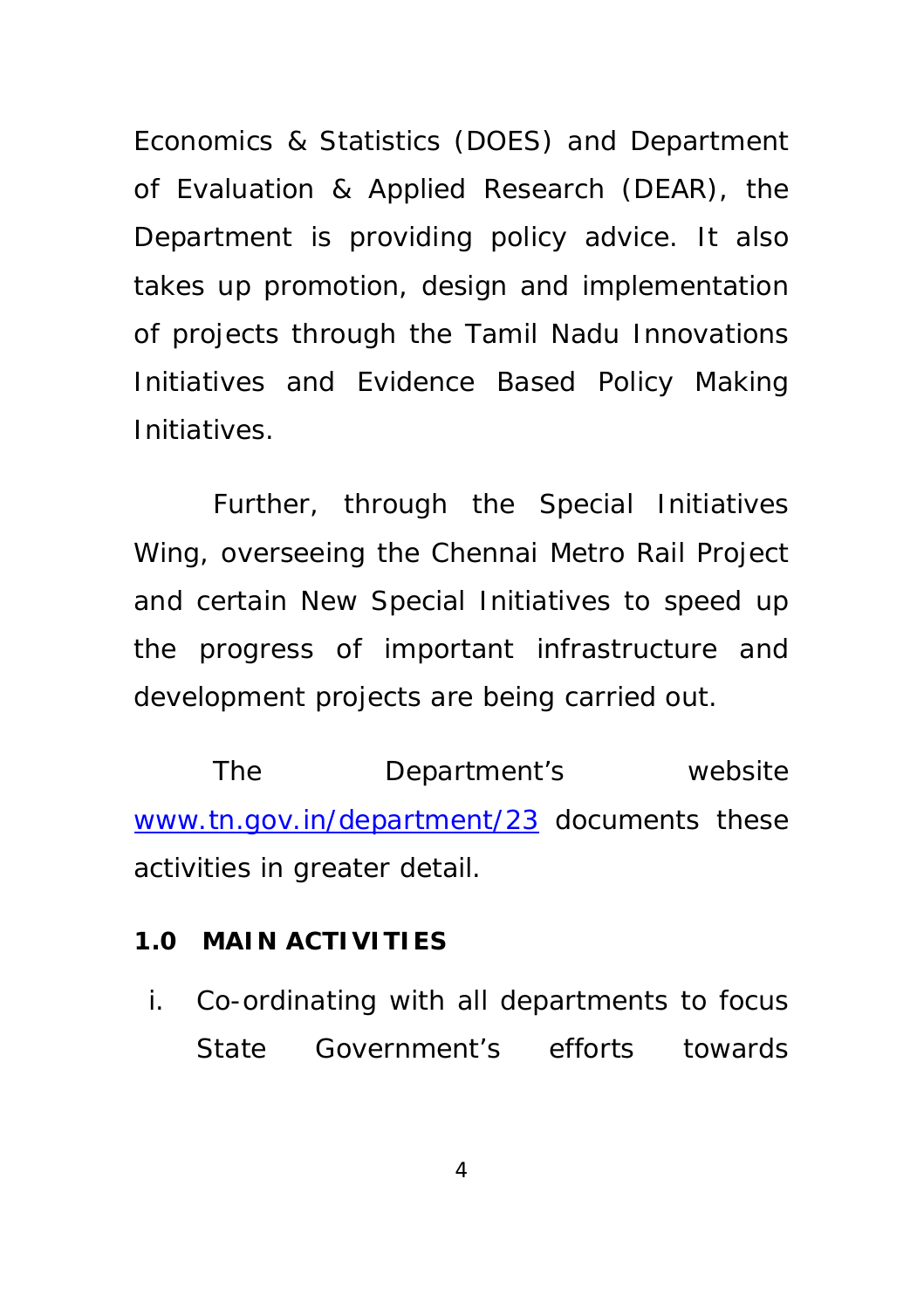achieving the Sustainable Development Goals Agenda:2030;

- ii. Preparation of longer term strategic and medium term operational planning in coordination with the NITI Aayog;
- iii. State level co-ordination and monitoring of the Aspirational Districts Programme;
- iv. Assessment of development indicators and evaluation of major schemes and programmes;
- v. Stewarding studies on formulation and implementation of specific programmes relating to land and water use in the State Planning Commission;
- vi. Collection and compilation of performance of various monitorable items and schemes implemented by Departments and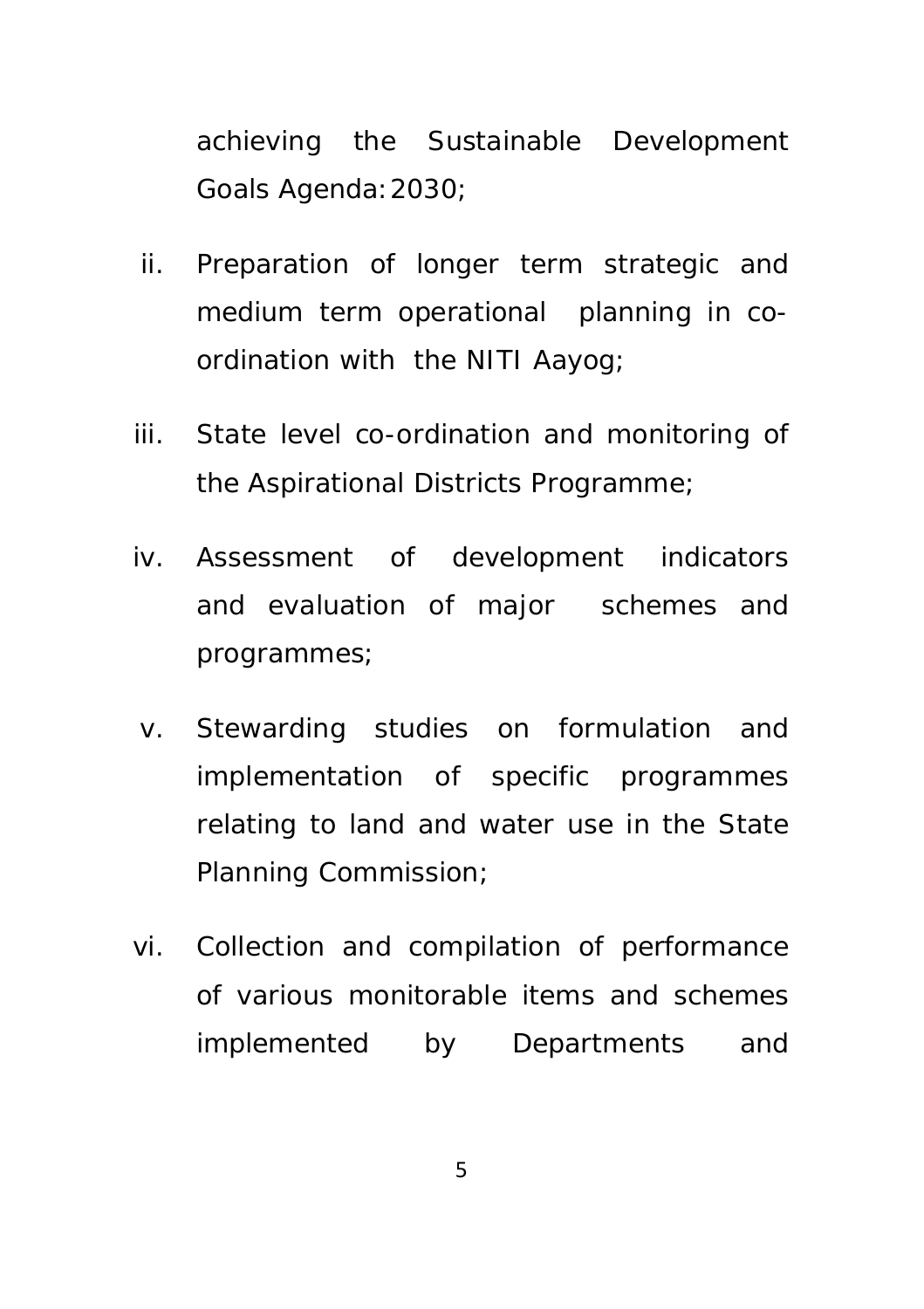organisations under Twenty Point Programme;

- vii. Administering the Tamil Nadu Innovation Initiatives (TANII);
- viii. Ensuring balanced development among regions in key economic and social indicators and overseeing the Implementation of the Programme of "State Balanced Growth Fund (SBGF)";
	- ix. Implementation of Special Area Development Programme (SADP) from State funds from the year 2015-2016 replacing the Hill Area Development Programme (HADP) and Western Ghats Development Programme (WGDP);
	- x. Making arrangements for review of progress in major infrastructure projects by the Chief Secretary;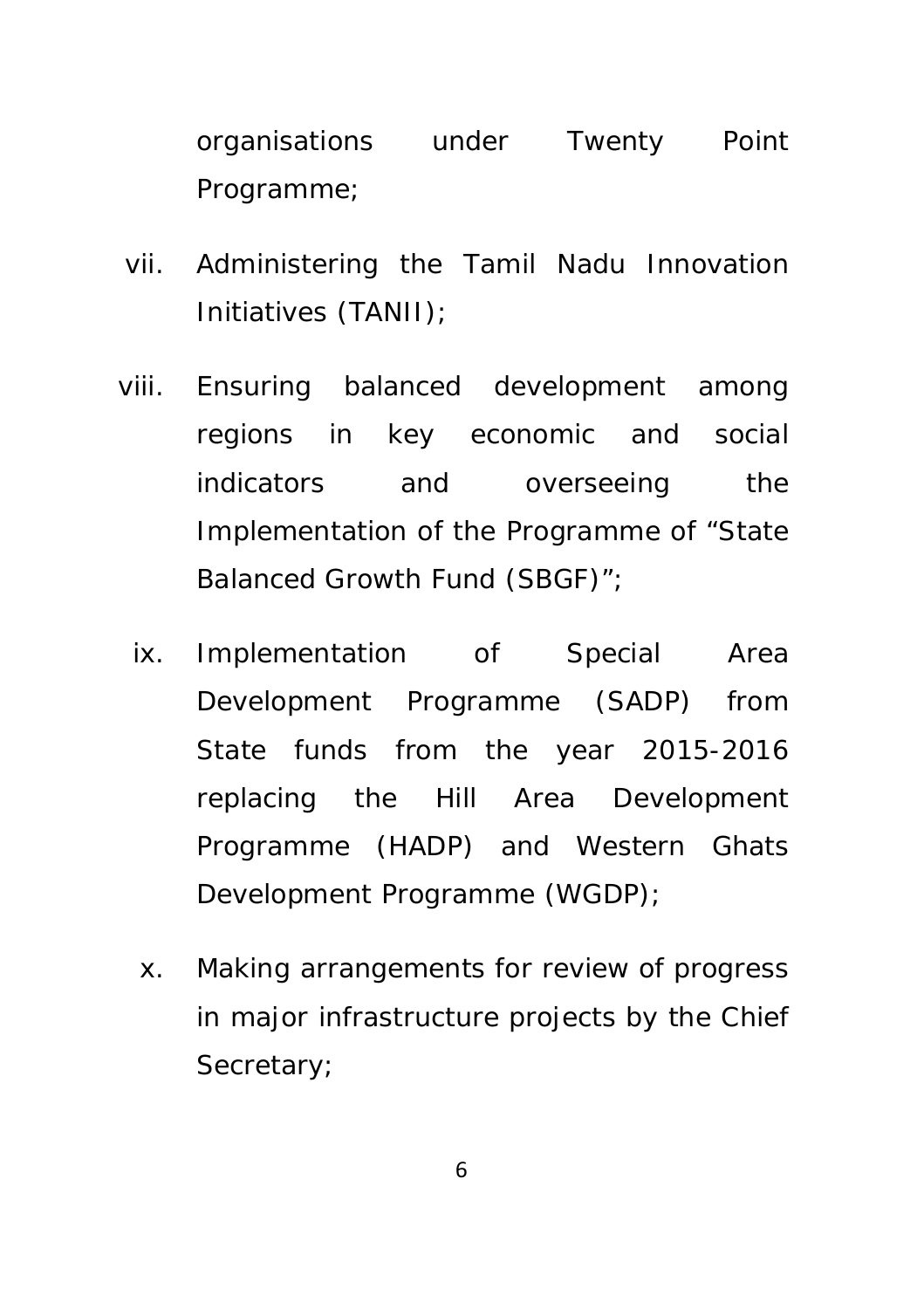- xi. Co-ordination activities in special and innovative projects involving several Government Departments;
- xii. Oversee the preparation of District Development plans through District Planning Cells which function as supporting arms of the District Planning Committees;
- xiii. Promotion of Evidence Based Policy Making in Government;
- xiv. Collection, compilation and dissemination of statistical data from public and private data sources including State Income Estimates, Economic Census, Agricultural Census, Socio-Economic Surveys, Special Surveys, Elderly Panel Survey and Monthly Reports on the State's economy through Department of Economics and Statistics;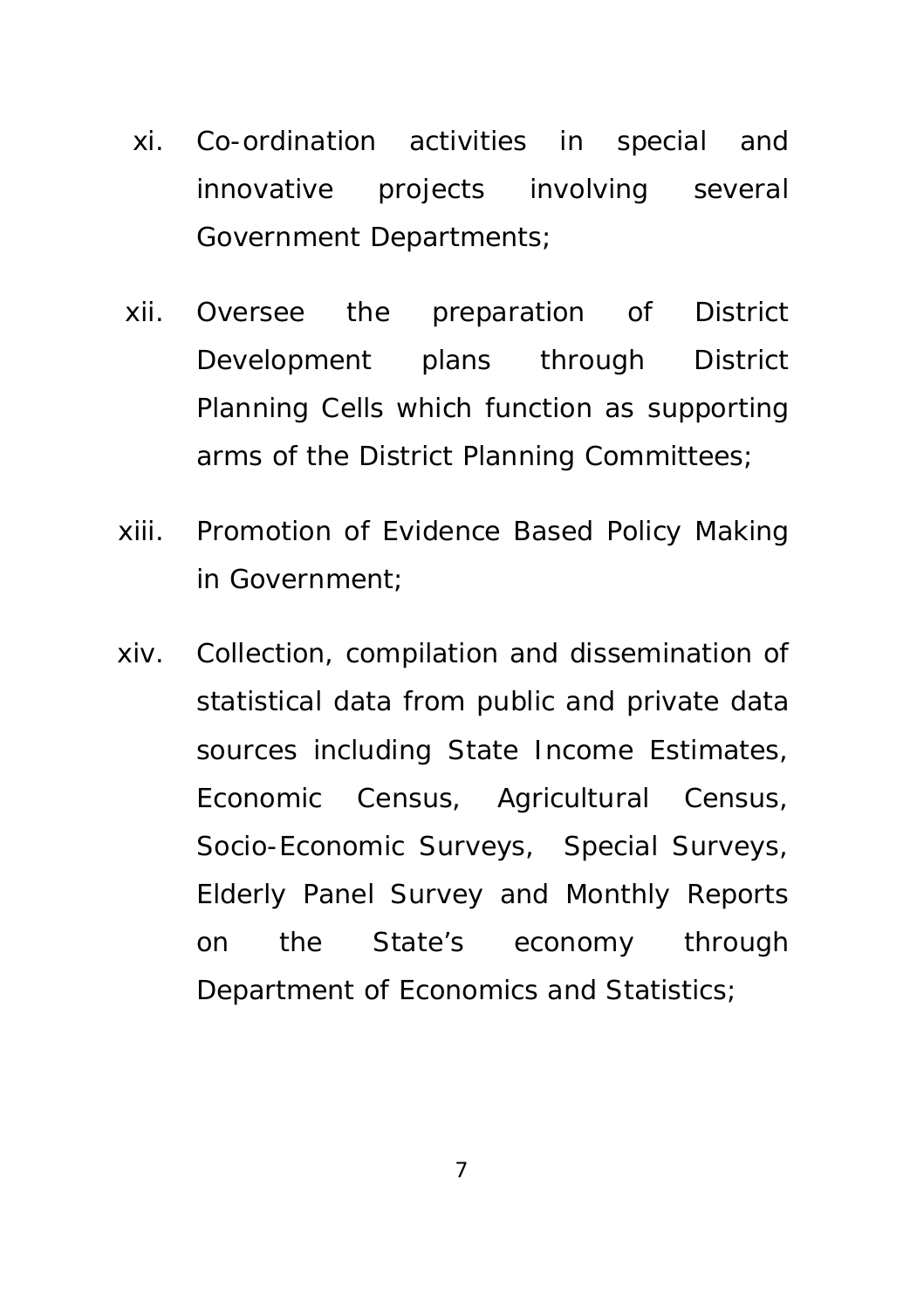- xv. Evaluation of development schemes, Centrally Sponsored Schemes and Externally Aided Projects through Evaluation and Applied Research Department;
- xvi. Providing administrative support and facilitating the operations of the State Planning Commission, Department of Economics and Statistics and the Department of Evaluation and Applied Research;
- xvii. Facilitating new and special projects like the Metro Rail Project under the Special Initiatives wing, and
- xviii. Launching new Special Initiatives to expedite the progress of important infrastructure and development projects.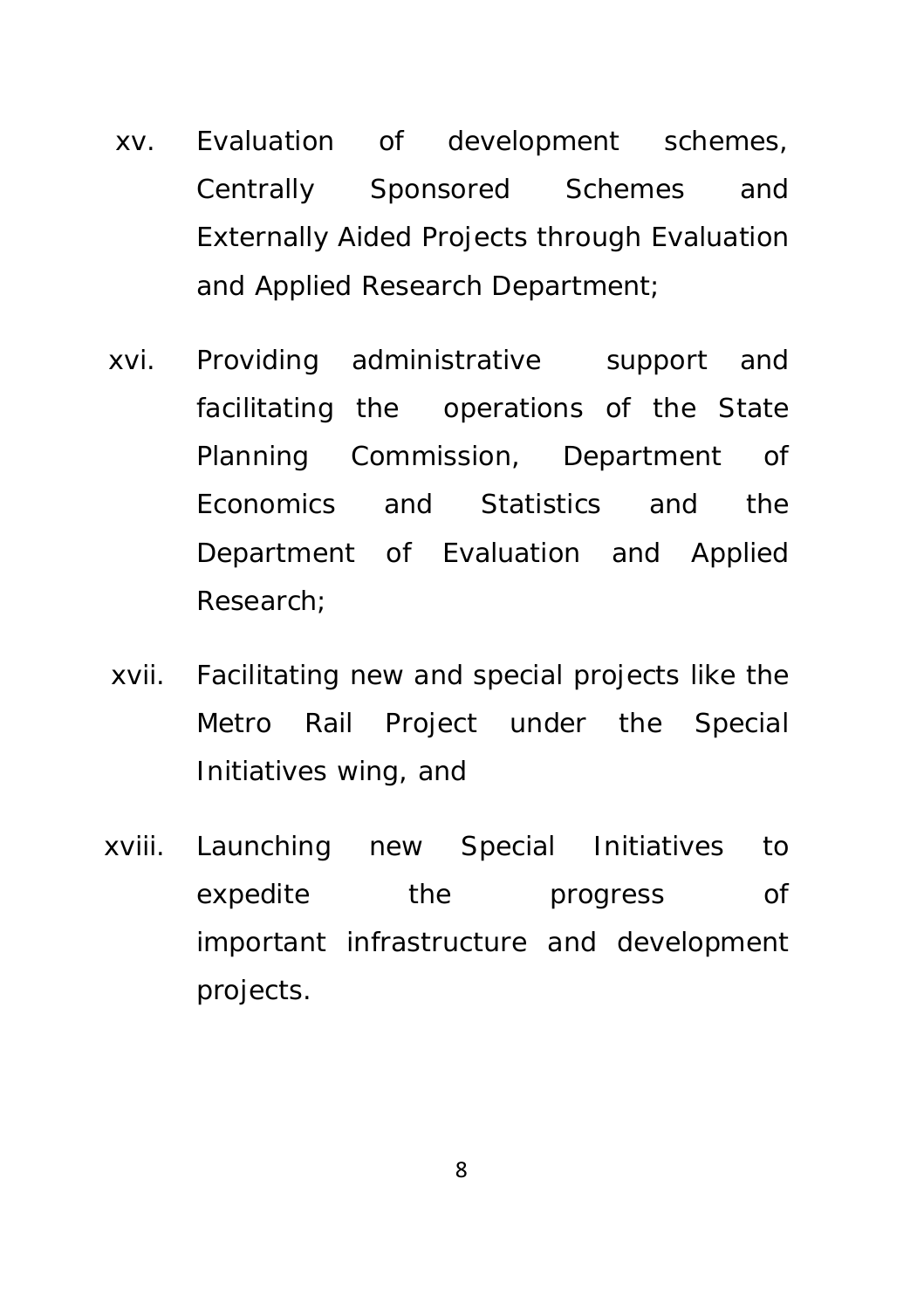### **2.0 NOTES ON ACTIVITIES**

#### **2.1 Twenty Point Programme-2006**

The Twenty Point Programme (TPP) was formulated as a composite poverty alleviation project in 1975 and was restructured in 1982, 1986 and 2006. Now it is renamed as "TPP - 2006".

The main objective of the Programme is to eradicate poverty and improve the quality of life of the poor and under-privileged population. The programme components span specific issues of reduction in poverty, employment generation, education, housing, health, agriculture, land reforms, irrigation, drinking water, protection and empowerment of weaker sections and consumer protection.

The performance of various monitorable items and schemes implemented by the Departments and organisations under TPP-2006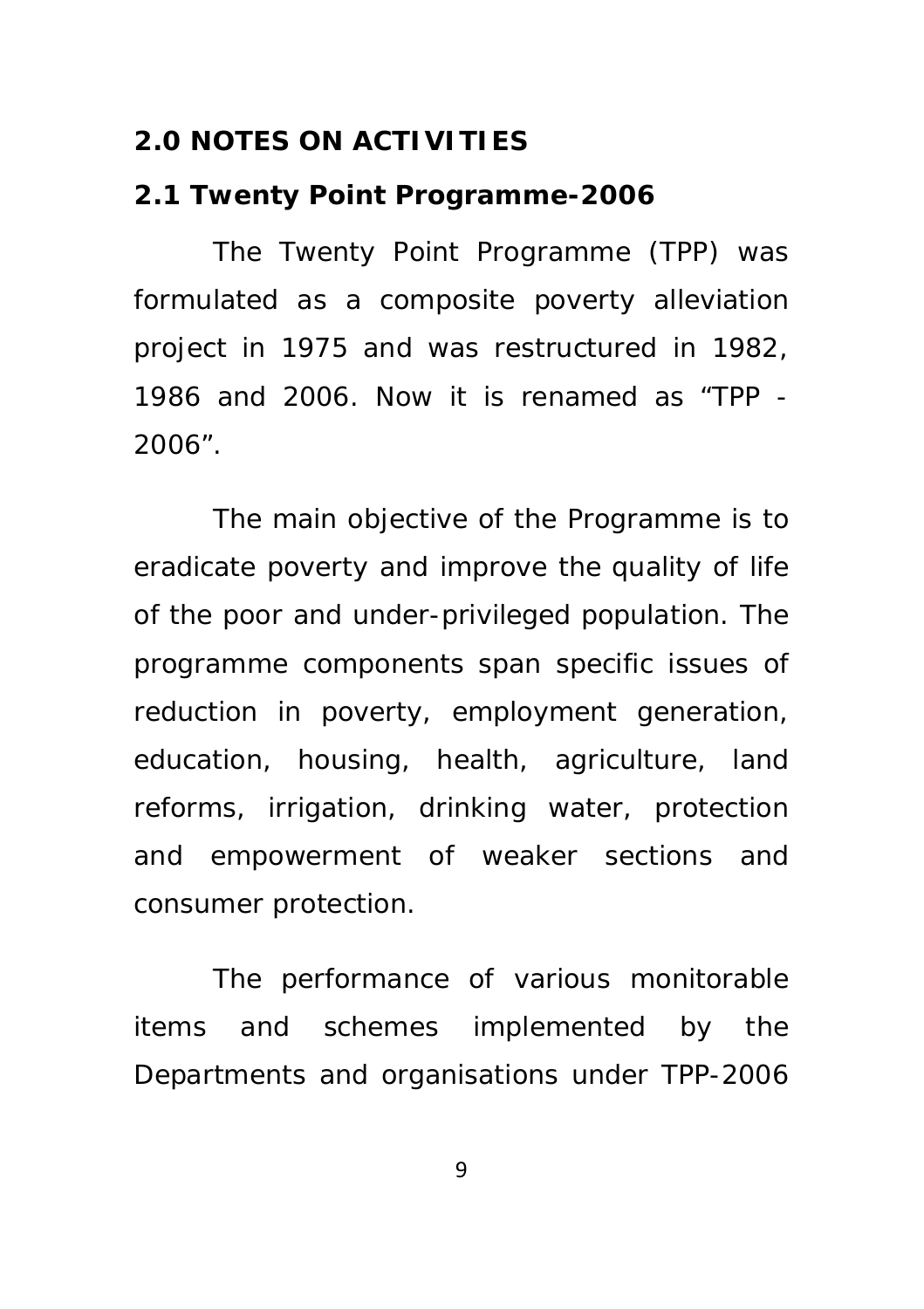are collected and compiled every quarter by this department, and quarterly progress reports sent to the Ministry of Statistics and Programme Implementation, Government of India.

#### **2.2 Evidence Based Policy Making**

Based on the announcement made by the then Hon'ble Chief Minister AMMA under rule 110 in the Tamil Nadu Legislative Assembly on 08.08.2014, orders were issued in G.O.Ms.No.81, Planning, Development and Special Initiatives (ST2&E) Department, Dated: 02.09.2014 to enter into a Memorandum of Understanding (MoU) with the Abdul Latif Jameel Poverty Action Lab, South Asia (J-PAL-SA) to institutionalize the evidence-based approach to policymaking, in order to maximize the impact of the anti-poverty programmes. The Abdul Latif Jameel – Poverty Action Lab (J-PAL-SA) of the Massachusets Institute of Technology, USA, is a network of some of the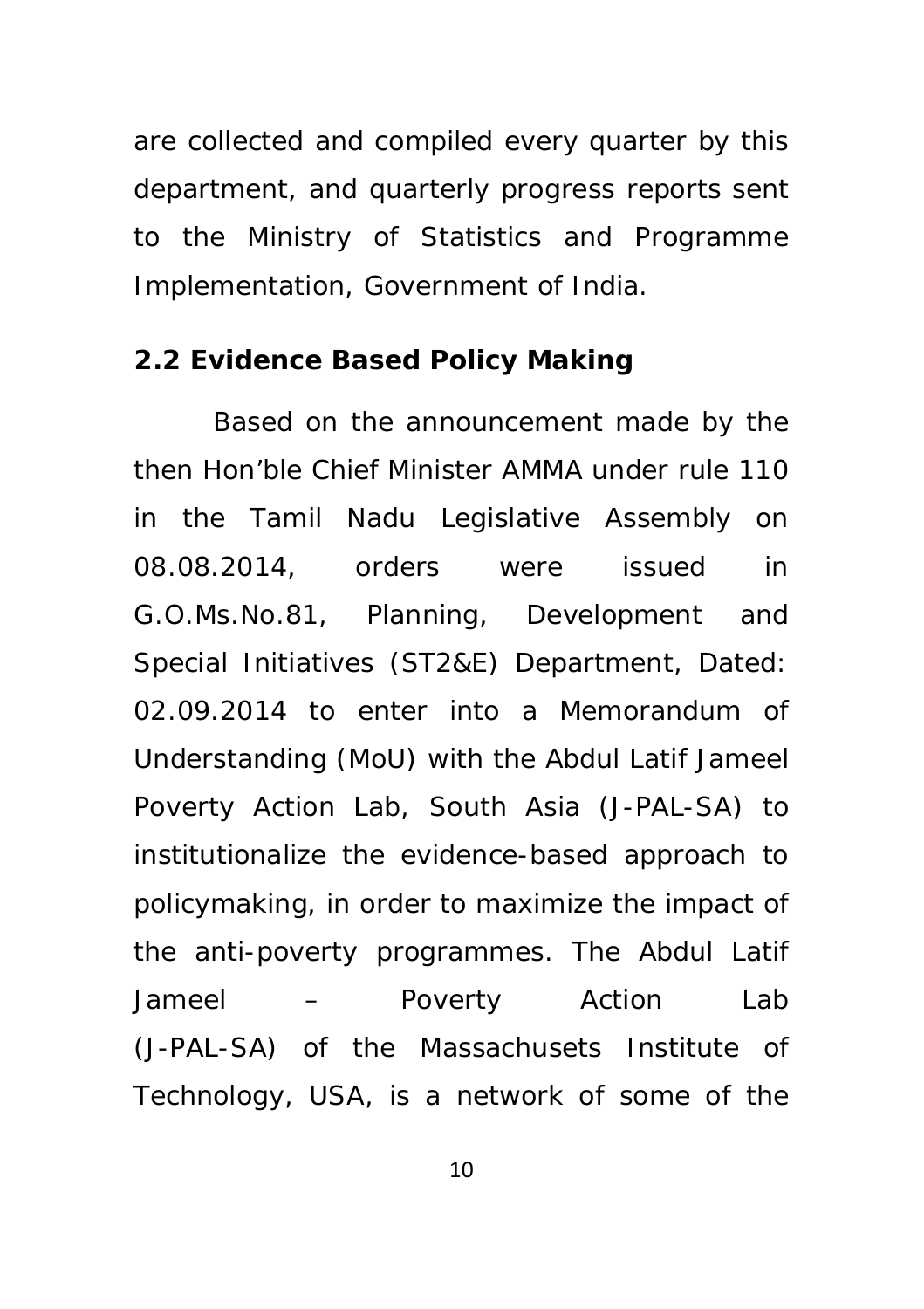best development economists and social scientists located at different Universities and Institutions across the world, who do focused research on the formulation and evaluation of various policy initiatives on the most cost effective and efficient ways of reducing poverty.

J-PAL is assisting Government of Tamil Nadu in building internal capacity to carry out monitoring and evaluation of ongoing and new schemes.

A total of 18 studies have been approved since 2014 through five Steering Committee meetings chaired by the Chief Secretary. Of these, eight pilot and scoping studies and one full-scale impact evaluation have been completed.

Results and recommendations have been presented to the Advisory Committee, chaired by the Planning and Development Department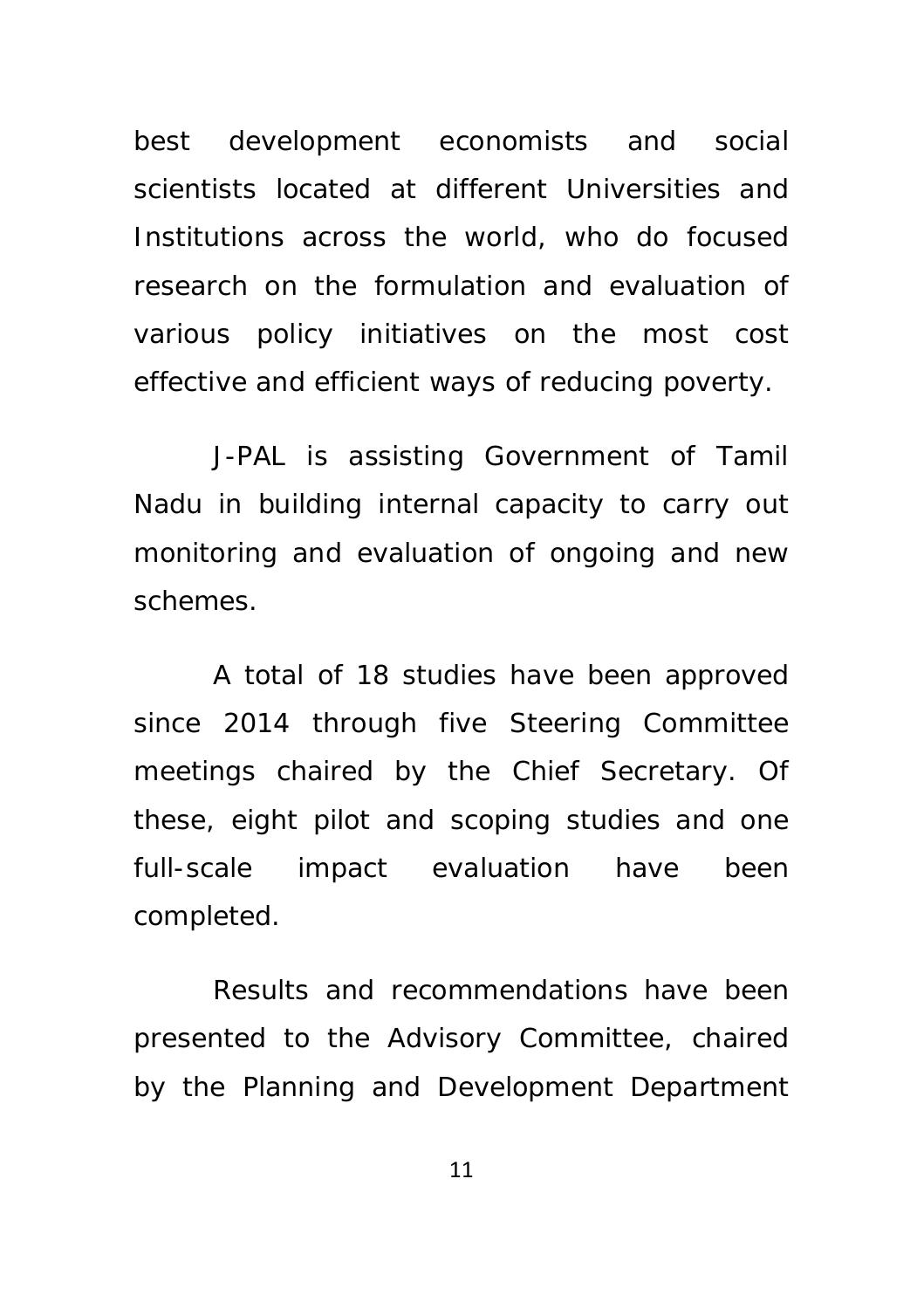Secretary, discussed and given to the collaborating departments, on innovations and improvements based on the findings.

 Departments currently engaged in these policy research studies include Health & Family Welfare; Social Welfare & Nutritious Meal Programme; Co-operation, Food & Consumer Protection; Labour & Employment; School Education; Commercial Taxes and Economics & Statistics.

 J-PAL-SA and Government of Tamil Nadu in close co-ordination with key line departments will identify top policy priorities of Government of Tamil Nadu and conduct discussions that can be field tested before a state wide scale up, identify policy innovations tested elsewhere in India and globally that would be replicated in Tamil Nadu. In parallel, departments are also engaged with J-PAL-SA researchers on policy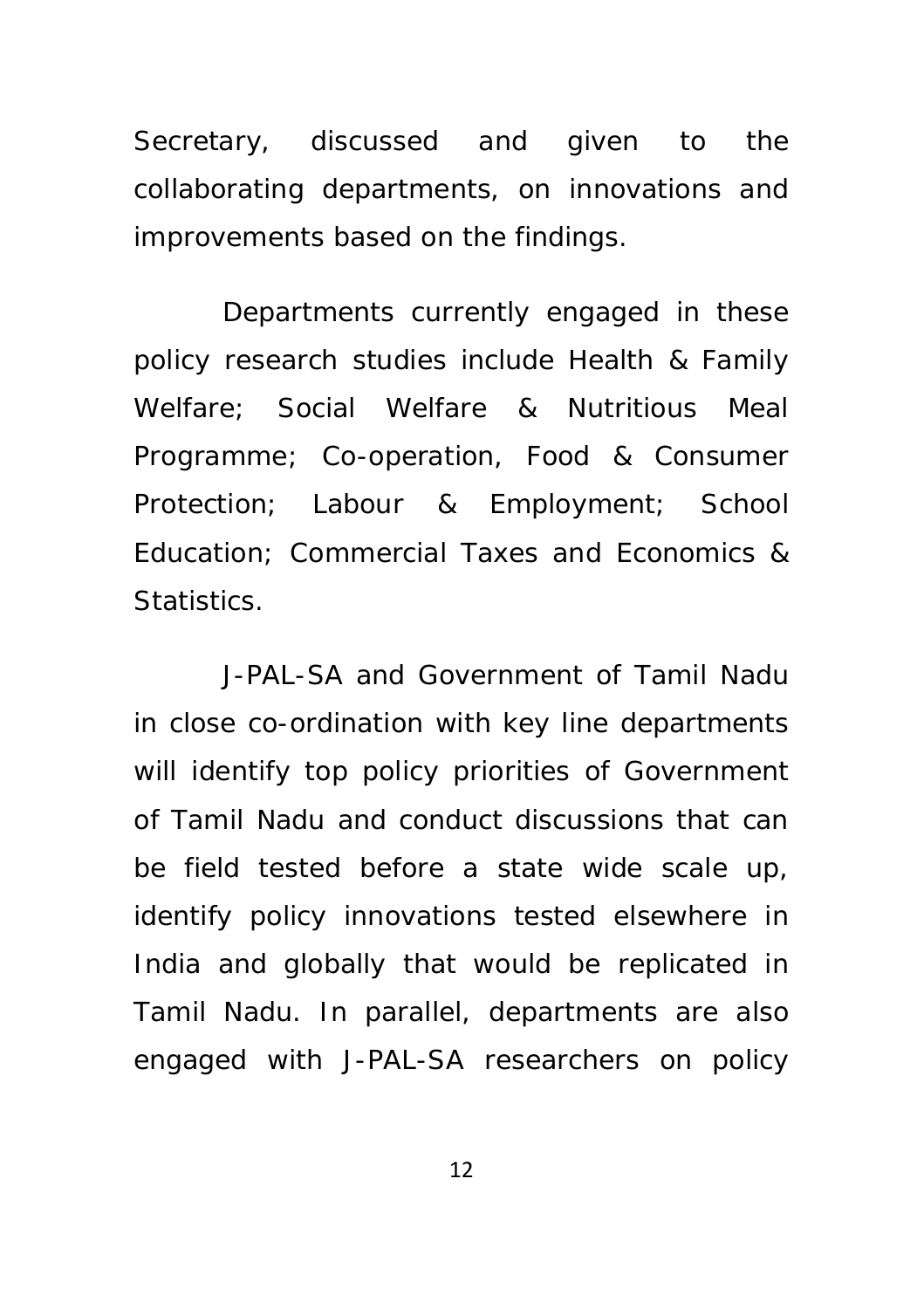research dialogues in sectors such as affordable housing, secondary education, nutrition, etc.

#### **2.3 Special Initiatives and Projects**

The Government in G.O.Ms.No.31, Planning and Development (WTO) Department, Dated:29.04.2003, decided to expand the Planning and Development Department to include a wing for Special Initiatives and Projects. The objective of the Special Initiatives wing was to process innovative schemes that emanate from different sources and constitute priority areas for Government action.

In G.O.Ms.No.146, Planning, Development and Special Initiatives Department, Dated: 02.11.2006, orders were issued for the inclusion of the subject "Special Initiatives" in the First Schedule of the Business Rules under "Concurrent Subjects". Instructions were issued detailing the process by which an initiative may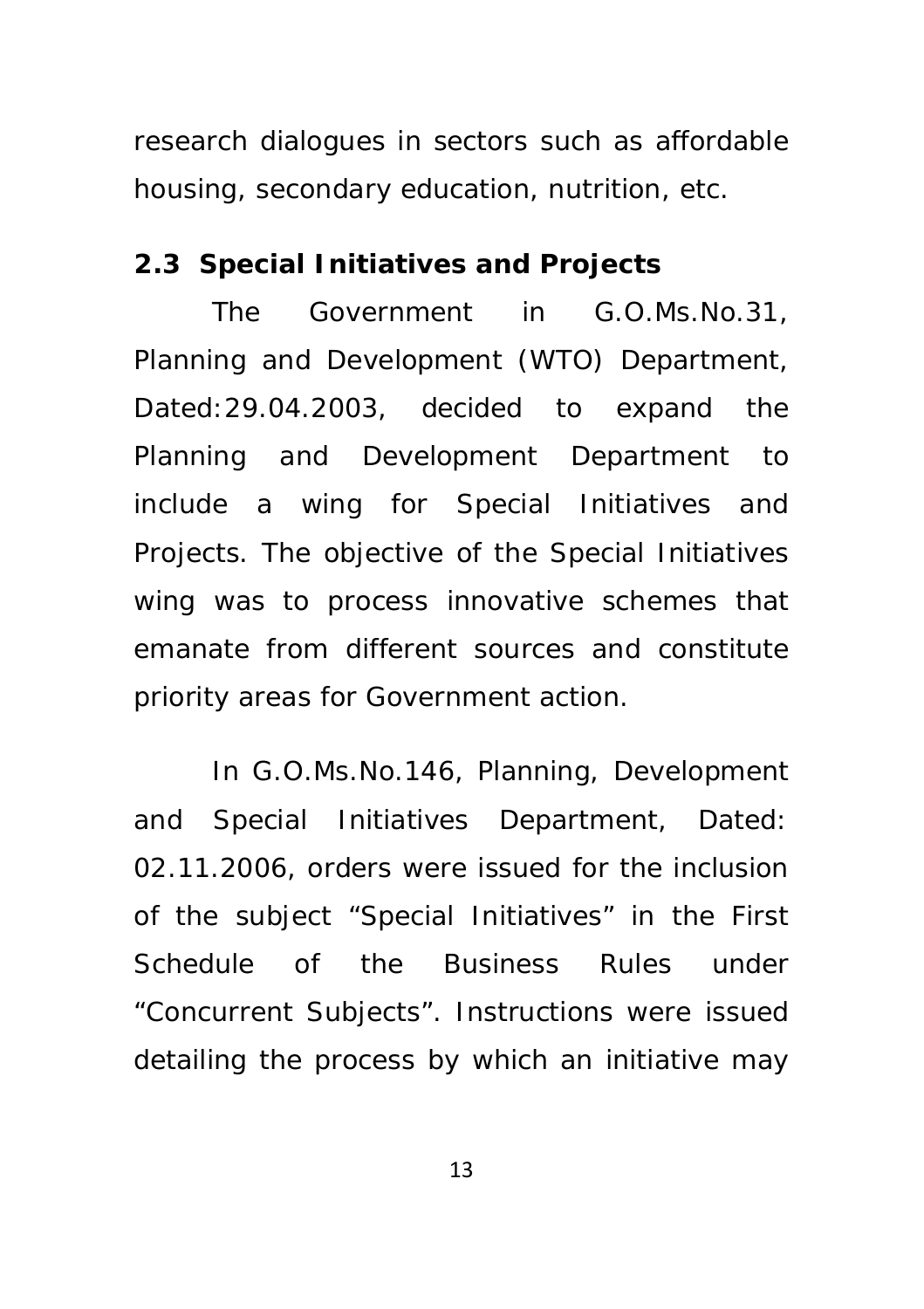become a Special Initiative and may be advanced or co-ordinated towards implementation by the Planning, Development & Special Initiatives Department. Once the initiative reaches a level of maturity not requiring further attention of the Planning, Development & Special Initiatives Department, the project would be transferred to the appropriate administrative department. On this basis, in G.O.Ms.No.10, Planning, Development and Special Initiatives Department, Dated:18.01.2007, the Chennai Metro Rail Project has been declared as a 'Special Initiative' under the Planning, Development and Special Initiatives Department and is under implementation.

#### **2.4 New Special Initiatives**

In G.O.Ms.No.23, Planning, Development and Special Initiatives (SI) Department,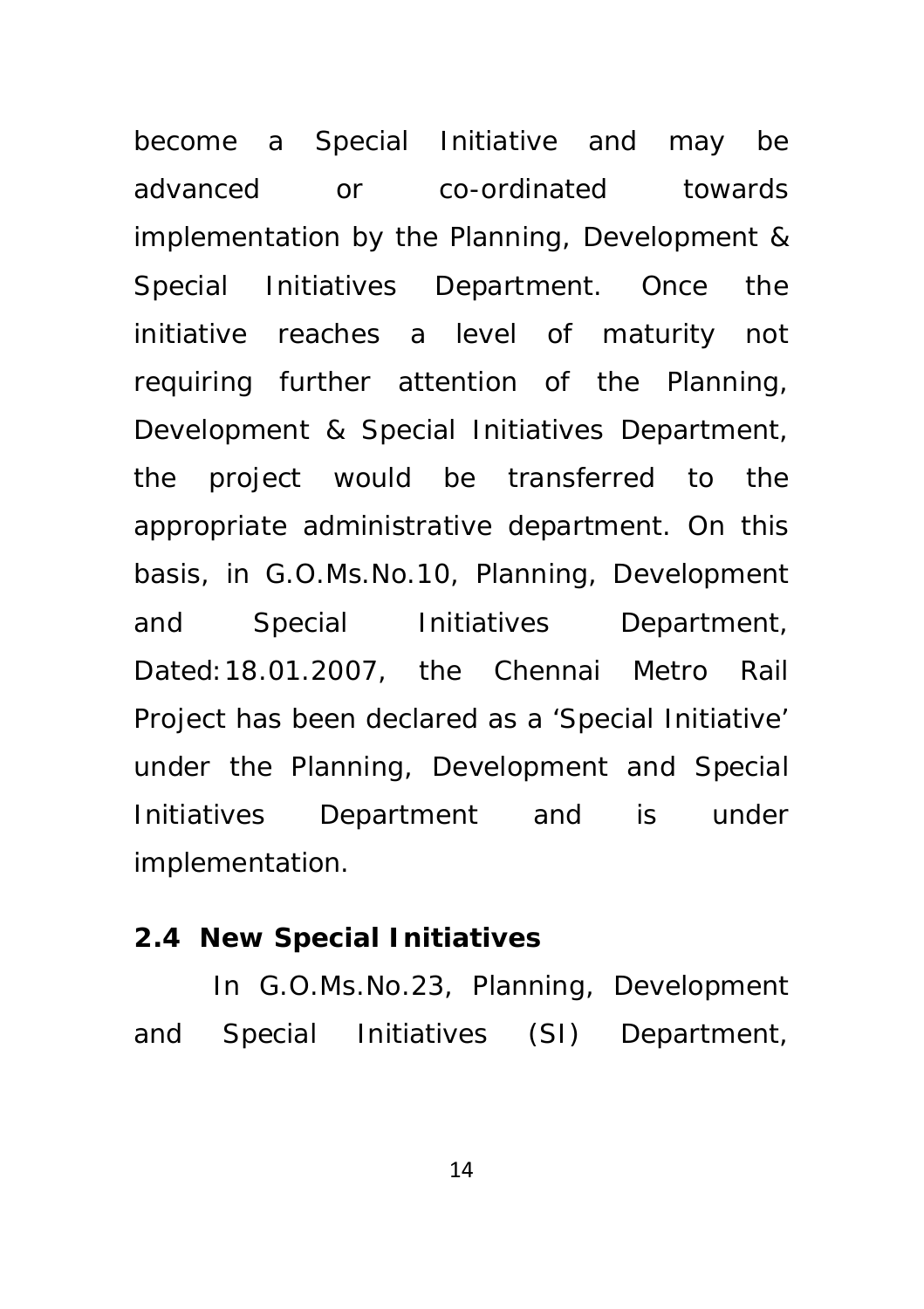Dated:19.03.2018, Government have issued orders for launching new special initiatives.

The work on two New Special Initiatives has been completed:

i) Streamlining of land acquisition and land alienation procedures especially for major projects to substantially reduce time taken while adhering to the prevailing statutory requirements:

In this connection, a comprehensive report on Streamlining of Land Acquisition Procedure has been submitted. Follow up action is being taken by Revenue and Disaster Management Department.

ii) Conversion of water bodies in the vicinity of Chennai for drinking water supply:

> In this connection, an action plan was formulated and follow up action is being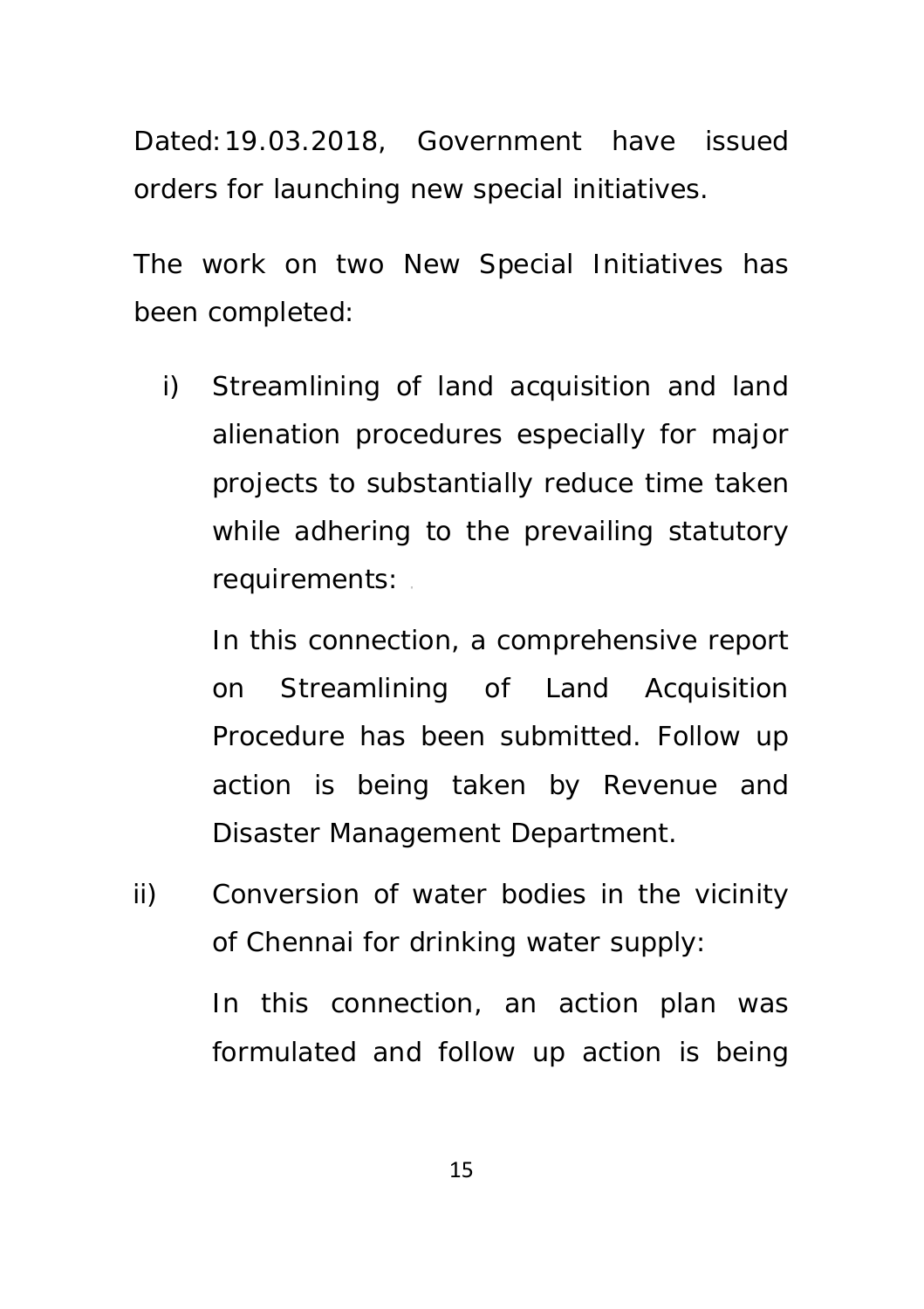taken by Municipal Administration and Water Supply Department.

## **3.0 HEADS OF DEPARTMENT**

The Departments / Organisations under the administrative control of the Planning, Development and Special Initiatives Department are:

- 1. State Planning Commission (SPC)
- 2. Department of Economics and Statistics (DOES)
- 3. Department of Evaluation and Applied Research (DEAR)
- 4. The Chennai Metro Rail Limited (CMRL), a Joint Sector Company.

The activities of these departments are briefly described below: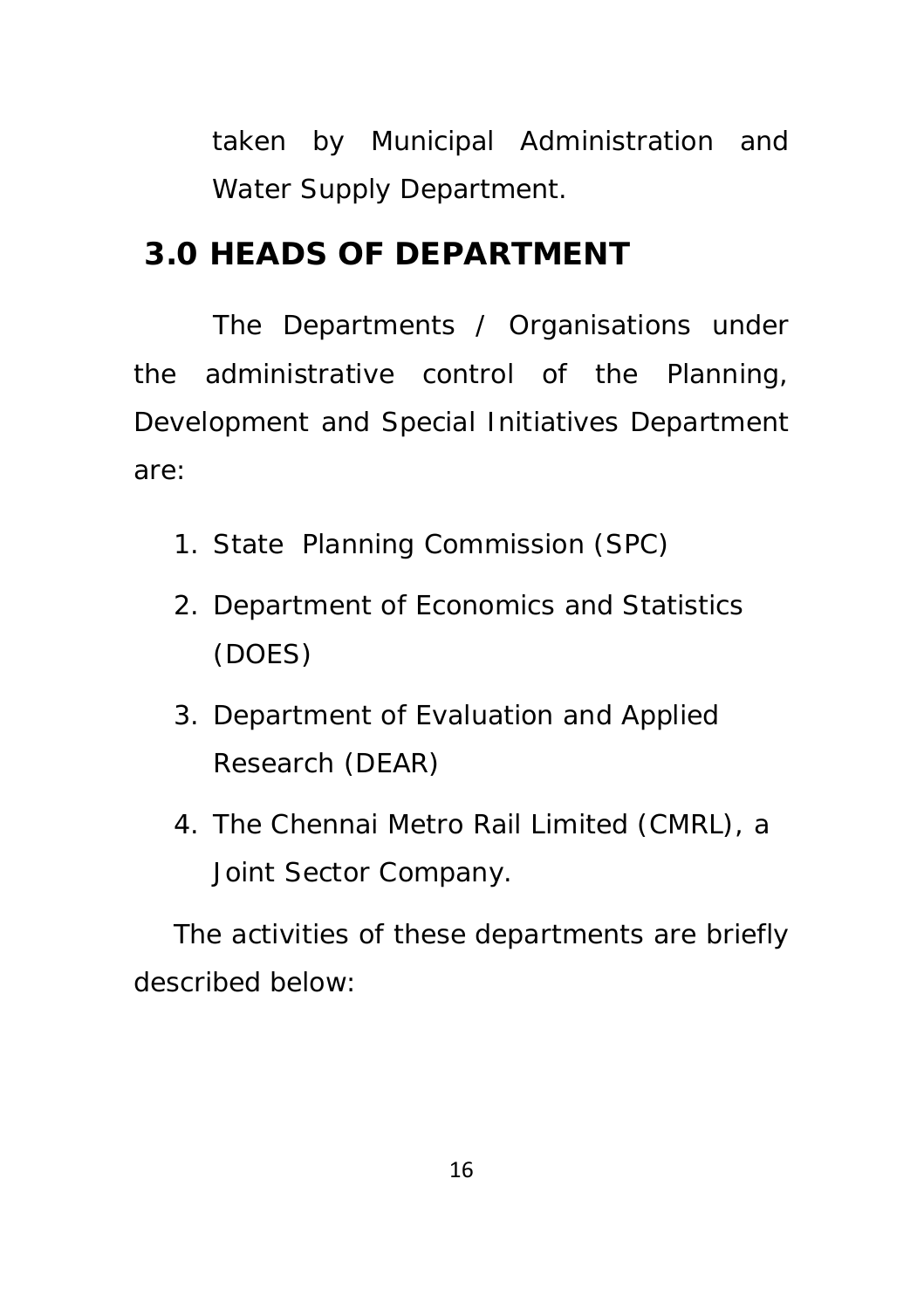## **3.1 STATE PLANNING COMMISSION**

The State Planning Commission was constituted in Tamil Nadu on  $25<sup>th</sup>$  May 1971. The State Planning Commission functions under the Chairmanship of the Hon'ble Chief Minister. It functions as an advisory body and makes its recommendations to the Government on various matters pertaining to the development of the State. The Commission was last reconstituted on 02.07.2011 with a Vice Chairman and five Members. The Secretary to Government, Planning, Development and Special Initiatives Department and the Secretary to Government, Finance **Department** are ex-officio Members. The Member-Secretary, State Planning Commission is incharge of the administration of the Commission.

As the Government of India has done away with the distinction between Plan and Non-Plan allocation in the Budget formulation from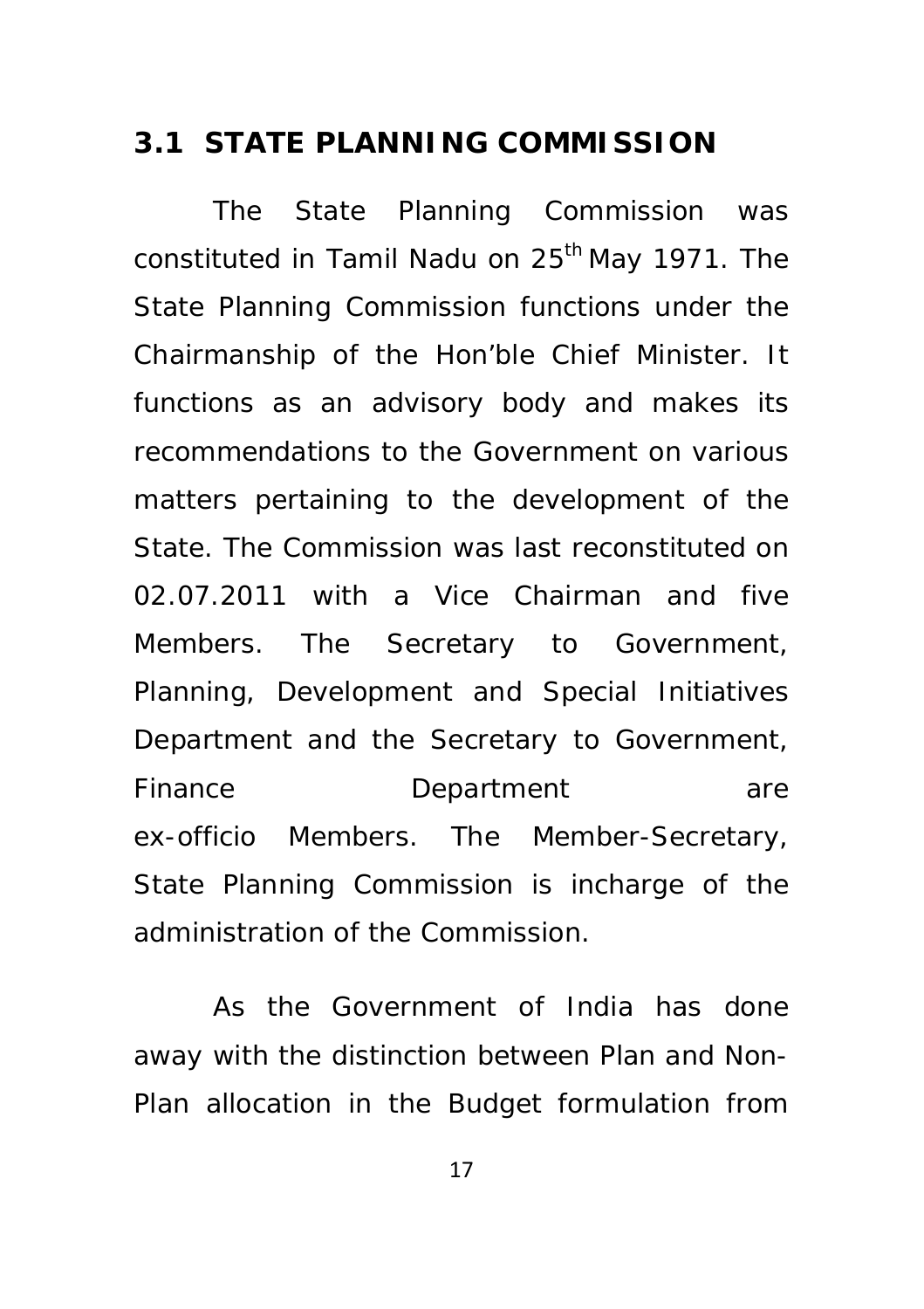the year 2017-2018, the Government is in the process of replacing the State Planning Commission with the "*State Development Policy Council",* to advise the Government on policy coherence and formulation of programmes to guide the development of the State.

## **3.1.1 Major Functions**

- (i) Co-ordination and Monitoring the implementation of Sustainable Development Goals (SDG);
- (ii) Co-ordinating the activities for Aspirational districts;
- (iii) Implement State Balanced Growth Fund (SBGF) effectively in select backward blocks as per existing guidelines and Government orders;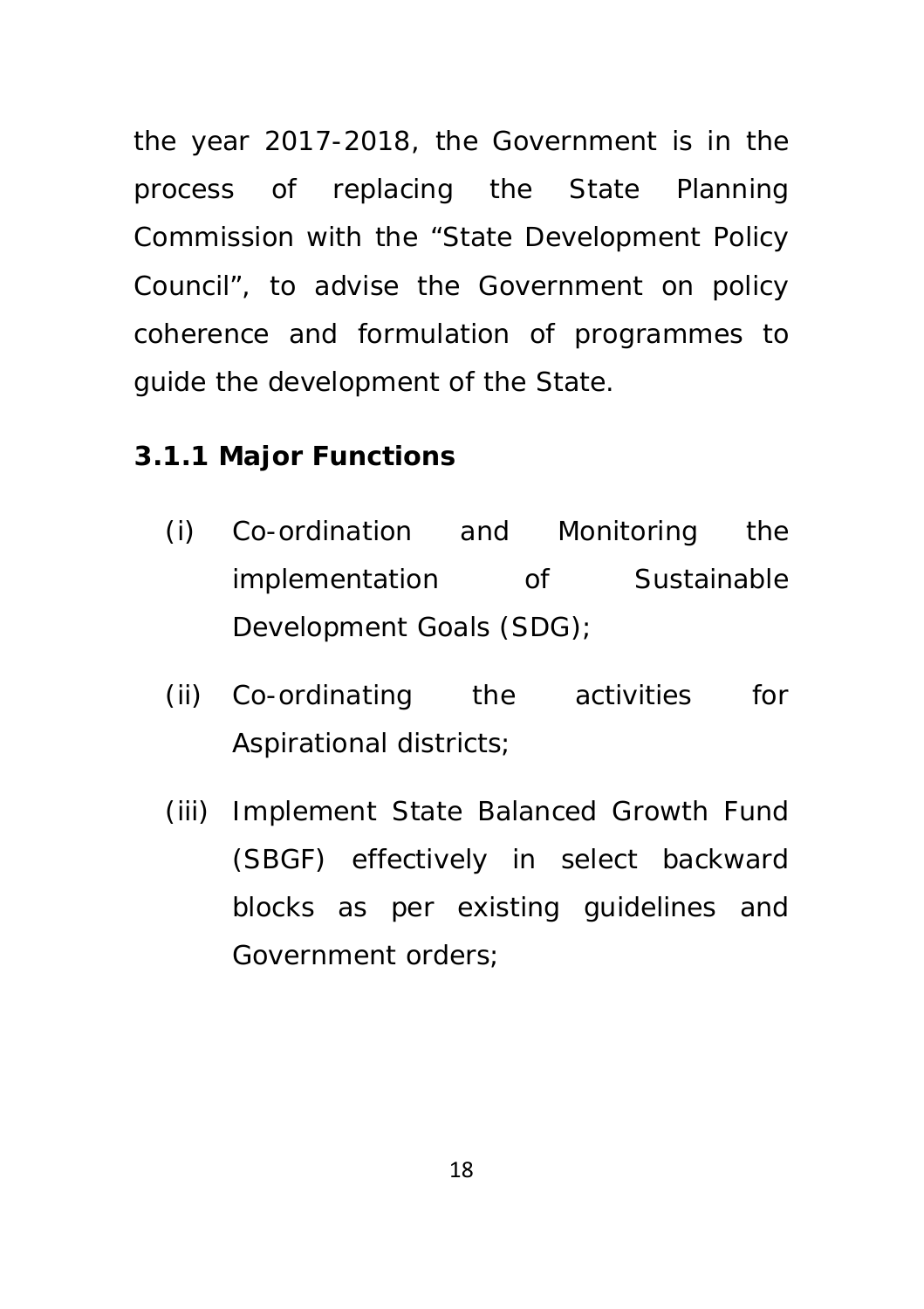- (iv) Implementation of Special Area Development Programme (SADP) in the hilly areas;
- (v) Integrate the functions of District Planning Cells and initiate planning process at District/Block/Village level;
- (vi) Monitor the development indicators that influence the Human Development Index (HDI), Gender Development Index (GDI), etc., and advise the Government for appropriate intervention;
- (vii) Administering the Tamil Nadu Innovation Initiatives (TANII) scheme to fund innovative proposals.
- (viii) Undertake special studies as required for formulation and implementation of projects and programmes;
- (ix) Evaluation of major schemes through the Evaluation and Applied Research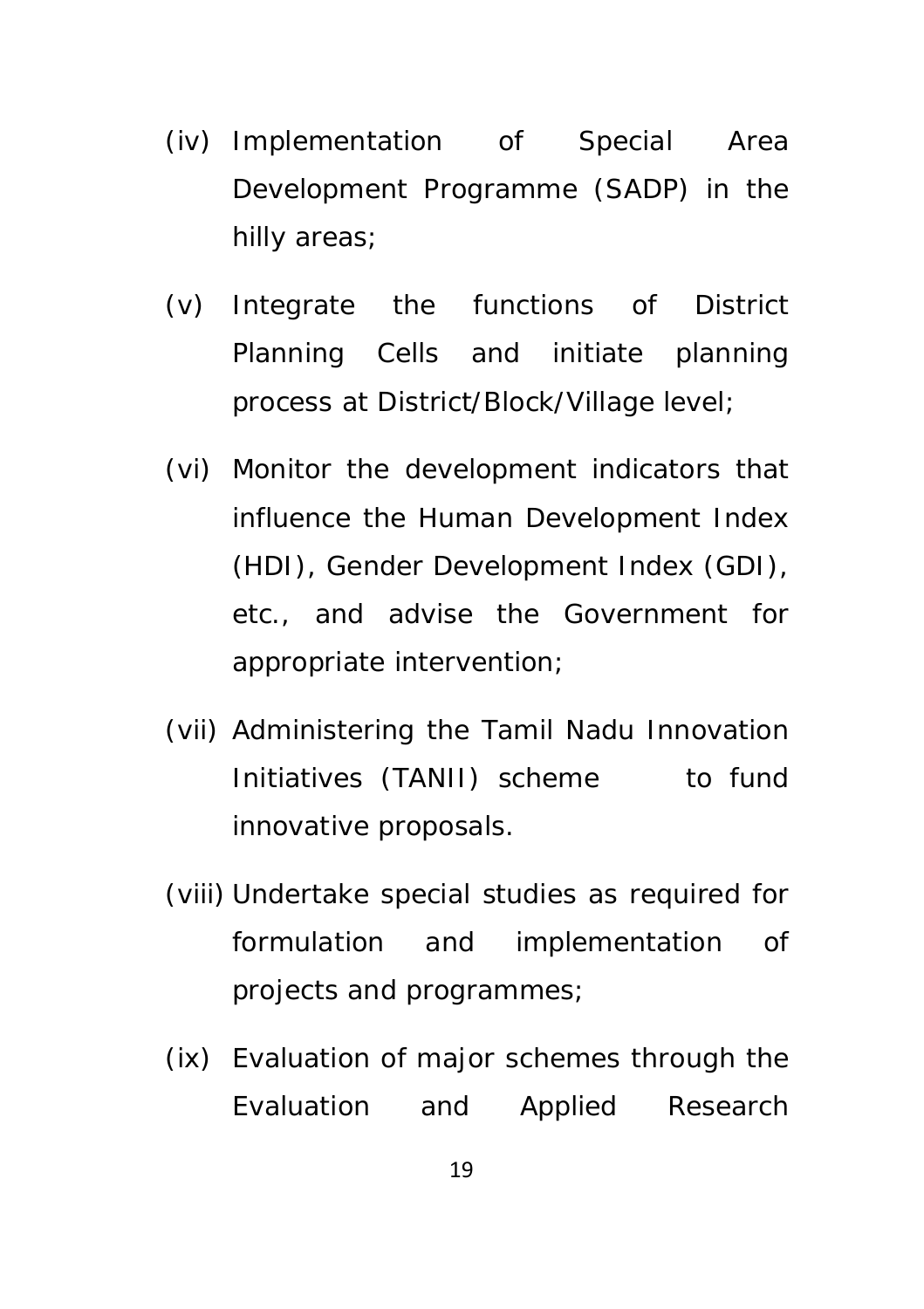Department or through other Institutions and recommend to the Government the measures necessary to restructure or improve the schemes based on such evaluation;

- (x) Monitor the Tamil Nadu economy and send reports to the Government;
- (xi) Take up studies on land and water related issues under the Tamil Nadu State Land Use Research Board.

### **3.1.2 Sustainable Development Goals**

The Sustainable Development Goals (SDGs) for 2030 evolved from the Millennium Development Goals for 2015. The SDGs have been formulated based on a series of global conferences that deliberated on the crucial agenda of environmental sustainability, along with economic development and social inclusiveness. In 2015 September, at the United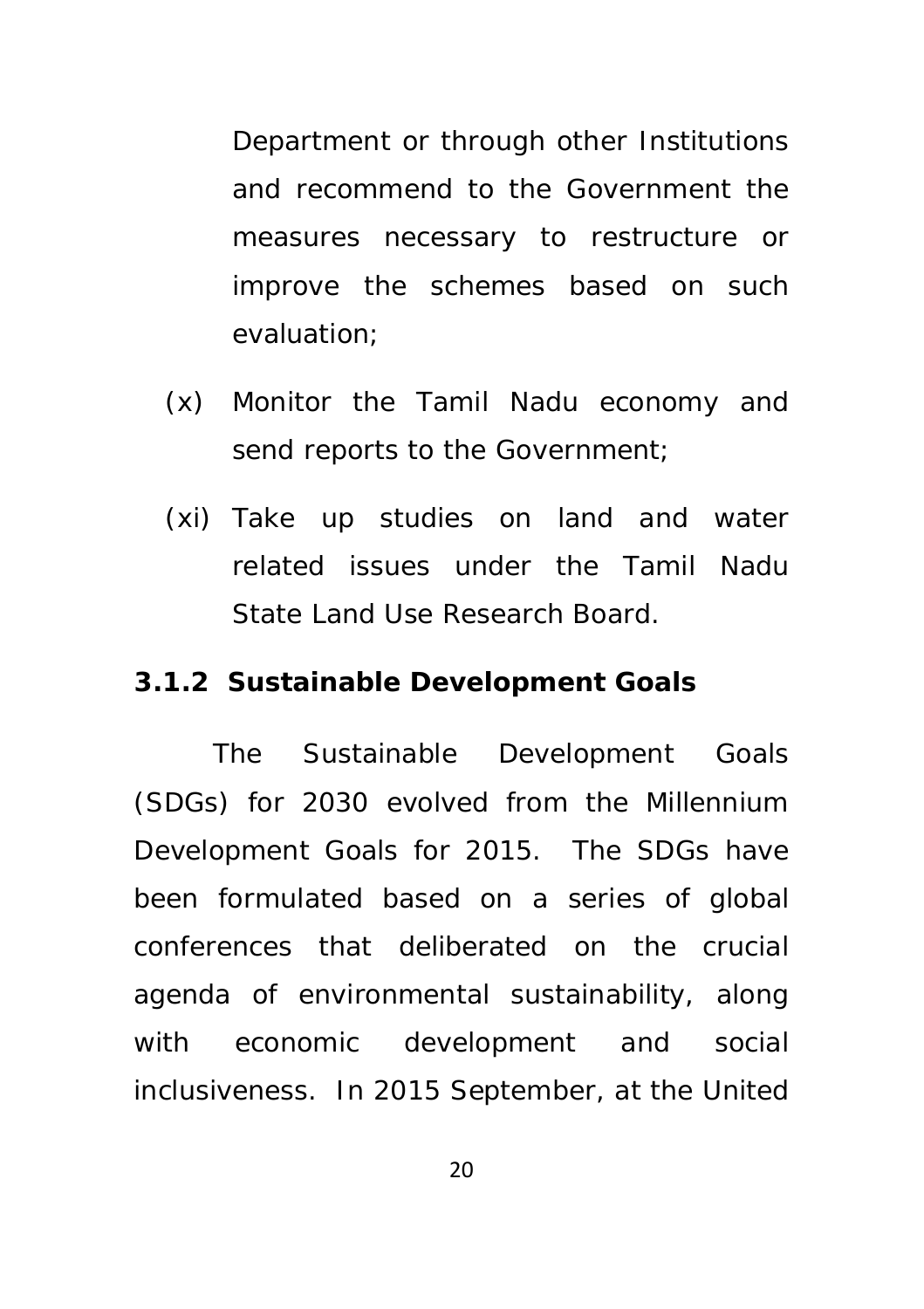Nations General Assembly, 193 countries including India, adopted SDGs which came into effect from 01.01.2016 with 17 goals, 169 targets and 300 global indicators.

## **Core Principles of SDGs - Five Ps**

## **People**

To end poverty and hunger, in all their forms and dimensions, and to ensure that all human beings can fulfil their potential with dignity and equality and in a healthy environment.

## **Planet**

To protect the planet from degradation, including through sustainable consumption and production, sustainably managing its natural resources and taking urgent action on climate change, so that it can support the needs of the present and future generations.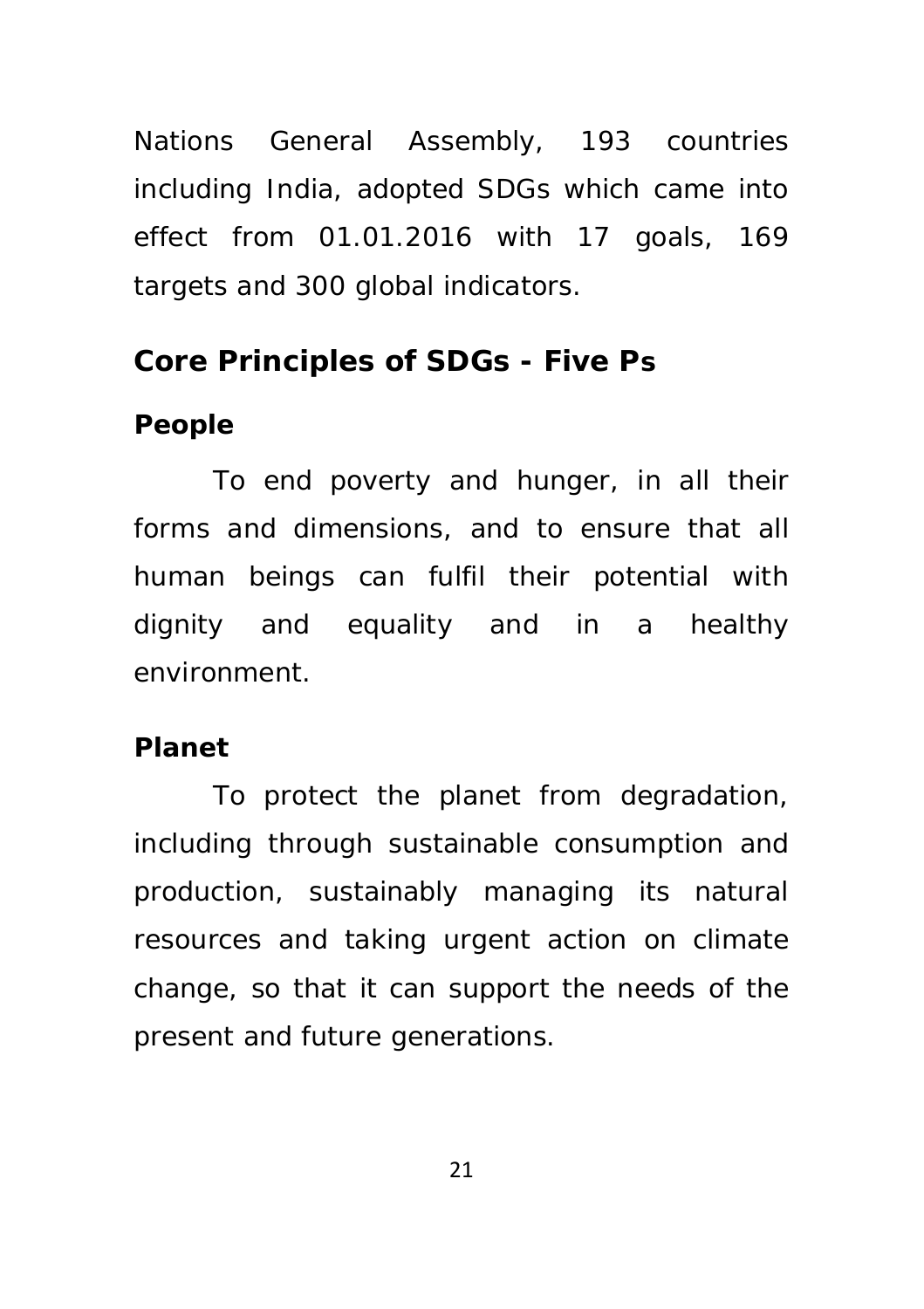## **Prosperity**

To ensure that all human beings can enjoy prosperous and fulfilling lives and that economic, social and technological progress occurs in harmony with nature.

#### **Peace**

To foster peaceful, just and inclusive societies which are free from fear and violence. There can be no sustainable development without peace and no peace without sustainable development.

## **Partnership**

To mobilize the means required to implement this Agenda through a revitalised global partnership for Sustainable Development, based on a spirit of strengthened global solidarity, focussed in particular on the needs of the poorest and most vulnerable and with the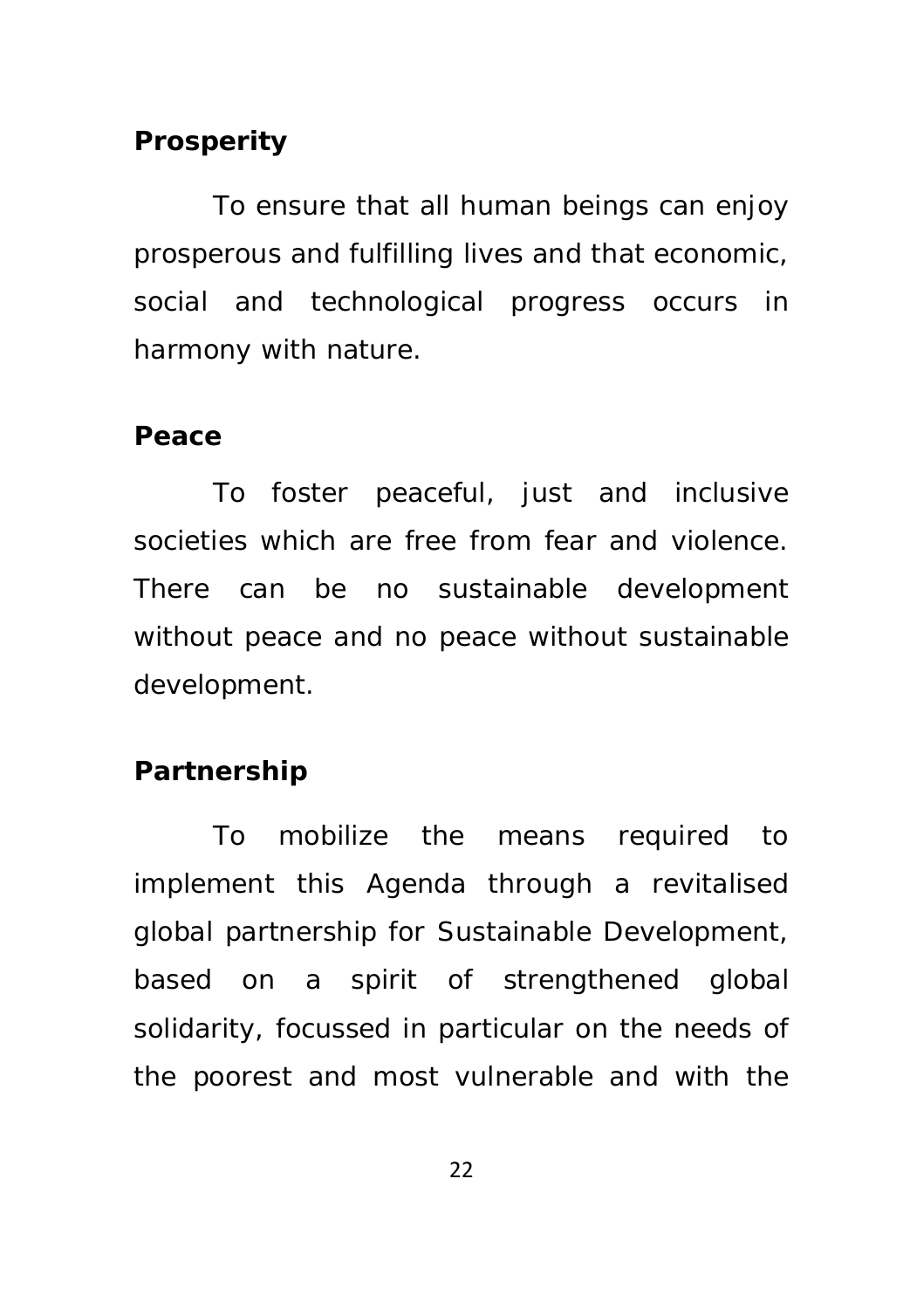participation of all countries, all stakeholders and all people.

#### **SDGs – Global**

India is the Member Country in the United Nations High-Level Political Forum (HLPF), the central platform for international follow-up and review of the 2030 Agenda.

Follow-up and review at the HLPF is by an annual SDGs progress status. Countries also present their Voluntary National Review report. Countries are also encouraged to conduct regular and inclusive reviews of progress at the National and State levels.

#### **SDGs – India**

NITI Aayog is mandated with the task of coordinating work on SDGs by adopting a synergistic approach, involving central ministries, States/Union Territories (UTs), civil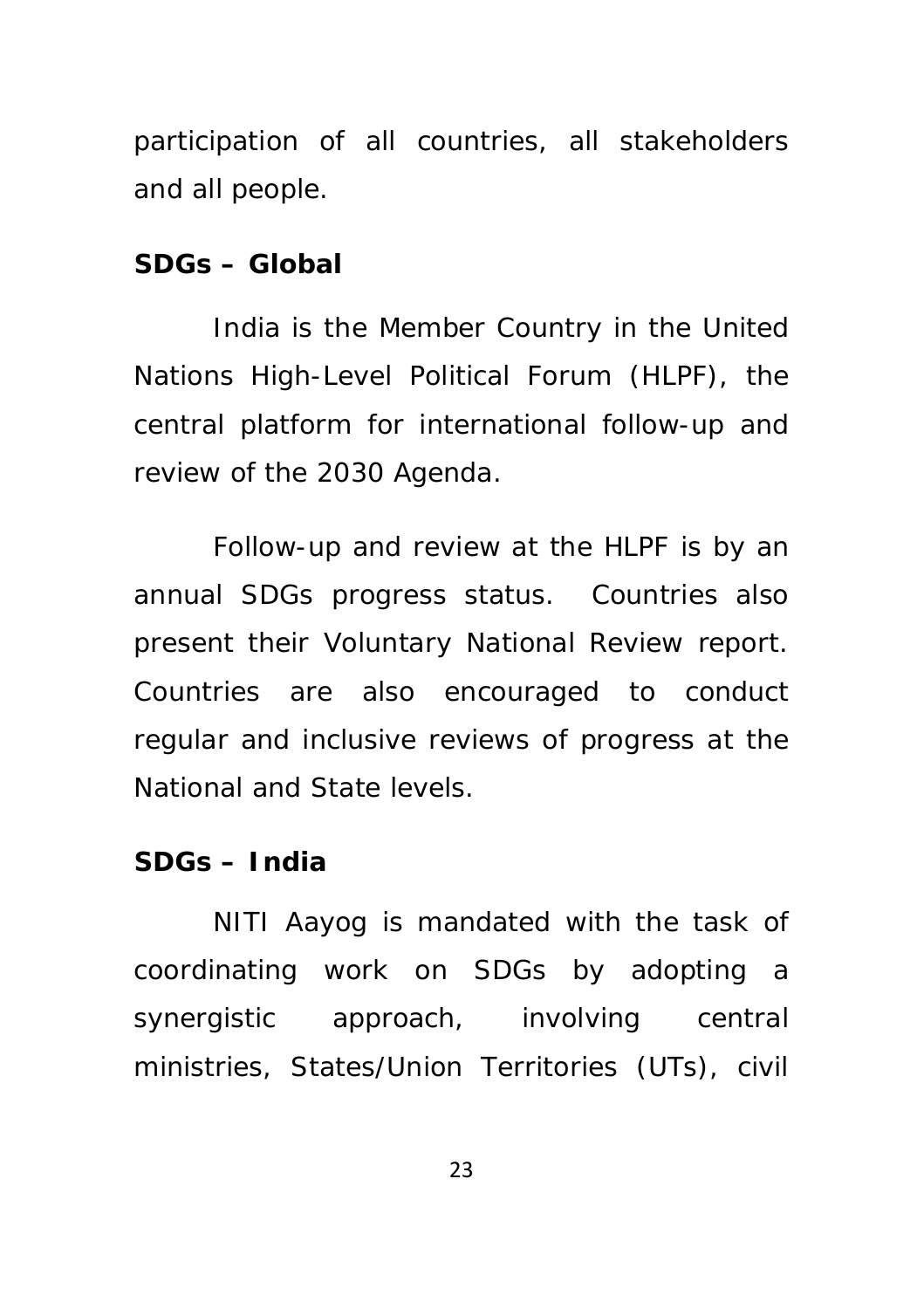society organizations, academia and business sector to achieve India's SDGs targets.

For the World to achieve SDGs, India must achieve SDGs. For India to achieve SDGs, Tamil Nadu should be a model state to achieve SDGs goals and targets.

NITI Aayog has prepared SDGs India Index Baseline report 2018, and has developed a Dash board. This dashboard presents information on SDGs, SDGs India Index 2018 analytics and shows the progress of the country on SDGs.

### **SDGs - Tamil Nadu**

Government of Tamil Nadu initiated various measures to plan, implement and monitor SDGs in the State towards achieving goals and targets of SDGs in line with NITI Aayog. As per the NITI Aayog Base Line Report 2018, Tamil Nadu stands third at national level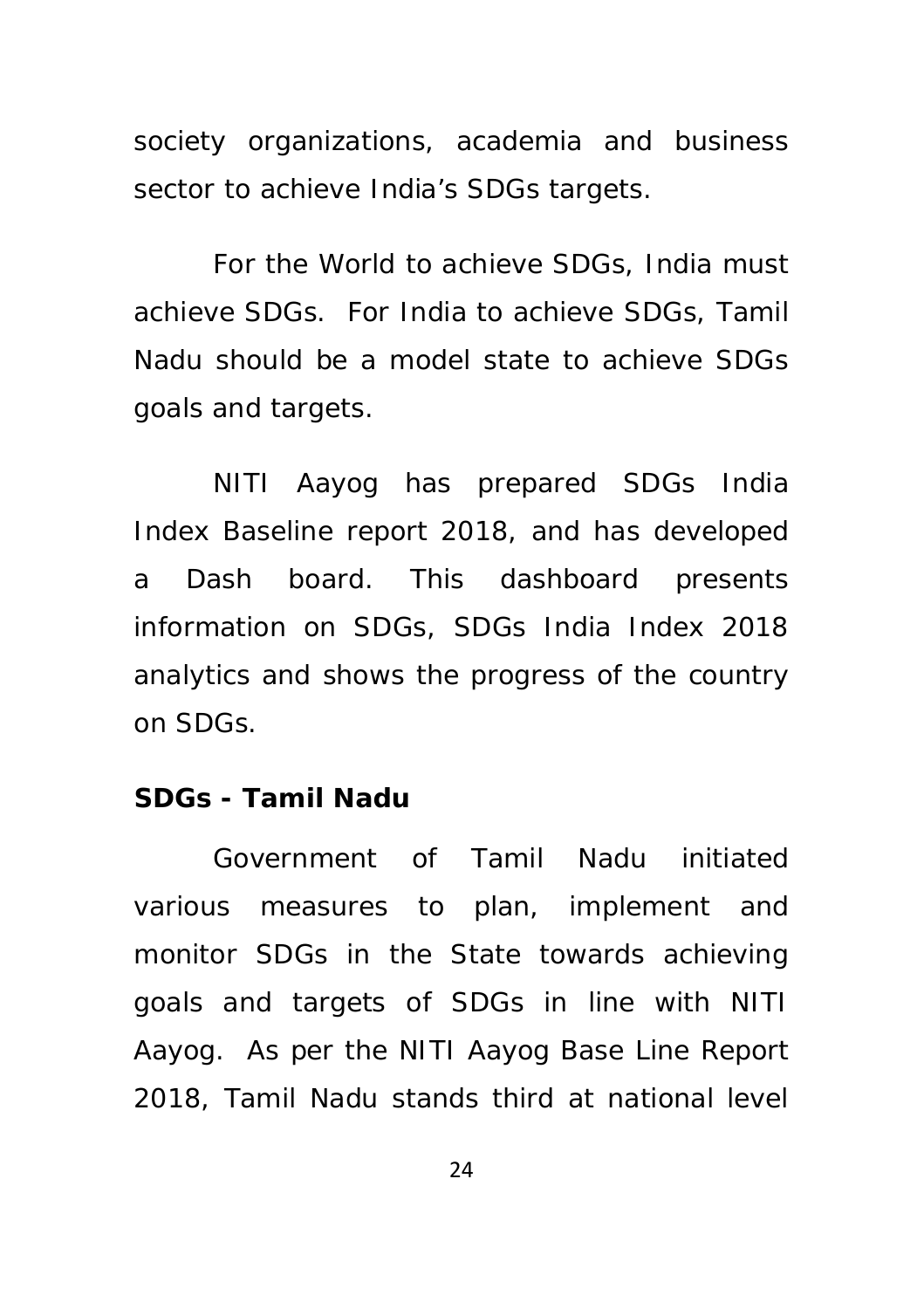amongst states and fourth amongst States and Union Territories.

# **Institutional Mechanism for SDGs in Tamil Nadu**

A State Level High Power Committee (HPC) was constituted with Chief Secretary to the Government, as Chairperson and Secretaries of Departments as its members. Eight theme based Working Groups were formed with Secretaries of Nodal Departments as its Chairman and all Line Departments concerned as its members to plan, implement, monitor and report on the achievements of SDGs to HPC. State Planning Commission is coordinating all SDGs related activities in the State. Department of Economics and Statistics is the Nodal agency for monitoring and is entrusted with development of indicators and collection of data for SDGs.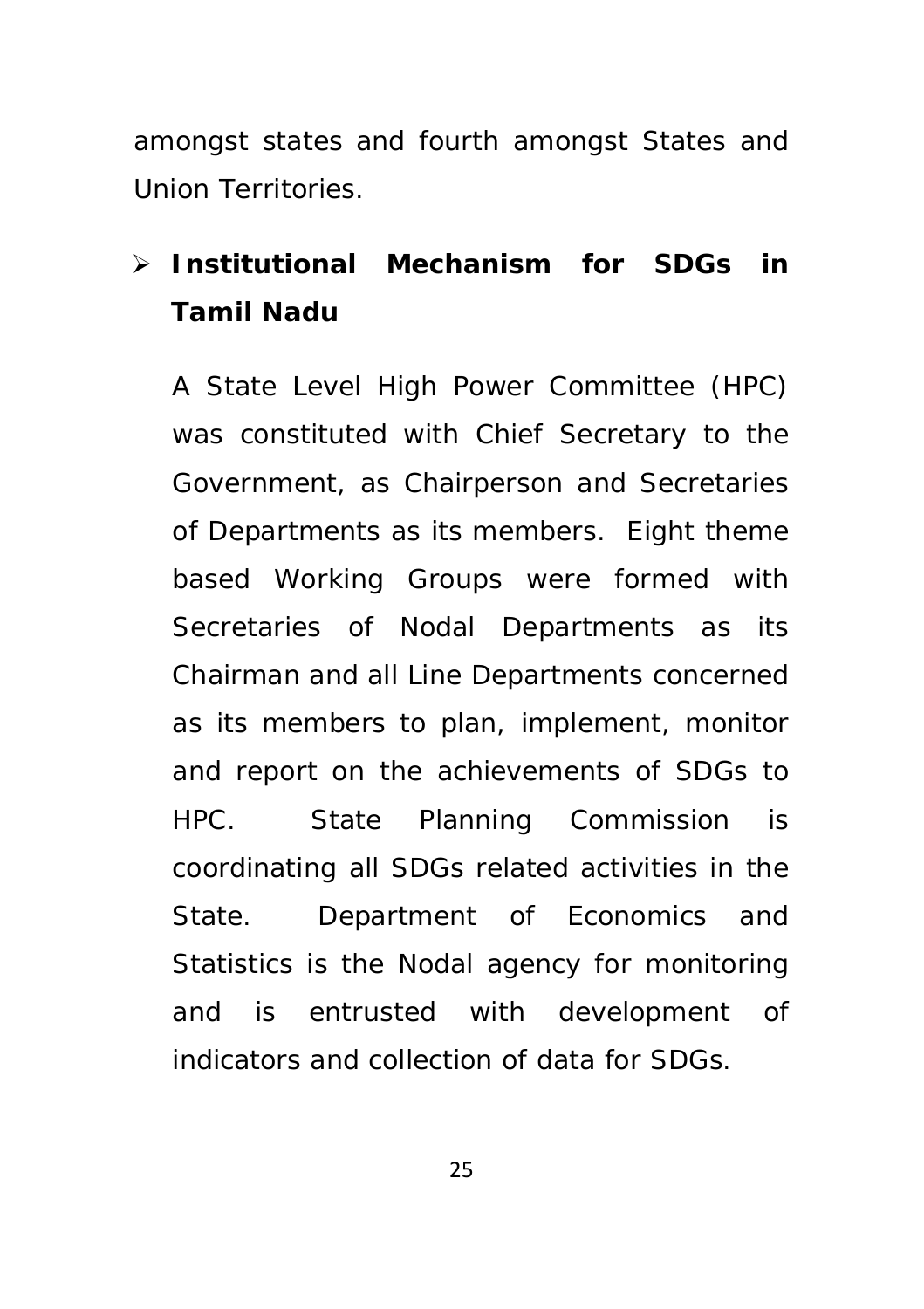# **Theme Based Working Groups for SDGs**

| <b>WG</b><br><b>No</b> | Working<br>Group (WG)                                                           | <b>Goals covered</b>                                                                                                                        | Chairman of<br>the WG                                                                        |
|------------------------|---------------------------------------------------------------------------------|---------------------------------------------------------------------------------------------------------------------------------------------|----------------------------------------------------------------------------------------------|
| $\mathbf 1$ .          | Working<br>Group on<br>Poverty and<br>Hunger                                    | 1. End poverty<br>in all its forms<br>2. End hunger,<br>achieve food<br>security and<br>promote<br>sustainable<br>agriculture               | Secretary to<br>Government,<br>Rural<br>Development<br>and<br>Panchayat<br>Rai<br>Department |
| 2.                     | Working<br>Group on<br><b>Health Care</b><br>and<br>Sanitation                  | 3. Ensure healthy<br>lives and<br>promote<br>wellbeing for all<br>at all ages<br>6. Sustainable<br>management of<br>water and<br>sanitation | Secretary to<br>Government,<br>Health and<br>Family<br>Welfare<br>Department                 |
| 3.                     | Working<br>Group on<br>Inclusive and<br>Equitable<br>quality<br>Education       | 4. Ensure<br>inclusive and<br>equitable<br>quality<br>education                                                                             | Secretary to<br>Government,<br>School<br>Education<br>Department                             |
| 4.                     | Working<br>Group on<br>Women<br>empower-<br>ment and<br>Issues of<br>inequality | 5. Achieve<br>gender equality<br>and empower<br>all women and<br>girls<br>10. Reduce<br>inequality<br>within and<br>among<br>countries      | Secretary to<br>Government,<br>Social Welfare<br>and NMP<br>Department                       |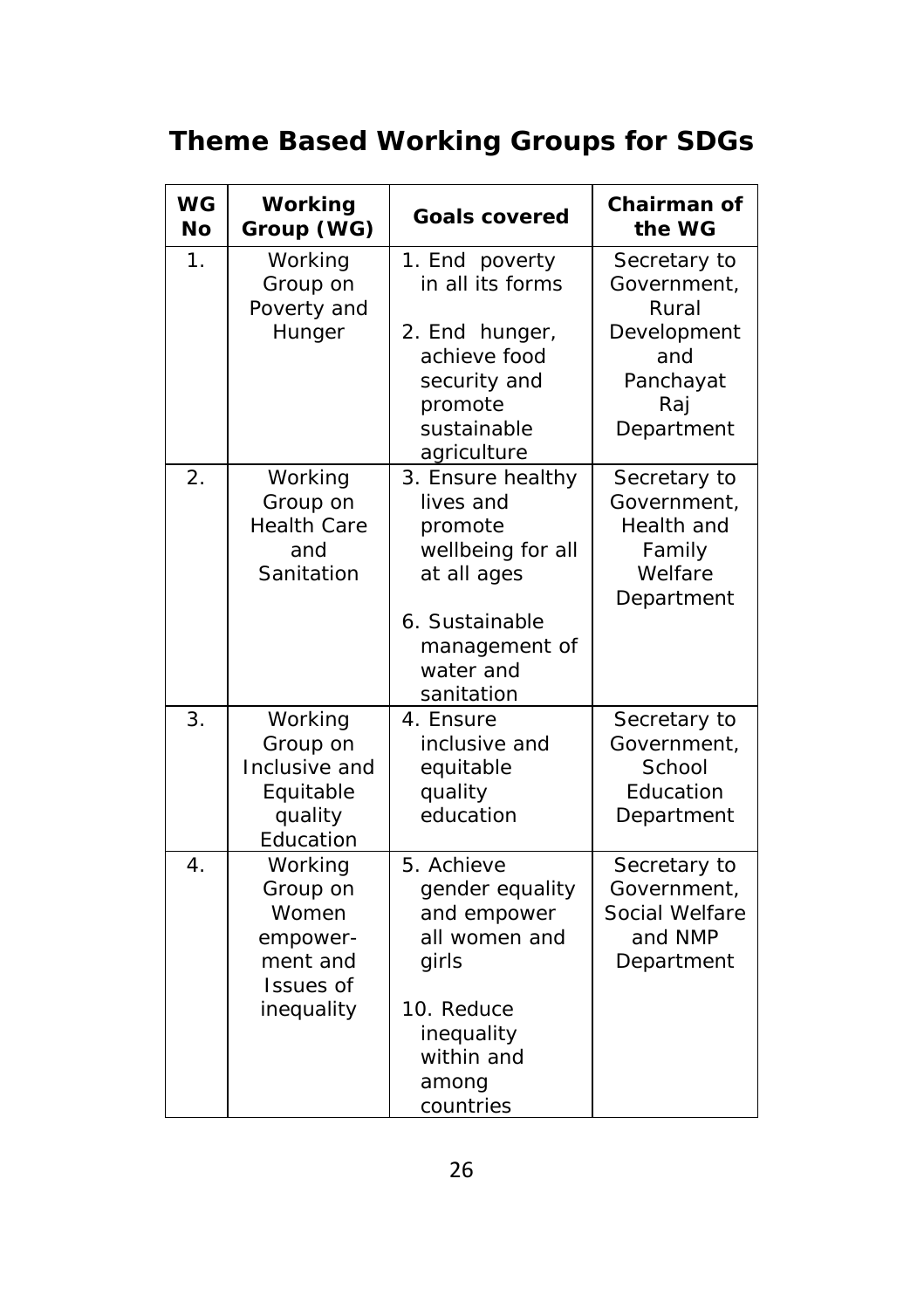| <b>WG</b><br>No | Working<br>Group (WG)                                                                         | <b>Goals covered</b>                                                                                                                                                                                                                                                                                                                        | Chairman of<br>the WG                                                                                              |
|-----------------|-----------------------------------------------------------------------------------------------|---------------------------------------------------------------------------------------------------------------------------------------------------------------------------------------------------------------------------------------------------------------------------------------------------------------------------------------------|--------------------------------------------------------------------------------------------------------------------|
| 5.              | Working<br>Group on<br>Innovation,<br>Industrializat<br>ion and<br>Sustainable<br>Development | 7.<br>Ensure<br>access to<br>affordable,<br>reliable,<br>sustainable and<br>modern energy<br>Inclusive and<br>8.<br>sustainable<br>Economic<br>growth, full<br>and productive<br>employment<br><b>Build resilient</b><br>9.<br>infrastructure,<br>promote<br>inclusive and<br>sustainable<br>industrializatio<br>n and foster<br>innovation | Secretary to<br>Government,<br>Industries<br>Department                                                            |
|                 |                                                                                               | 11. Make cities<br>and human<br>settlements<br>inclusive, safe,<br>resilient and<br>sustainable                                                                                                                                                                                                                                             |                                                                                                                    |
| 6.              | Working<br>Group on<br>Sustainable<br>Consumption<br>and<br>Production                        | 12. Ensure<br>sustainable<br>consumption<br>and production<br>patterns                                                                                                                                                                                                                                                                      | Agriculture<br>Production<br>Commissioner<br>(APC) and<br>Secretary to<br>Government,<br>Agriculture<br>Department |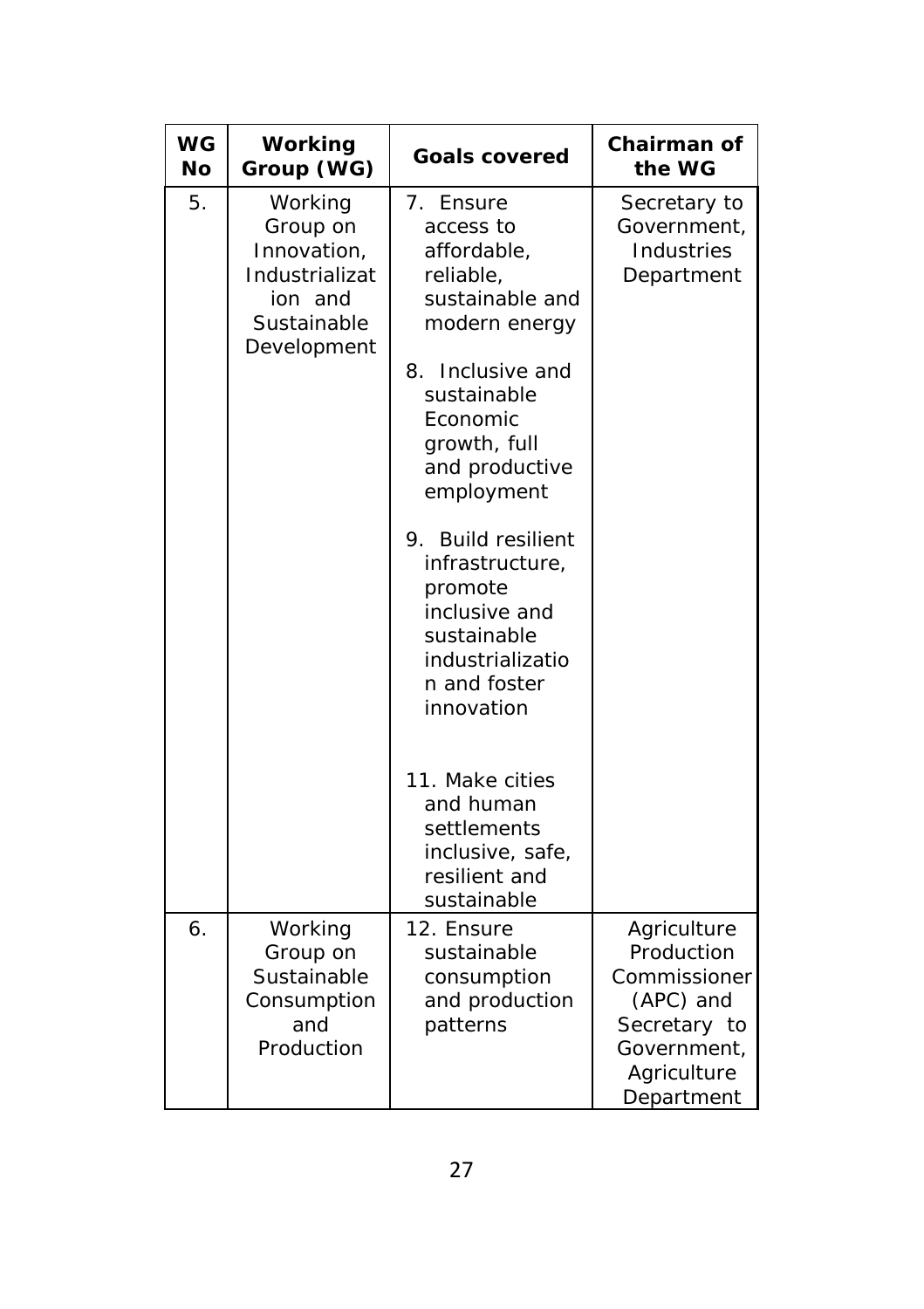| <b>WG</b><br>No | Working<br>Group (WG)                                                      | <b>Goals covered</b>                                                                                                                                                                                                                          | Chairman of<br>the WG                                                  |
|-----------------|----------------------------------------------------------------------------|-----------------------------------------------------------------------------------------------------------------------------------------------------------------------------------------------------------------------------------------------|------------------------------------------------------------------------|
| 7.              | Working<br>Group on<br>Sustainable<br>Environment<br>and Climate<br>change | 13. Take urgent<br>action to<br>combat climate<br>change and its<br>impacts                                                                                                                                                                   | Secretary to<br>Government,<br>Environment<br>and Forest<br>Department |
|                 |                                                                            | 14. Conserve<br>and sustainably<br>use the<br>oceans, seas<br>and marine                                                                                                                                                                      |                                                                        |
|                 |                                                                            | 15. Protect,<br>restore and<br>promote<br>sustainable use<br>of terrestrial<br>ecosystems,<br>sustainably<br>manage<br>forests, combat<br>desertification,<br>and halt and<br>reverse land<br>degradation<br>and halt<br>biodiversity<br>loss |                                                                        |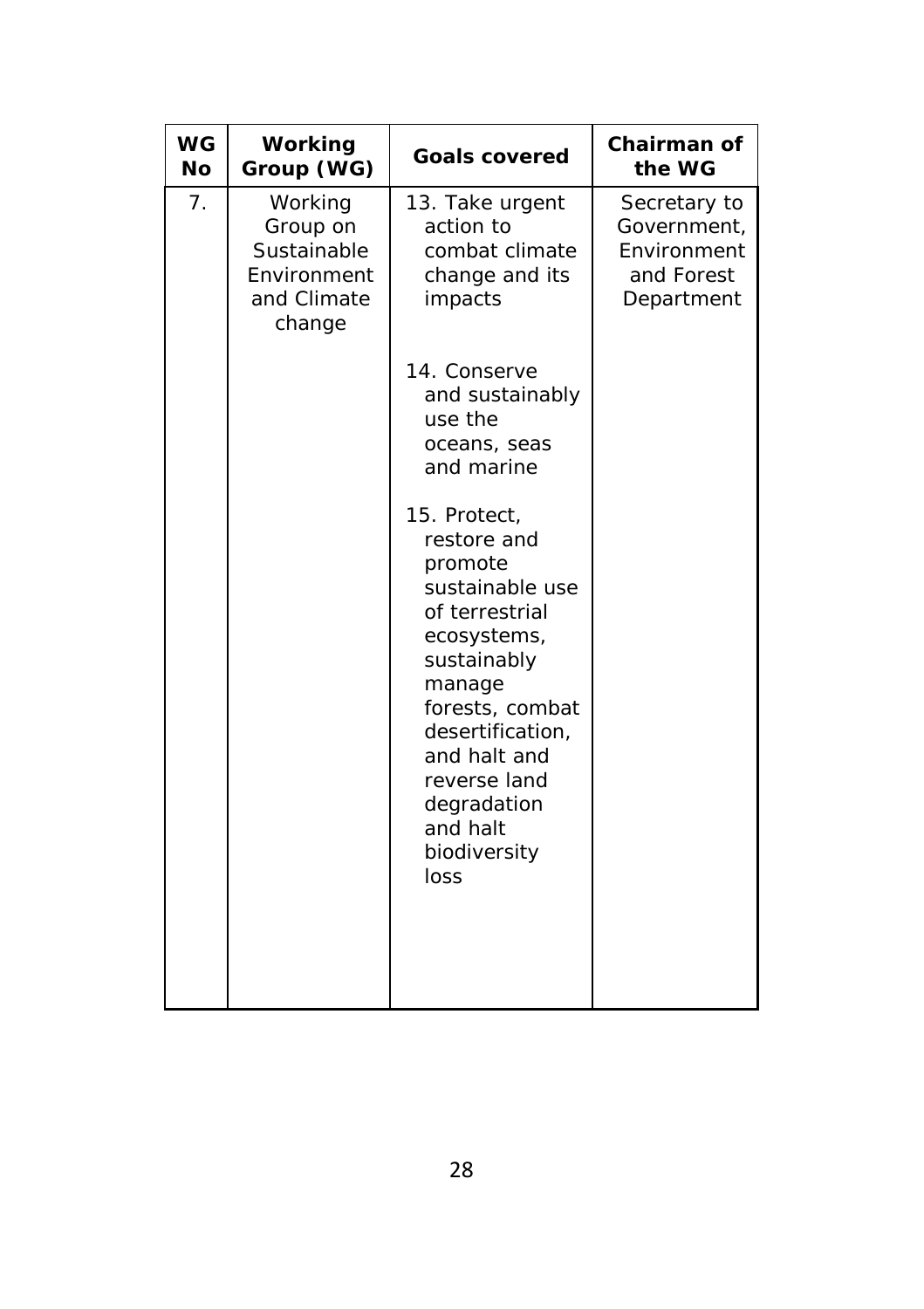| WG<br>Νo | Working<br>Group (WG)                                           | <b>Goals covered</b>                                                                                                                                                                             | Chairman of<br>the WG                             |
|----------|-----------------------------------------------------------------|--------------------------------------------------------------------------------------------------------------------------------------------------------------------------------------------------|---------------------------------------------------|
| 8.       | Working<br>Group on<br>Promotion of<br>Peace and<br>Partnership | 16. Promote<br>peaceful and<br>inclusive<br>societies for<br>sustainable<br>development,<br>provide access<br>to justice and<br>build effective,<br>accountable<br>and inclusive<br>institutions | Secretary to<br>Government,<br>Home<br>Department |
|          |                                                                 | 17. Strengthen<br>the means of<br>implementation<br>and revitalize<br>the global<br>partnership                                                                                                  |                                                   |

## **Importance of Working Groups**

Achieving the targets and goals depends on multiple departments working together. Also the targets and goals are interdependent and indivisible in nature.

Theme based working groups have been formed to ensure optimal use of resources to realize desired results in achieving goals and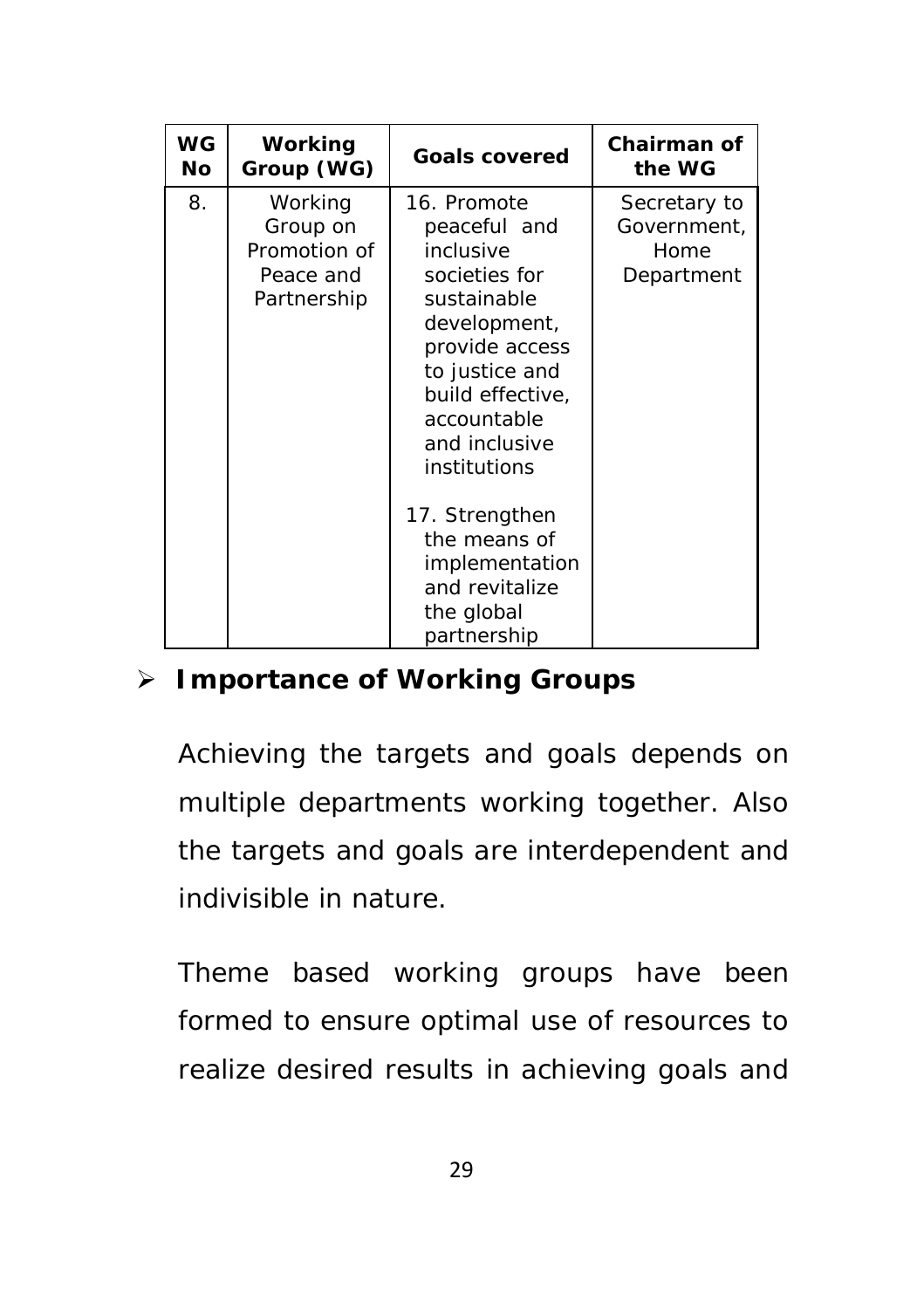targets which are closely interlinked with the various departments programmes and roles. Working Groups are entrusted with planning, implementation and monitoring SDGs activities to achieve their goals and targets.

## **Terms of Reference assigned to the Working Groups**

- Mapping of Goals and Targets;
- Development of Monitorable indicators for each Target;
- Base line data on each goal with 2015-16 as reference year;
- Preparation of Vision 2030 document for each goals;
- Capacity building to all implementing departments;
- Mechanism to collect data periodically and reporting;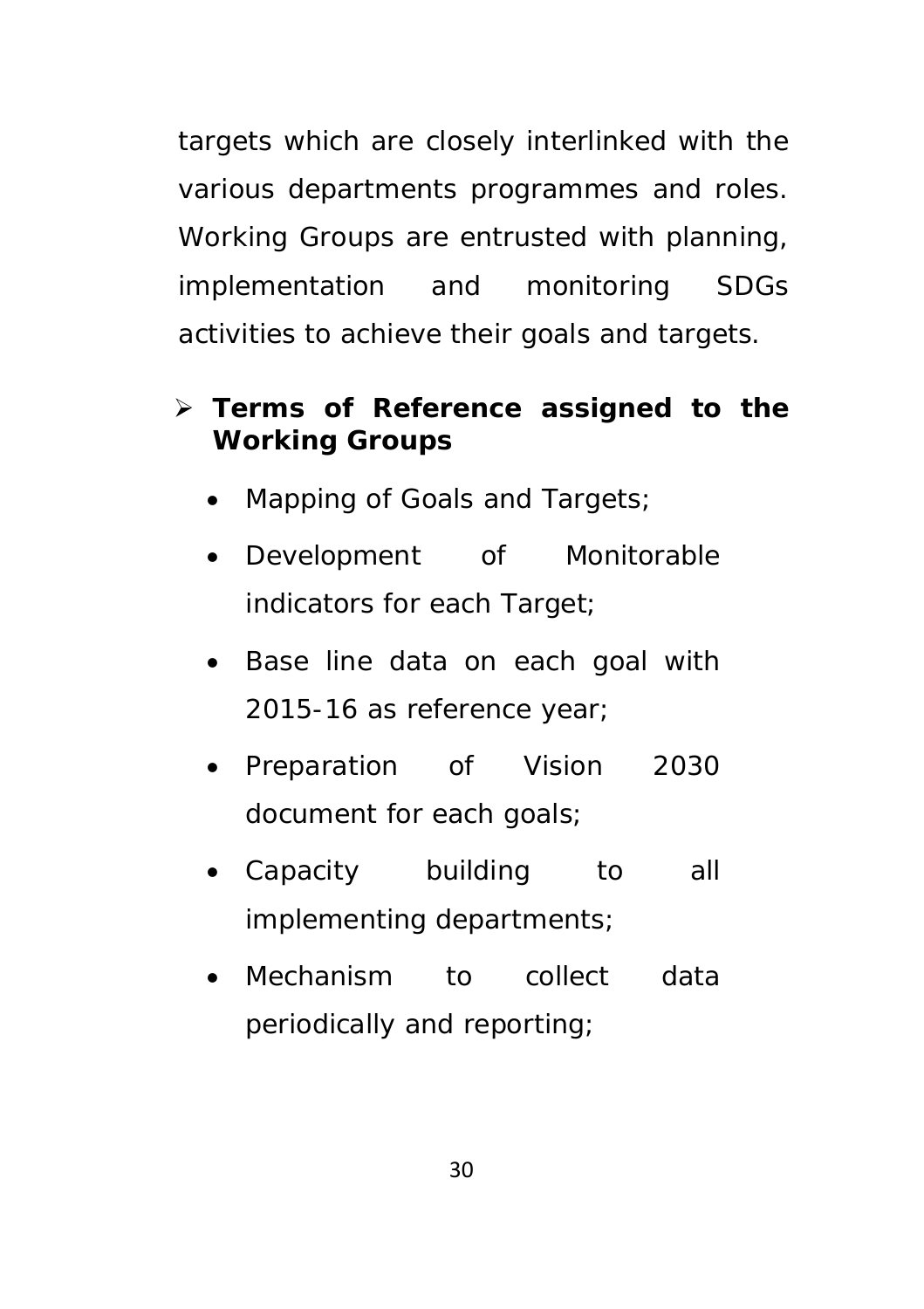- Periodical review of targets and achievements;
- Reporting of achievements to High Level Committee;
- Monitoring and Co-ordination with all line Departments for effective implementation of programmes to achieve targets;
- Working Group should meet once in three months to review the progress and submit status report to Chairman of High Level Committee;
- Preparation of Annual report on the progress of Sustainable Development Goals;
- Conducting evaluation of programmes implemented by stakeholders;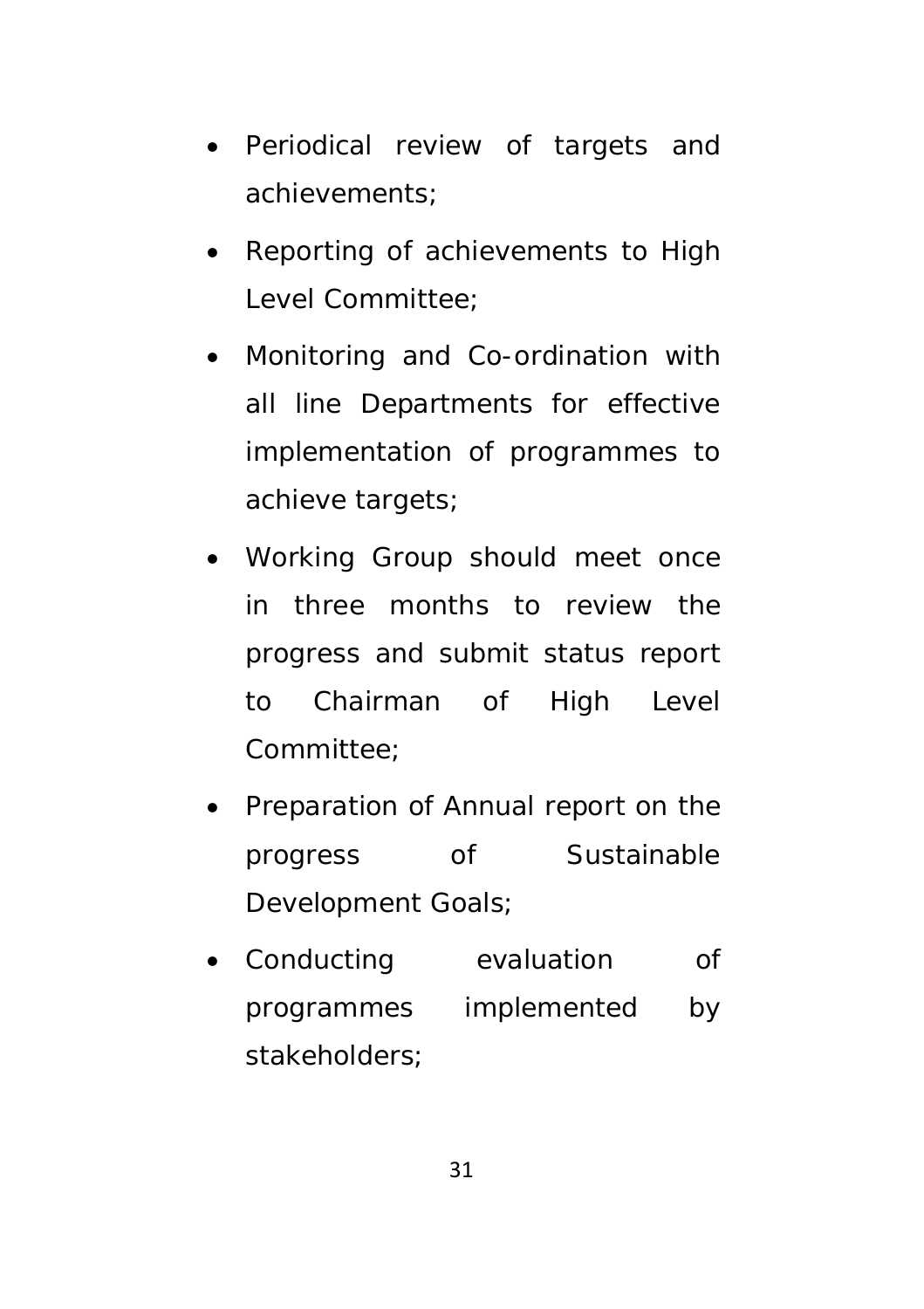- Convergence of resources for optimal use in achieving targets;
- Any other assignment given by High Power Committee.

## **Mapping of Schemes with Goals / Targets of SDGs**

So as to be able to correlate the SDGs goals and targets with the activities, schemes and programmes of the Departments, Departments have mapped all ongoing schemes of Central/State Government with respective Goals and Targets.

## **Sensitization / Capacity Building for Nodal Officers**

Sensitization programme on SDGs were organized in the HPC meeting, for Working Groups and Nodal Officers. State Institute of Rural Development (SIRD), Tamil Nadu, also conducted orientation programme on SDGs for the district / sub-district level officials and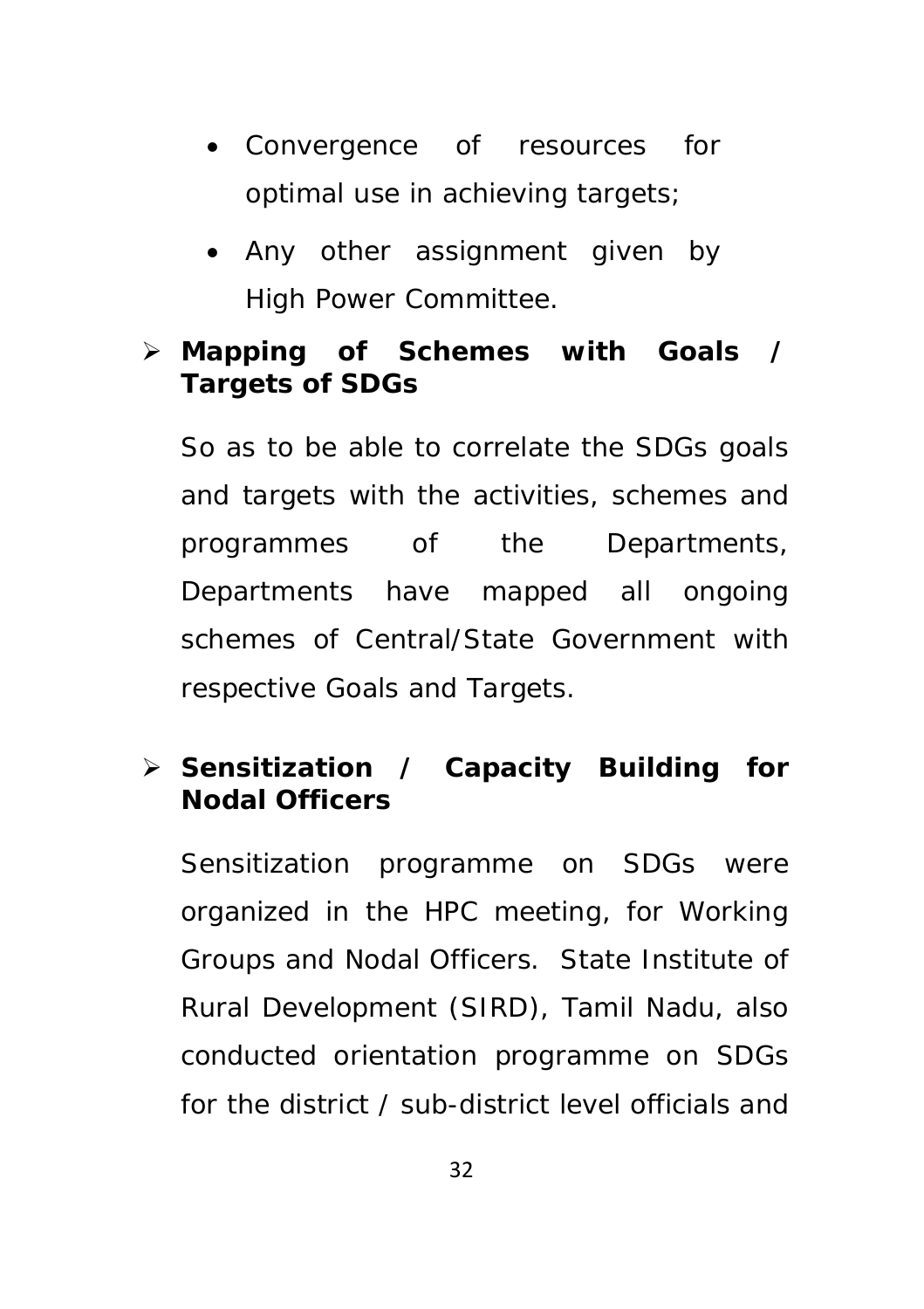Village Poverty Reduction Committee (VPRC) for participatory Village Development Plan. This is an ongoing process.

## **Preparation of SDGs Vision 2030**

Departments are preparing the SDGs Vision 2030 document related to their goals and targets under the overall guidance of Working Groups Chairman. This document correlates the Tamil Nadu Vision 2023 into the SDGs Vision 2030. The State Planning Commission plays a key role in assisting the Departments in preparation of the SDGs Vision Document. The final draft document will be placed in the HPC shortly.

## **Nomination of Nodal Officers for SDGs**

Each department nominates one or two nodal officers to co-ordinate SDGs related activities.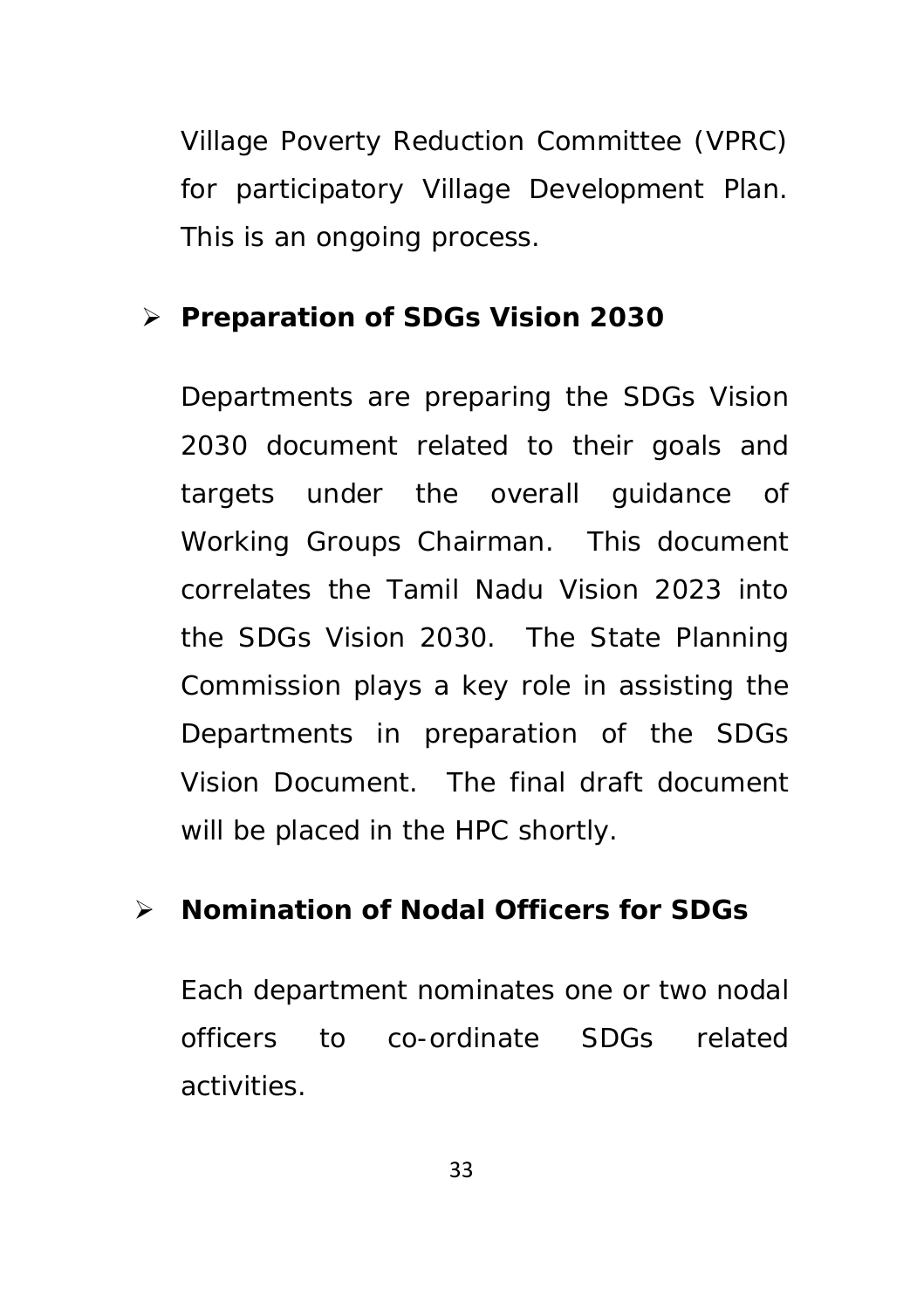# **Monitoring of SDGs**

What is monitored is what is given attention to. Monitoring is crucial in working to achieve the SDGs. Tamil Nadu performs exceedingly well under various schemes, programmes and sectors. This when brought into the framework of SDGs shows the performance under SDGs and enables the Departments and State to identify the areas of high performance and areas needing attention.

### **Development of Dashboard**

To enable the State and the Departments to view the SDGs indicators, targets and goal status, web-based data monitoring and analytics system is being developed on a dashboard.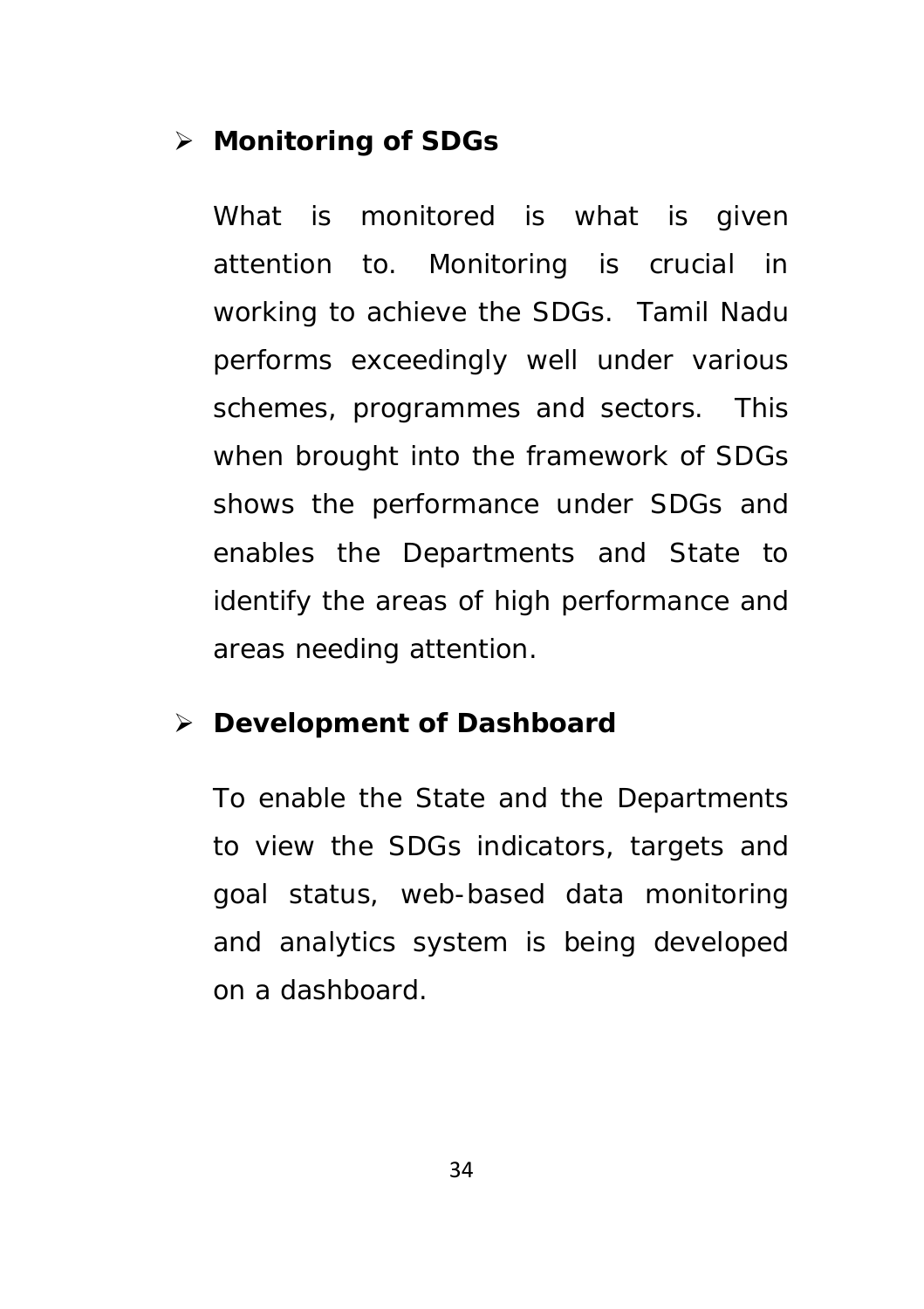Tamil Nadu e-Governance Agency (TNeGA) has been entrusted the development of SDGs dashboard in line with dashboard of United Nations (UN) and NITI Aayog. Data for the year 2015-2016 to 2017-2018 has been entered and visualization / presentation of data are in progress and this will go online shortly.

## **District level SDGs**

For States to achieve SDGs, districts have to be fully tuned to it. Action will be taken to take SDGs to district and sub-district level by creation of systems for planning, monitoring and reporting of SDGs. Value for some of the SDGs district level indicators have been collected for available indicators for the periods of 2015-2016 to 2017-2018 and the same is in the dashboard. In future, the districts data will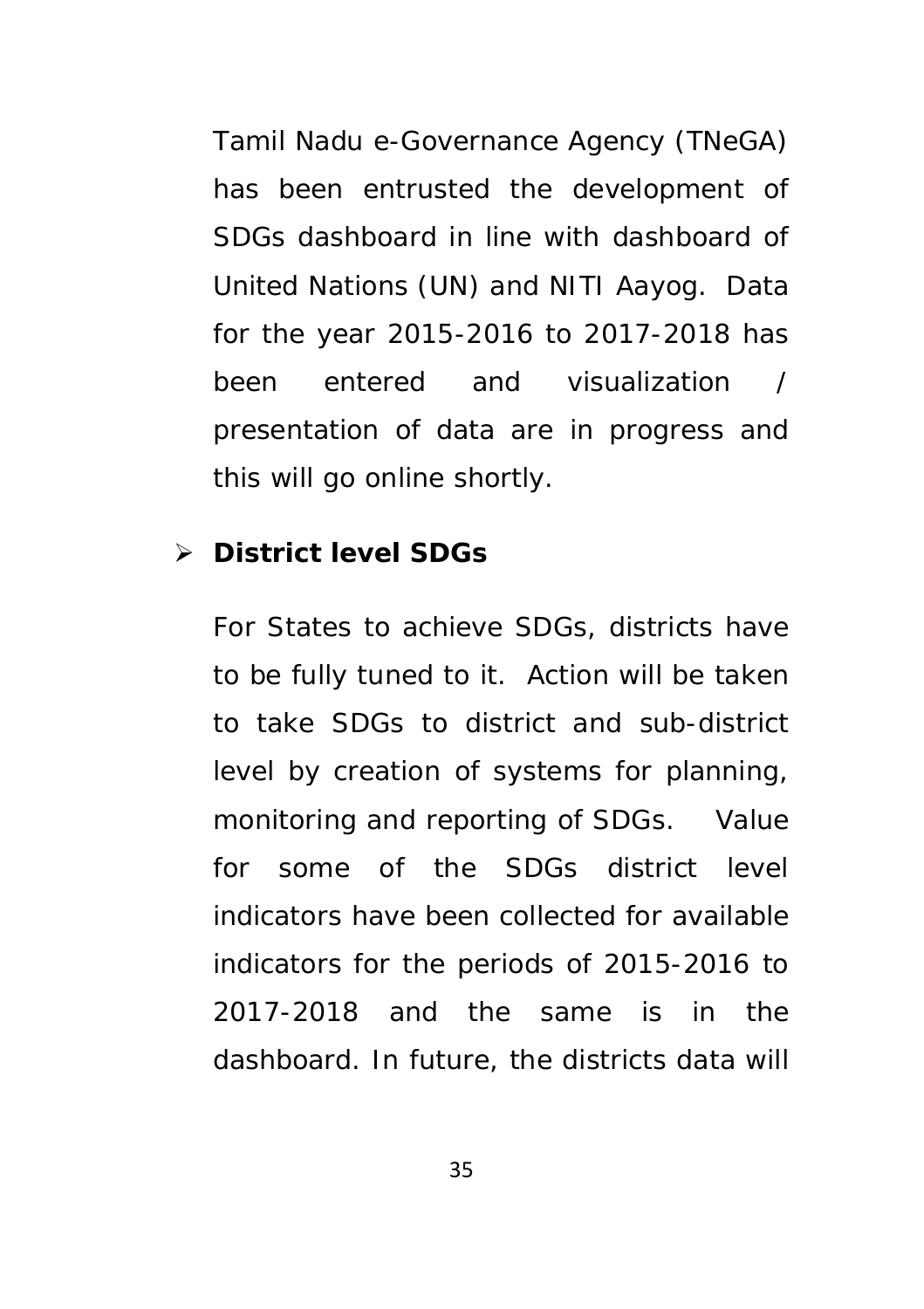be reported by the districts themselves in the dashboard.

#### **Leave No one Behind (LNOB)**

One of the key areas of focus under SDGs is inclusive opportunities for marginalized groups in society with emphasis Leave No one Behind. In this regard, action has been initiated to capture status of marginalized groups, develop indicators, aligning of programmes and interventions for overall and inclusive development of all sections of marginalized groups in the society. Gender budgeting and child budgeting has been initiated as part of this.

## **Action for SDGs 2020/2025/2030**

 Out of 169 targets, there are 16 targets that are to be achieved by 2020. It broadly covers reduction of deaths due to road accidents by half, sustainable management of water, conservation and protection of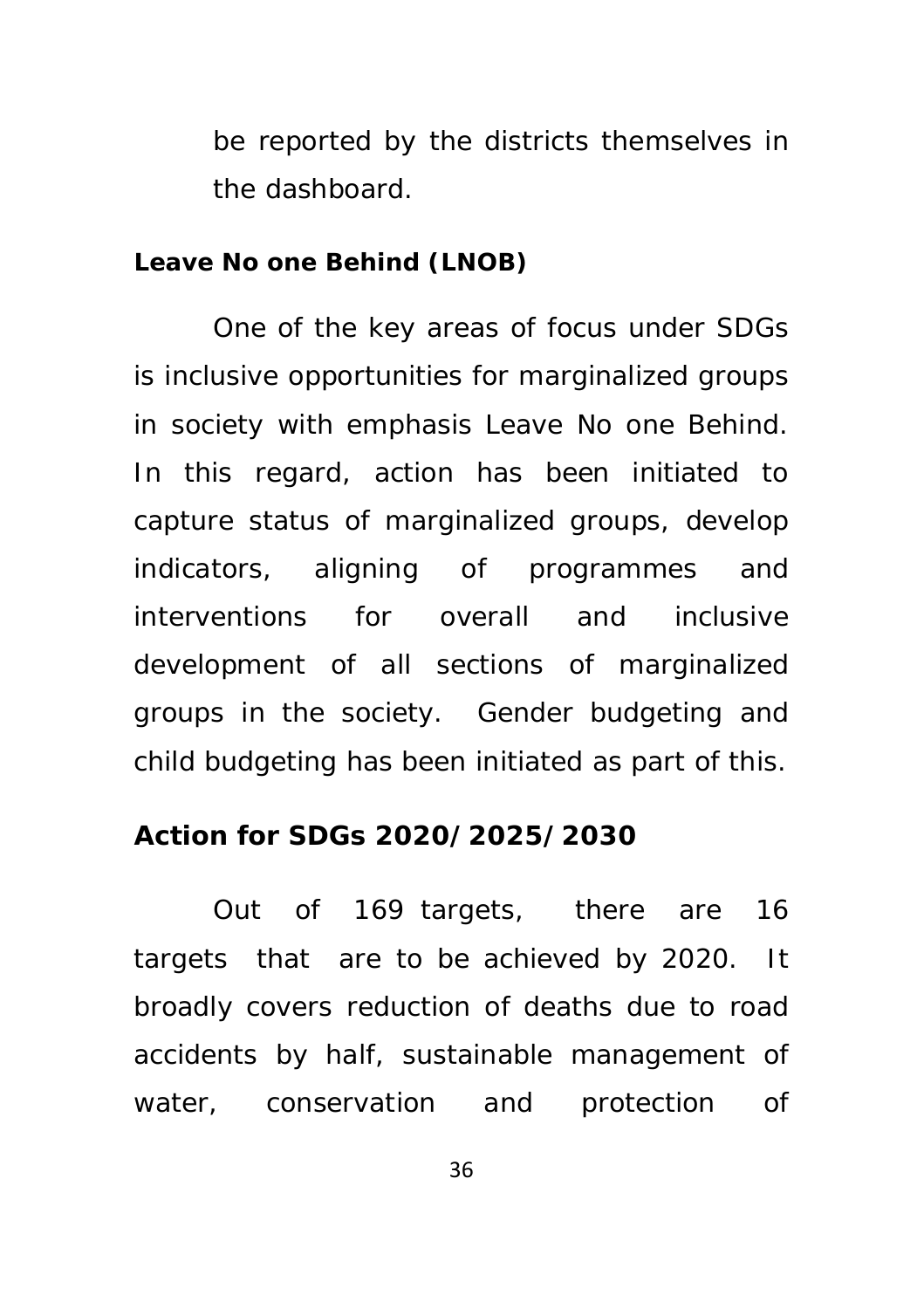ecosystems, environment, sustainable agriculture, disaster risk management, promotions of employment opportunities to youth, promotion of IT and IT related services, and economic growth.

Targets to be achieved by 2020 / 2025 are being given special focus and respective nodal departments are working on the strategy / interventions required to achieve the SDGs targets by 2020 / 2025. Strategies for targets to be achieved by 2030 are also being worked out by respective Departments.

# **3.1.3 Transformation of Aspirational Districts Programme**

The Government of India has launched a special initiative in the year 2018-2019 to transform identified backward districts by addressing the specific development needs in the year 2018-2019. In this context, the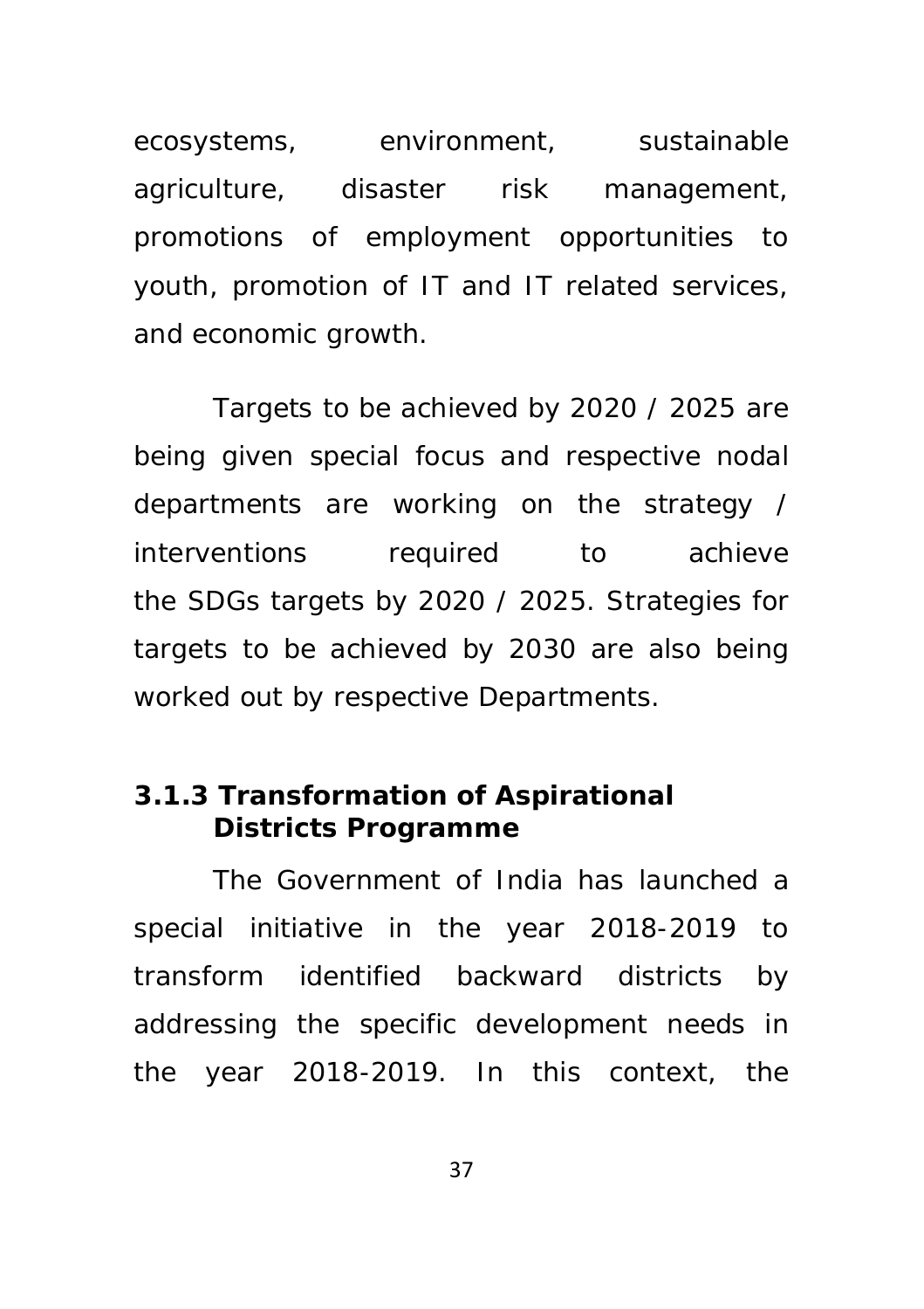Government of India has identified 115 districts as Aspirational districts based on their performance in 11 key parameters on deprivation, health and nutrition and infrastructure. A composite index comprising challenges faced by the districts in terms of poverty, poor health and nutrition, education status and deficient infrastructure was constructed to identify the backward districts. NITI Aayog has identified 30 most backward districts with the maximum of 5 Districts in a State on the basis of the index. In addition to these 30 districts, different ministries have identified a pool of 50 districts on the basis of this index. Ministry of Home Affairs have selected 35 districts affected by Left Wing Extremism.

In Tamil Nadu, Ramanathapuram and Virudhunagar districts have been identified as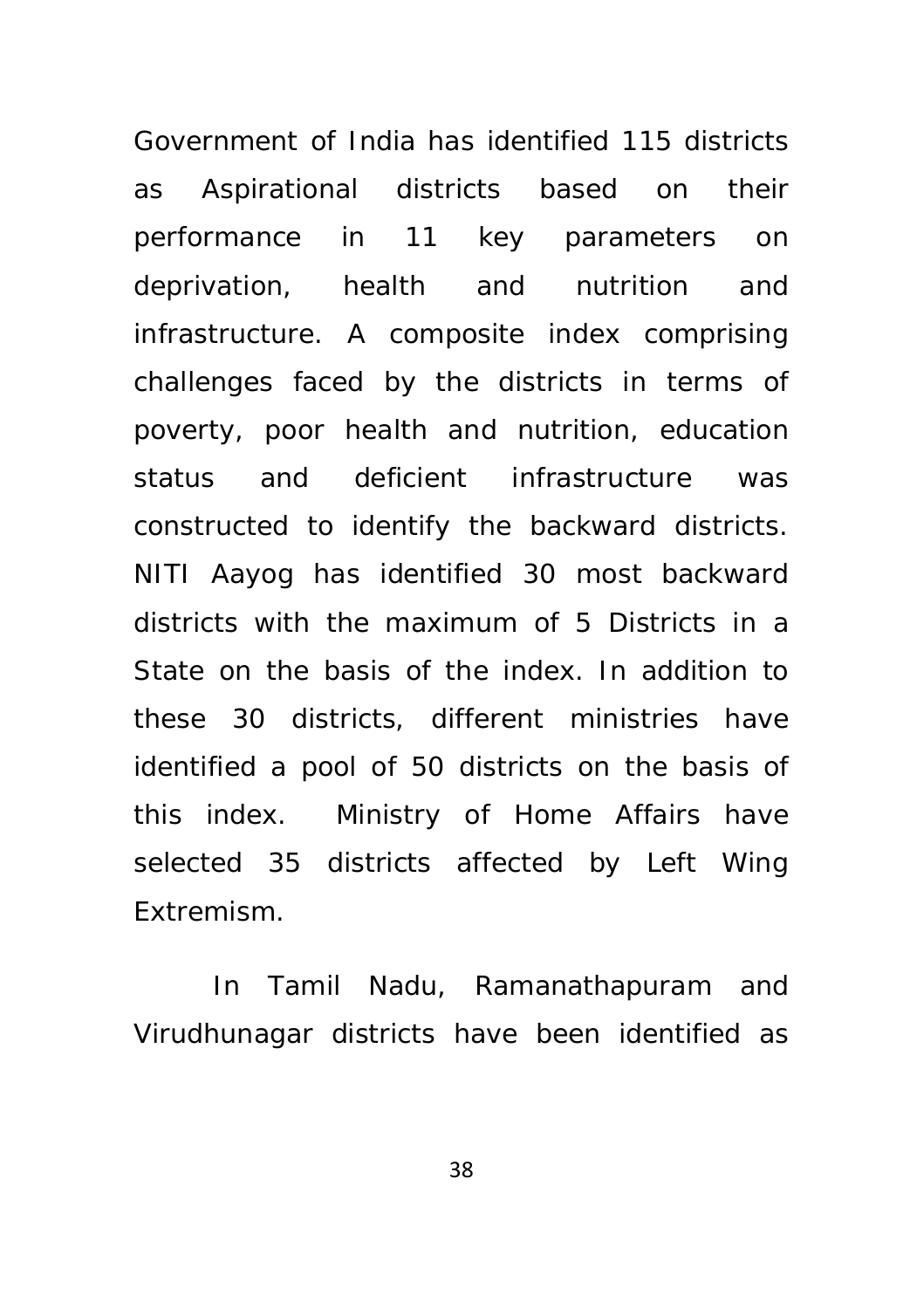Aspirational Districts among the 115 identified districts by Government of India.

# **Key Sectors that this Programme focuses on**

This programme aims for the overall transformation of the districts using mass movement approach. To keep the approach focussed, the programme looks at the following sectors as these are important for all districts:

- **EX Health and Nutrition**
- $\triangleright$  Education
- **▶ Agriculture and Water Resources**
- $\triangleright$  Financial inclusion and skill development
- $\triangleright$  Basic Infrastructure including access to road, potable water, rural electrification and individual household toilets.

The NITI Aayog has developed an online Monitoring portal for capturing the progress made by the districts on a monthly basis. Based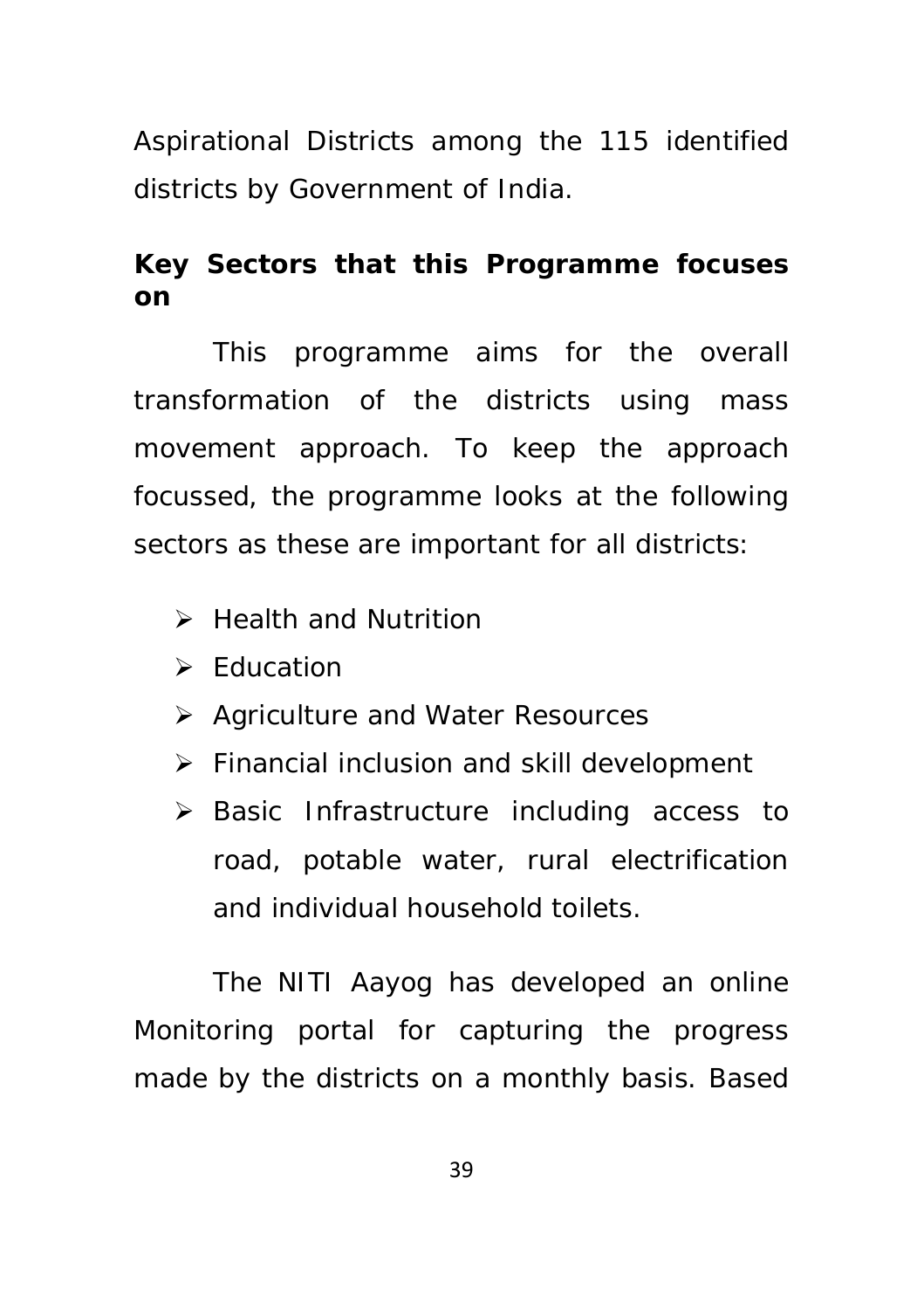on the progress made by their districts against their targets, the districts are ranked for overall score and sectoral scores. Ranking is done every month to create competition among the districts.

#### **Performance of Districts**

The baseline values for all the parameters under the 5 sectors of both districts Virudhunagar and Ramanathapuram are 45.6 and 46.8 respectively in April 2018. Virudhunagar secured first rank in the overall category in October 2018 and maintains higher levels of achievement in Education, Health and Basic Infrastructure. Similarly, Ramanathapuram has performed well in Health, Education, Basic Infrastructure and in the list of first ten ranks. Both the districts have made significant progress on parameters, and in April 2019, Virudhunagar and Ramanathapuram districts have composite score of 73.3 and 67.4 respectively.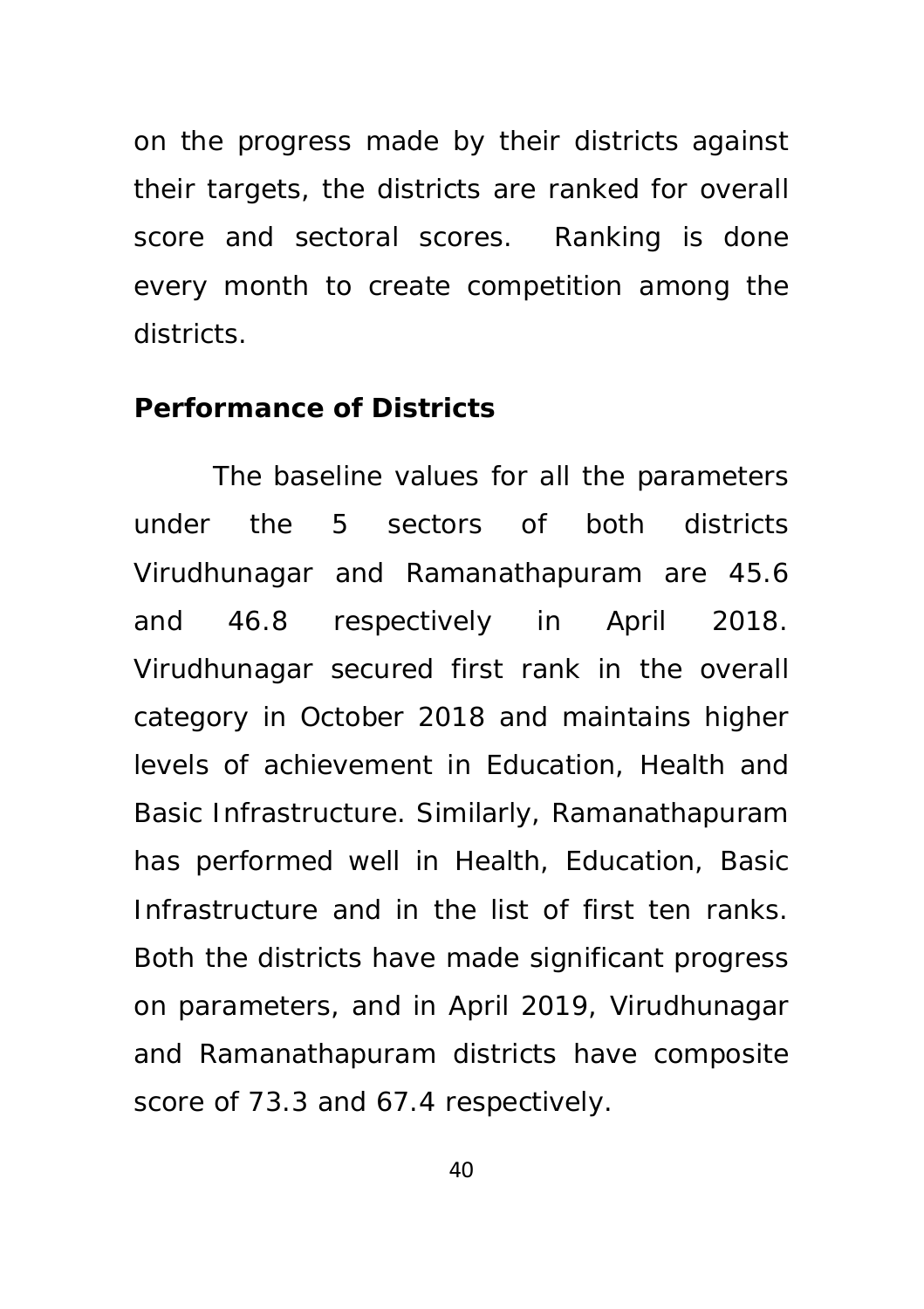The ranking in the Government of India Portal is made based on their incremental progress over the previous month.

# **Funding Support**

The Central Public Sector Enterprises (CPSEs) are directed to support the districts through their Corporate Social Responsibility (CSR) funding. In addition, the NITI Aayog has informed that funding through Externally Aided Project (EAP), Japan International Co-operation Agency (JICA) would be made available for districts through three windows.

| SI.<br>No | <u>Items</u>                                                                                                                                           | <b>Allocation</b> |
|-----------|--------------------------------------------------------------------------------------------------------------------------------------------------------|-------------------|
| 1.        | Provision of fund for taking up<br>SDG related projects<br>-in<br>districts on challenge method<br>for 20 months@ Rs. 30 crore<br>per month (Window-I) | Rs.600 crore      |
| 2.        | Funding of critical project<br>affecting one or more districts<br>be sanctioned<br>tΩ                                                                  | Rs.350 crore      |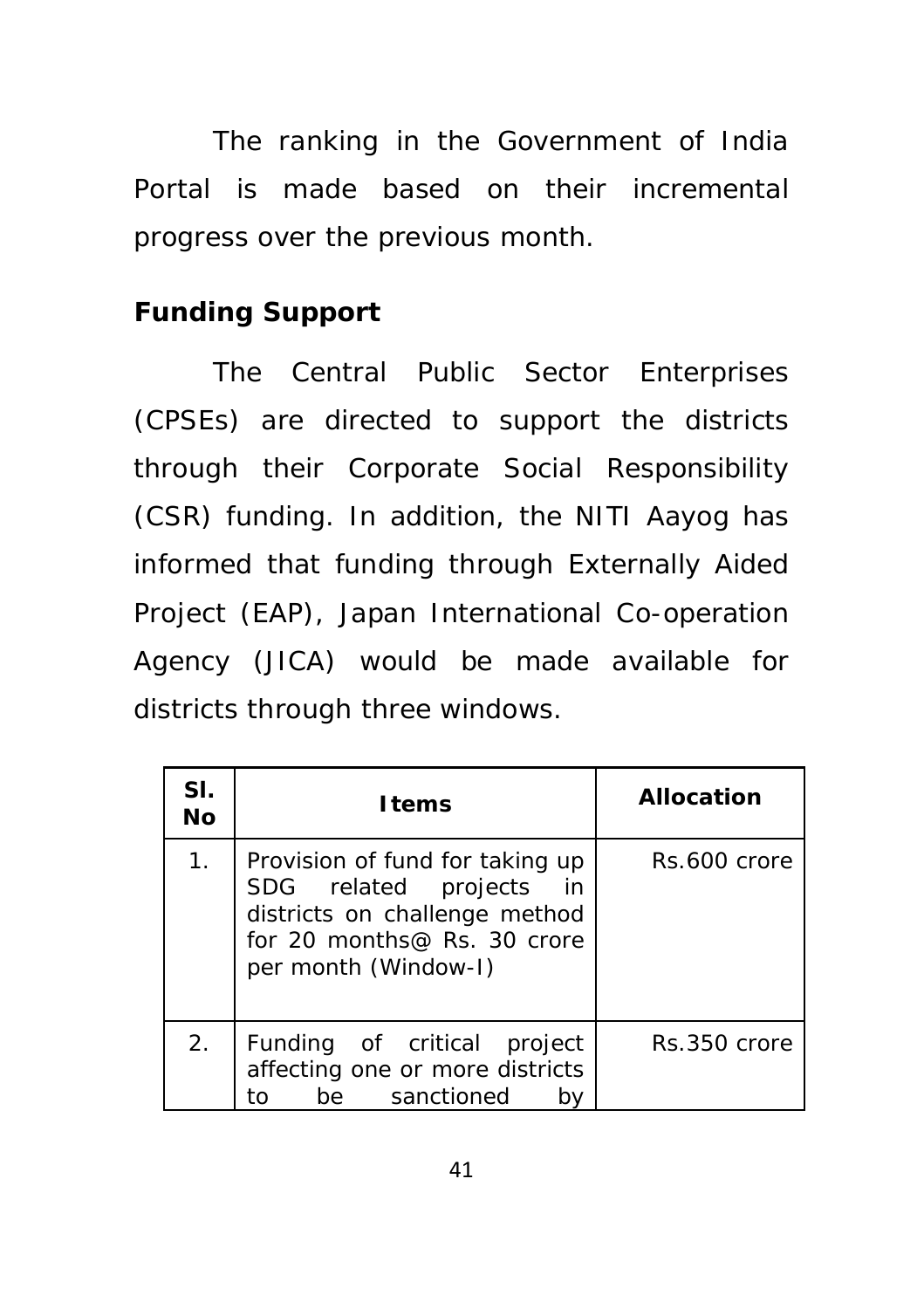| SI.<br>No | <u>Items</u>                                                                                                                                                                                                                                                                                                                                                                       | <b>Allocation</b> |
|-----------|------------------------------------------------------------------------------------------------------------------------------------------------------------------------------------------------------------------------------------------------------------------------------------------------------------------------------------------------------------------------------------|-------------------|
|           | Empowered Committee<br>of<br>Secretaries (Window-II)                                                                                                                                                                                                                                                                                                                               |                   |
| 3.        | Strengthening of institutional<br>arrangement at NITI Aayog<br>for Monitoring of SDGs in<br>India, arrangement for third<br>party validation of selected<br>data on sample basis, ranking<br>of States on SDGs to spur<br>competition among districts<br>and States and capacity<br>building of sub-district,<br>district and State level<br>functionaries on SDGs<br>(Window-III) | Rs.24 crore       |
|           | Total                                                                                                                                                                                                                                                                                                                                                                              | Rs.974 crore      |

# **3.1.4 Tamil Nadu Innovation Initiatives (TANII)**

Making Tamil Nadu the "Innovation Hub" of the country is one of the themes of the "Vision-Tamil Nadu 2023", and as per Hon'ble Chief Minister's announcement made on 8.8.2014 on the floor of Tamil Nadu Legislative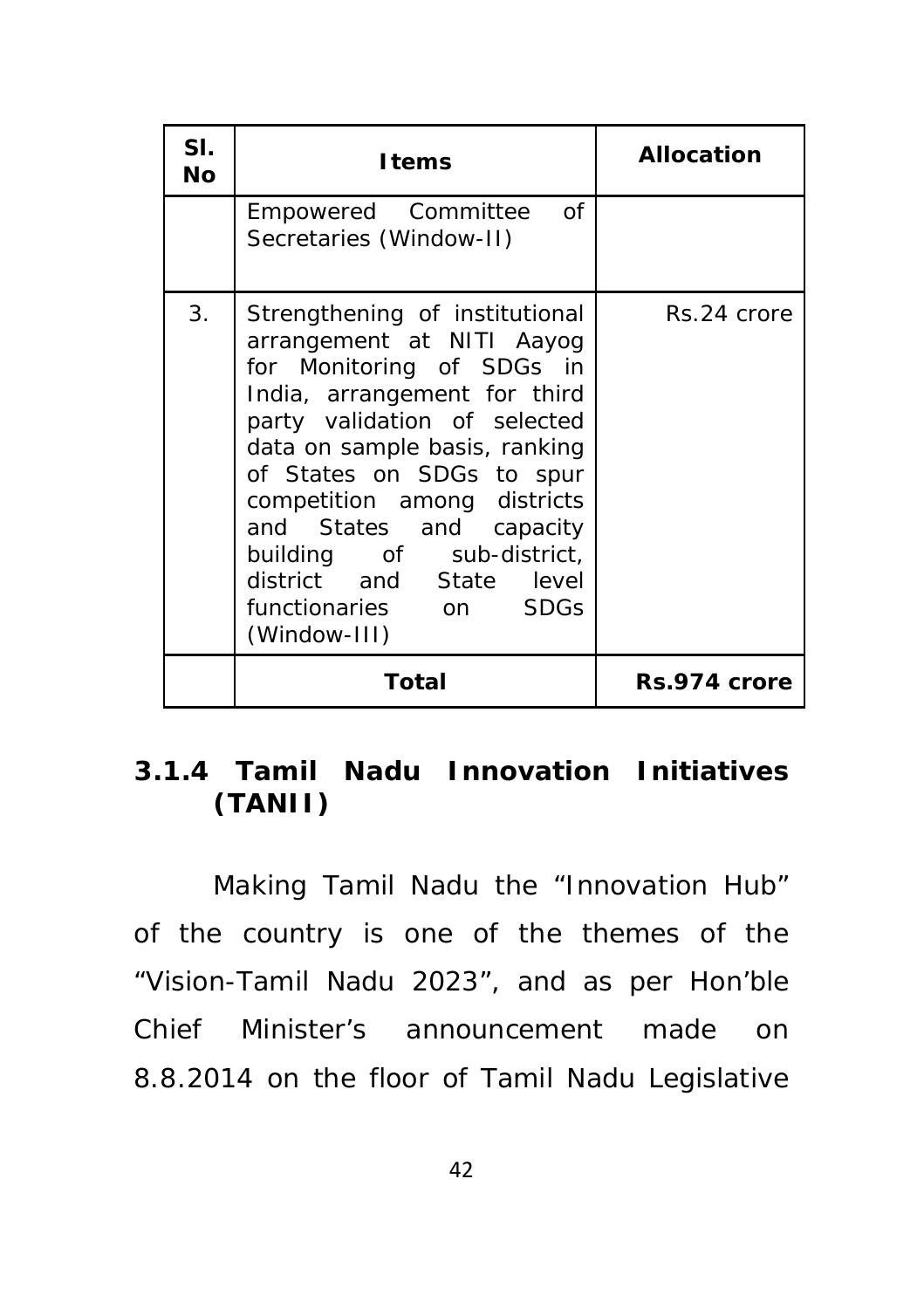Assembly to encourage a culture of innovation in Government and Government agencies, the "Tamil Nadu Innovation Initiatives" (TANII) has been established in State Planning Commission. TANII works to address processes and problems to foster innovation through a variety of promotional activities and funding support for schemes and programmes.

To enable this, the State Innovation Fund, by restructuring the existing Part II schemes has been created, and provided with an initial corpus of Rs.150.00 crore in 2015-2016 and provided funds in subsequent years also. Detailed guidelines have been issued by Government for identification and implementation of the innovative schemes using the fund.

During 2015-2016 to 2018-2019, there were 271 projects worth Rs.552.84 crore recommended under TANII. Further, for the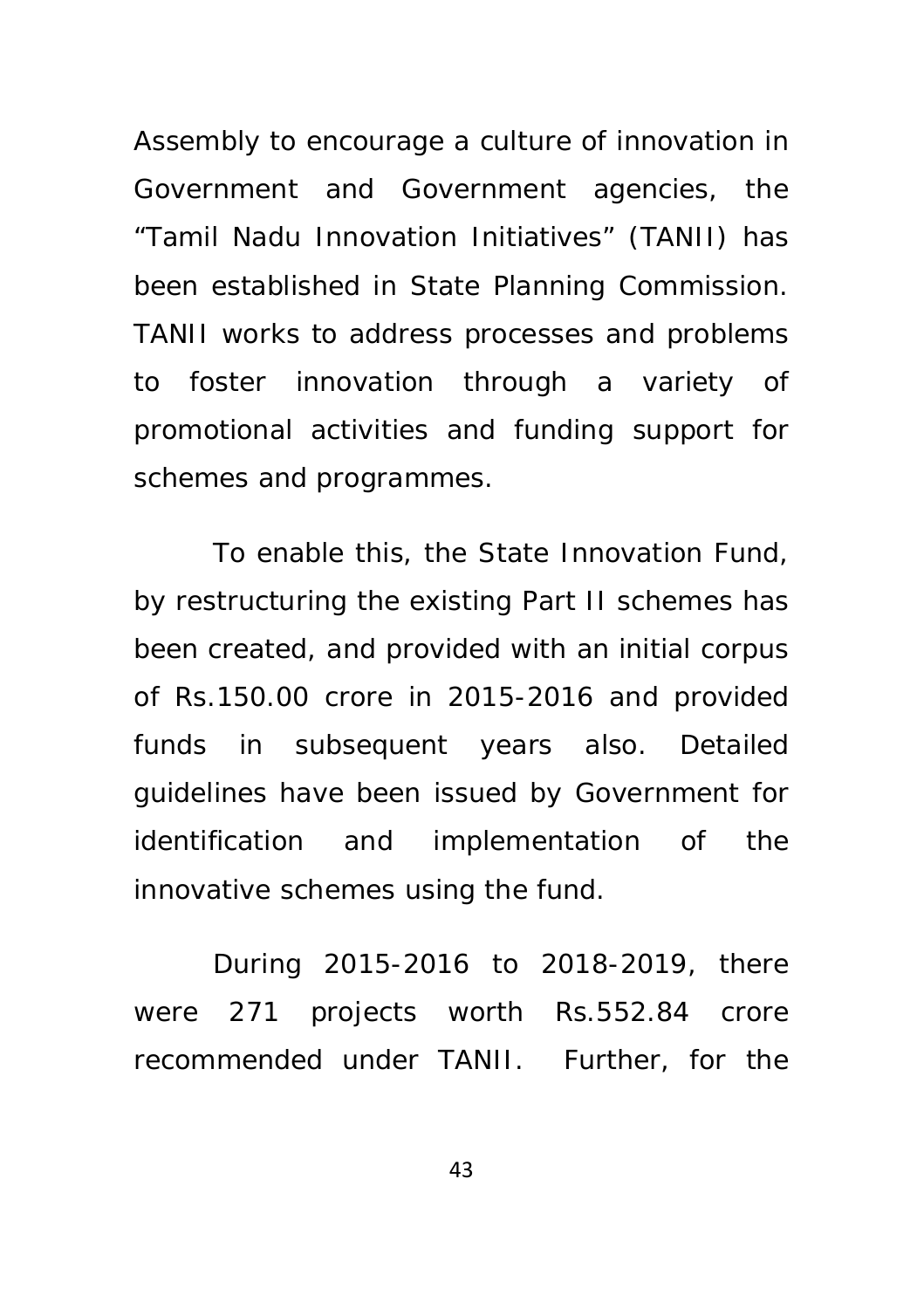year 2019-2020, in the first round meeting, State Planning Commission recommended 7 projects at a total cost of Rs.7.26 crore and forwarded to Government for sanction. These cover 28 departments. For the year 2019-2020 second round of appraisal, new proposals have been invited from different agencies and departments through the Administrative departments for funding.

The recommended outlay of Rs.128.32 crore has been made for **Agricultural and Allied Sector** under TANII during the period 2015-2016 to 2019-2020 (first round). Some of the outcomes of this sector are establishment of infrastructures to develop nutritionally enhanced premium quality and stress resilient rice varieties, Development and demonstration of innovative fisheries engineering inventions, etc.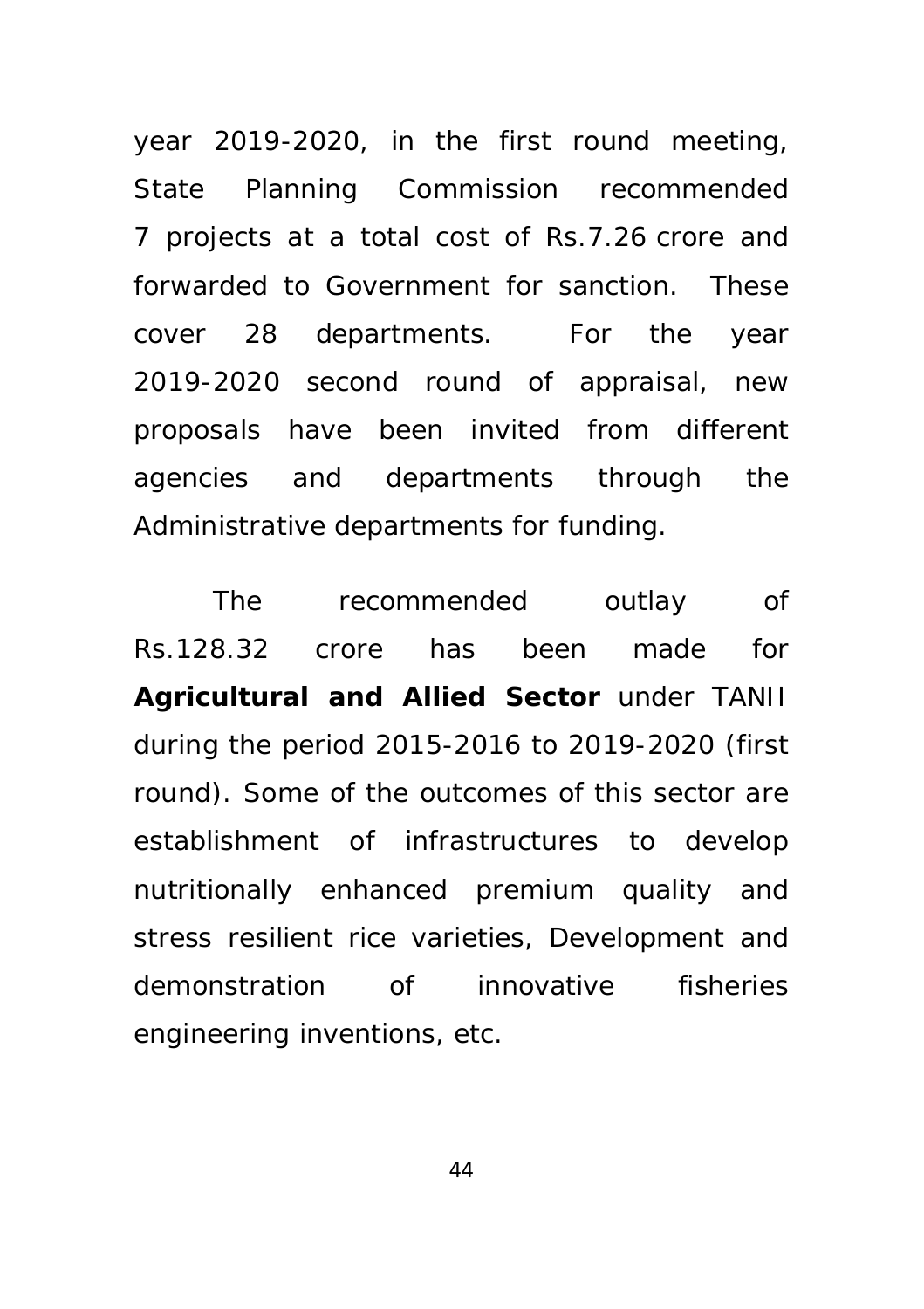The total recommended outlay of Rs.91.52 crore has been made for **Industries and Infrastructure Sectors** under TANII during the period 2015-2016 to 2019-2020 (first round). Some of the outcomes of this sector are purchase of motorized jacquard lifting machines to improve the quality of weaving and production, to promote the sale of handloom products in domestic and international market launch of Niche Boutiques etc. Accident study for vulnerable road users to suggest suitable remedial measures to reduce the road traffic accidents etc., with regard to infrastructure and health.

 The total recommended outlay of Rs.288.06 crore has been made for **Health, Education & Social Sectors** under TANII during the period 2015-2016 to 2019-2020 (first round). Some of the innovative initiatives of this sector funded are provision of molecular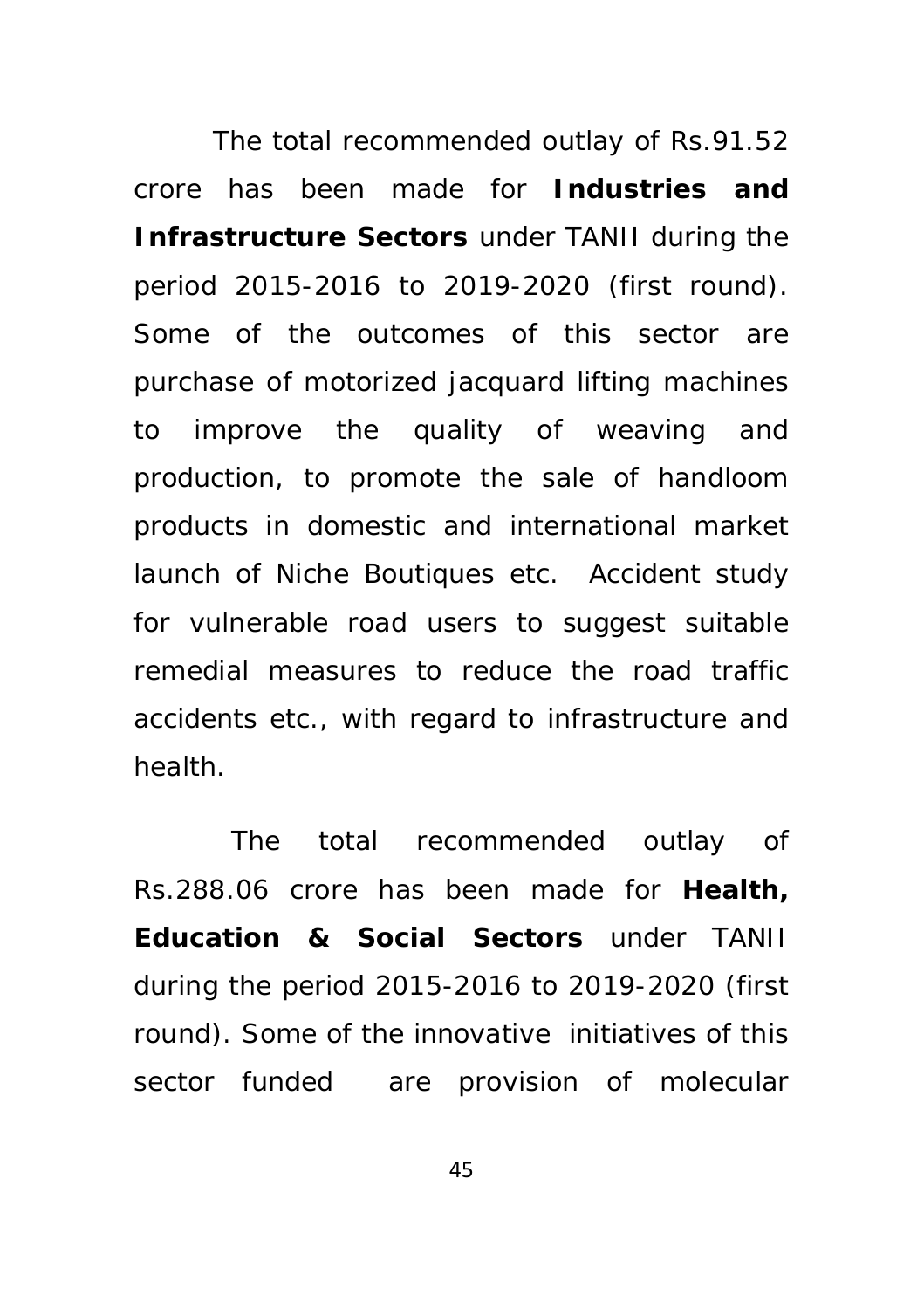diagnostic laboratory for health check up, rehabilitation of the jaw components for the accident victim; a seed amount to Anna University under Higher Education for establishing infrastructure to design, develop and implement Unmanned Aerial Vehicles; in order to promote innovative technology in the young minds, Improving school preparedness and child health outcome through Integrated Child Development Services Scheme; system to track the complaints by the Consumers, a mobile application on legal metrology complaint tracking system.

The total recommended outlay of Rs.52.20 crore has been made for **Other Sectors** under TANII during the period 2015-2016 to 2019- 2020 first round, such as - To minimise the time and simplify the process of getting passport, mpassport Police Application (m-passport APP), to expedite the inquiry process on exact cause and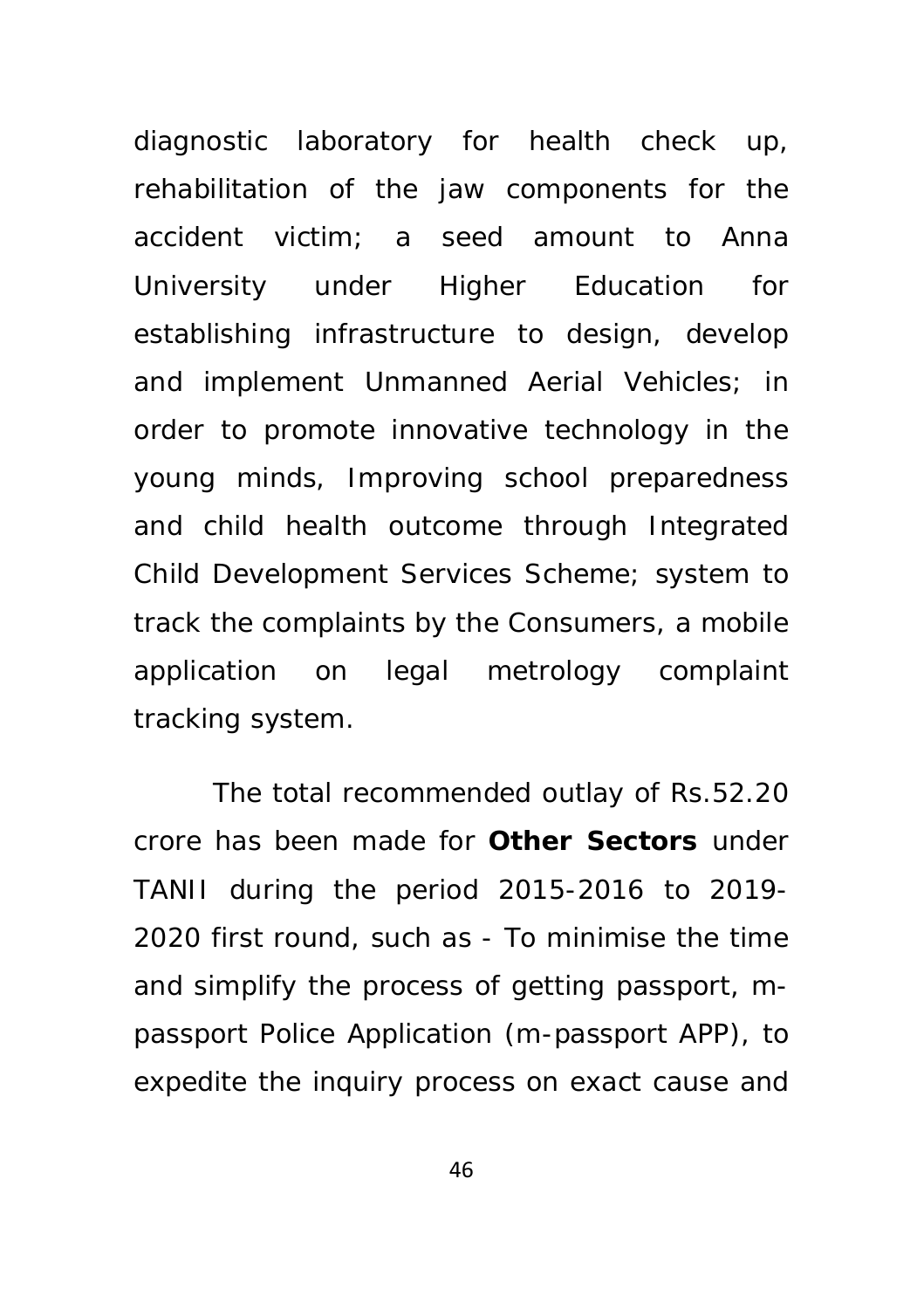action of a crime, Video synopsis and post video analytical software programme etc. The mpassport Police Application has been awarded with certificate of recognition by the Government of India.

The department wise schemes recommended for the period 2015-2016 to 2018-2019 under TANII showing objective, outcome and success stories have been documented.

#### **3.1.5 State Balanced Growth Fund**

The State Balanced Growth Fund is a unique scheme introduced in the year 2012-2013 with the primary objective to reduce regional disparities in key measurable socioeconomic development indicators, thereby improving the human development status. It also seeks to create capacity in district to monitor human development status at district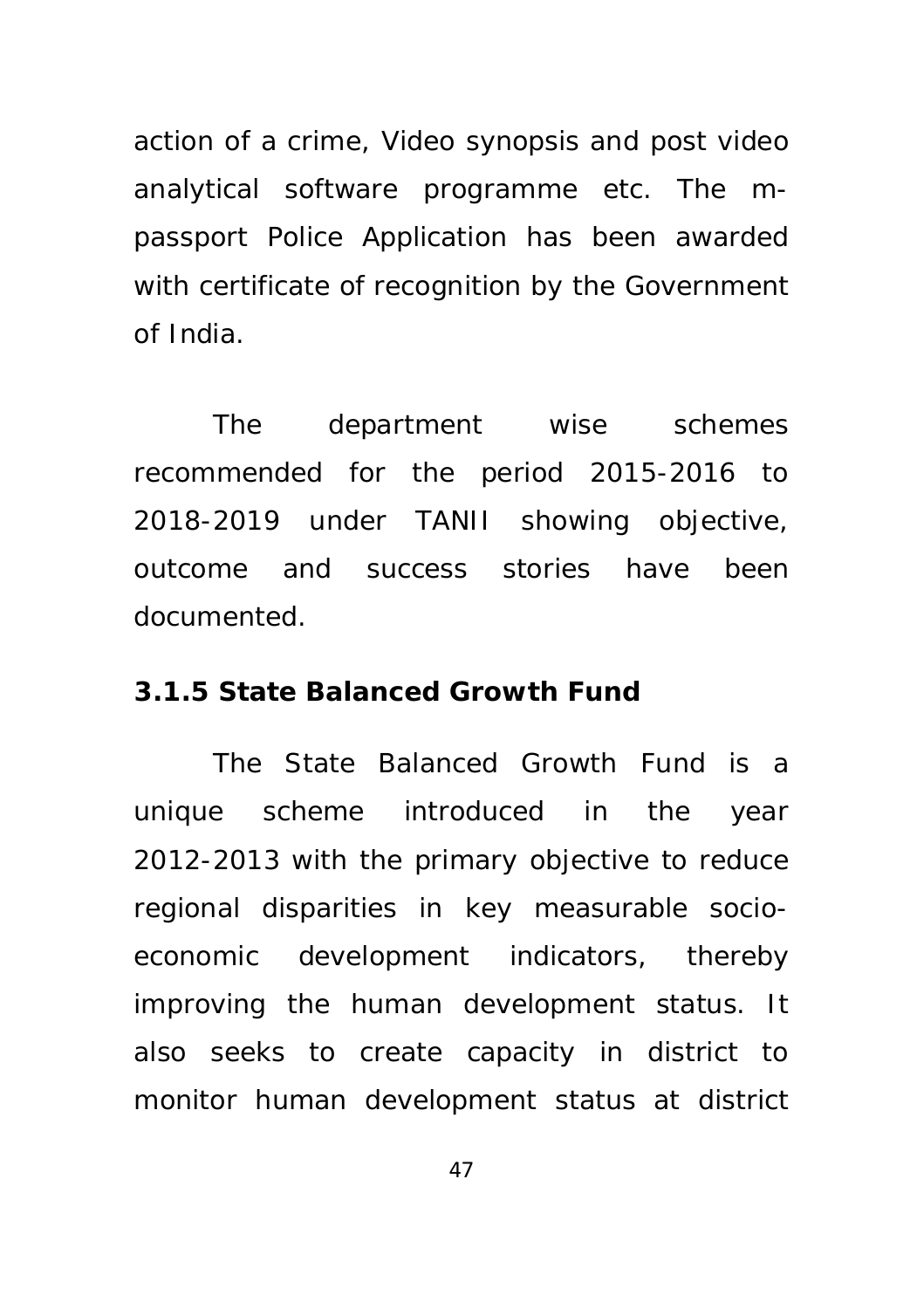and sub-district level in order to achieve inclusive economic growth.

Imbalances in terms of Per capita Income, Employment, Poverty, Health, Education and Gender issues were considered for assessing backwardness.

- 105 blocks in rural areas, which are backward in these parameters are covered. In urban areas, Town Panchayats which fall under the selected backward blocks and those with high population density are covered
- In Municipalities & Corporations, onefourth of wards with predominant slum population are covered

#### **Preparation of Plans and Projects**

Detailed guidelines were provided to the districts for the preparation of perspective plans for the backward blocks. A template has been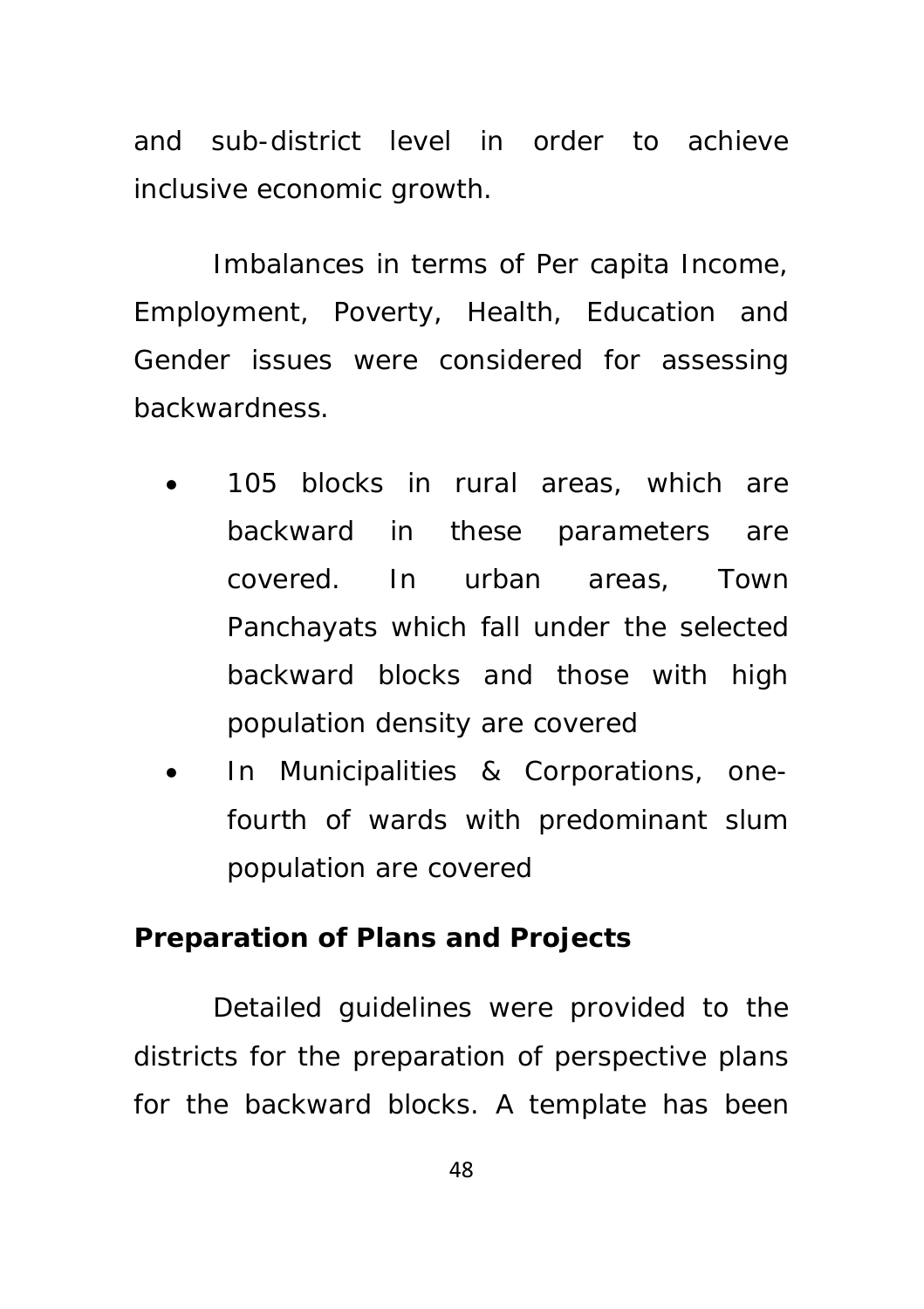designed for project proposals which facilitates appraisal. The District Collectors are addressed to identify projects to address specific backwardness of the identified backward blocks.

## **Approval of projects**

The State Level Empowered Committee constituted for this programme has approved **677** projects worth Rs.**519.93** crore till 2018-2019.

The State Balanced Growth Fund has so far sanctioned projects focused on

- Income 122 projects worth of Rs. **83.74** crore
- Poverty 104 projects worth of Rs. **72.33** crore
- Employment 114 projects worth of Rs.**53.69** crore
- Education 59 projects worth of Rs. **40.53** Crore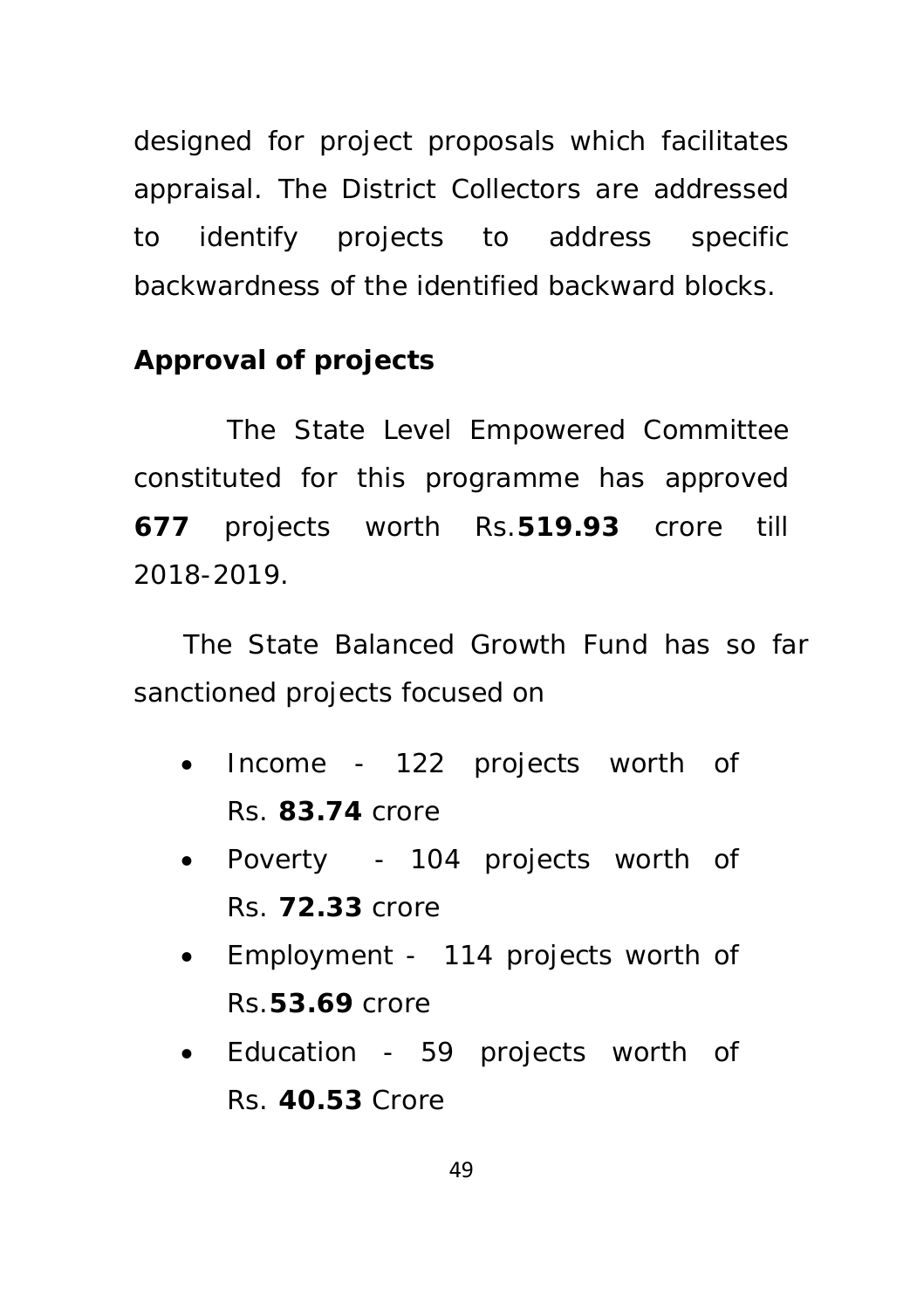- Health 213 projects worth of Rs. **219.66** crore
- Gender 65 projects worth of Rs. **49.98** crore

### **Special Focus on Hilly/Forest areas**

In order to address the backwardness of Hilly / Forest areas, the Hon'ble Chief Minister announced a special package under Tamil Nadu Legislative Assembly Rule 110 in the year 2017-2018. Under that component, up to 31.03.2019, 50 projects worth of **Rs.79.66 crore** have been sanctioned to Tribal habitations for providing road connectivity, basic amenities, educational infrastructure, improvement of girls education, promoting cocurricular activities in tribal schools, Hostel facilities to girls.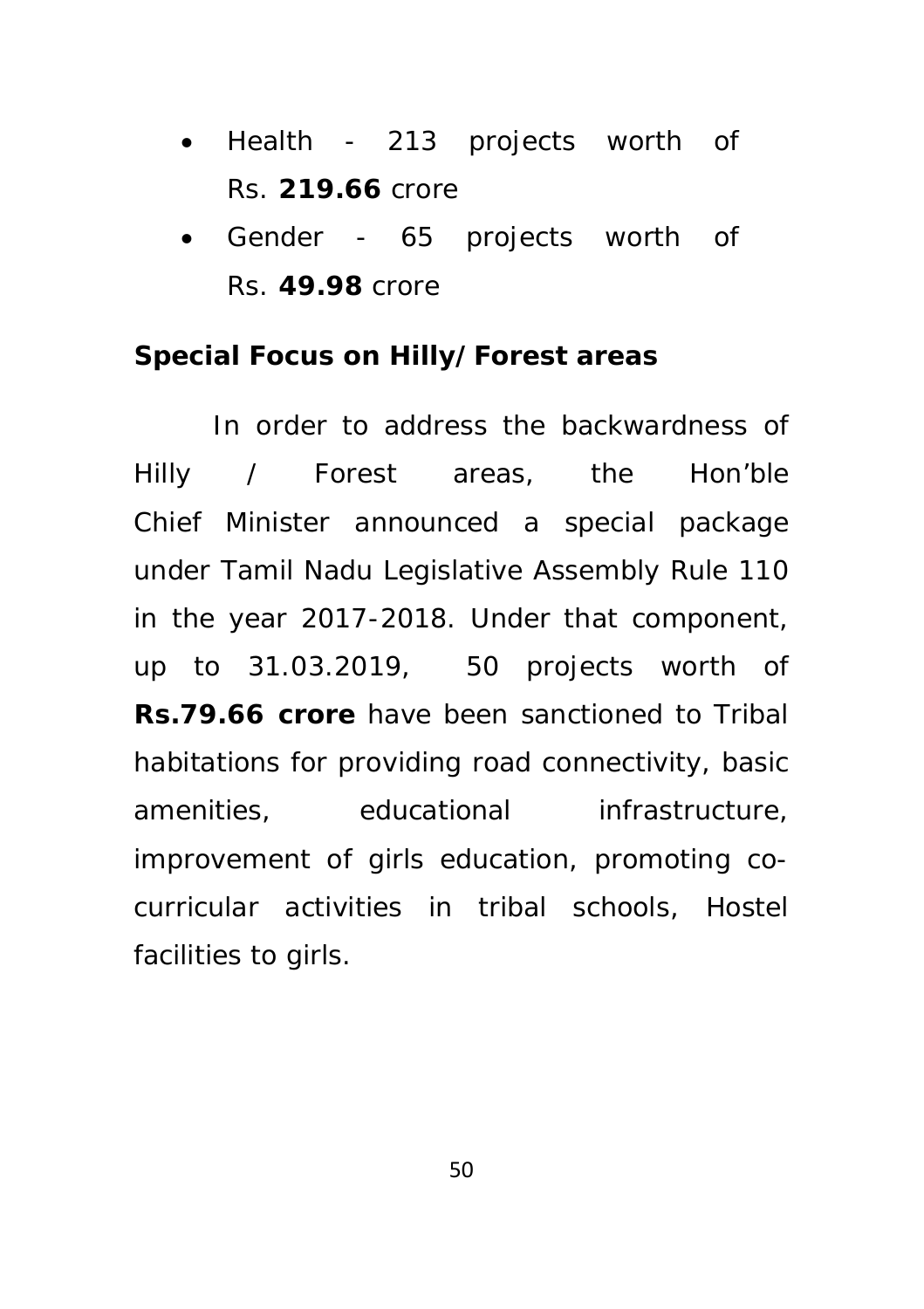## **3.1.6 Special Area Development Programme**

The Special Area Development Programme (SADP) is being implemented in Tamil Nadu from the year 2015-2016. Prior to that the Hill Area Development Programme (HADP) and Western Ghats Development Programme (WGDP) were implemented in Tamil Nadu from 1975-1976 onwards with 90% financial assistance from the Government of India, while the balance of 10% was initially a loan and later become State's share.

In the Union Budget 2015-2016, Government of India announced that the HADP / WGDP schemes will be delinked from the Central Assistance from the year 2015-2016 onwards and stated that the schemes may be continued from the available resources of the State Government. As an immediate follow up, in the Budget 2015-2016, the State Government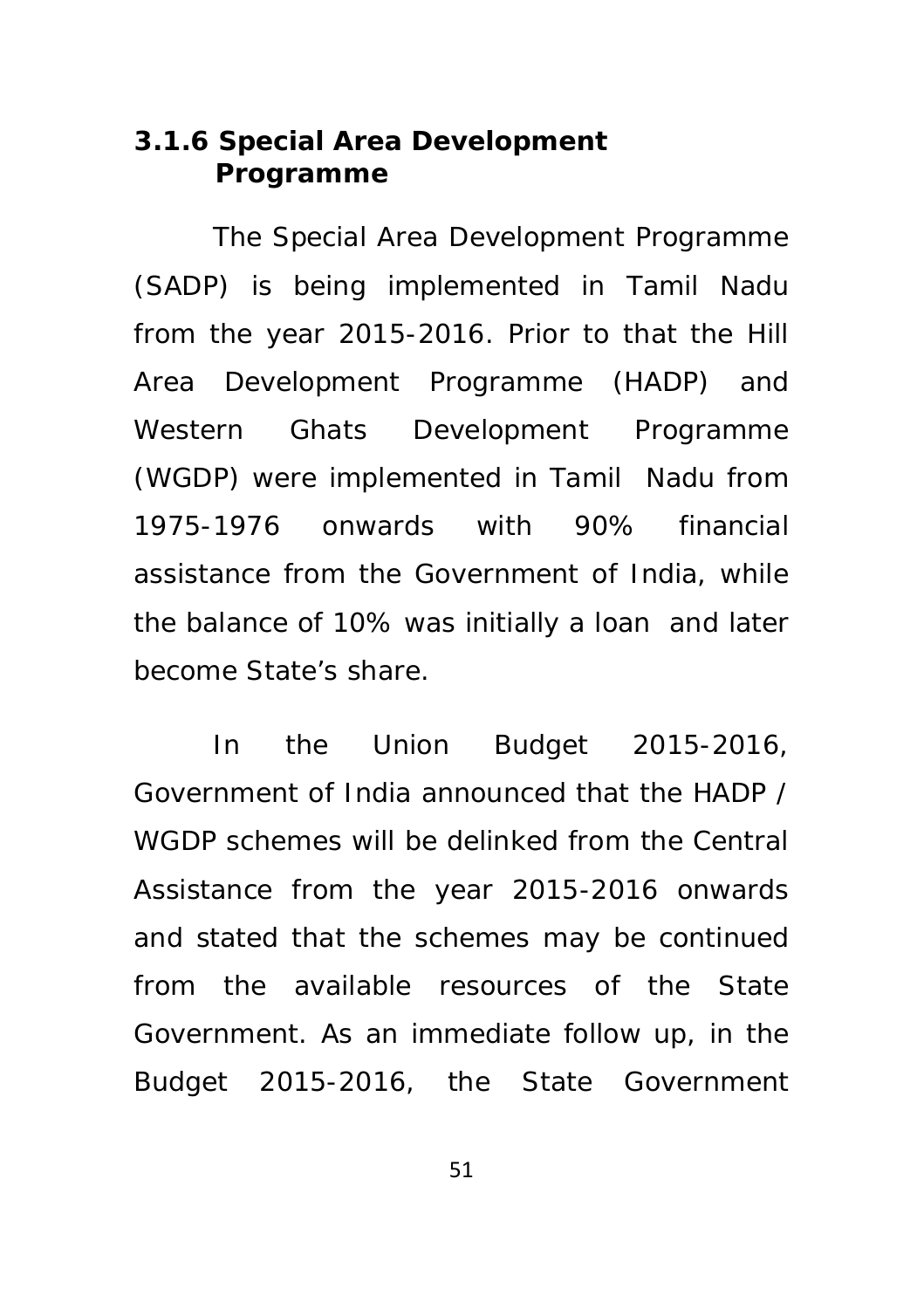announced that a new scheme, the Special Area Development Programme with an annual outlay of Rs.75.00 crore would be implemented covering the hilly areas of the State.

The main objectives of the these programmes such as eco-preservation and ecorestoration with a focus on sustainable use of biodiversity, the needs and aspirations of local communities, ensuring community participation in the design and implementation of strategies for conservation of biodiversity and sustainable livelihoods, watershed based development on a participatory approach for ensuring efficiency, transparency and accountability have been continued. Further SADP also intends to focus on the buffer zone adjoining the protected forests area, which often suffer from lack of investment as they fall neither in the forests areas nor close to habitations but are critical to soil and water conservation. Hence, the scope of SADP would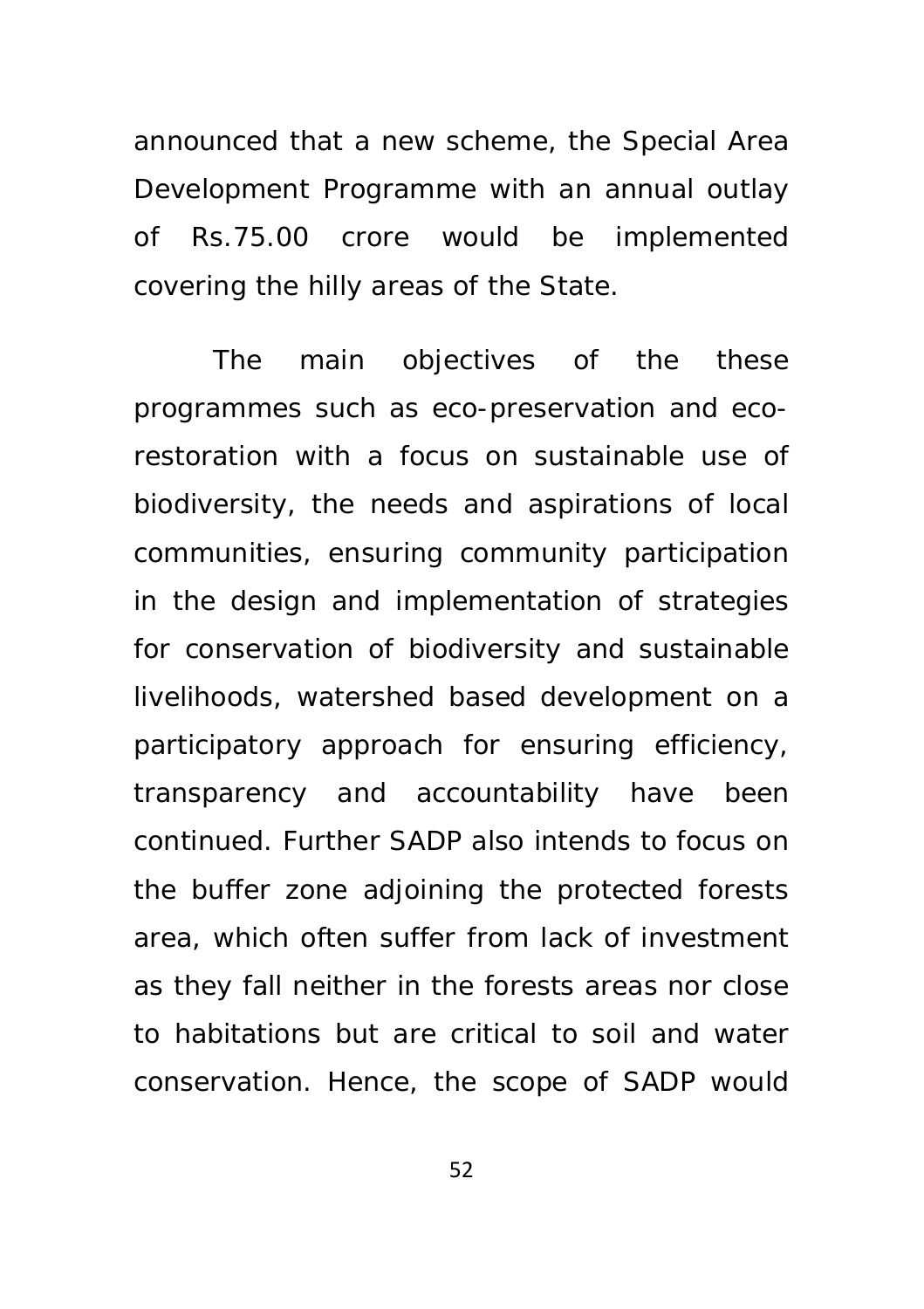cover the interaction between water and production landscapes and human livelihood; water and ecosystem services and water biodiversity. There would be focus on enhancing livelihood opportunities in their localities based on micro watershed based planning.

The State Government has also been implementing schemes for the welfare of the tribals and other population living in the areas prone to leftwing extremism along the border areas of the State in the districts of Dindigul, Madurai, Theni, Erode, Coimbatore and The Nilgiris. The nature of the works implemented in the Maoist prone areas was also similar to what was taken up under Hill Area Development Programme and the Western Ghats Development Programme. While retaining the designated area for the Special Area Development Programme, it is targeted to the hill ranges of Tamil Nadu which are at an absolute altitude of >600m ASL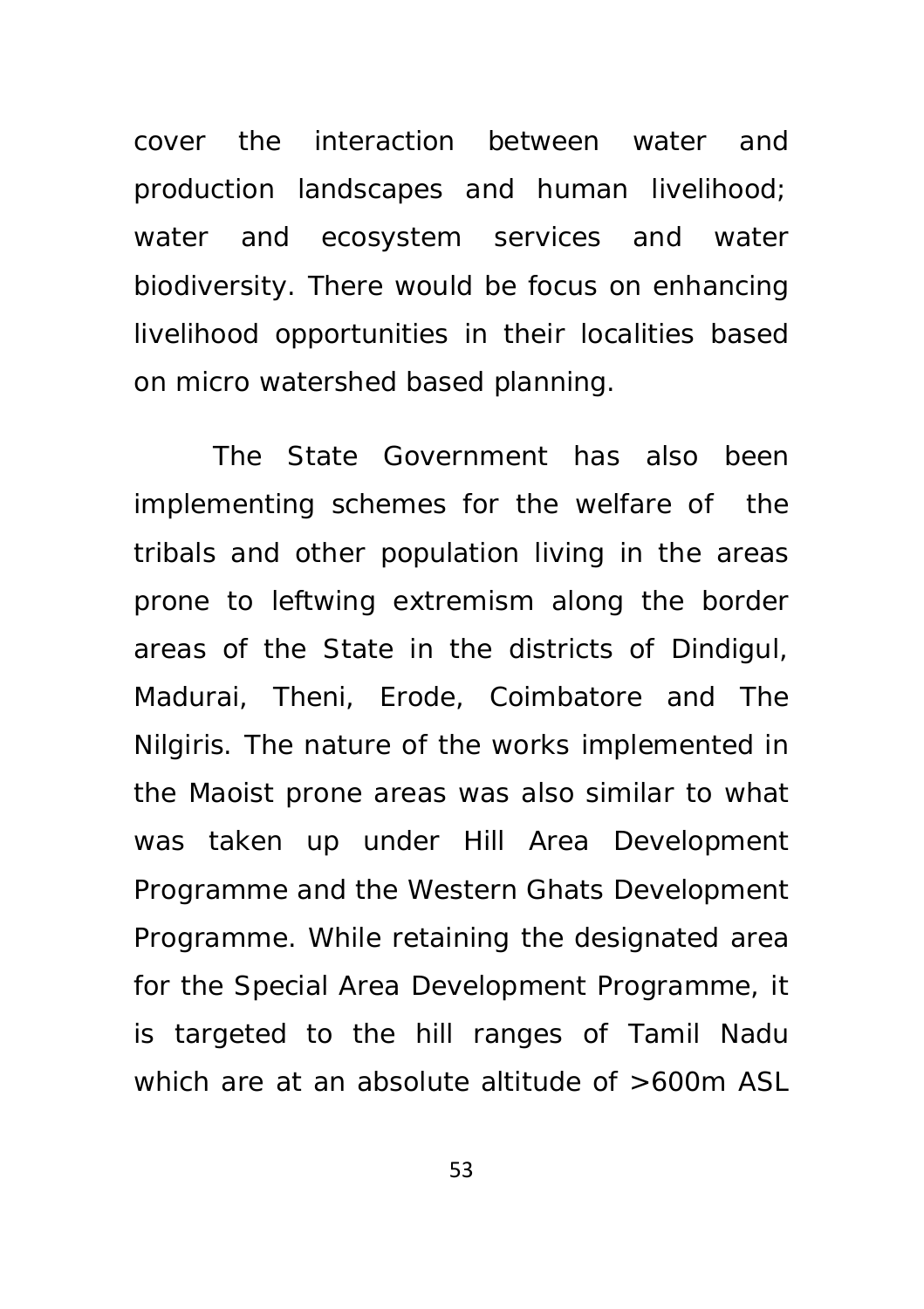from the base and foothills which do not ordinarily get covered in other programme.

The guidelines for the implementation of SADP were issued in G.O.Ms.No.40, Planning, Development and Special Initiatives (TC-I) Department Dated:04.03.2016. The Department of Planning, Development and Special Initiatives of the Government of Tamil Nadu is the State Level Nodal Department (SLND) for the management of the Special Area Development Programme.

The SADP focus on sectors such as Soil Conservation, Forestry and Ecology, Horticulture, Agriculture, Adi-Dravidar and Tribal Welfare, Animal Husbandry, Renewable Energy, Rural Roads, Gap-filling infrastructure in Urban and Rural Local Bodies, Agricultural Marketing and Agro-Business, Water Resources Development and Fisheries.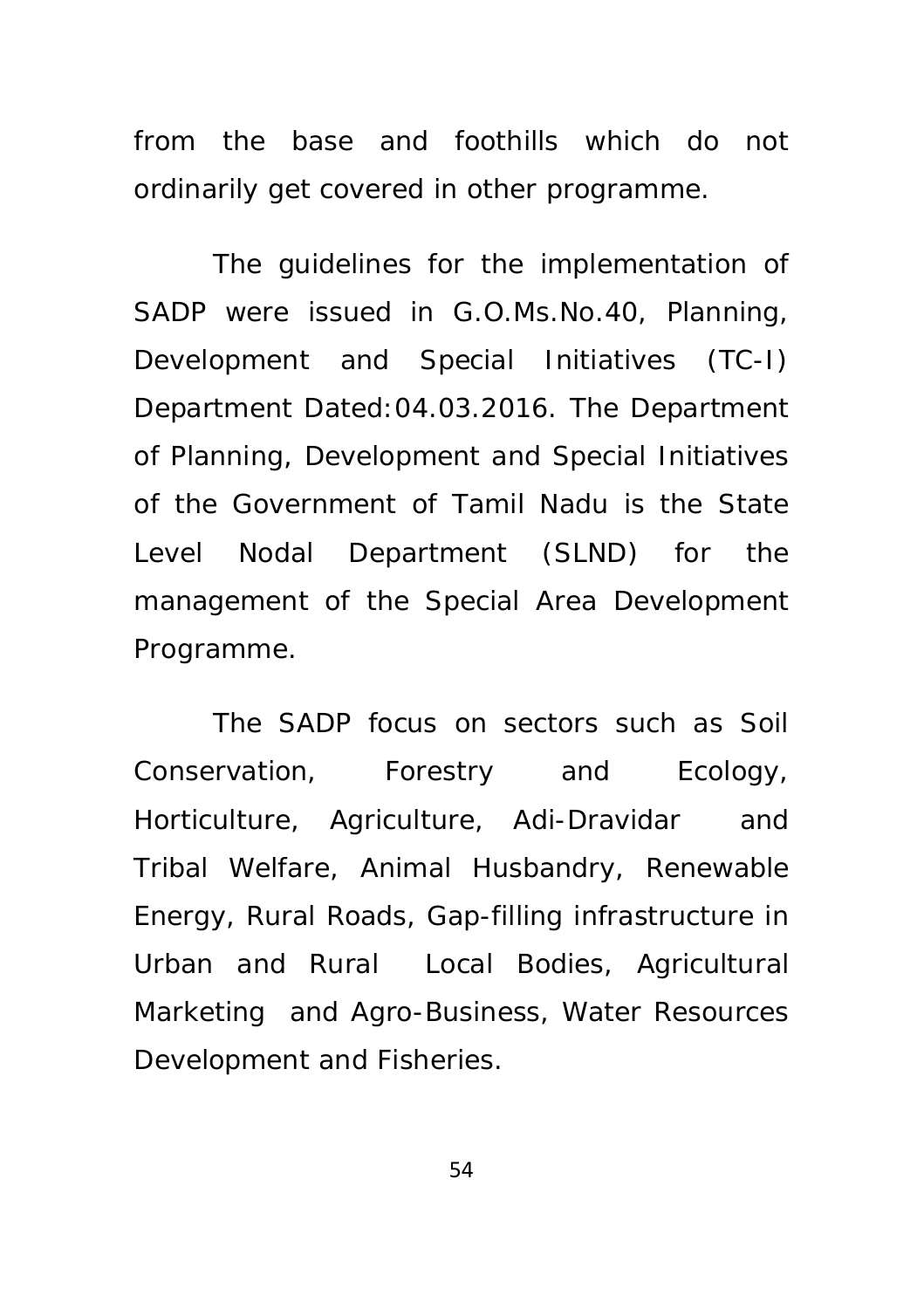The programme is proposed to be operationalised at the level of the fundamental unit of decentralised governance viz. Village Panchayat, Town Panchayat or Municipality. This ensures a more focused approach to hilly areas as opposed to taking up whole Taluks and Blocks as in HADP and WGDP.

A Project Directorate to oversee the implementation of the programme has been developed, for undertaking field implementation with two Units.

Under Unit-I, the scope and functioning of the present Project Director, HADP (i.e. SADP) has been expanded to cover the following districts:

- 1. The Nilgiris
- 2. Coimbatore
- 3. Tiruppur
- 4. Erode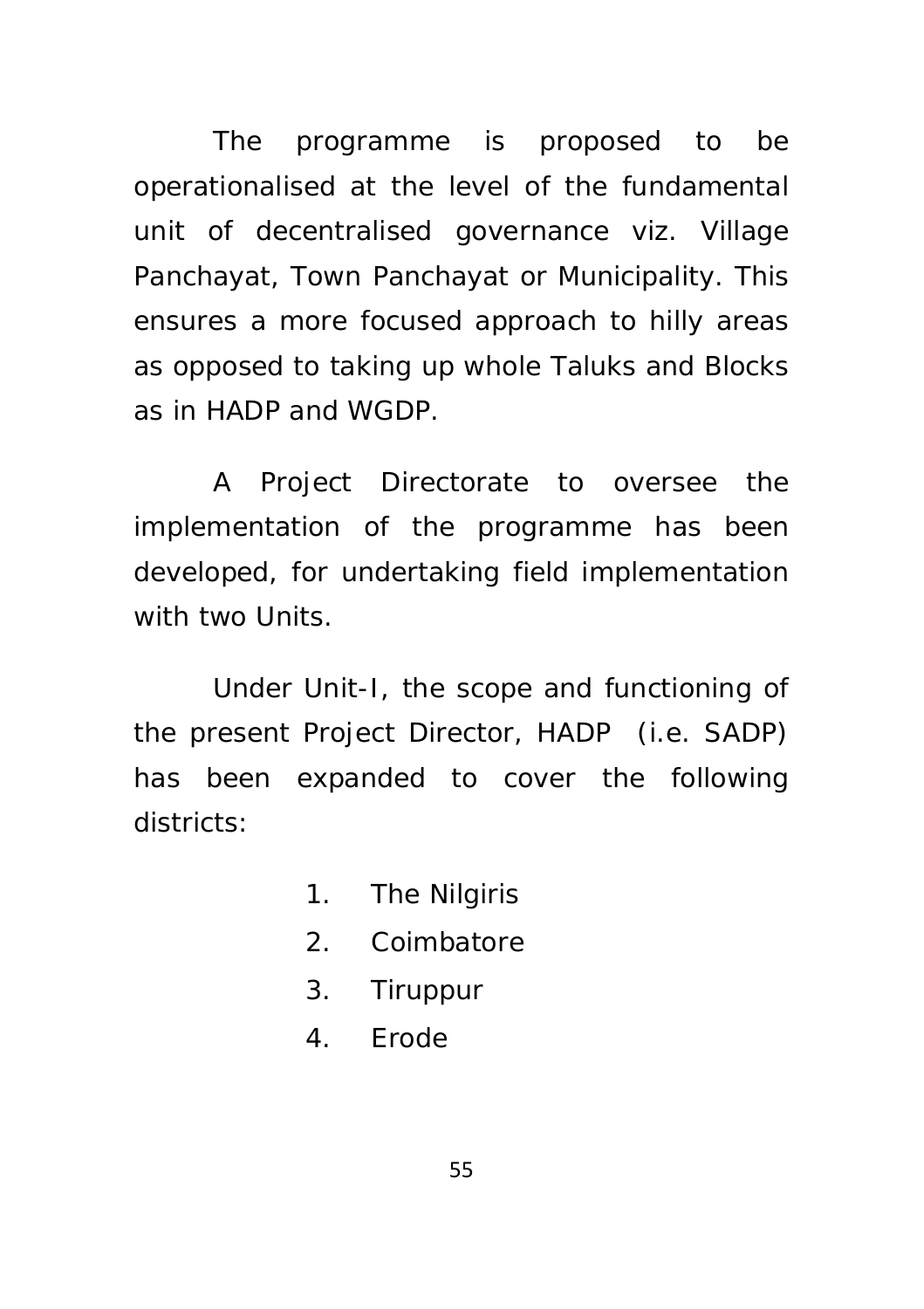Under Unit-II, the Land Use Division at State Planning Commission takes care of the field implementation in the remaining 6 districts, which are:

- 1. Dindigul
- 2. Madurai
- 3. Theni
- 4. Virudhunagar
- 5. Tirunelveli
- 6. Kanniyakumari

The past interventions under WGDP and the HADP have primarily been sector based with programmes that are specific to the department entrusted with the task. Under the current Special Area Development Programme both the area and sector based approaches have been consolidated for a more robust identification of the sectors and works to be undertaken. The Special Area Development Programme is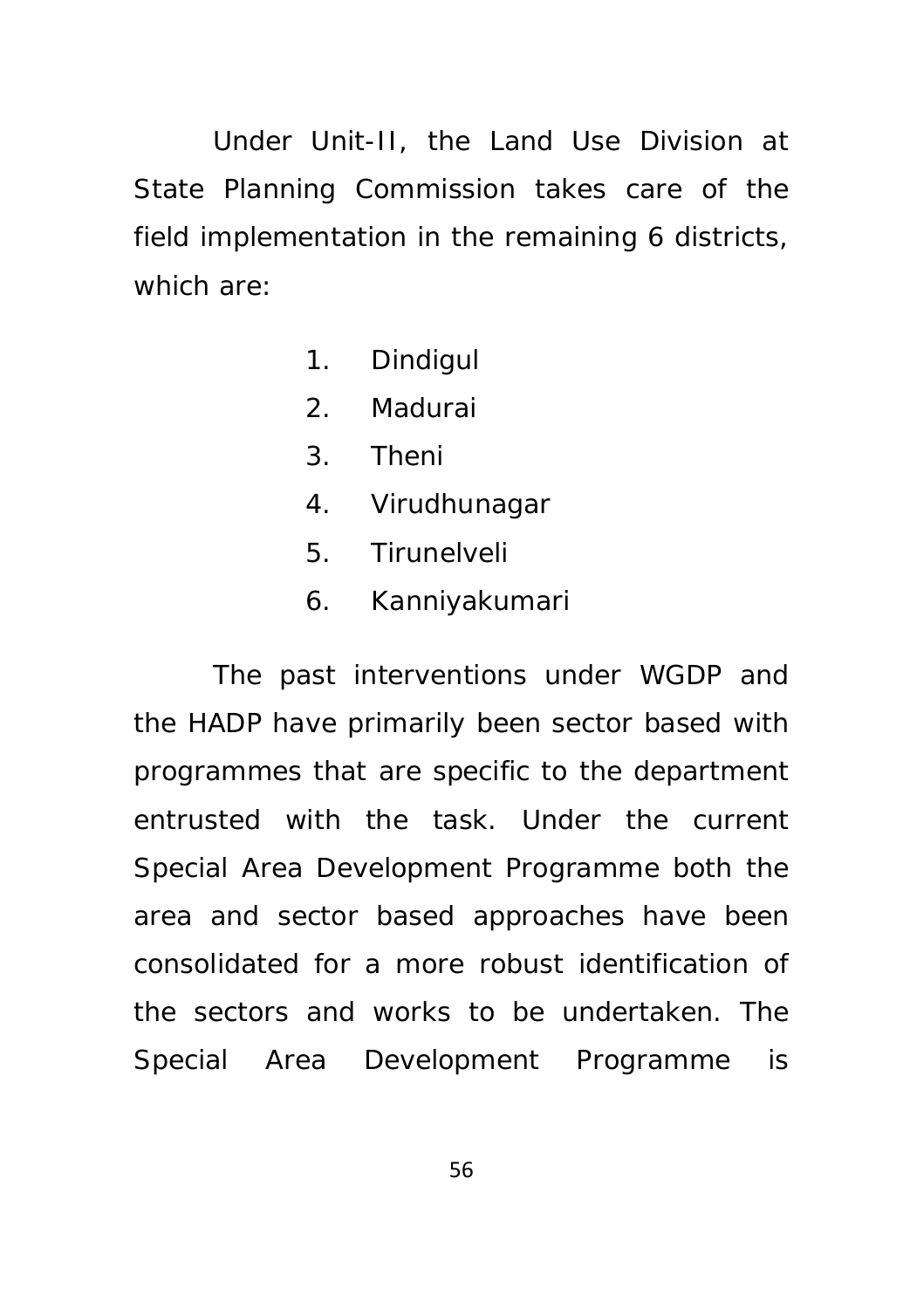structured to converge with and derive full advantage of the other programmes in existence.

The Special Area Development Programme would limit itself largely to bridging shortfalls in fund requirement and programme implementation. In instances where the option for convergence is limited, the financial and programme interventions of the SADP may serve as a seed fund for the development of a full fledged programme. A coordination of the programme interventions would also ensure that the goal for the hills of the State, remains consistent with the principle of biodiversity conservation and sustainable development.

For this programme, a sum of Rs.75.00 Crore is provided every year and so far 1511 Projects have been sanctioned at a total cost of Rs. 200.74 Crore as on February, 2019.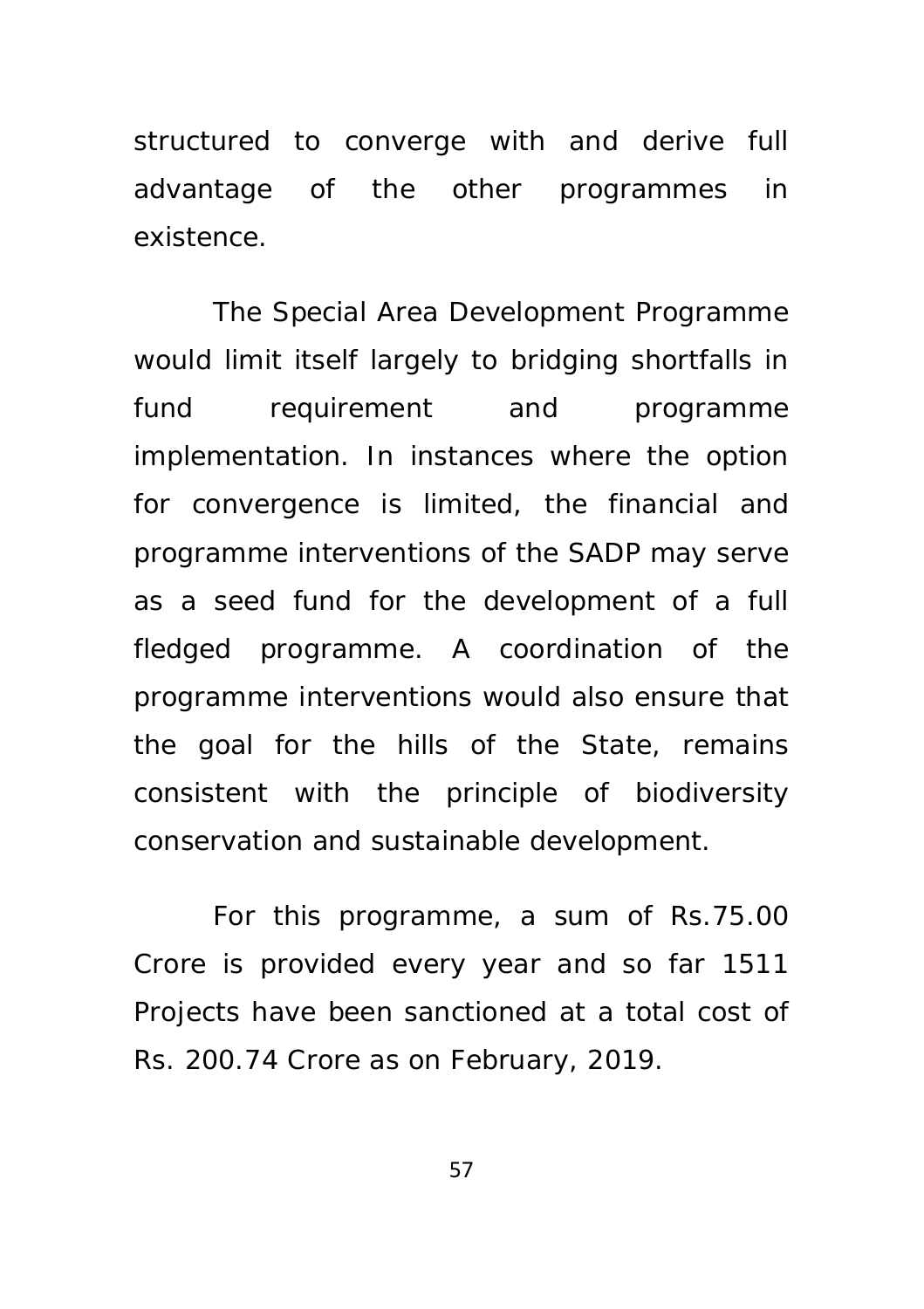For the year 2019-2020, projects are being received as per the guidelines in line with achieving the Sustainable Development Goals in the area and it will be placed before State Level Empowered Committee for approval.

## **3.1.7 Tamil Nadu State Land Use Research Board**

The Government in the G.O.Ms.No.58, Planning, Development & Special Initiatives (SPC) Dept, dated: 10.02.2011 has created the "Tamil Nadu State Land Use Research Board (TNSLURB)" under the Chairmanship of Vice-Chairperson, State Planning Commission as a permanent body in the State Planning Commission. The objectives of the Board are:

 To assess the land resources, provide advice to Government for Policy Planning, coordination, taking an over view and assigning priorities for land use changes, particularly diversion of good agriculture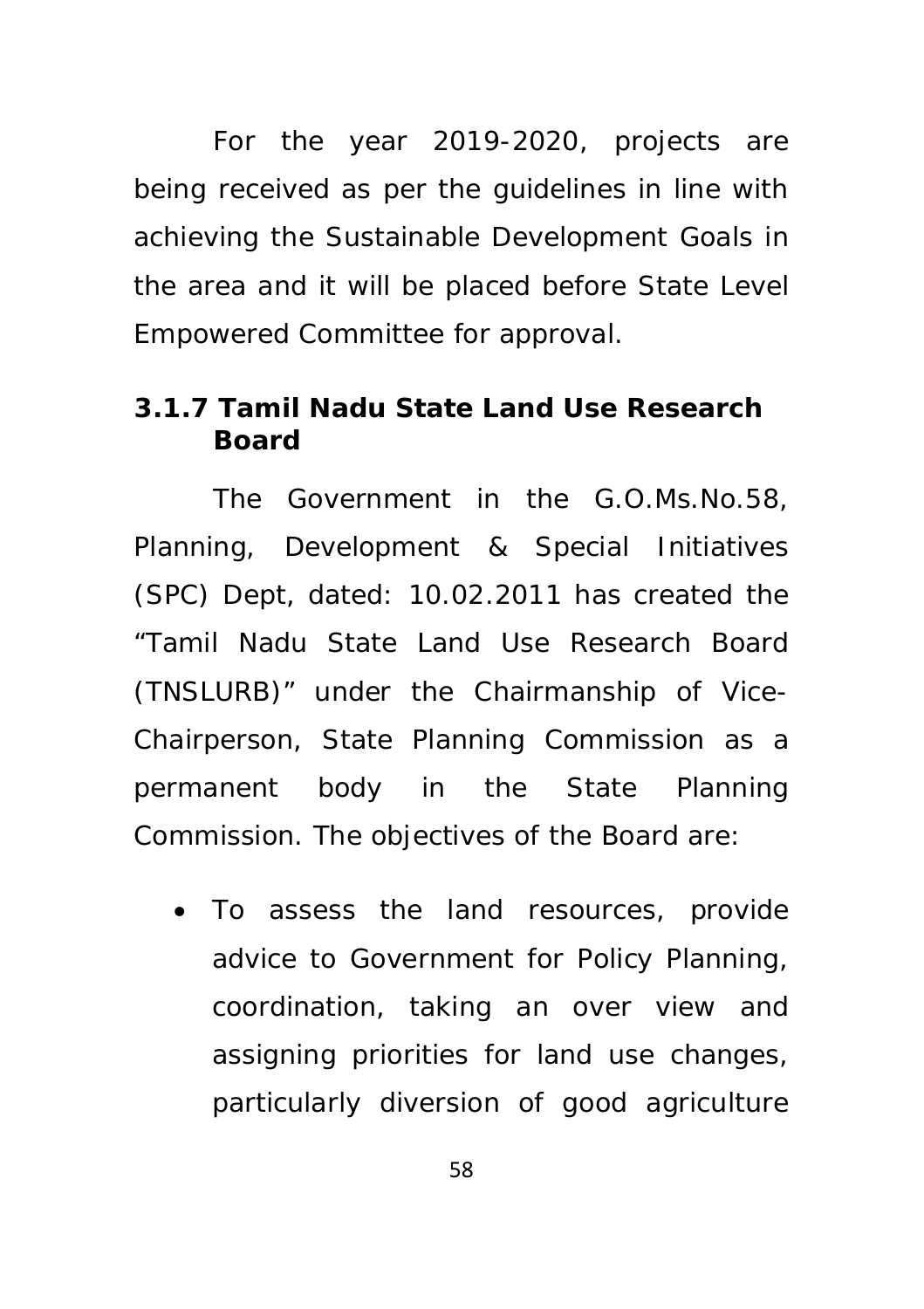lands, development of waste land and marginal lands for alternative uses and promoting integrated scientific planning.

- To advise the Government on the steps through sound, scientific and policy interventions for the changing environmental factors like pollution, Global Warming etc.
- To conserve and manage land and water resources, by building data base for planning and systematic awareness programme.
- From 2011-2012 till 2017-2018 a total of 45 research studies have been sanctioned to the tune of Rs.4.70 crore of which 37 research studies have been completed while eight projects are on-going.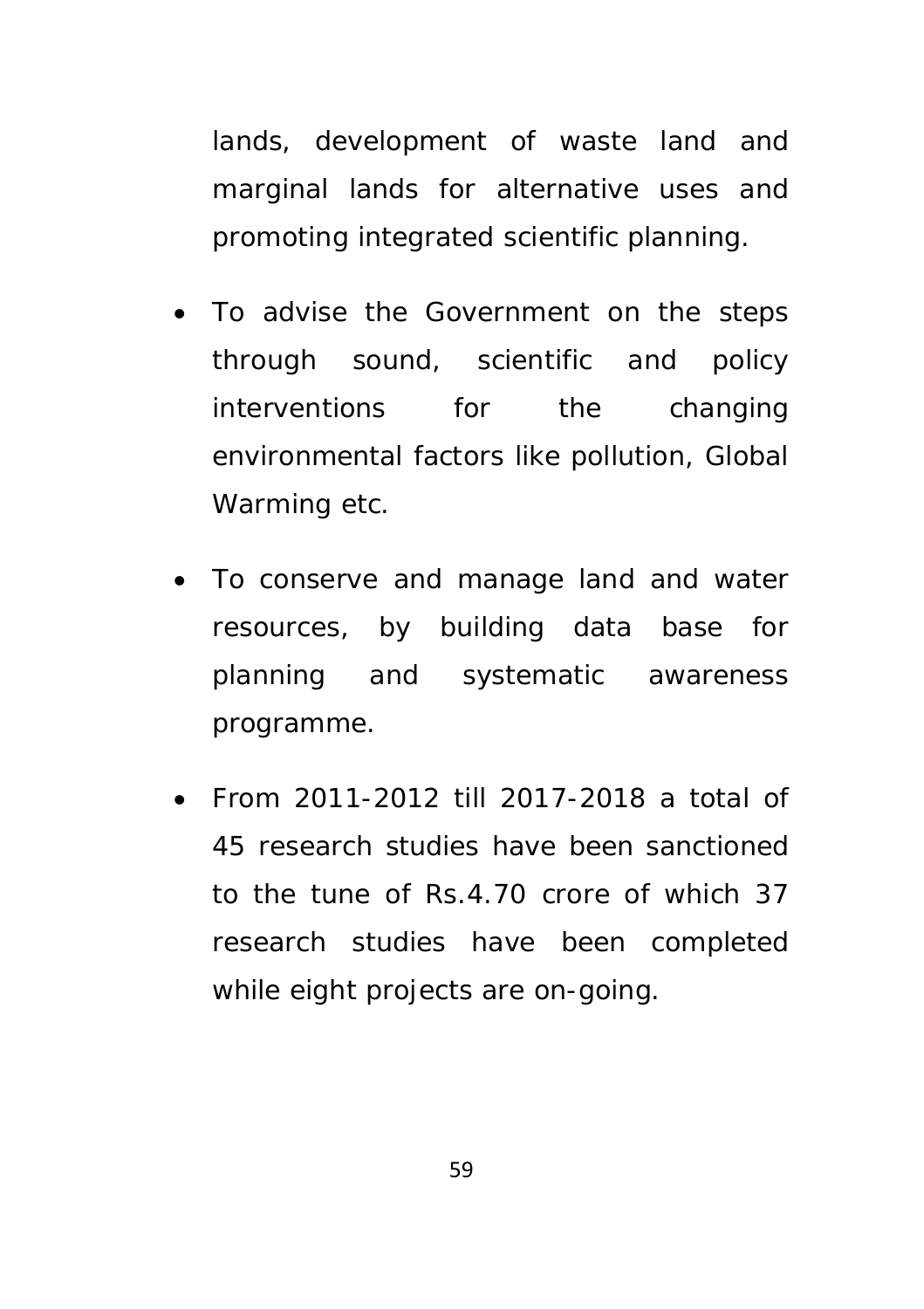The research studies sanctioned pertains to sectors like land and water conservation, environment and forest ecosystem, agriculture, livelihood, climate change and disaster mitigation.

For the year 2018-2019 in Budget Estimate a sum of Rs.80.00 lakhs have been allotted for TNSLURB. Four research studies were taken up with a total amount of Rs. 70.40 lakhs. The new research studies taken up includes (i) Evidence for Affordable Housing Policies in Tamil Nadu: The case of Chennai, by Madras Institute of Development Studies, (ii) Economic Valuation of ecosystem services: A study of eighty prioritization wetlands in Tamil Nadu, by Tamil Nadu State Wetland Authority, (iii) A study on Casual factors influencing agricultural land use patterns in Central Tamil Nadu, by M.S.Swaminathan Research Foundation (MSSRF) and (iv) Delineation of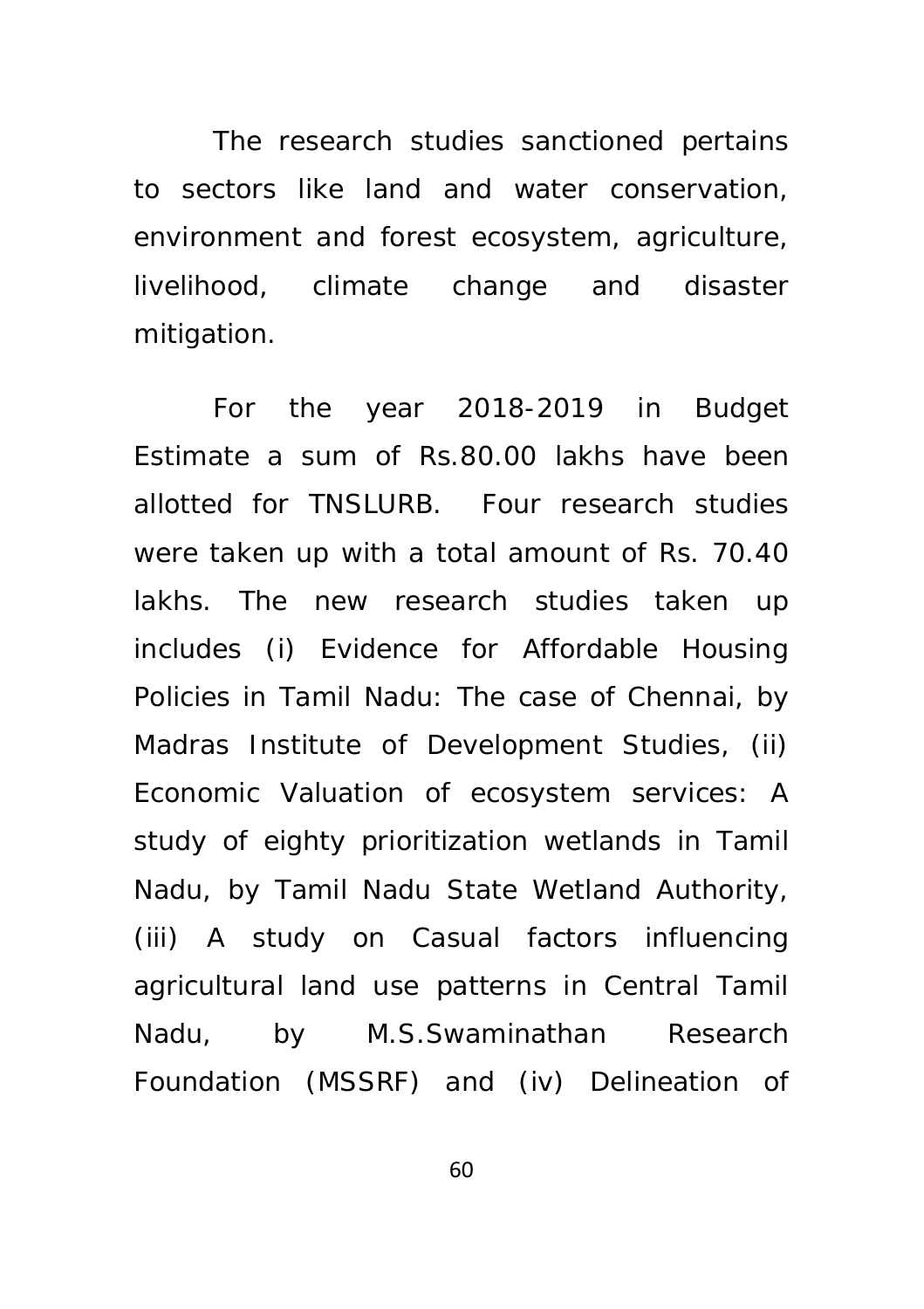"Zone of influence" to 3 selected wetlands in Tamil Nadu, by Tamil Nadu State Wetland Authority.

New Research proposals relating to urbanization, Climate Change and Natural Resource Management etc., for sustainable use of land resources are proposed to be taken up from line Departments and Institutions.

## **3.1.8 Land Use Planning and Management under Indo- German Cooperation**

The Government in G.O.Ms.No.63 PD&SI (SP.1) Department, Dated: 11.08.2017 has approved a project on "Land Use Planning and Management" under Indo- German Development Cooperation between Duetsche Gesellschaft fur Internationale Zusammeinarbeit (GIZ) and Planning Development & Special Initiatives Department through (i) State Planning Commission (SPC), (ii) the Housing and Urban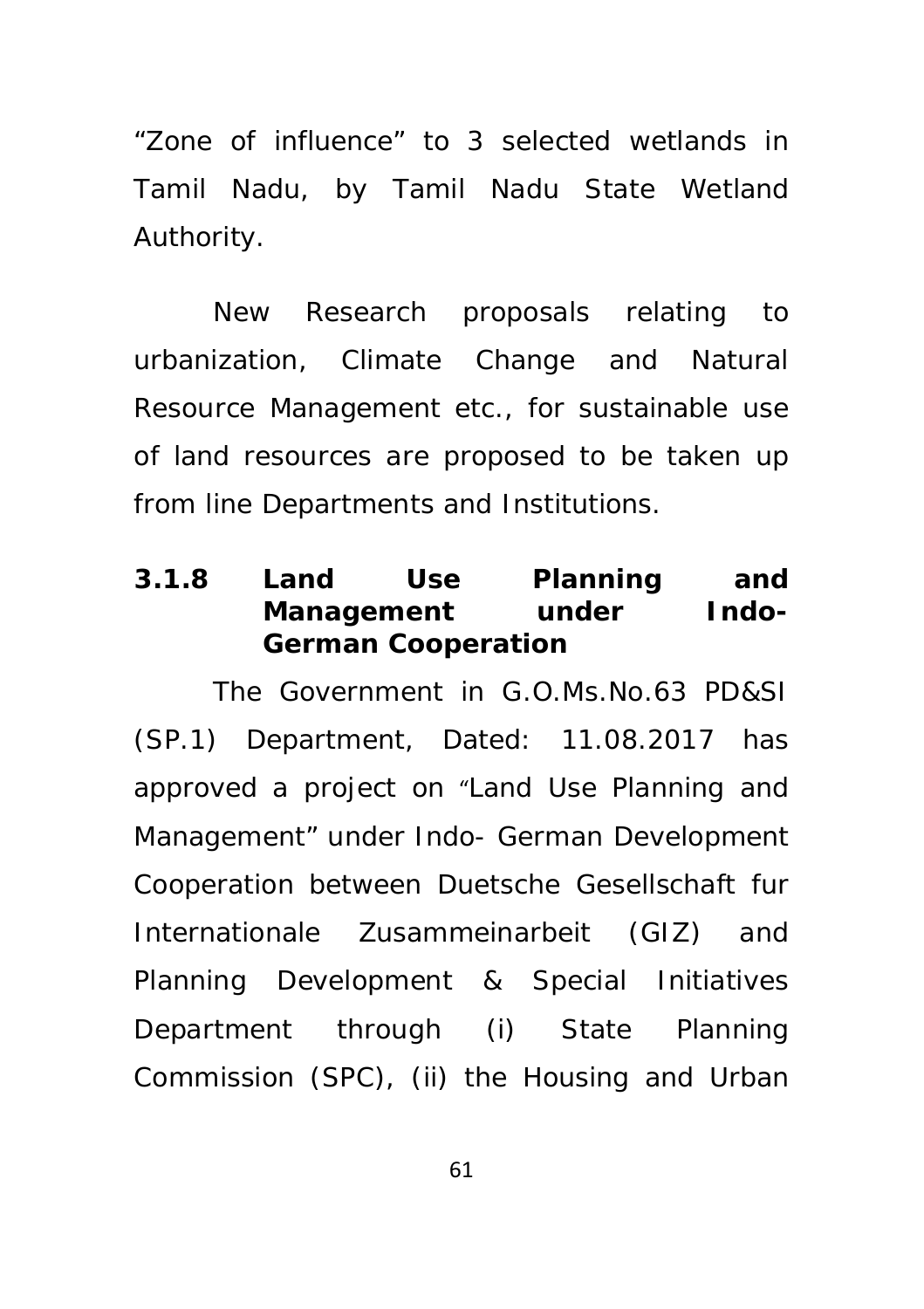Development department, and (iii) the Department of Town and Country Planning (DTCP). The note of cooperation was signed between the State Government of Tamil Nadu and GIZ on 27th September, 2017 in the presence of the Hon'ble Deputy Chief Minister, Tamil Nadu and the Consul General for the Federal Republic of Germany.

Based on the objectives, a Regional Plan for Coimbatore comprising Coimbatore, Tiruppur, Erode and Nilgiris district was prepared. In addition to that a series of training programmes were conducted for totally 50 officials of Directorate of Town and Country Planning (DTCP) at Auroville - Puducherry, New Delhi, Mamallapuram and Indian Institute of Human Settlements - Bengaluru, to build individual and institutional capacity on Land Use Planning. The project ended on 31st May 2019 and GIZ has to submit a "Manual on Land Use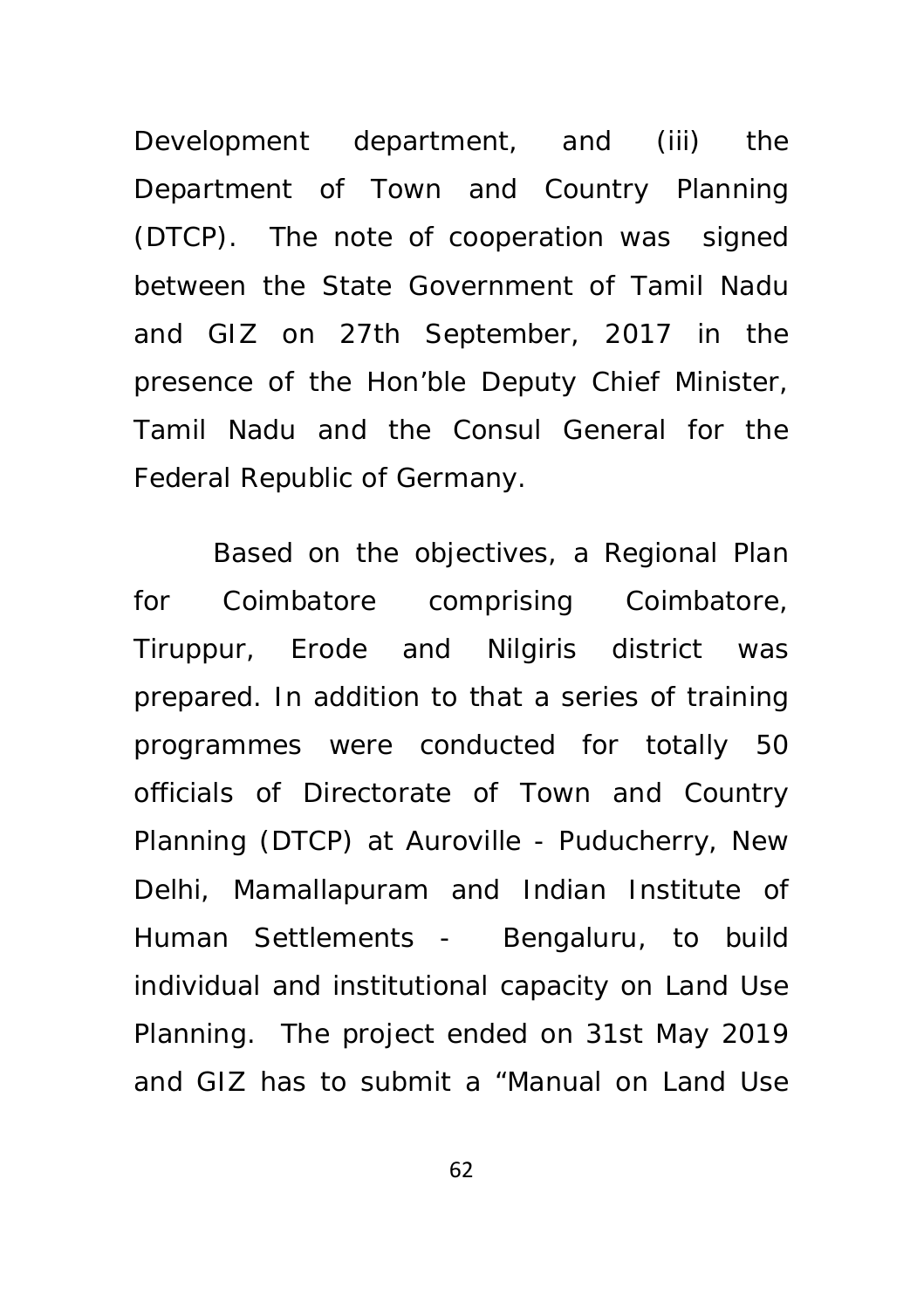Planning" and "Land Use (Planning) Policy for Tamil Nadu" to the Government of Tamil Nadu.

# **3.1.9 Status of the Progress on the announcements made by the Hon'ble Minister for Finance in 2017-2018**

 In the year 2017-18, the Hon'ble Minister for Finance announced the **Preparation of Village Development Plan using Participatory Tracking methodology.** The State Planning Commission undertook this exercise engaging the services of Madras Institute of Development Studies and the Social Observatory of World Bank. The Village Development Plans for select villages in Dharmapuri and Theni districts were prepared using Participatory Tracking Methodology, as a pilot, through a web based tool. The project has been completed and handed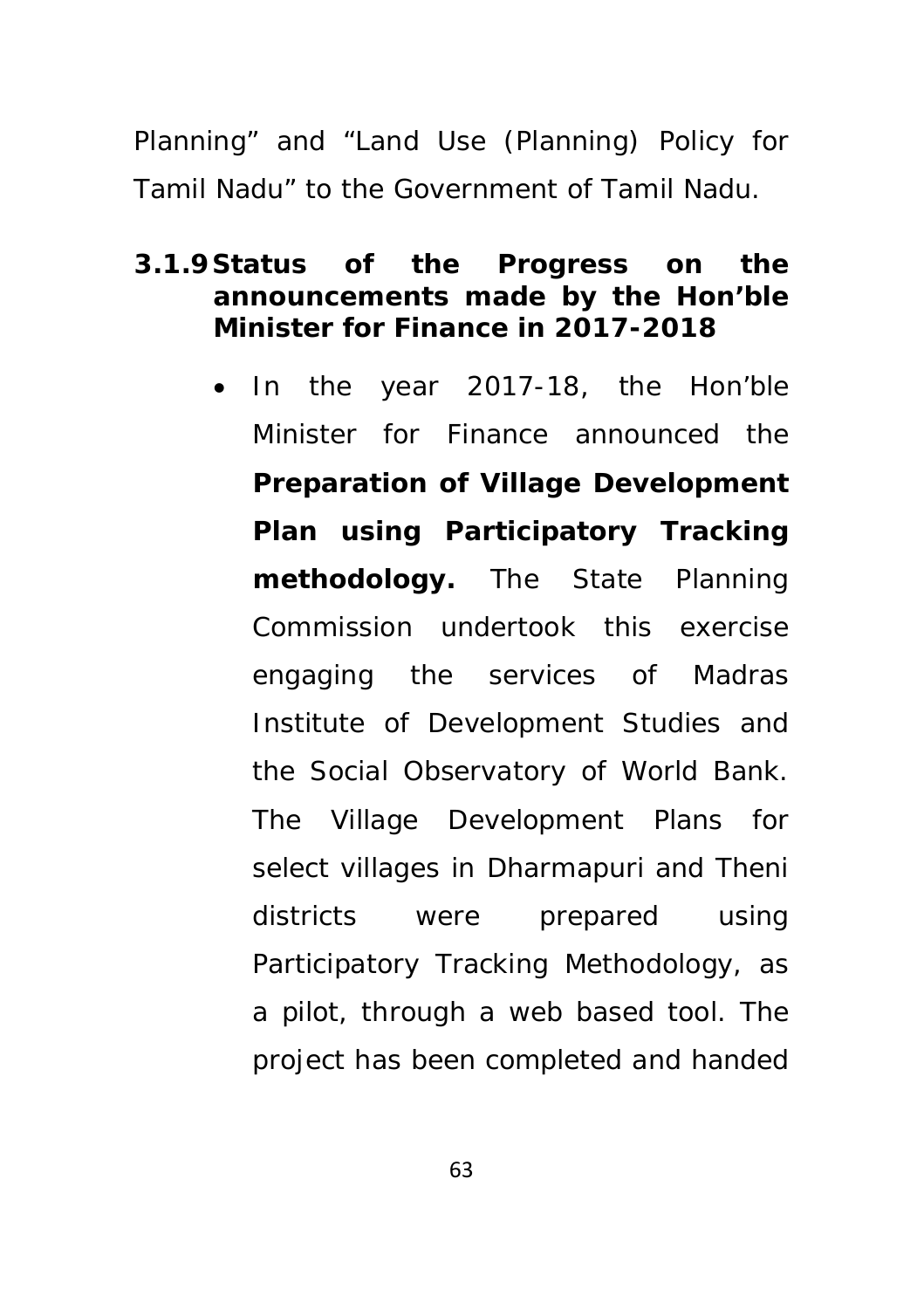over to Department of Rural Development and Panchayat Raj for carrying it forward for rest of the State.

 In the year 2017-18, the Hon'ble Minister for Finance announced the Preparation of Special Plan to identify projects to address the backwardness in social, economic, infrastructure, education and health for the **Development of Backward areas of North Chennai.** Accordingly, the work was taken up for the Preparation of the Special Plan and the Report has been submitted to Government. This has been sent to the Departments for further action. Departments are considering for taking up projects as listed in the Report.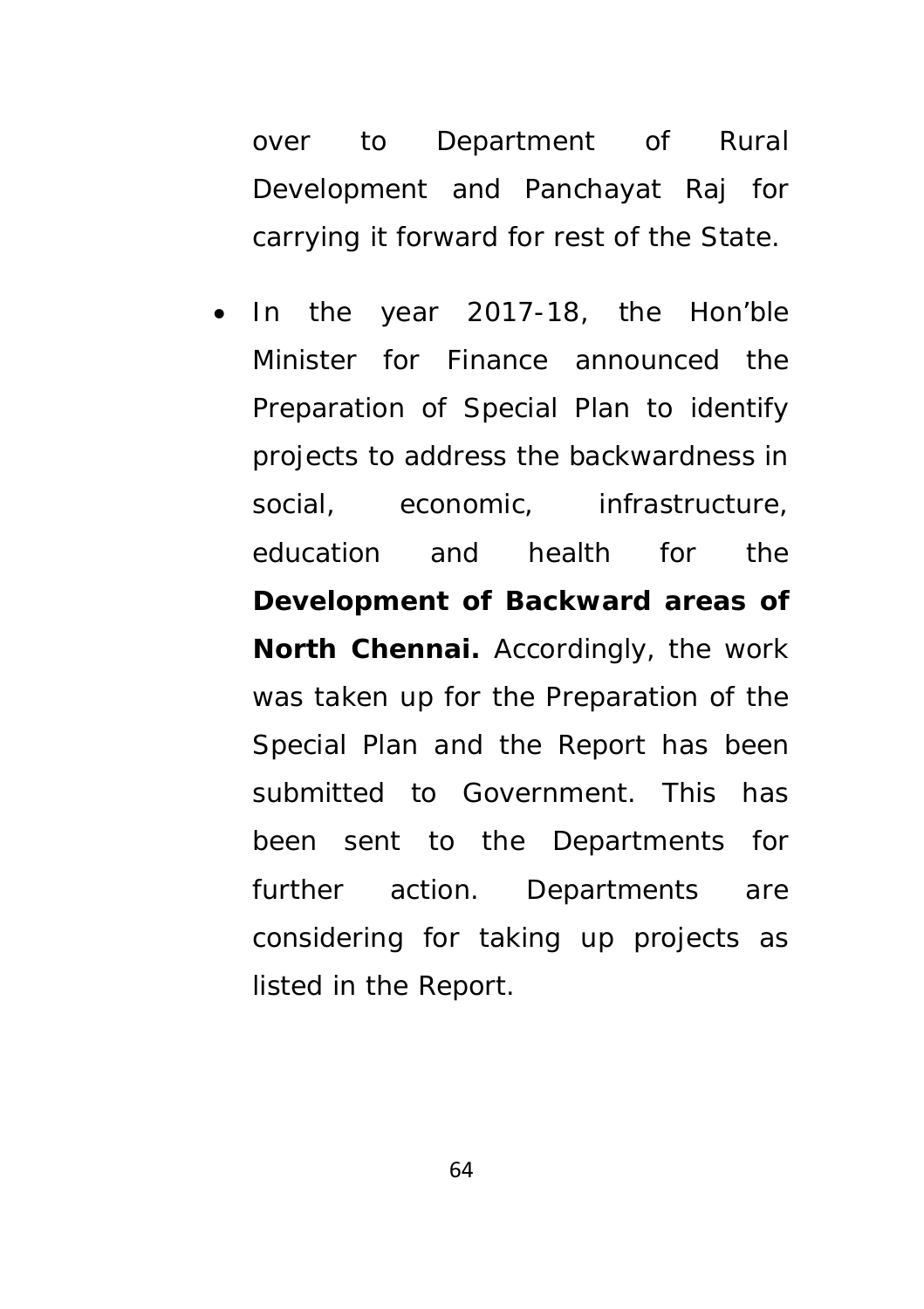Hon'ble Minister for Fisheries, Finance, Personnel and Administrative Reforms had made an announcement under Demand No.36, in the floor of Legislative Assembly on 19.7.2017 that the **"Mid Term Appraisal of Tamil Nadu Vision 2023 and International Conference on Development Policy"** will be taken up jointly with Tamil Nadu Infrastructure Development Board. Accordingly, the State Planning Commission is in the process of preparing the Mid-Term Appraisal of Vision 2023 report. The report is under finalisation. It will be finalised after discussion with the concerned departments.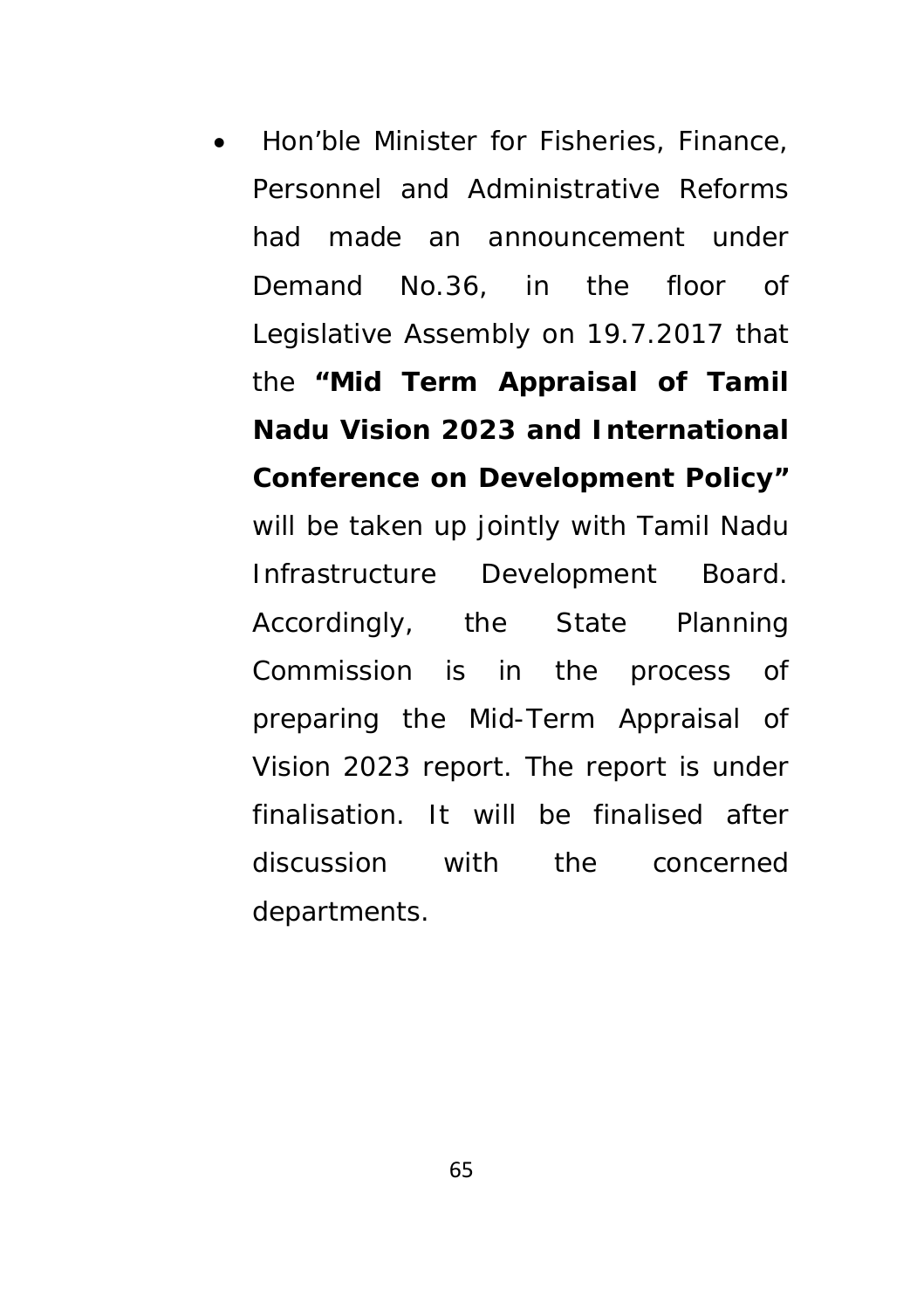# **3.2 DEPARTMENT OF ECONOMICS AND STATISTICS**

The Department of Economics and Statistics (DoES) functions as the apex Statistical agency, co-ordinating the statistical activities of the State. Its main functions are collection, compilation and analysis of data as well as release of reports in respect of Agriculture Statistics, Industrial Statistics, Housing Statistics, Market Intelligence, Wholesale and Consumer Price Indices, State Income, Socio-Economic Surveys, etc. It furnishes reliable, adequate and timely information on various Socio-Economic variables to the Government of Tamil Nadu and Government of India to enable them to take relevant policy decisions and implement welfare programmes effectively.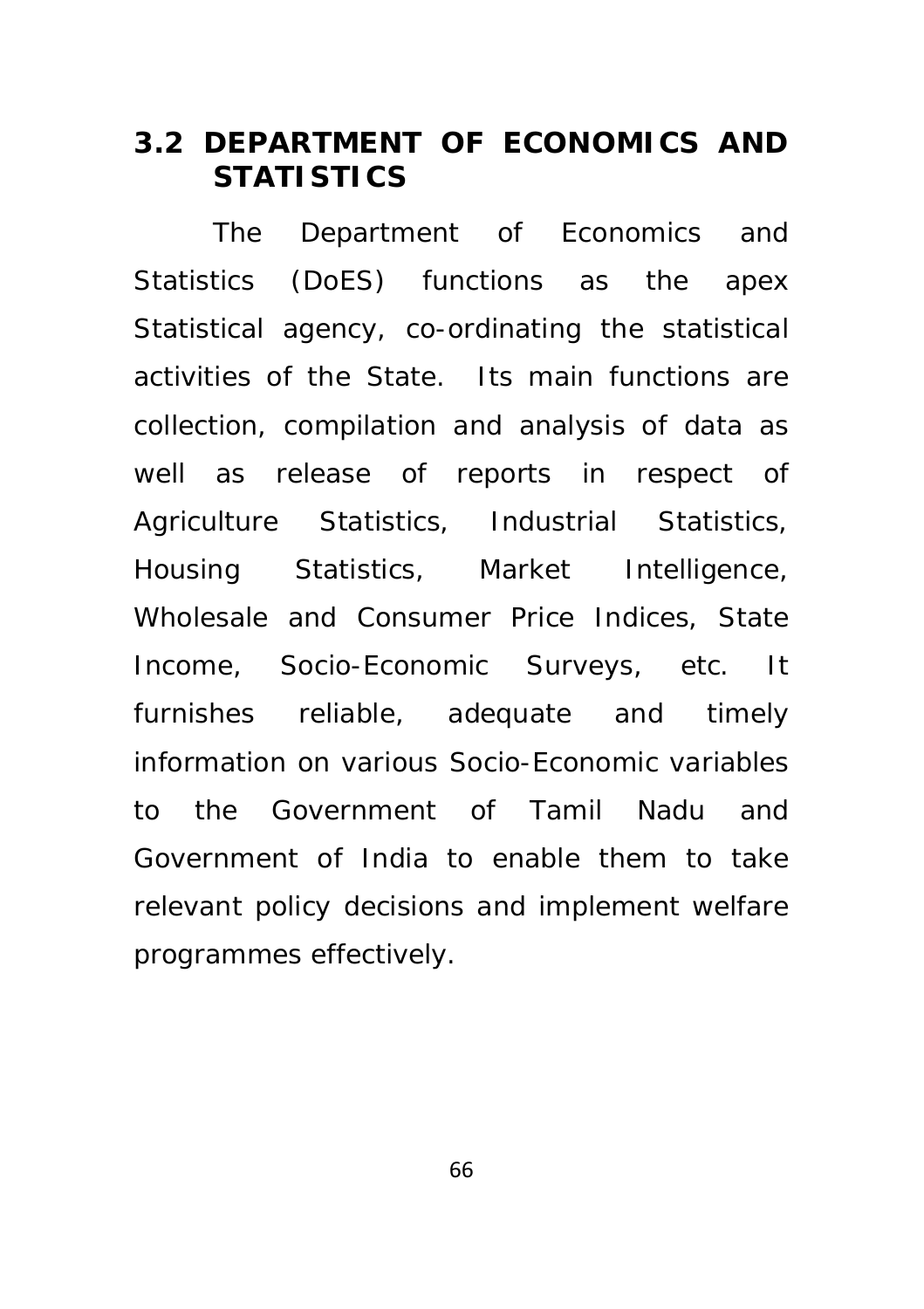# **3.2.1 Functions of Department**

Key functions include the preparation of estimates for various economic parameters like State Income, District Income, Index of Industrial Production, Consumer Price Index and Wholesale Price Index.

The Department also brings out the **Statistical Hand Book** of Tamil Nadu and **Season and Crop Report** of Tamil Nadu annually, which together serve as ready reckoners for the data needs of various Departments of the State Governments. They are also widely used by research organizations and by the public.

Conducting crop cutting experiments in coordination with Agriculture, Horticulture and Revenue Departments is a key function of the department.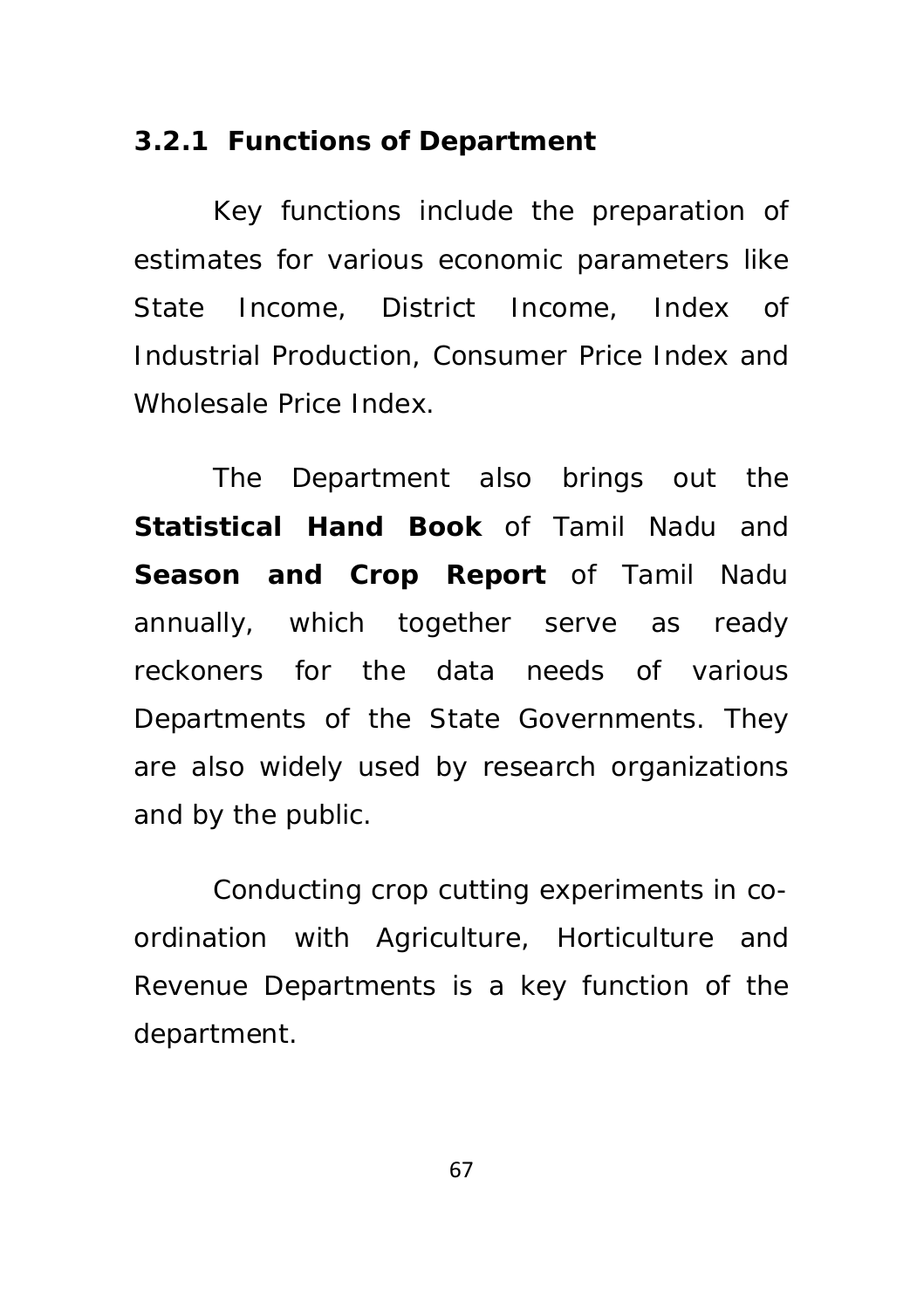Special Censuses and Surveys are conducted at the instance of and to meet the requirements of the State and Central Governments such as Agriculture Census, Economic Census, National Sample Surveys for Socio-Economic indicators, Tamil Nadu Household Panel Survey, Elderly Population Panel Survey etc.

The skilled technical personnel of this Department deputed to several line Departments have been rendering useful role in monitoring and review of the welfare programmes / schemes implemented by those Departments.

Internationally, many Governments have started implementing Evidence Based Policy Making for better Governance and service delivery to the public. In accordance with this best practice, this Government is adopting evidence based decision making in the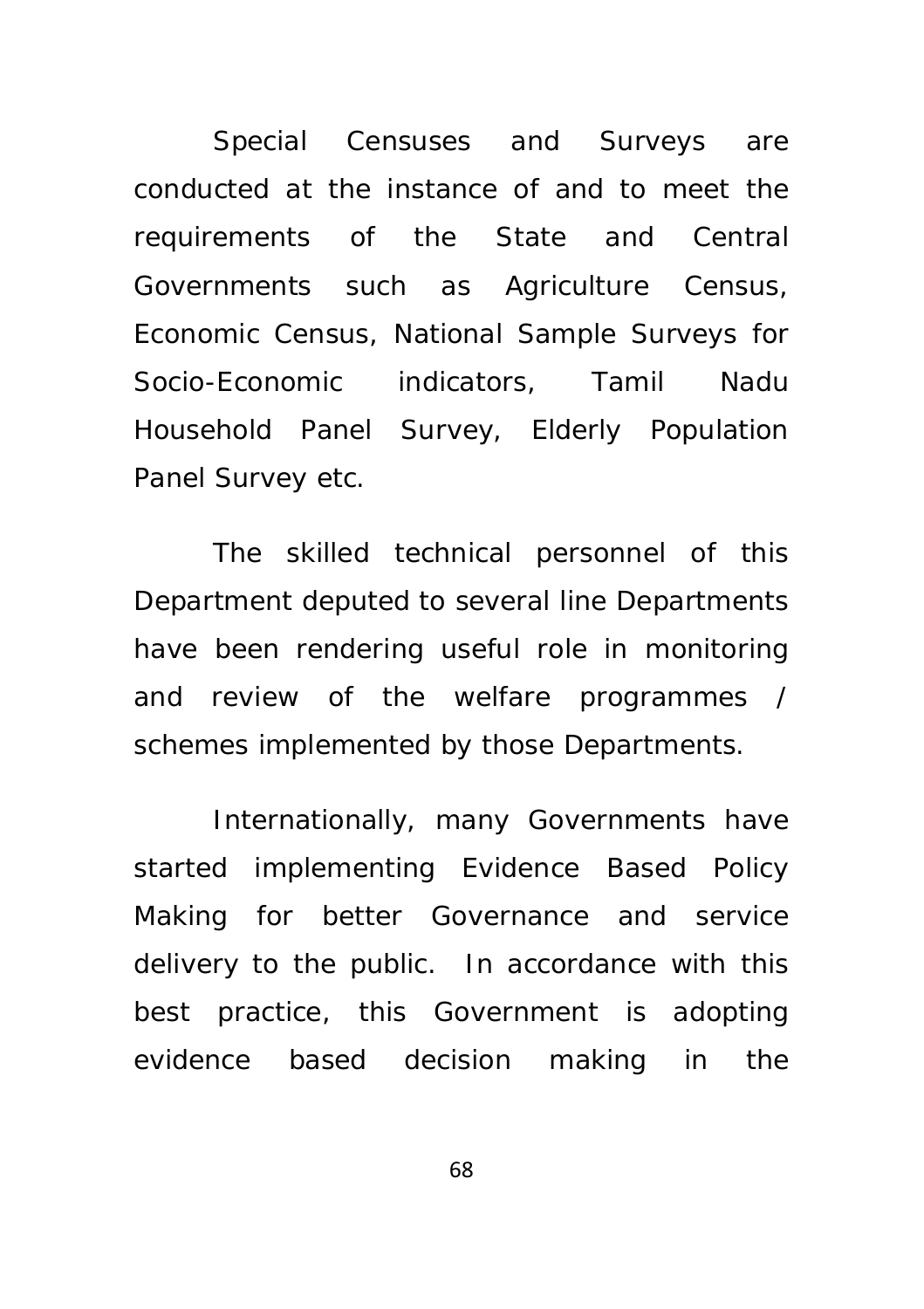administrative process of the State. With a view to achieving this goal, the Government have initiated new schemes in the department.

### **3.2.2 Data Analytics Unit (DAU)**

Data Analytics unit has been established in 2015-2016 to provide data based inputs to Government for taking decisions on planning policy and improving service delivery.

In sync with emerging changes in the sphere of data usage across the globe, this Department in addition to being a data provider will also be a Data analyser. Various Government Departments in the course of their functioning generate voluminous data which are rarely organized and analyzed to produce actionable reports. Therefore, in the Budget Speech 2015-2016, the formation of the Data Analytics Unit in the Department of Economics and Statistics in collaboration with Tamil Nadu e-Governance Agency (TNeGA) was announced so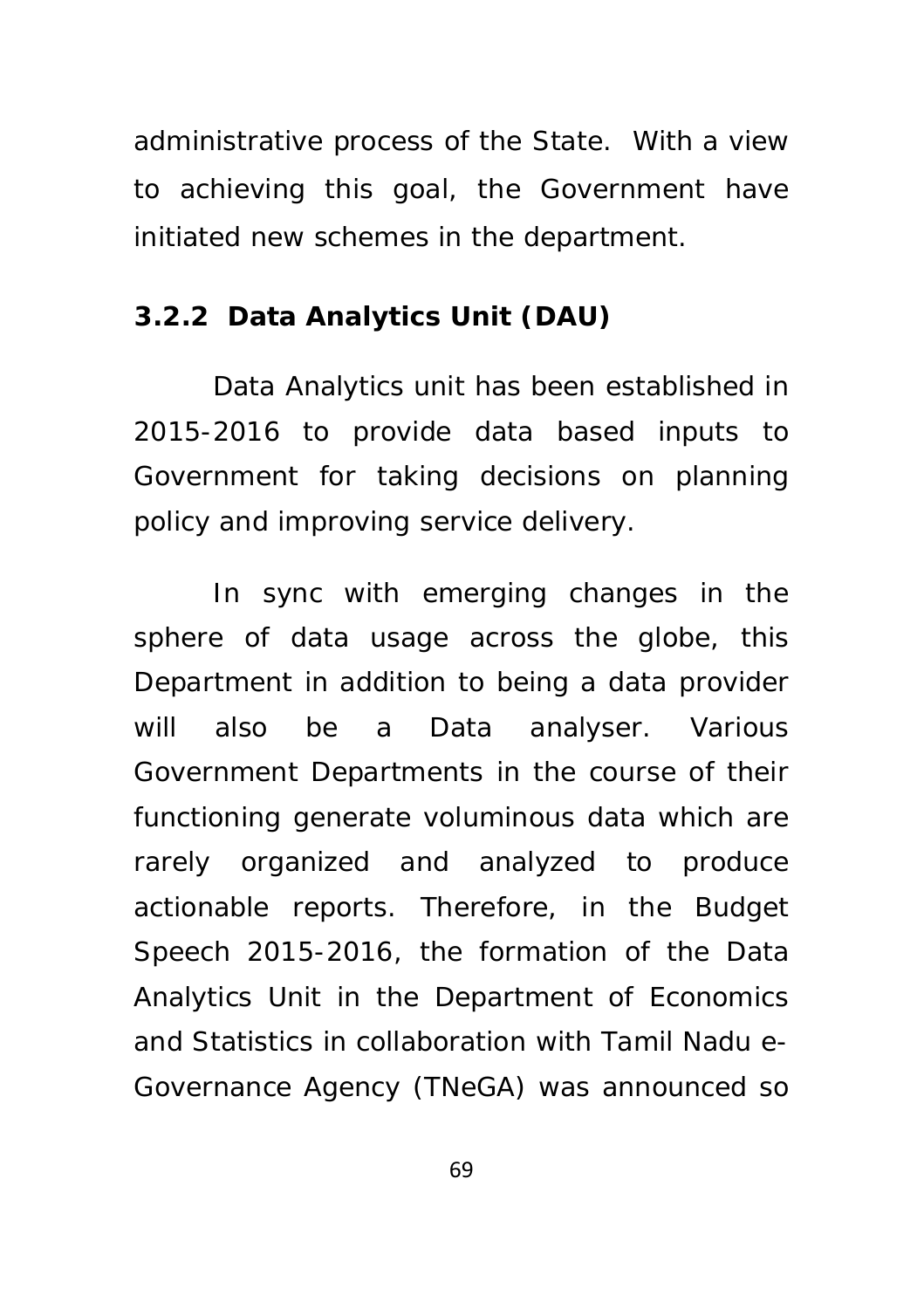as to provide data based inputs to apex policy making bodies to support Evidence Based Policy Making. Tamil Nadu is the first State to establish such a unit in India.

This unit aims to provide relevant data to quicken the decision making process, using application software and latest Information Technology tools. This unit envisages creating a State level information portal to compile the data of various Departments speedily with accuracy and also to support data requirements of different Departments.

### **Pilot Projects**

Initially it will focus on using tools for decisive and descriptive analytics. The DAU has completed the following three pilot projects jointly with J-PAL-SA:-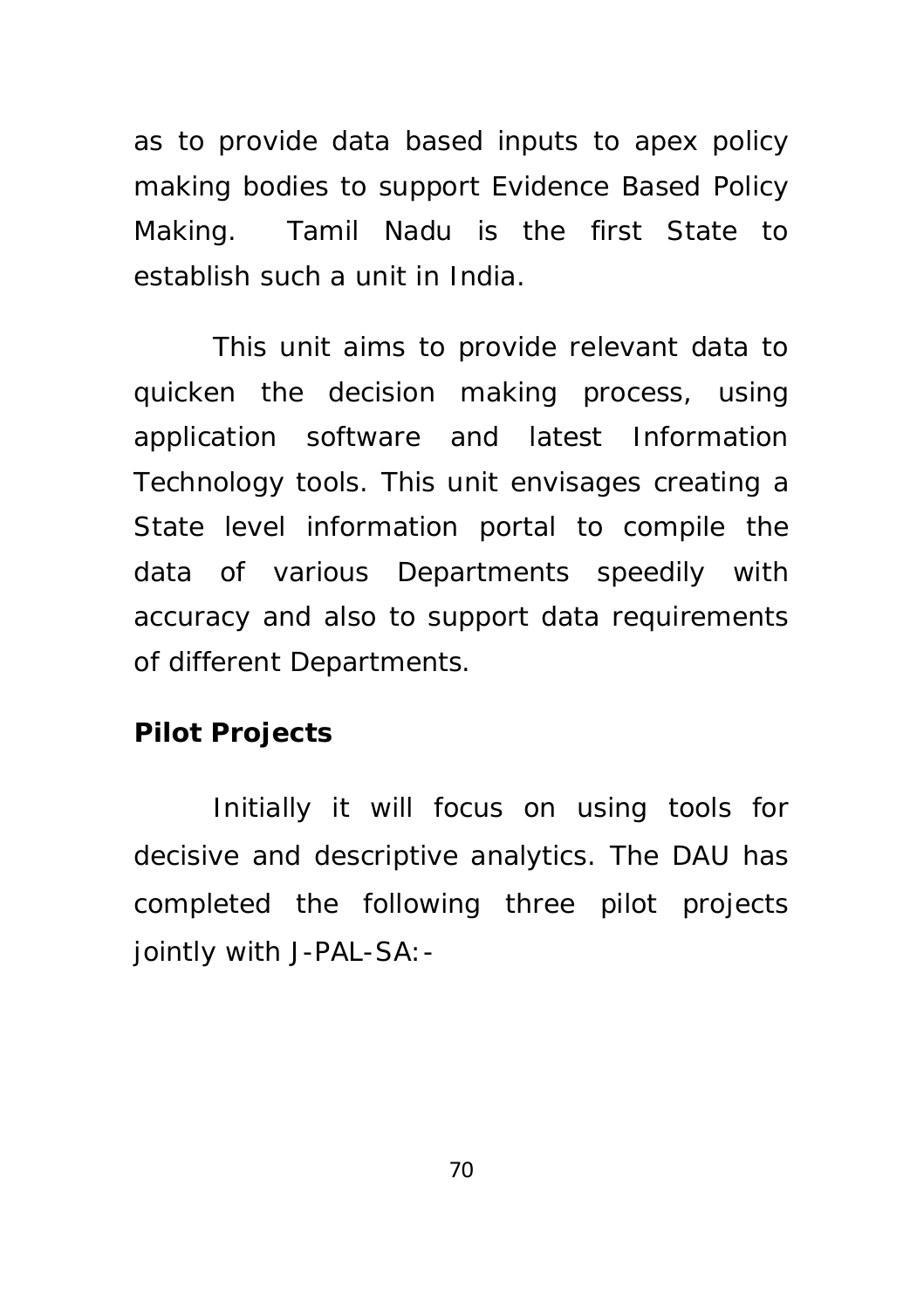- Analyzing Chief Minister's Comprehensive Health Insurance Scheme (CMCHIS) - data sets provided by Health Department.
- Analyzing Local Body Survey data sets provided by 5<sup>th</sup> State Finance Commission.
- Matching of Missing Persons and unidentified dead bodies - State Crime Records Bureau.

## **Policy Seminar Series**

 This unit has initiated conduct of 'Data Sharing Policy Seminar Series' with the view to bring the policymakers from the Government of Tamil Nadu and the researchers, data scientists and other such leaders under one platform to explore how existing data can be used by the Government to inform policy questions. Inaugural Seminar Series for "Data for Policy" was conducted on 05.04.2017. So far, nine such Seminar Series have been conducted. Further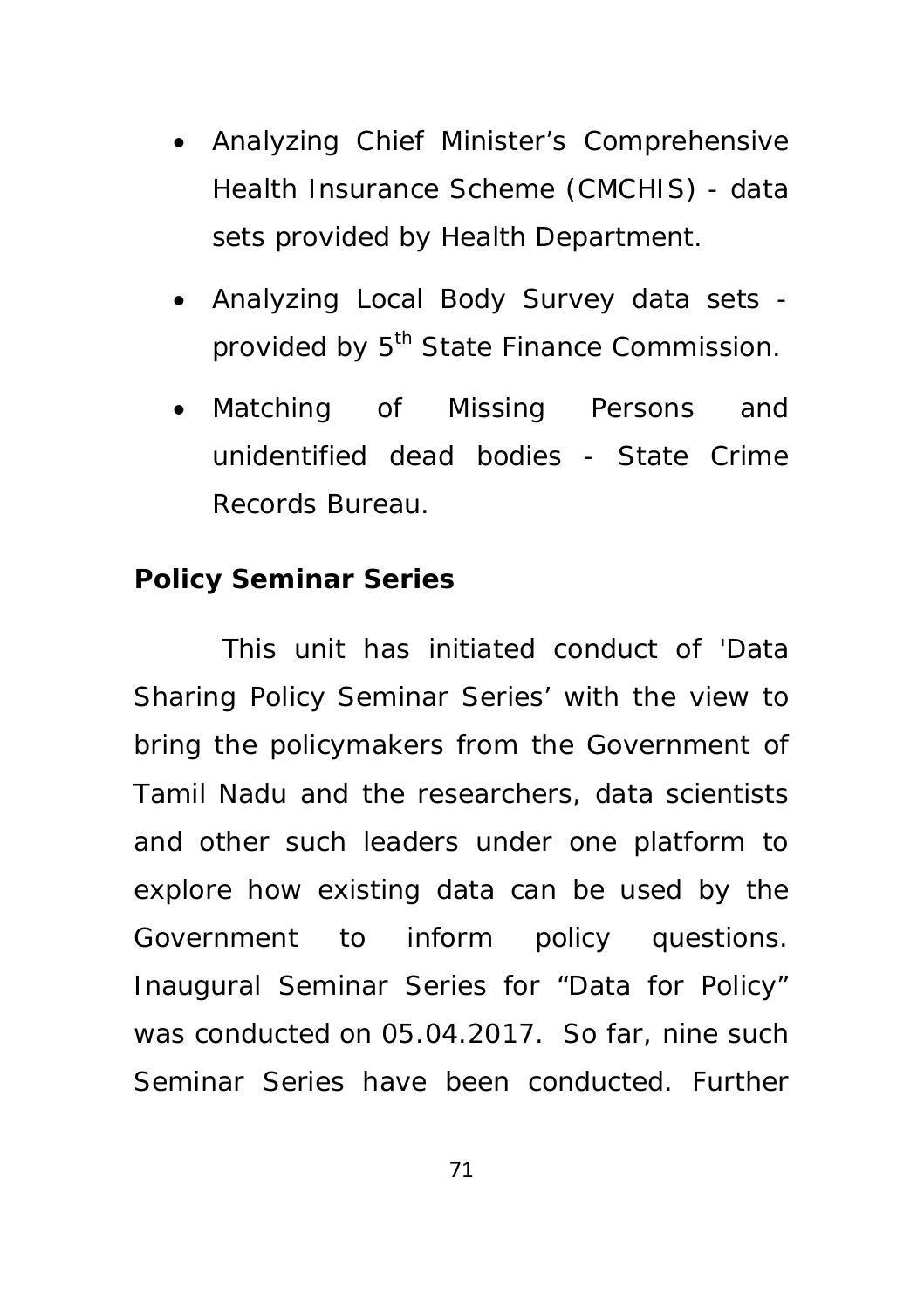seminars are planned in the year 2019-2020. Experts on various fields from line Departments and private Institutions participated in the seminars and made presentations on various topics.

## **Projects for 2019-2020**

- **Crime mapping and analytics using spatial data** - *State Crime Records Bureau (SCRB)* **-**Analysis is to be led by SCRB.
- **Using machine learning to improve GST collection -** *Commercial Tax Department*-Analysis is to be led by Commercial Tax, DAU and J-PAL.
- **Analysis of Data captured on the Pradhan Mantri Awas Yojana (PMAY) Management Information System portal –** *Housing and Urban Development Department and J-PAL.*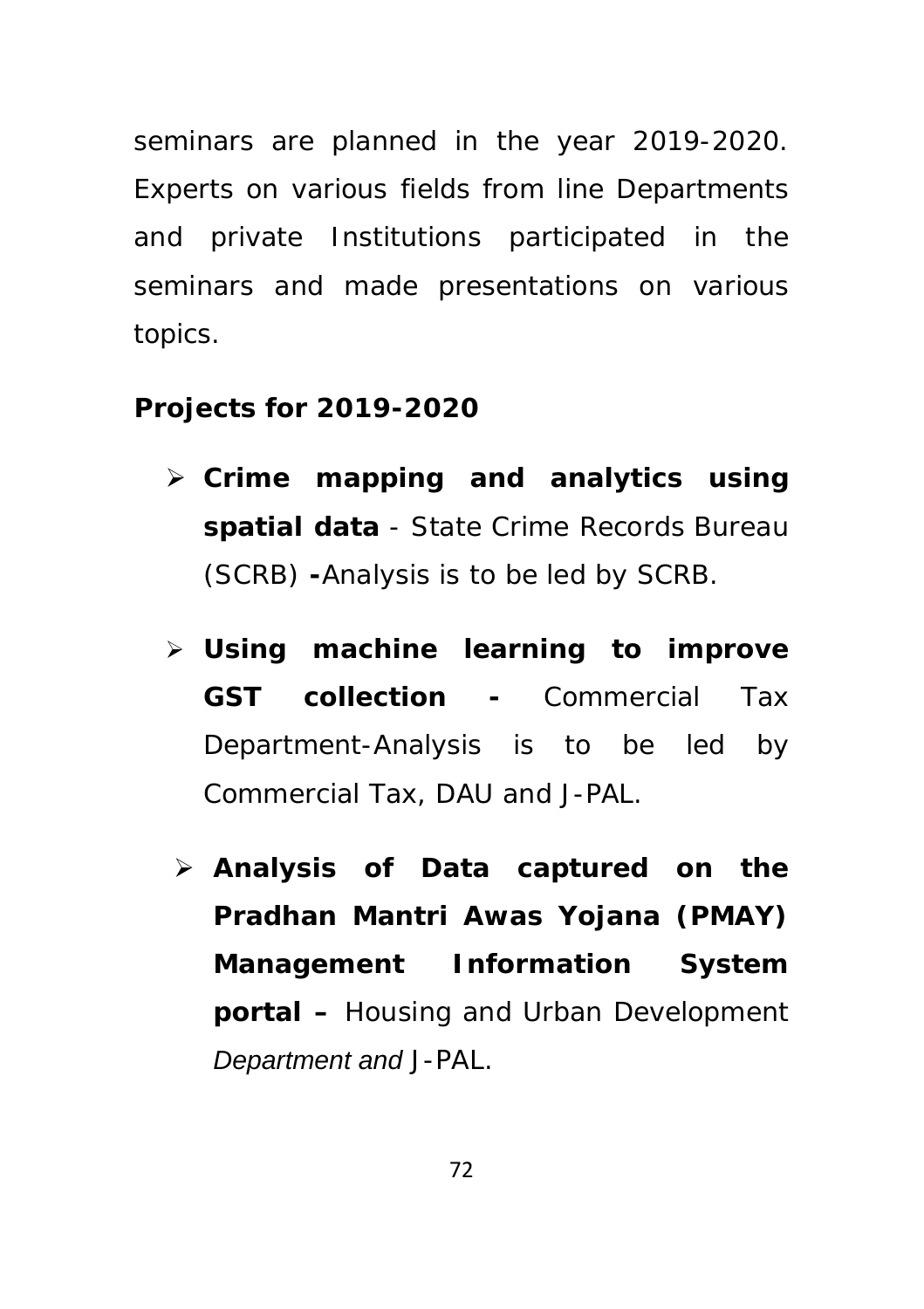**Analysis of Response of '100' calls-Chennai Police** - *Commissioner of Police, Chennai*. The report has been submitted to the Department for further action.

## **Budget Allocation**

The total project cost of Rs.428.66 lakh has been sanctioned vide G.O.Ms.No.20, Planning, Development and Special Initiatives (ST.2&E) Department, Dated:26.02.2016 under Tamil Nadu Innovation Initiatives (TANII) fund for establishing the DAU and building its capacity to identify and deliver the big data analytics to Departments.

#### **The DAU has enabled**

 $\triangleright$  Big data analytics for government departments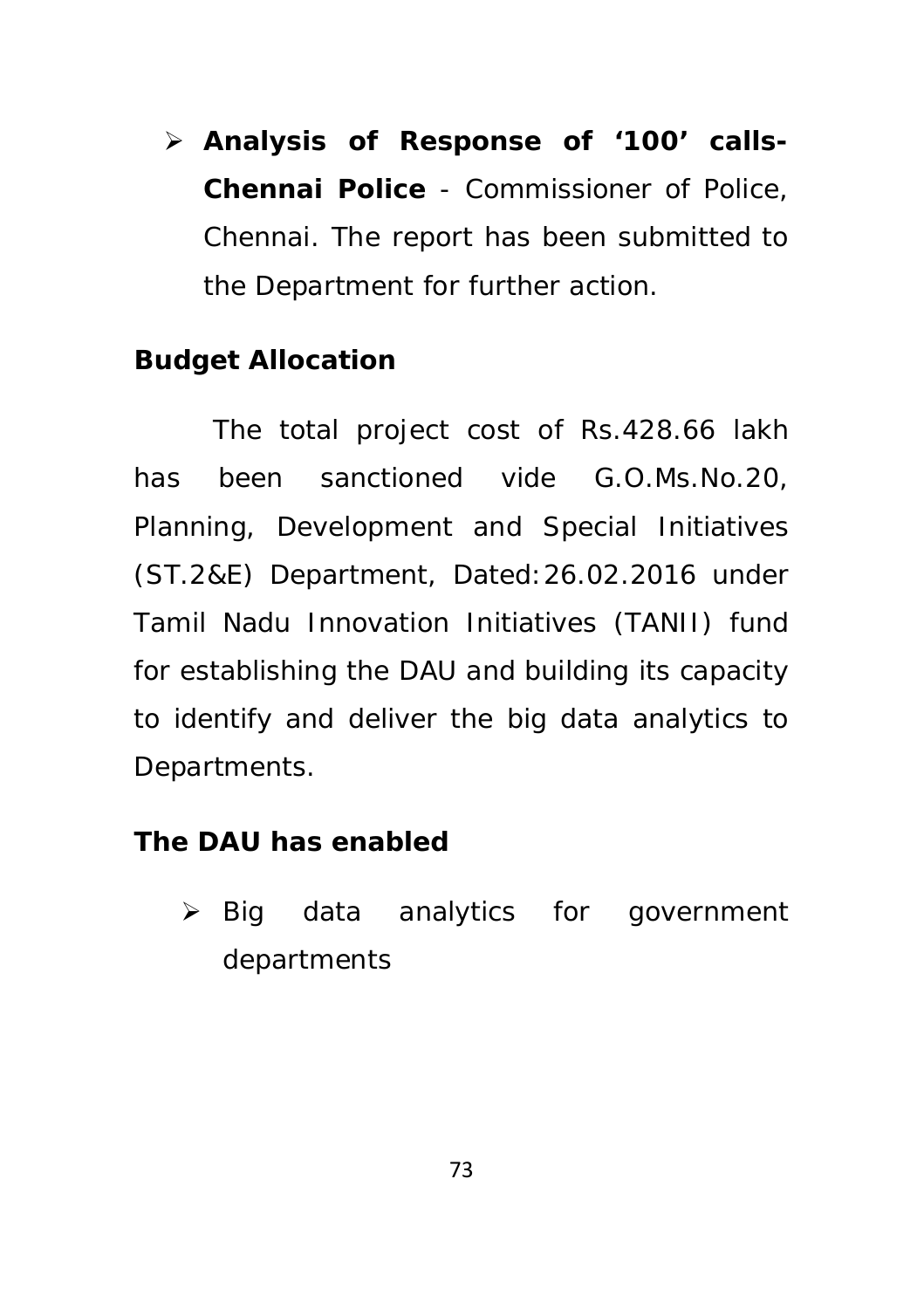$\triangleright$  Improved capacity by participation of departments and experts – in seminar series.

### **3.2.3 Special Surveys**

### **Tamil Nadu Household Panel Survey on Socio-Economic Development (TNHPS)**

The Tamil Nadu Household Panel Survey is being conducted in co-ordination with the Madras Institute of Development Studies (MIDS) and Survey Research Centre, University of Michigan, USA. This survey aims at understanding the socio-economic developments in the State. The survey is designed to capture dynamics of changes and transformation taking place in the economy and society, with individuals and households as the reference point. It would provide information to policy makers and the public on social and economic development. It is first large scale panel survey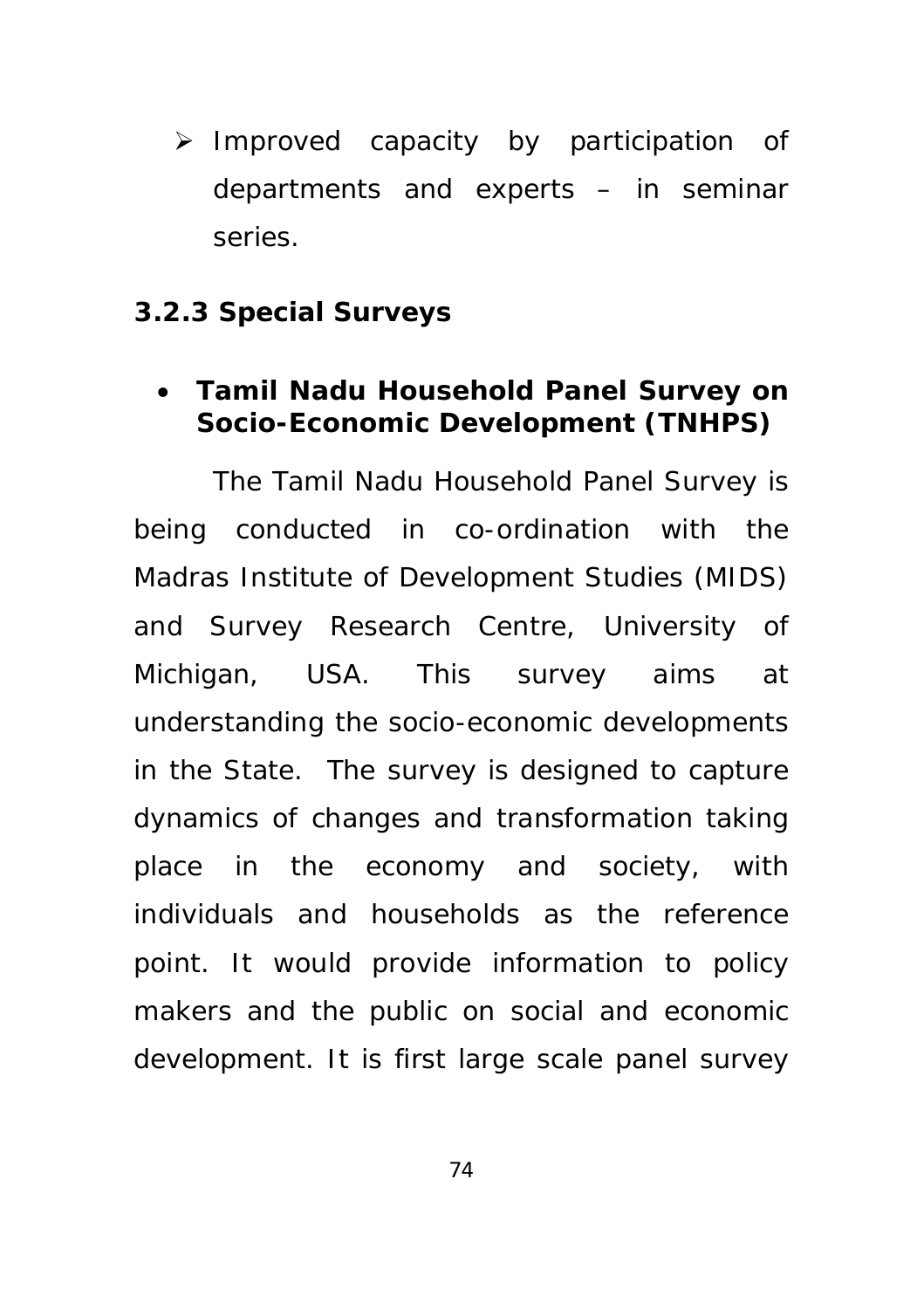at household level being conducted over a period of five years.

An important feature of this survey is capturing data by Computer Assisted Personal Interview (CAPI) i.e. in digital mode, through Tablets. The sampling design is finalized in consultation with line Department and it covers health, income, consumption, migration, employment, economic assets and demography. The survey is conducted in all the districts of Tamil Nadu.

The Pre-baseline Survey / House listing was completed. Nearly 2,40,000 Households were surveyed from February 2018 to January 2019. Minimum of 17 and Maximum of 25 Primary Sampling Units (PSUs) were allotted in each district except the districts of Chennai, Coimbatore and Madurai which were allotted 40 PSUs. Based on the Pre-baseline Survey the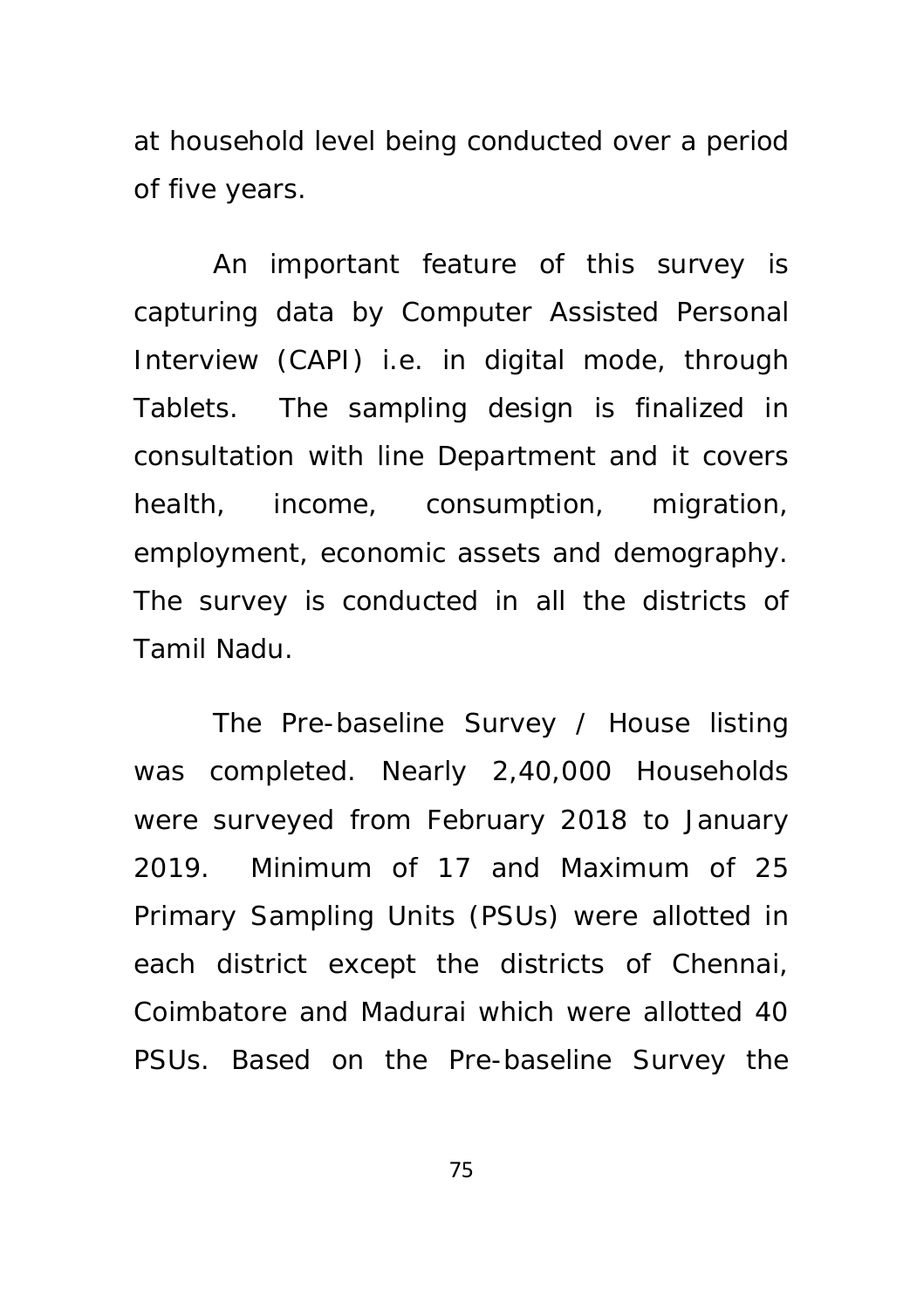Sample Size for the Baseline has been prepared and it is detailed below:-

| Rural/<br>Urban | <b>Number</b><br>of PSUs | <b>Total No of</b><br><b>Households</b> | <b>Individual</b><br>Sample |
|-----------------|--------------------------|-----------------------------------------|-----------------------------|
| Rural           | 575                      | 6.876                                   | 27.504                      |
| Urban           | 682                      | 8,208                                   | 32,832                      |
| Total           | 1,257                    | 15,084                                  | 60,336                      |

Data cleaning and Analysis of the Prebaseline Survey is going on to bring out the status of important Socio-Economic indicators especially on income and occupation.

## **Budget Allocation**

The total project cost of Rs.390.00 lakh has been sanctioned in G.O. Ms. No.19, Planning, Development and Special Initiatives (SPC) Department, Dated: 26.02.2016 and funded under Tamil Nadu Innovative Initiatives.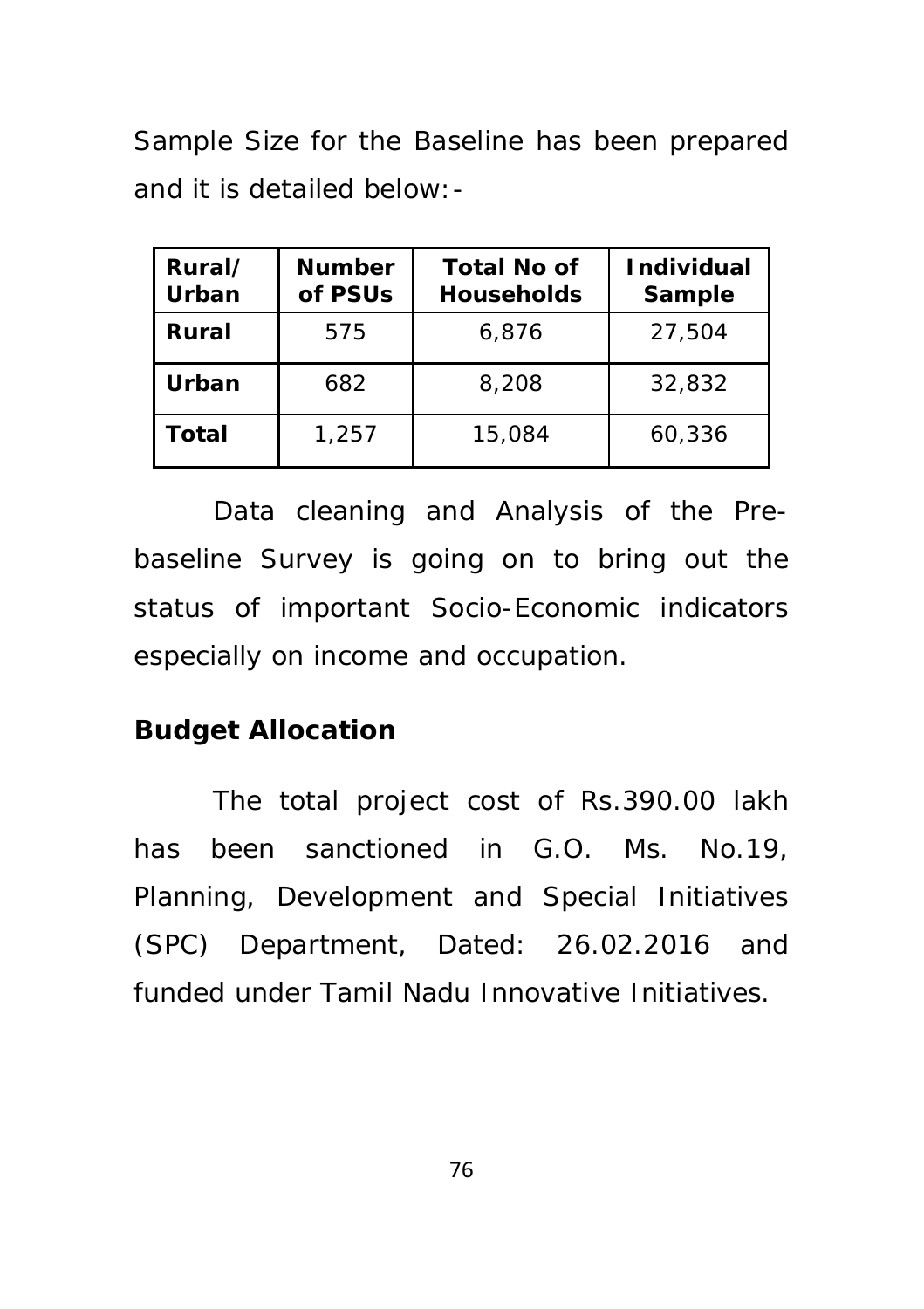# **Panel Survey on Socio-Economic Status of Elderly Population in Tamil Nadu**

This survey is being conducted in co-ordination with Abdul Latif Jameel Poverty Action Lab - South Asia (J-PAL-SA) and the Directorate of Public Health (DPH), for a period of eight years. This survey involves collection of health measurements and bio markers by the DPH and Socio-Economic survey done by this Department is captured using Computer Assisted Personal Interview (CAPI) i.e. in digital mode, through Tablets using Survey CTO software.

The objectives of this panel survey are to understand the socio-economic status of the elderly, their physical, financial dependency, their health status, access to the health care system and social protection schemes. It would create a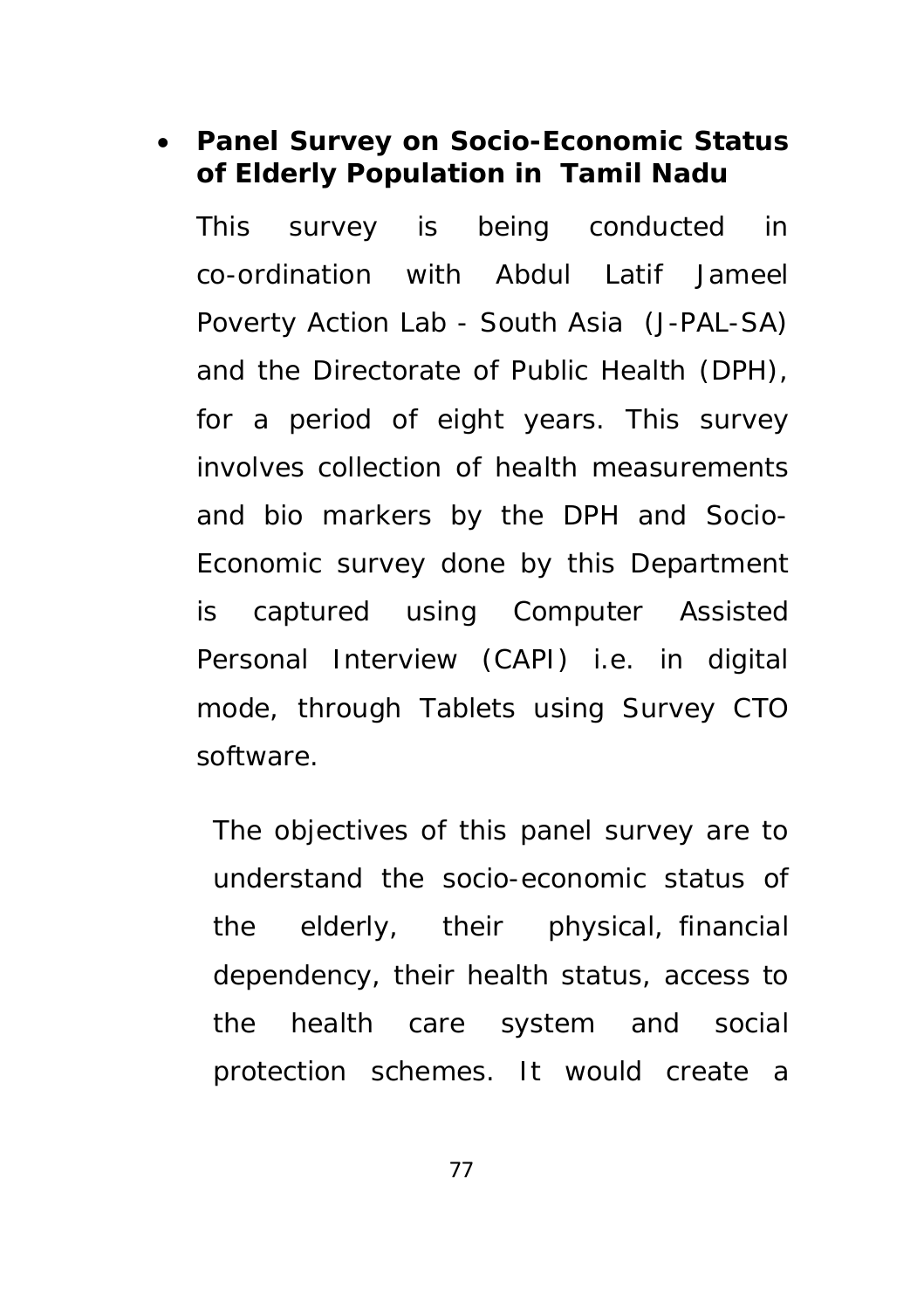panel of datasets on Socio-Economic Status of Elderly population and provide inputs to achieve the goals to improve the well being of the elderly population.

Based on the Human Development Index and Dependency ratio, five districts namely Chennai, (Greater Chennai Area), Thiruvannamalai, Dharmapuri, Tiruchirappalli and Kanyakumari Districts have been selected for the survey.

The House listing was completed in July 2018. Nearly 92,000 Households were screened in these five districts. A sample size of 5,000 households with nearly 7,000 Elderly population from the house listing is selected and survey has started from January 2019. The baseline survey has been completed and replacement household survey is under progress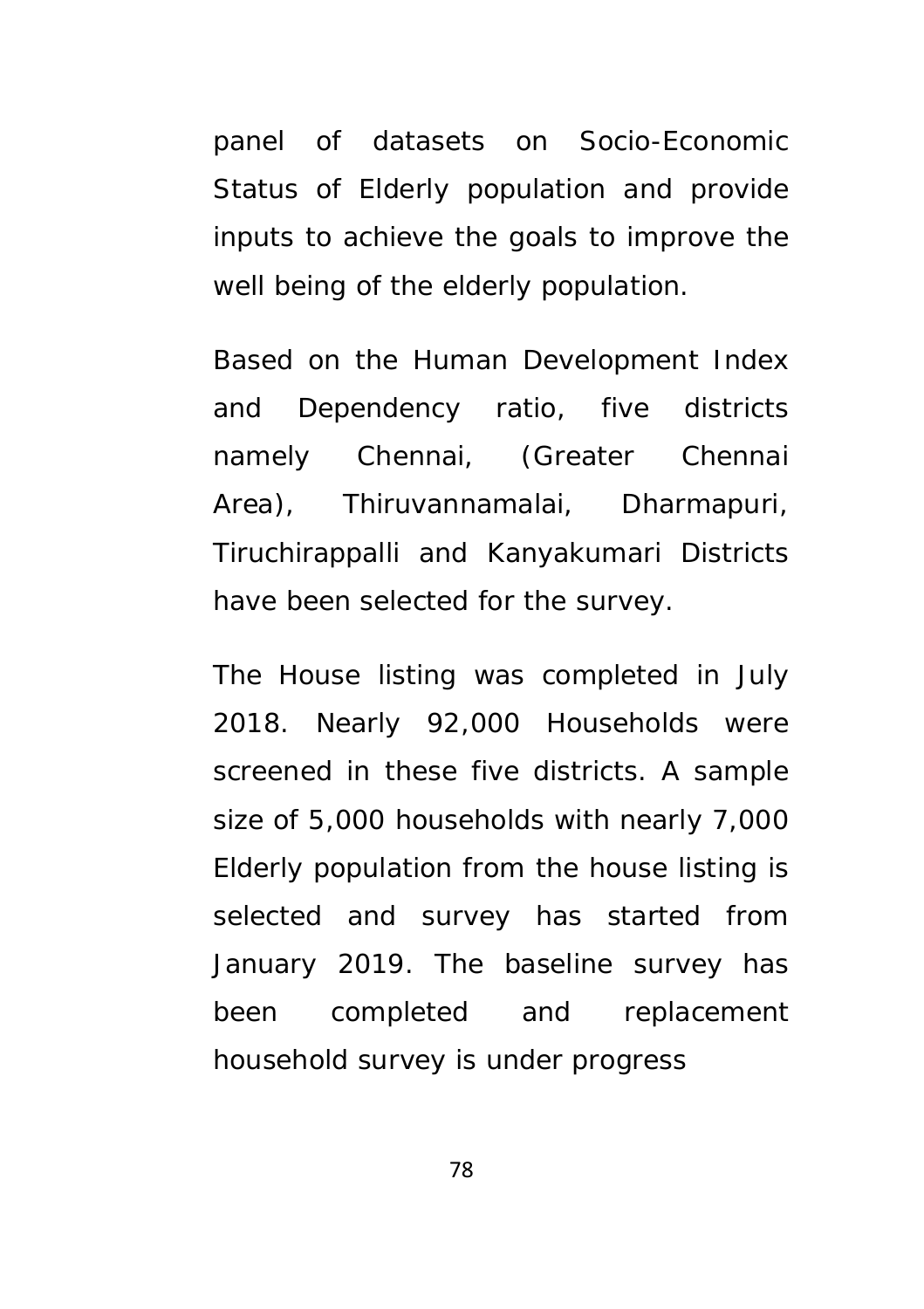# **Budget Allocation**

The total project cost of Rs.606.00 lakh has been sanctioned vide G.O.Ms.No.21, Planning, Development and Special Initiatives (ST.2&E) Department Dated:27.02.2016 under Tamil Nadu Innovation Initiatives (TANII) Fund.

# **Survey on 'Development of Cleanliness Index in Tamil Nadu'**

The Survey on "Development of Cleanliness Index in Tamil Nadu" is a collaborative project of Indian Statistical Institute and Government of Tamil Nadu to develop a system to measure cleanliness of Cities/Towns in Tamil Nadu. The State Planning Commission has released a sum of Rs.21.89 Lakh to Department of Economics and Statistics for the implementation of Survey. The Survey has been completed and the report "Development of Cleanliness Index in Government of Tamil Nadu" has been received from Indian Statistical Institute, Kolkata. The report is under examination.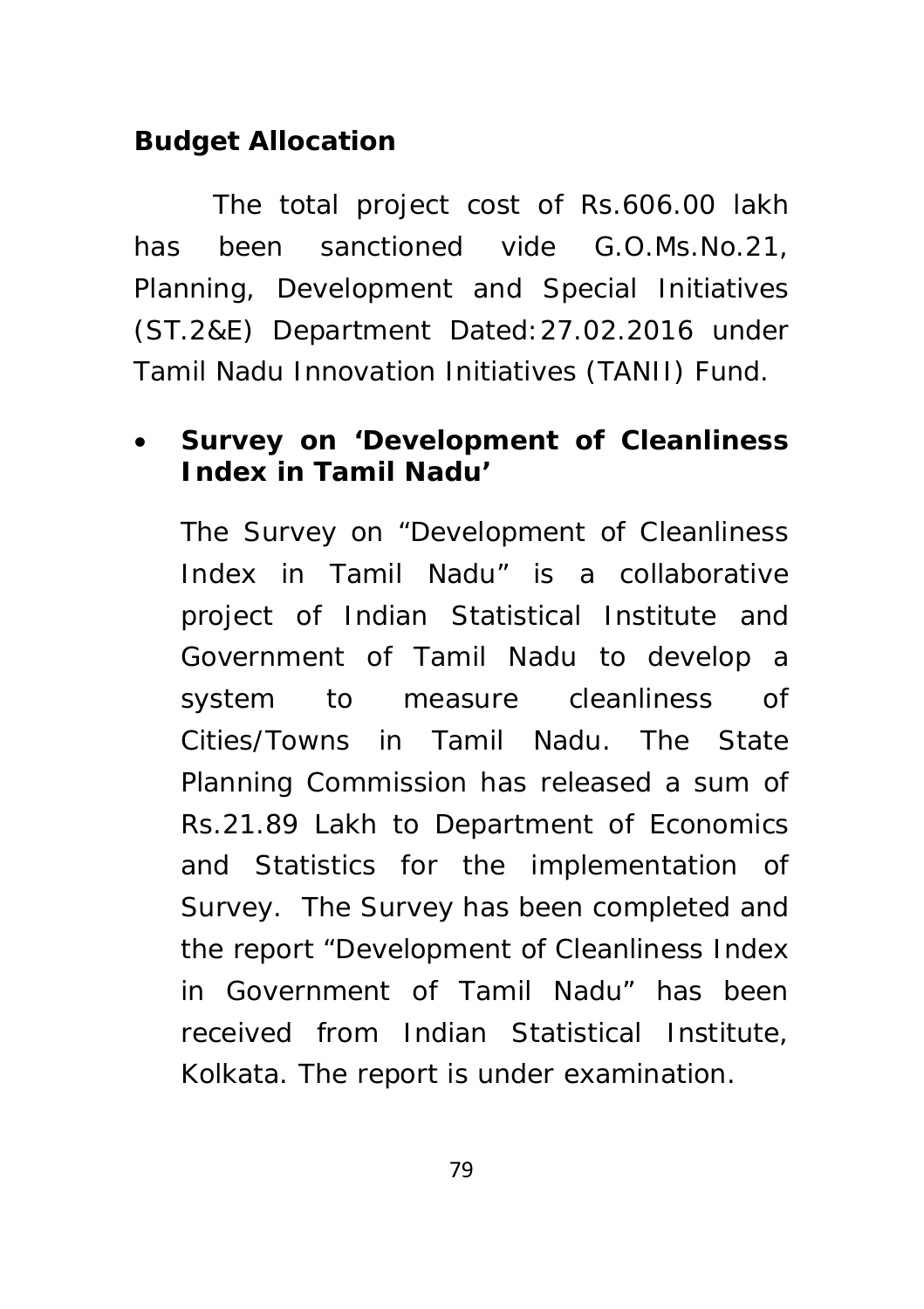### **3.2.4 Collection of Agricultural Statistics**

Department of Economics and Statistics is the **State Agriculture Statistical Authority (SASA).** Agriculture continues to be an important sector of the state economy. As majority of the population engaged in Agriculture and allied activities for their livelihood, collection and maintenance of Agricultural Statistics is an important function of the Department. The Agricultural Statistics System is very comprehensive and provides data on a wide range of topics such as crop area and production, land use, irrigation, land holdings, crop insurance, Agricultural wages and marketable surplus. All these Statistics are utilized in making policy and scheme decisions.

This department is engaged in various activities pertaining to Agricultural Statistics: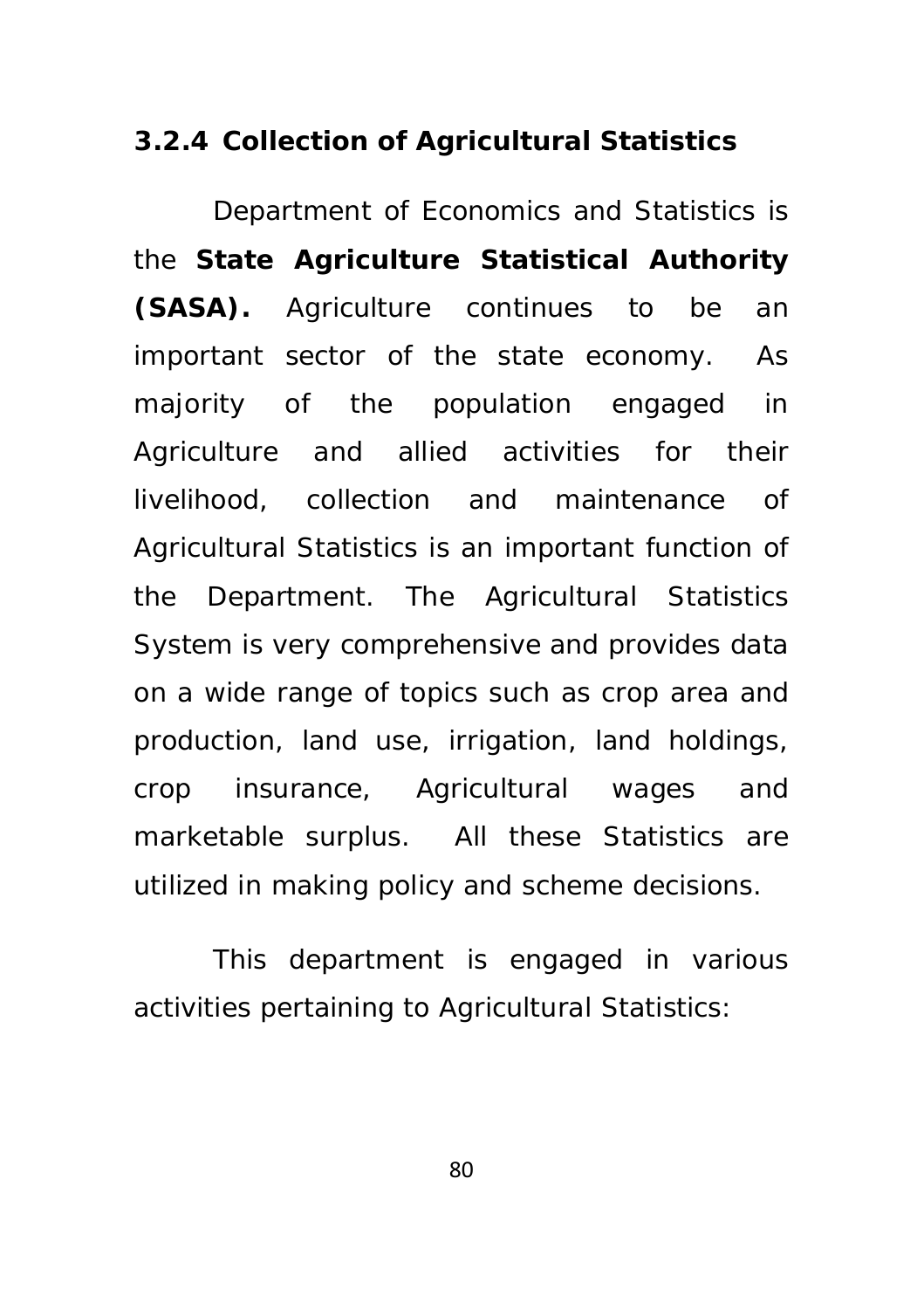- **Forecasting of Crop Area and Production -** This is to secure and disseminate advance information regarding season-wise Area and Production of 43 important Food and Non-Food crops before final data of area under crops is settled at Jamabandhi and final results of yield rates as per crop cutting experiments become available.
- **Crop Cutting Experiments for Paddy, Cereals, Pulses, Oil seeds, Sugar cane and Cotton** - A sample total of 9,500 crop cutting experiments were conducted by the Officials of Agriculture Department, for the year 2018-2019 (Fasli Year 1428) on 17 major crops, that are planned and supervised by this Department Under General Crop Estimation Survey. Based on this, the Department arrives at the estimate of production and productivity at the State and District levels.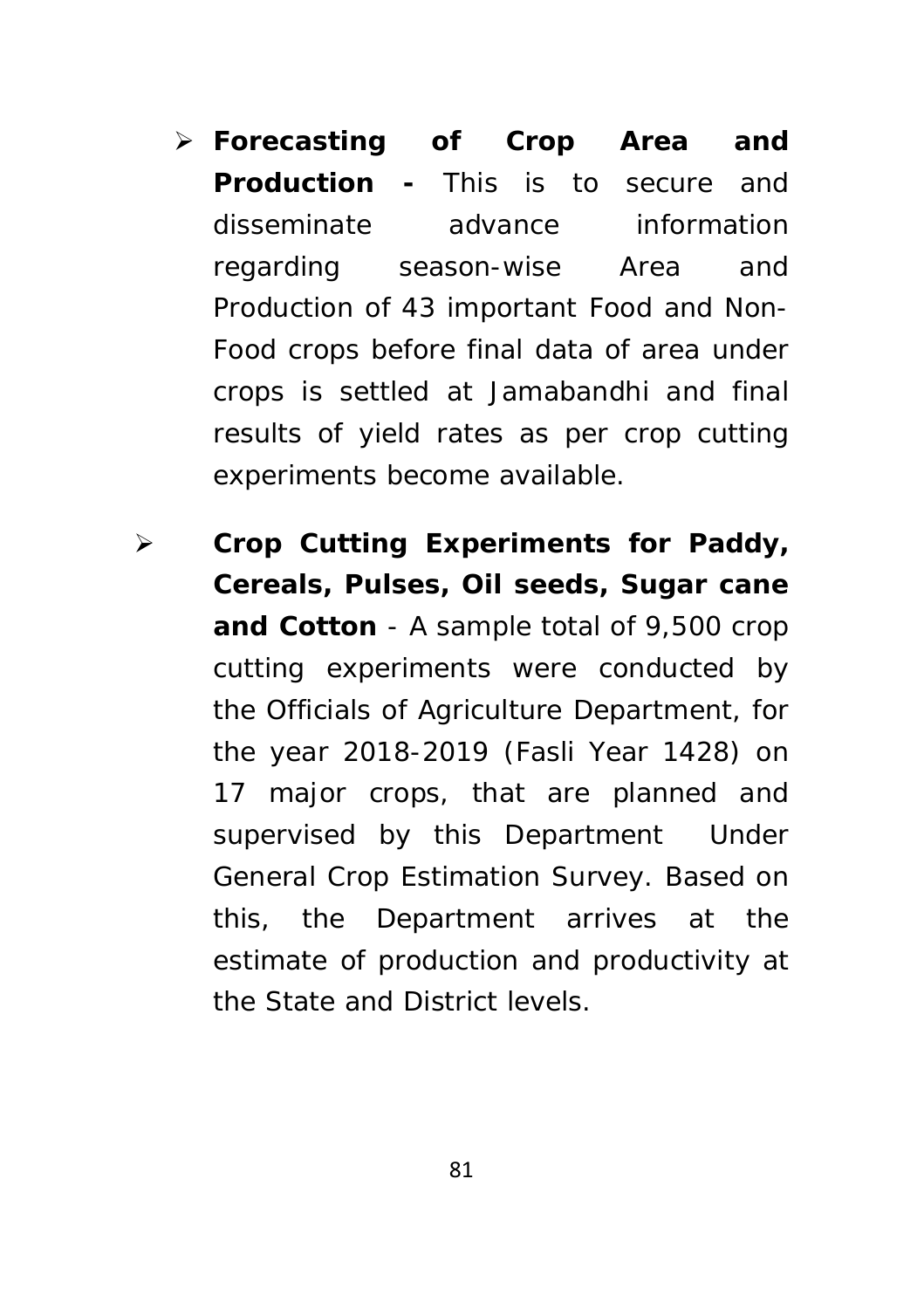- **Crop Cutting Experiments for Fruits, Vegetables and Minor Crops**- The main object of the crop cutting experiments, done by this department on Fruits, Vegetables and Minor crops is to provide reliable estimates of production and yield per hectare.
- Under this scheme, the important Horticultural crops covered are grapes, mango, jackfruit, banana, guava, orange, pineapple and lemon as fruits; Tomato, lady's finger, brinjal, sweet potato and cabbage are covered under vegetables. A total of 1440 Crop Cutting Experiments were conducted in 720 selected villages for the year 2018-2019.
- Under Minor crops, chillies, onion, turmeric, potato, coriander, tapioca, cashew nut and ginger are covered. Under this 1244 Crop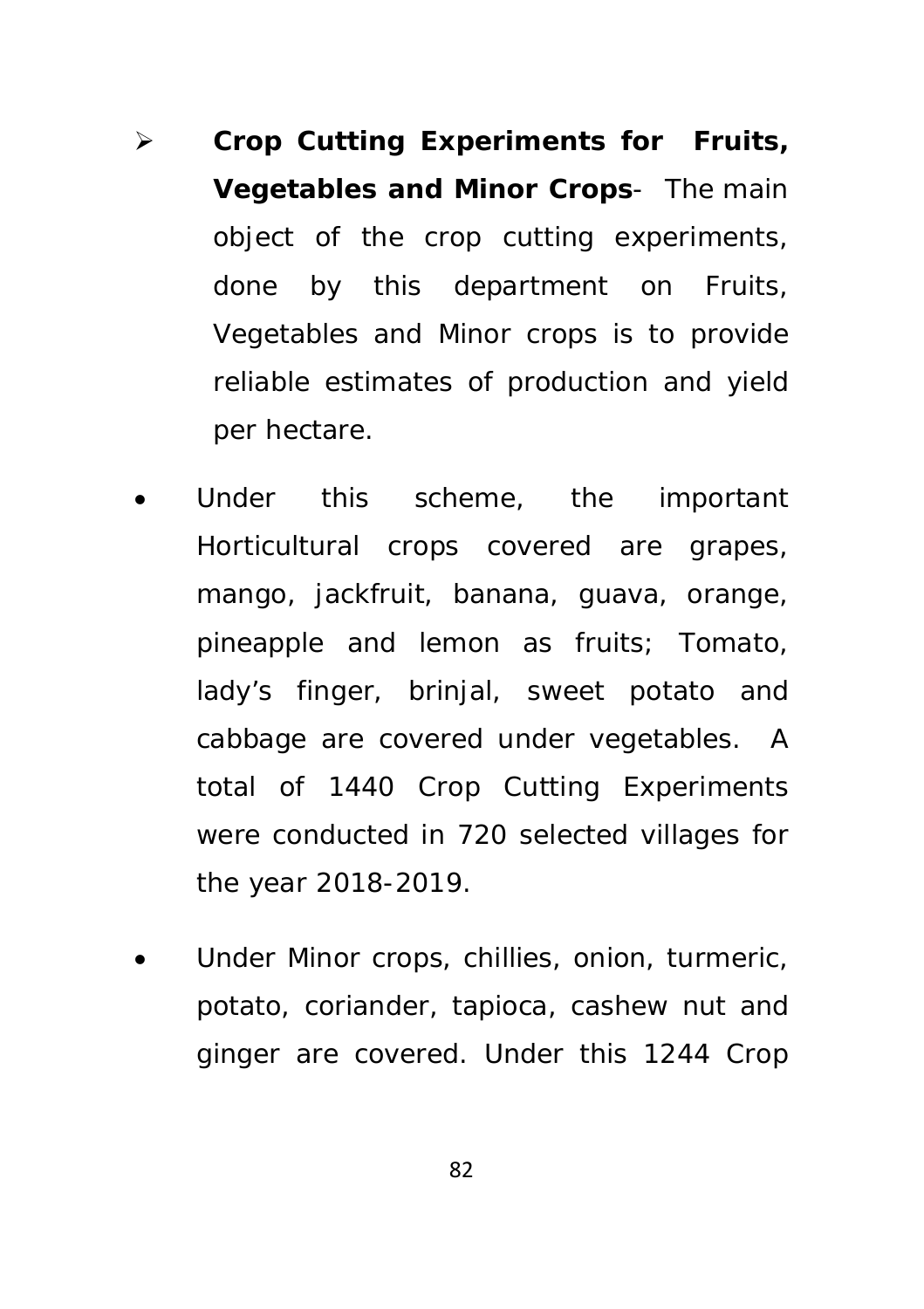Cutting Experiments were conducted in 622 villages for the year 2018-2019.

 **Pradhan Mantri Fasal Bima Yojana (PMFBY) -** During 2018-2019 (Fasli Year 1428) under **"Pradhan Mantri Fasal Bima Yojana" (PMFBY)** scheme, the average yield of notified crops has been calculated through crop cutting experiments done by Assistant Agriculture Officers for providing insurance coverage to farmers in the event of failure of crops due to natural calamities such as drought, flood, cyclone, attack of pests, diseased etc. These are planned and supervised by this Department. For Kharif season 1,37,724 experiments have been conducted for 19 crops and in Rabi season 1,04,344 experiments have been conducted for 21 crops for the year 2018-2019. The results were prepared for notified crops and sent to respective Agricultural Insurance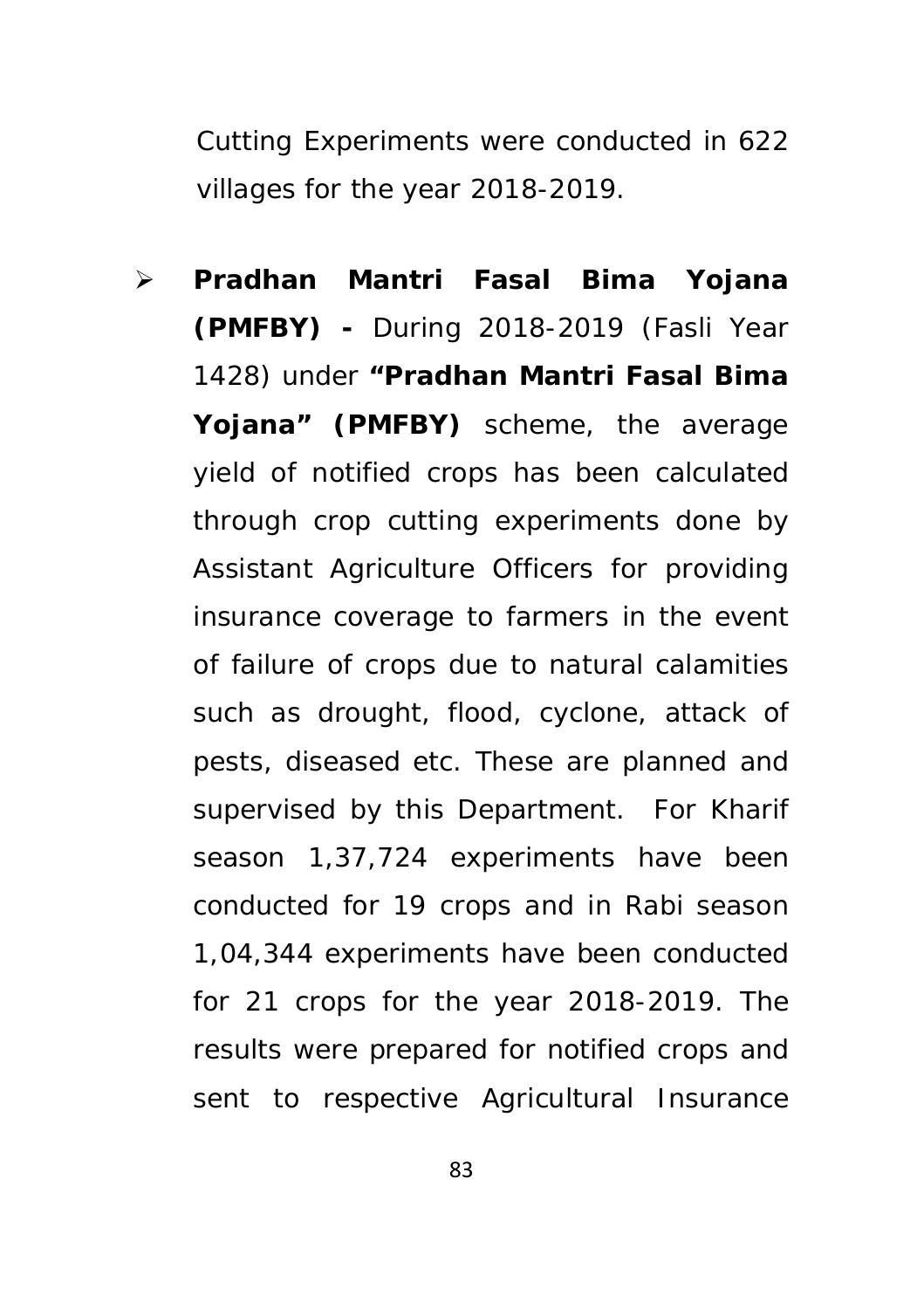Companies. Reconciled area sown data with line Departments are furnished to Insurance Companies at notified level at the end of every season.

 **Crop Estimation Survey on Coconut and Arecanut** - The aim of the Crop Estimation Survey on Coconut and Arecanut is to estimate the total number of palms of Coconut and Arecanut, the number of bearing and non-bearing palms of Coconut and Arecanut per hectare, the average yield per palm of Coconut and Arecanut and the total production per year for the districts and state. The period of survey is one Fasli year (July to June). During the Year 2018-2019, 380 Villages for Coconut and 66 villages for Arecanut were covered for conducting the survey.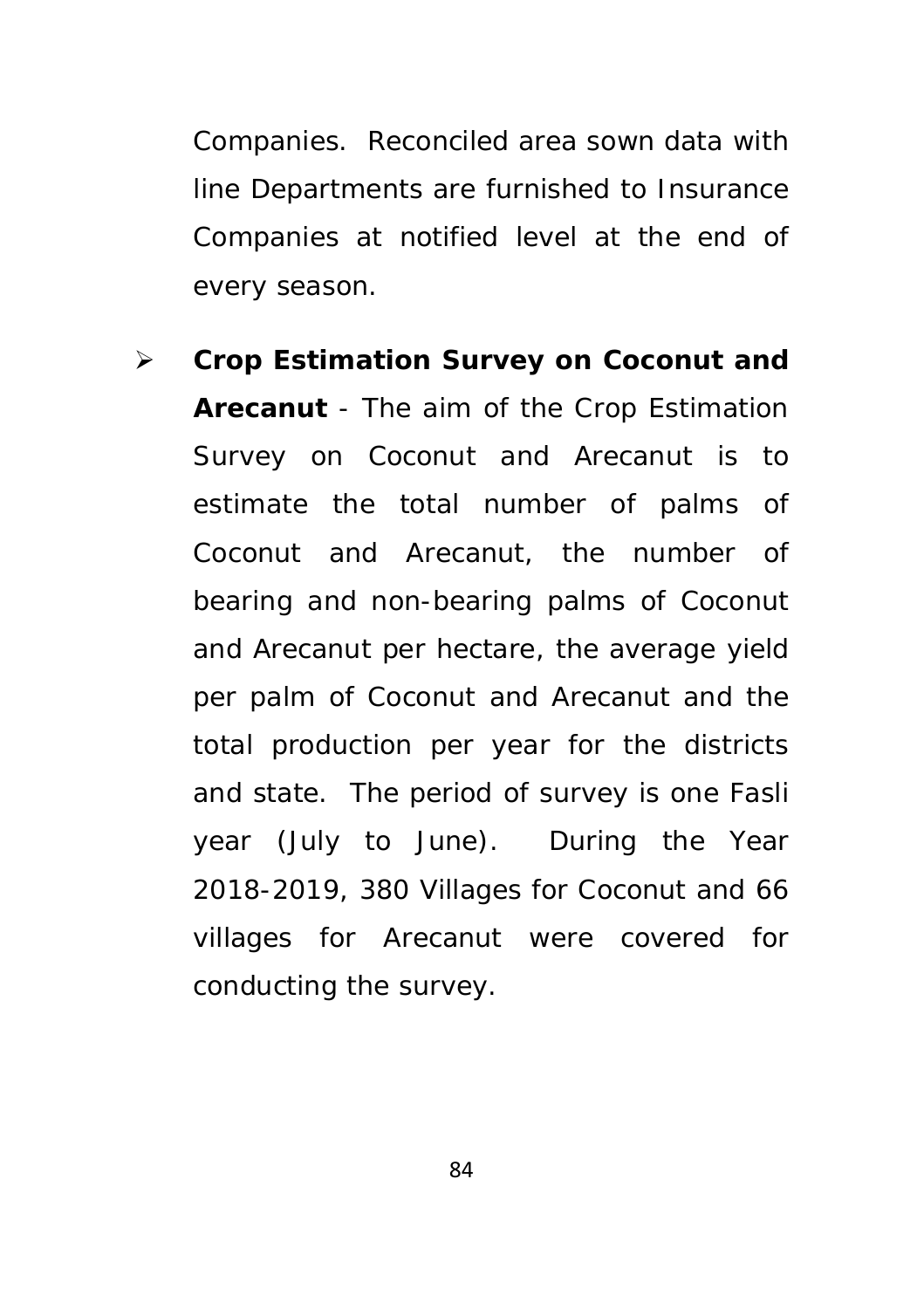- **Rainfall Data Collection** Rainfall data is collected from 627 manual rain gauge stations maintained by Revenue, Public Works Department, Forests, Rural Development and Meteorology Departments. Based on these data monthly, seasonal, annual rainfall statistics are compiled.
- **Figure 1** Figure 2 and Reservoirs data Irrigation data is collected under three major heads, viz., source-wise area irrigated, crop-wise area irrigated and data on water storage in reservoirs used for agriculture in Tamil Nadu. The data is collected from Revenue, Rural Development and Public Works Departments. Every year, a Taluk-wise and District-wise Irrigation profile is prepared.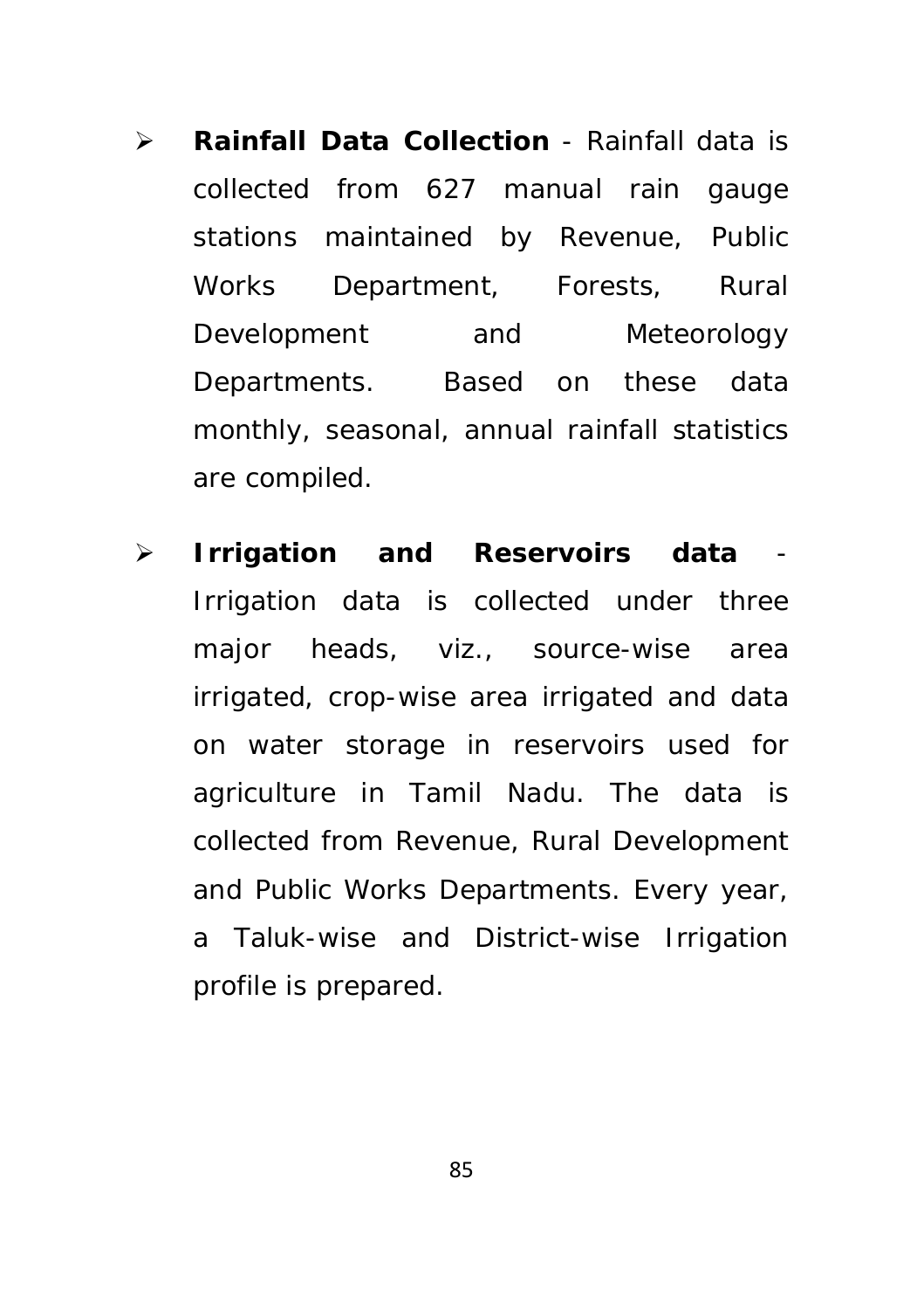- **Agricultural Wages**  Data on Agricultural wages are collected at the rate of one village per block in respect of 385 blocks of the State. The prevailing Agricultural wages in the selected villages are collected directly from the Field labourers and non-farm agricultural labourers.
- **Marketable Surplus** The objective of the Marketable surplus scheme is to estimate paddy available, at the end of each of the three seasons (Kuruvai, Samba and Kodai) for sale after deducting own consumption of cultivators, wages in kind and seed reserves.

# **3.2.5 Centrally Sponsored Schemes**

The following Centrally Sponsored Schemes are implemented:

 **Timely Reporting Scheme (TRS)** - A priority basis enumeration is carried out in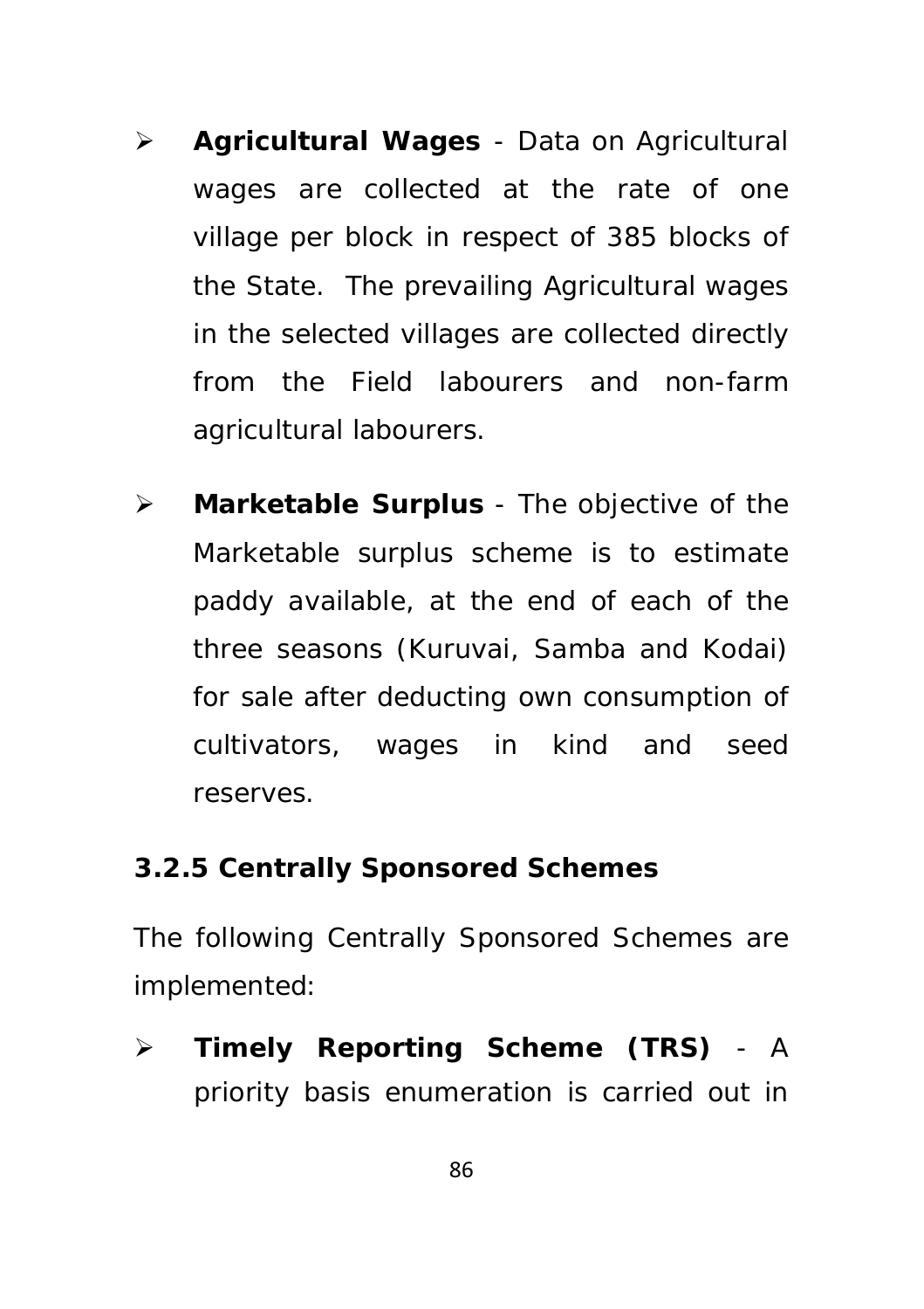20 per cent sample villages every year to build up land use statistics **of area of crops** under the **Timely Reporting Scheme**. In 2018-2019, a sample total of 3479 villages were selected and the area estimates for the crops were sent to Government of India.

 **Improvement of Crop Statistics (ICS)** - The purpose of the Improvement of Crop Statistics Scheme is to locate deficiencies in the system of collection of Agricultural Statistics in the State, by exercising meaningful supervision by Central and State authorities on the collection of data by the primary field workers viz., Village Administrative Officers and Assistant Agriculture Officers and to suggest remedial measures for improvement in the system. The key activities carried out are to ensure page totalling of Khasra Registers (Adangal)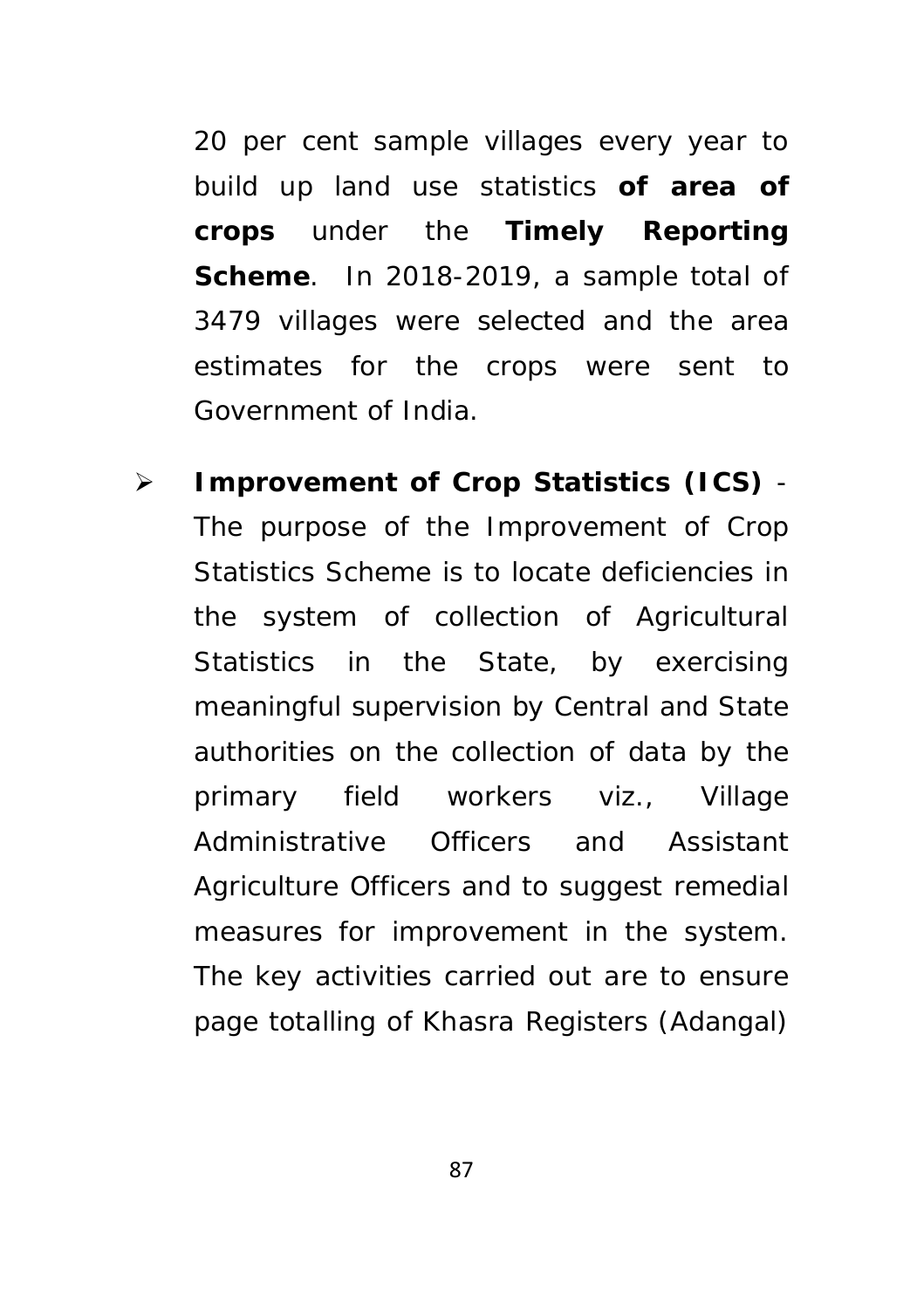and supervision of Crop Cutting Experiments.

 **Agriculture Census** - Agriculture Census is conducted once in five years under three phases since its inception in 1970-1971. The Ninth Census was conducted in 2010- 2011. Phase-I, II and III reports of Ninth Agriculture Census have been published. In Tenth Agriculture Census 2015-2016, Phase-I and Phase-II has been completed. Phase-III reports have been submitted and final tables from Government of India are awaited. This census data provides valuable information on key variables such as Land holdings, Tenancy status, Social status of land holders, Land use, Nature of irrigation, Cropping pattern, Usage of Pesticides, Fertilizers, Agriculture machinery and implements.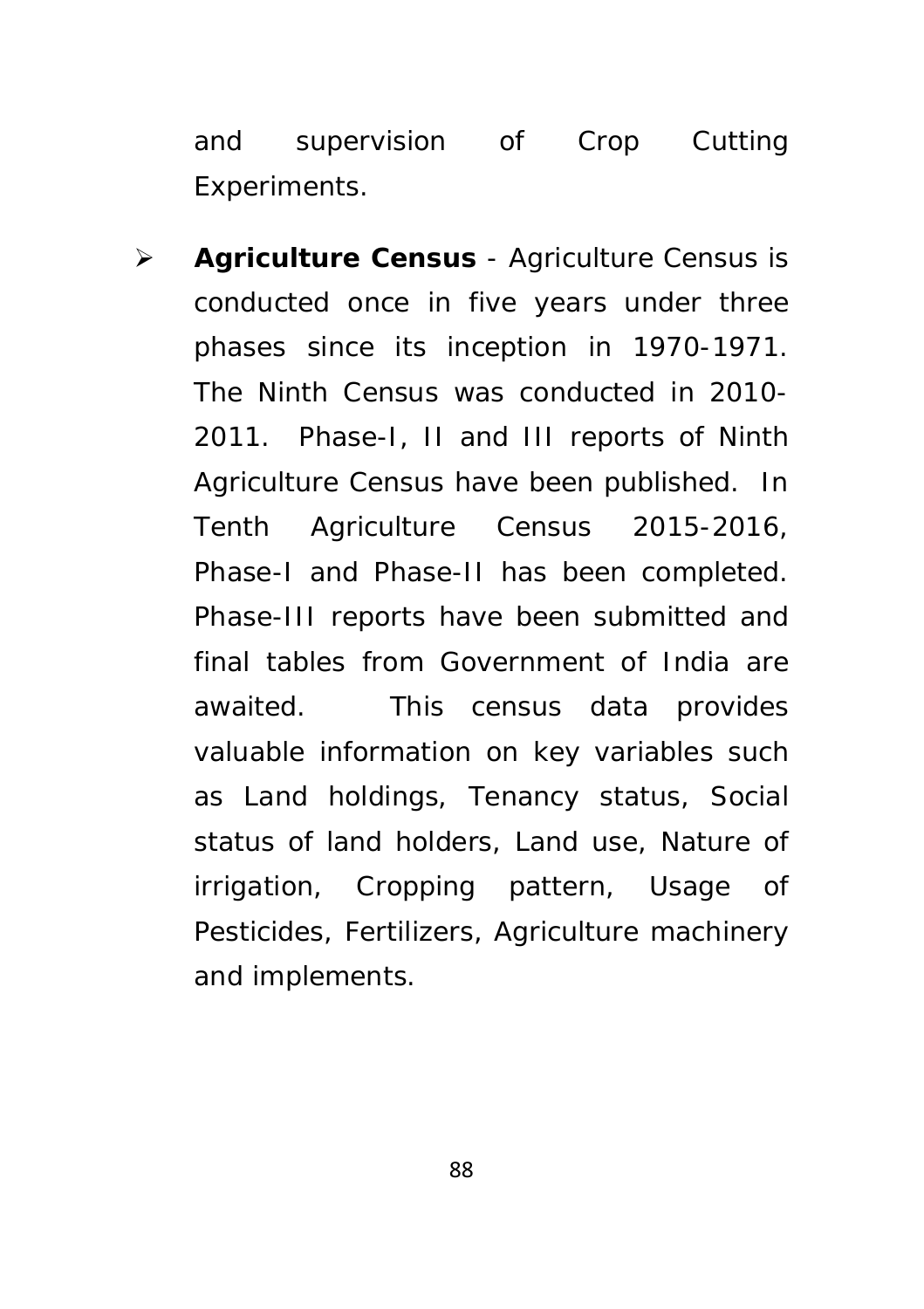## **3.2.6 Estimation of State Income**

State Income estimates are an important indicator to measure the economic growth of the State. The State Domestic Product and other related economic aggregates serve as an indicator to assess the status of the State's economy. They are highly useful in studying the structural changes that take place in the economy.

### **State Income**

The State Income Estimates- Gross State Domestic Product (GSDP) and Net State Domestic Product (NSDP), District Income Estimates and Per Capita Income- are computed every year for 17 sectors of the State economy. The GSDP / NSDP estimates in the New Series (Base Year 2011-2012) for the years 2015-2016 (Revised Estimates), 2016-2017 (Quick Estimates), 2017-2018 (Advance Estimates) and 2018-2019 (Advance Estimates Provisional) Current and Constant (2011-2012) Prices have been prepared and released.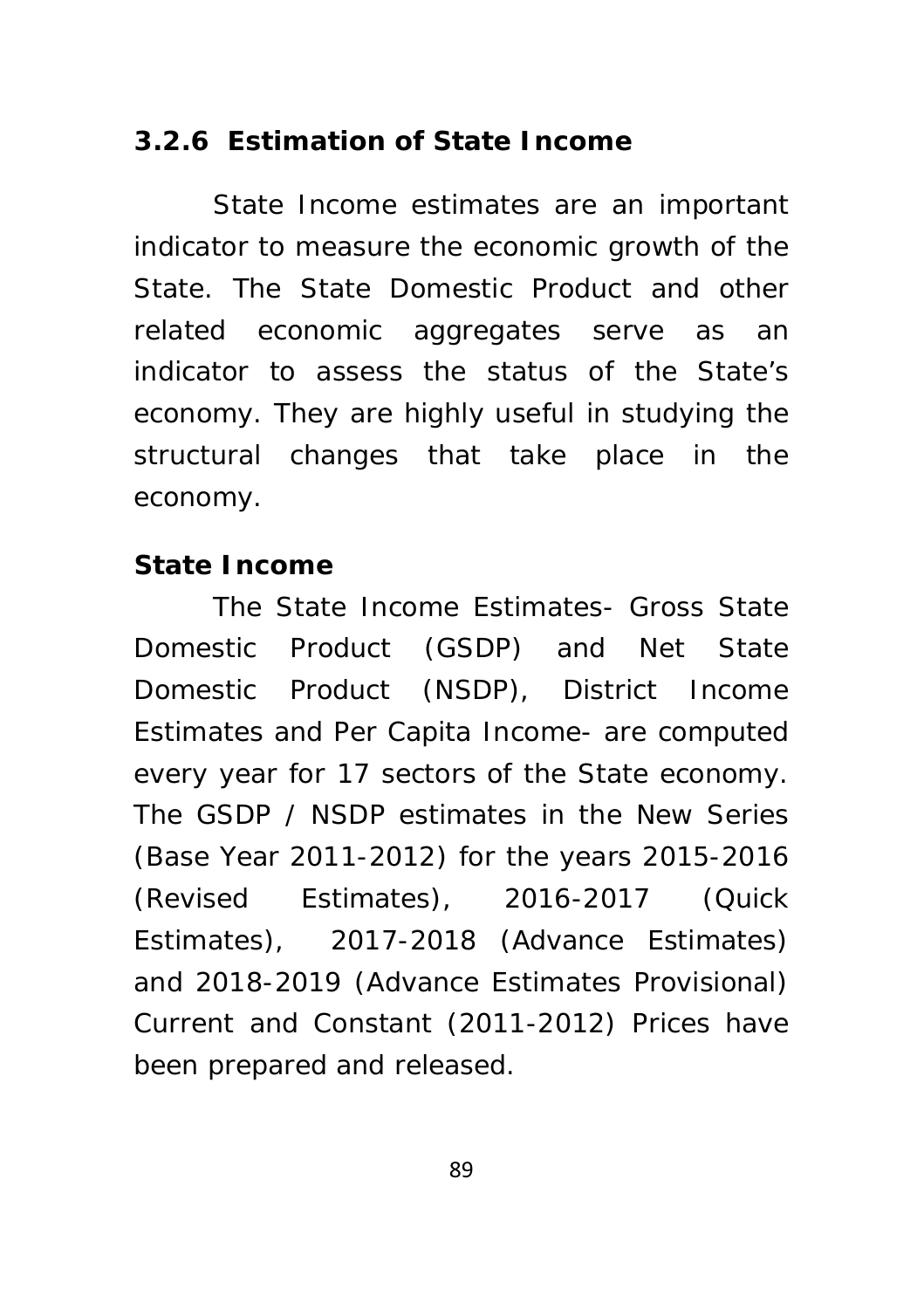# **Estimates of State Domestic Product of Tamil Nadu**

# **(Base year 2011-2012)**

 **(Rs. in Crore)** 

|                  |                  | <b>Gross State Domestic Product</b> |             |                                         |             | <b>Net State Domestic Product</b> |             |                                          |                    |
|------------------|------------------|-------------------------------------|-------------|-----------------------------------------|-------------|-----------------------------------|-------------|------------------------------------------|--------------------|
| ş<br>ಹ           | Year             | at Current Prices                   | Growth Rate | (2011<br>2012)<br>Prices<br>at Constant | Growth Rate | at Current Prices                 | Growth Rate | (2011-<br>Prices<br>at Constant<br>2012) | <b>Growth Rate</b> |
| 1.               | 2011-12          | 751486                              |             | 751486                                  | -           | 674478                            |             | 674478                                   |                    |
| 2.               | 2012-13          | 854825                              | 13.75       | 791824                                  | 5.37        | 768295                            | 13.91       | 709343                                   | 5.17               |
| 3.               | 2013-14          | 968530                              | 13.30       | 851976                                  | 7.60        | 858870                            | 11.79       | 750416                                   | 5.79               |
| $\overline{4}$ . | 2014-15          | 1072678                             | 10.75       | 893915                                  | 4.92        | 957350                            | 11.47       | 791915                                   | 5.53               |
| 5.               | 2015-16<br>(R.E) | 1176500                             | 9.68        | 967562                                  | 8.24        | 1057084                           | 10.42       | 862437                                   | 8.91               |
| 6.               | 2016-17<br>Q.E   | 1270490                             | 7.99        | 1009145                                 | 4.30        | 1139790                           | 7.82        | 894946                                   | 3.77               |
| 7.               | 2017-<br>18(A.E) | 1427074                             | 12.32       | 1090802                                 | 8.09        | 1279932                           | 12.30       | 967455                                   | 8.10               |
| 8.               | 2018-19<br>(AEP) | 1605893                             | 12.53       | 1179843                                 | 8.16        | 1440736                           | 12.56       | 1047725                                  | 8.30               |

|  | R.E: Revised Estimates. |  | Q.E: Quick Estimates, A.E:                              |  |
|--|-------------------------|--|---------------------------------------------------------|--|
|  |                         |  | Advance Estimates, AEP: Advance Estimates (Provisional) |  |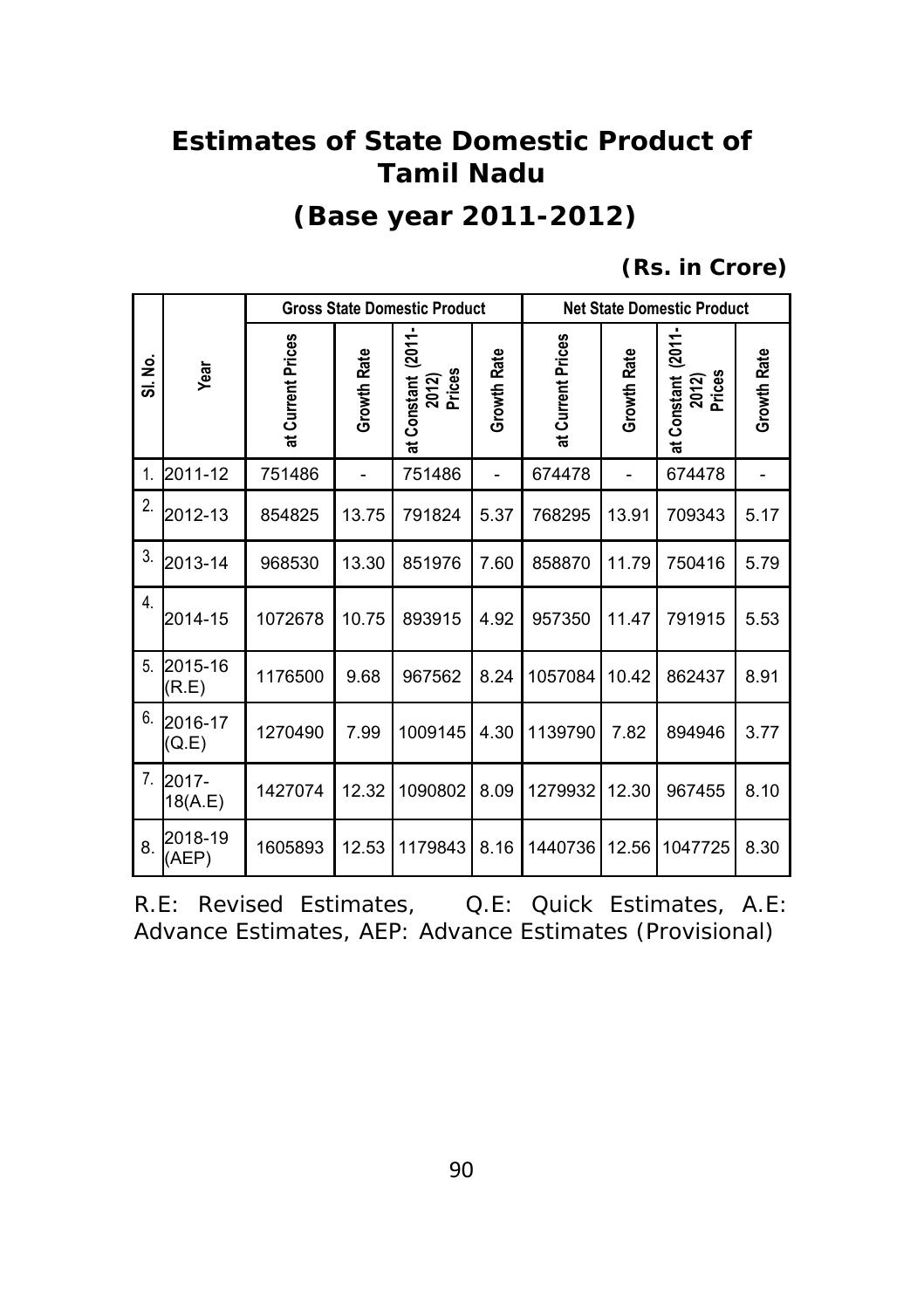# **Net State Domestic Product (NSDP) – Per capita Income of Tamil Nadu**

|            |                                            | (in Rupees) |                                                    |  |  |
|------------|--------------------------------------------|-------------|----------------------------------------------------|--|--|
| SI.<br>No. | <b>At Current</b><br>Year<br><b>Prices</b> |             | <b>At Constant</b><br>$(2011-12)$<br><b>Prices</b> |  |  |
| 1          | 2011-12                                    | 92984       | 92984                                              |  |  |
| 2          | 2012-13                                    | 104943      | 96890                                              |  |  |
| 3          | 2013-14                                    | 116236      | 101559                                             |  |  |
| 4          | 2014-15                                    | 128372      | 106189                                             |  |  |
| 5          | 2015-16(R.E)                               | 140441      | 114581                                             |  |  |
| 6          | 2016-17(Q.E)                               | 150036      | 117806                                             |  |  |
| 7          | 2017-18 (A.E)                              | 166934      | 126179                                             |  |  |
| 8.         | 2018-19 (AEP)                              | 186178      | 135391                                             |  |  |

R.E: Revised Estimates, Q.E: Quick Estimates, A.E: Advance Estimates, AEP: Advance Estimates (Provisional)

District Income Estimates in the New Series with the Base Year 2011-2012 for the years 2011-2012 to 2016-2017 (Provisional) has been released at Current and Constant Prices.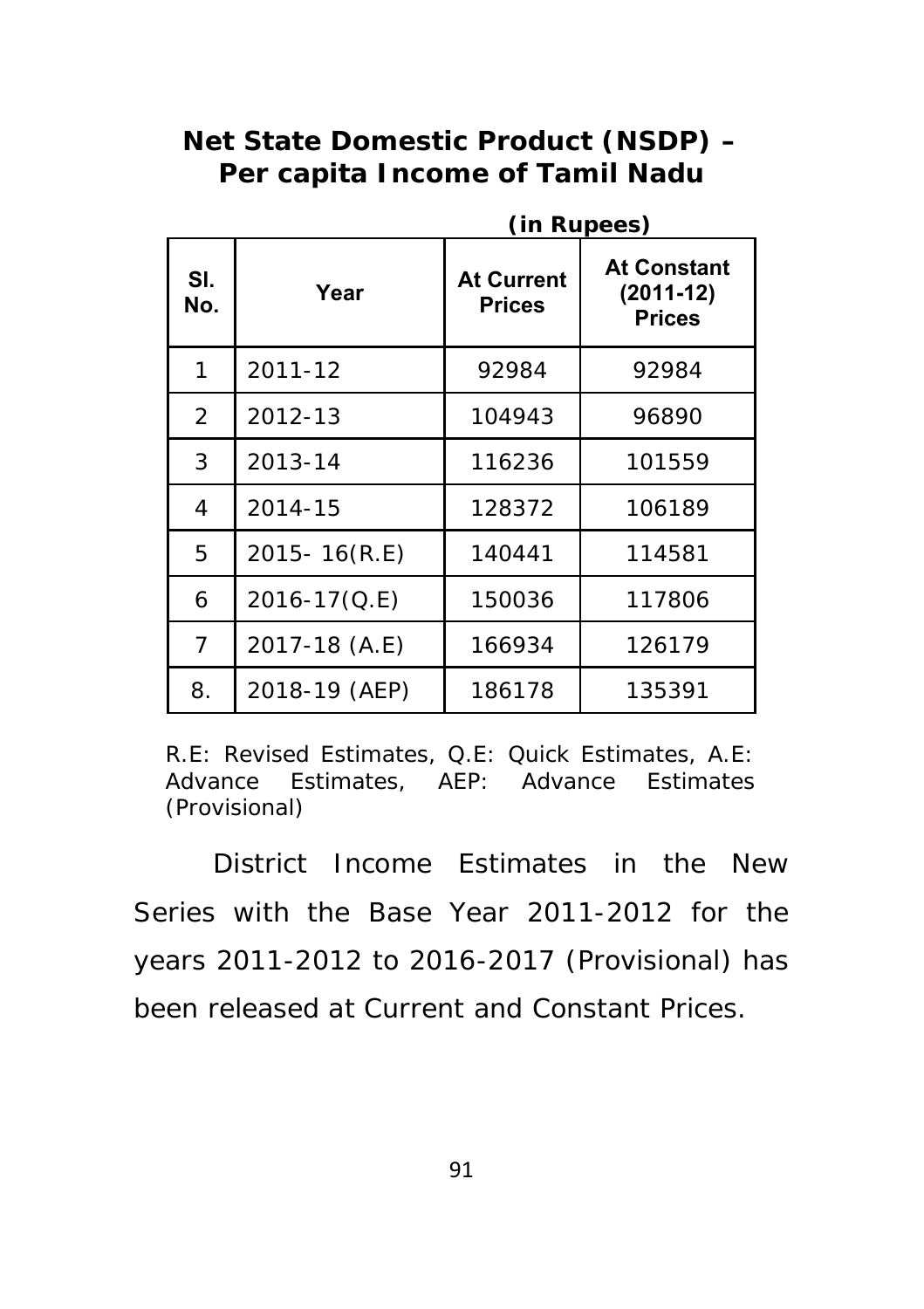**State Accounts and Local Government Accounts**

**The Economic cum Purpose Classification** of 2017-2018 (Actual), 2018- 2019 (RE), 2019-2020 (BE) of **Tamil Nadu Budget** have been finalized.

The Accounts of the Local Government plays a crucial role in the estimation of Gross Domestic Product and Capital asset formation. The Economic cum Purpose Classification of the audited local body accounts viz., Receipts and Expenditure of **Municipal Corporations** (12), **Municipalities** (124), **Panchayat Unions**  (385) and **Town Panchayats** (528) in Tamil Nadu for the year 2016-2017 and for the year 2017-2018 were compiled. These reports are sent to Central and State Governments.

#### **Capital Formation**

The purpose of the Scheme is to estimate the Gross Fixed Capital Formation for Tamil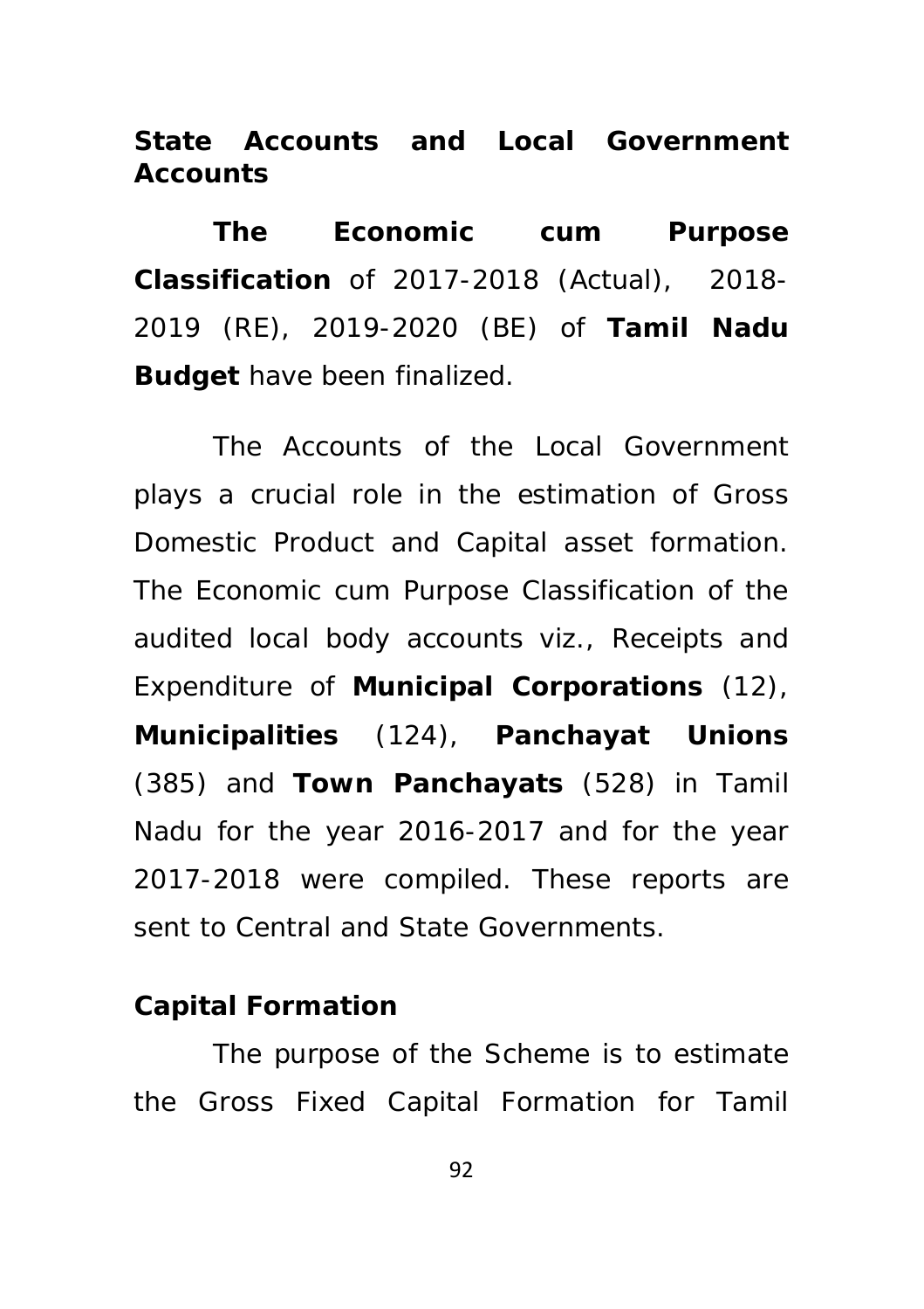Nadu in both Public and Private Sectors, based on the methodology given by Central Statistics Office (CSO). Estimates of capital formation throw light on the potentiality of the future development of the economy. It also helps Government to formulate policies and plans for economic development of a nation. The preparation on estimates of Gross Fixed Capital Formation for public sector for the State in new Series with base 2011-2012 for the years, 2011-2012 to 2016-2017 is in progress and the report will be released soon.

#### **3.2.7 Prices and Price Indices**

### **Market Intelligence and Prices**

Prices of important Agricultural and Non-Agricultural commodities, major agriculture commodities arrivals, off- take, stocks details are being collected from 96 Market Intelligence Centres spread across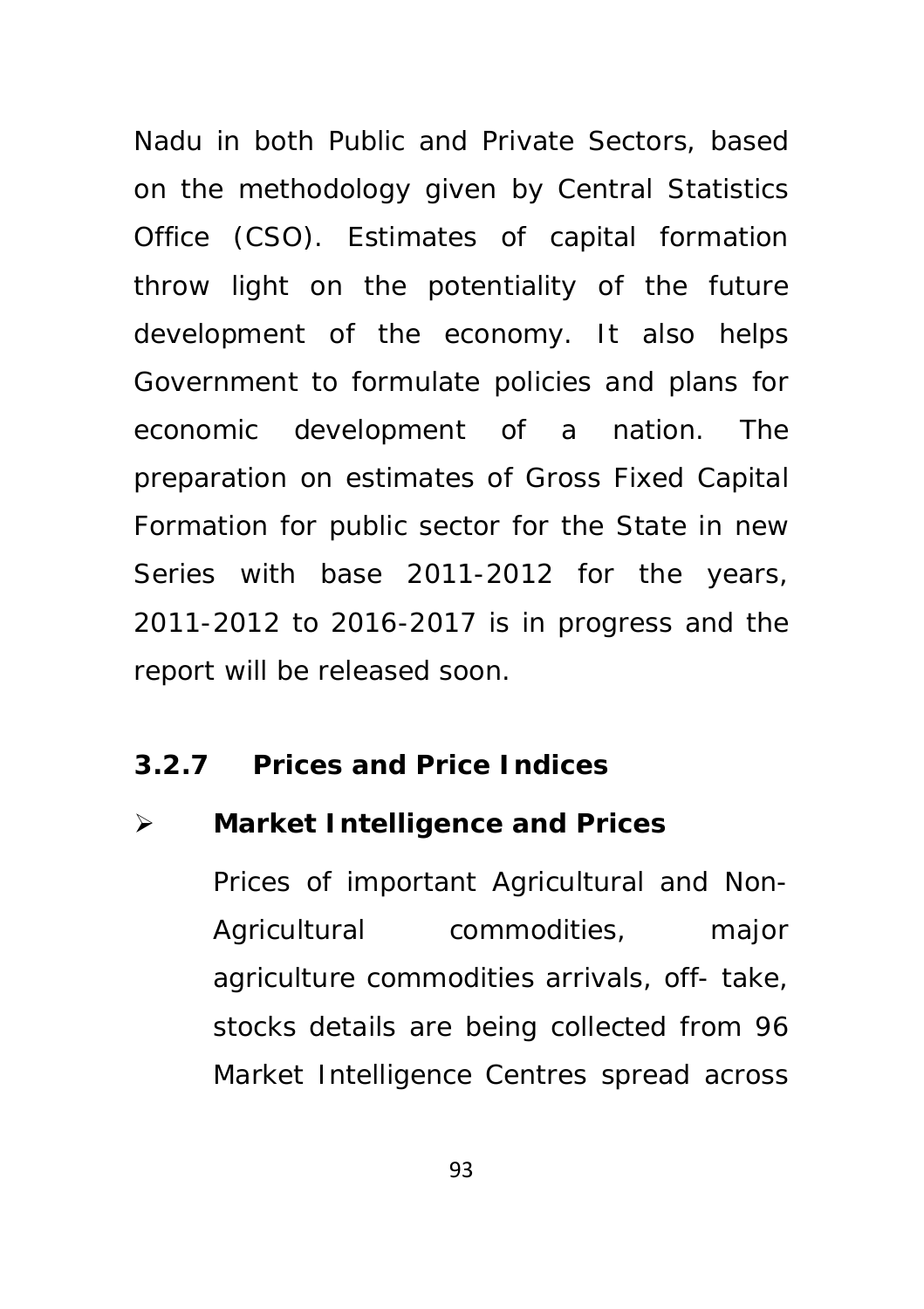the State. Based on that, weekly/monthly reports are released and sent regularly to Reserve Bank of India (RBI), Labour Bureau (GoI), Agriculture, Horticulture and Plantation, Coconut Development Board, Food Corporation of India and to Vigilance, Prisons, Government Hospitals and other line Departments as and when requested by them.

These Price details are used in the formulation of Important Government Policies and serve as a base in Compilation of Price Indices.

### **Wholesale Price Index(WPI)**

Wholesale Prices for agriculture and Nonagricultural commodities are collected and the Wholesale Price Index of Tamil Nadu is computed and released every month with Base Year 2011-2012=100.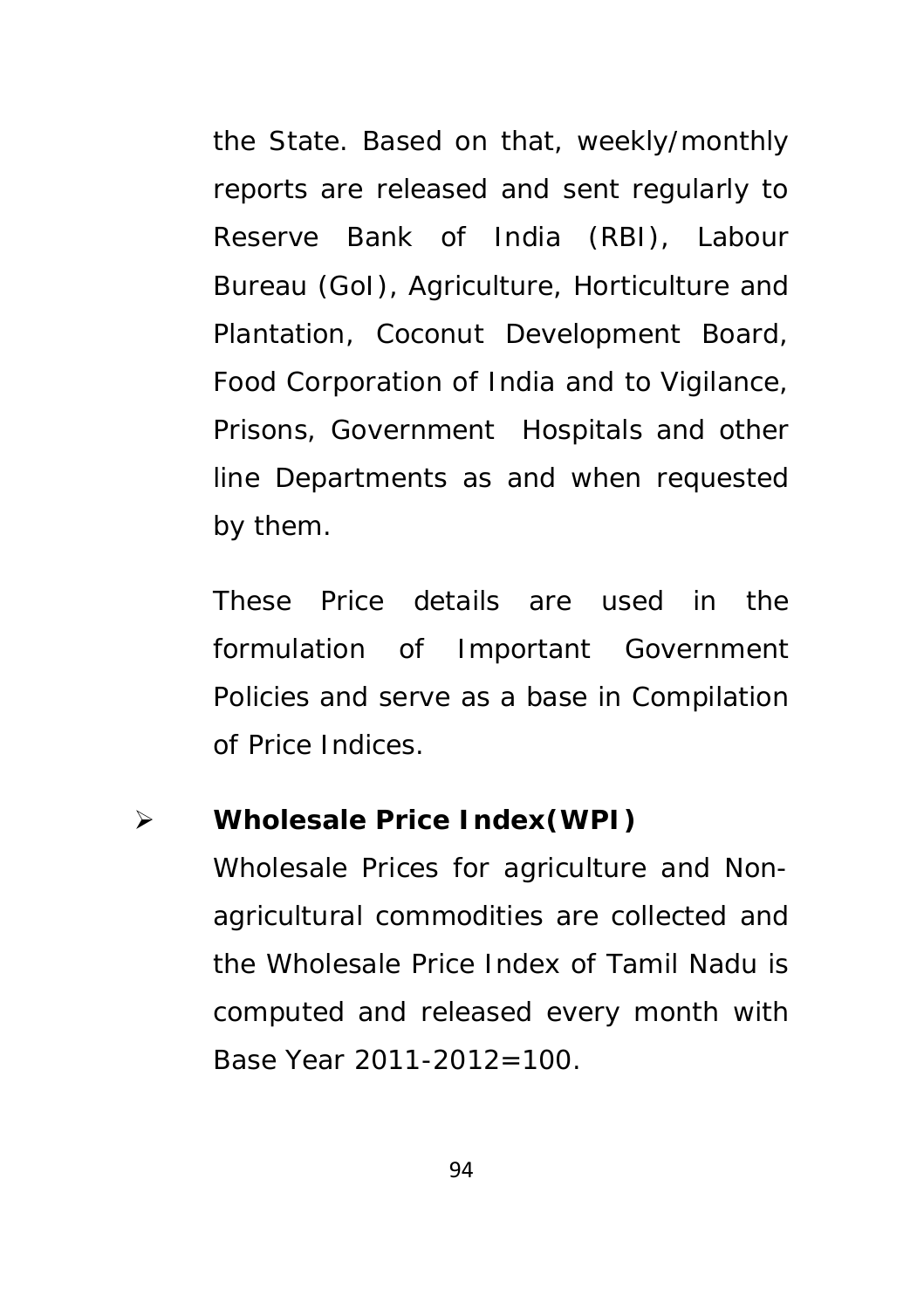# **Consumer Price Index for Industrial Workers: (CPI-IW)**

In Central Series the consumer price index for Industrial workers is compiled and released for 6 centres viz., Chennai, Tiruchirappalli, Madurai, Coimbatore, Coonoor and Salem in Tamil Nadu by Labour Bureau, Shimla with base year as 2001=100. The Price details for the compilation of this index are collected by this department staff and sent to Labour Bureau, Shimla. As far as the State Series is concerned, consumer price Index for Industrial workers with base year 2011=100 are compiled and released on monthly basis for four centres viz., Cuddalore, Nagercoil, Tuticorin and Vellore. These indices are used for calculating Dearness Allowances, Daily Wages and Minimum Wages.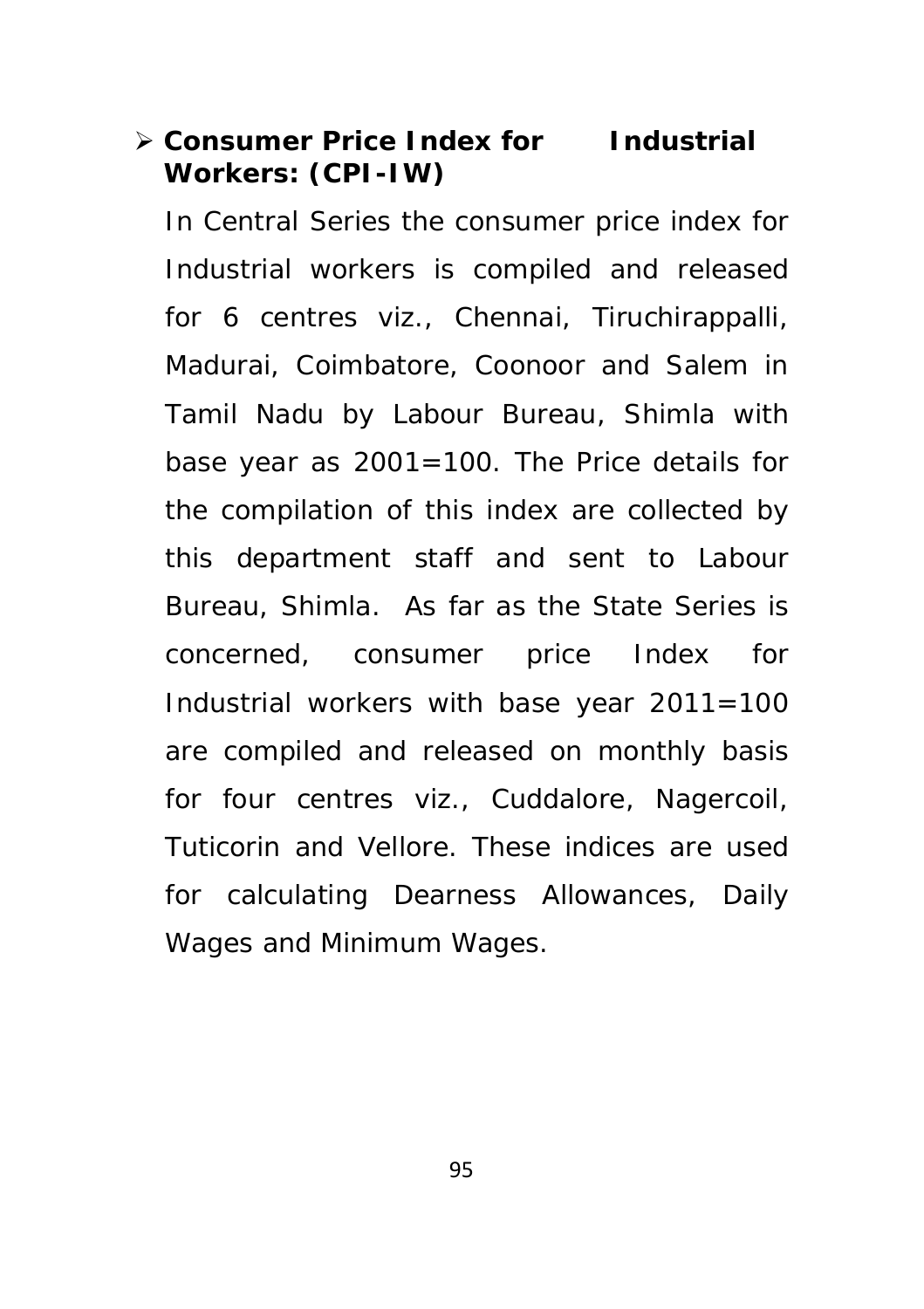# **Consumer Price Index for Rural, Urban and Combined at District level (CPI (R,U,C)).**

Compilation of Consumer Price Index (Rural, Urban and Combined) at District level is useful for decentralized planning, to understand on the price trends at District level and to make targeted policy for a particular Region or District.

Compilation of CPI at District level is undertaken by this Department based on the methodology given by CSO and 2019-2020 has been fixed as base year. 153 rural centres and 145 urban centres spread over 32 districts in Tamil Nadu have been selected for the compilation of CPI Index. Commodity basket has been finalized and the collection of base year price data is under progress. The Consumer Price Indices (R,U,C) is proposed to be released by April 2020 at District level.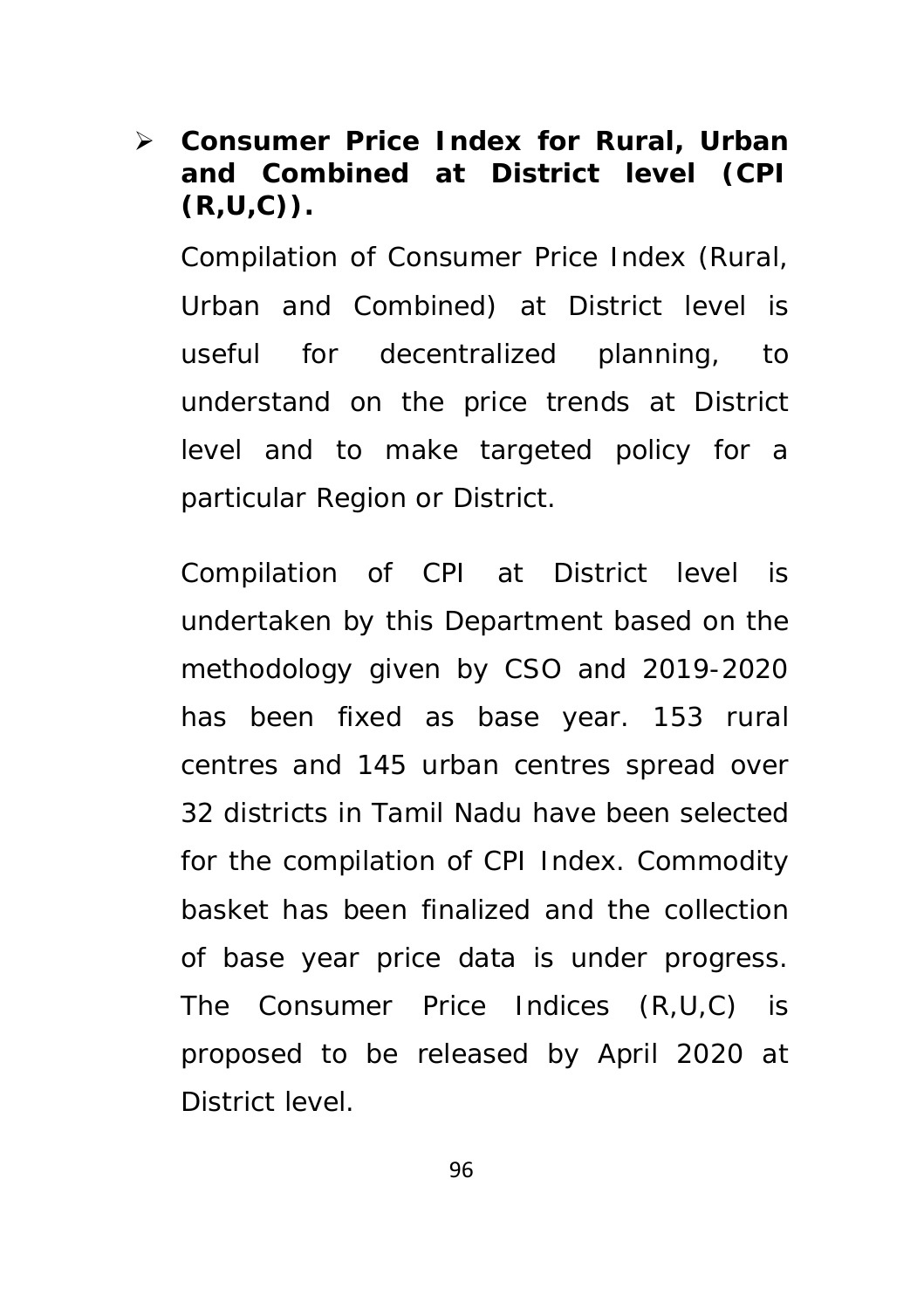#### **3.2.8 Social Statistics**

Social Statistical surveys are the key tool for understanding human behaviour as well as the socio-economic environment. These surveys specifically focus on collecting information about population groups, including children, elders and people with disabilities. Other aspects covered by the survey include housing, health, education, conditions of work and employment.

The data on social statistics are collected under various schemes, viz., National Sample Survey (NSS), Annual Survey of Industries (ASI), Index of Industrial Production (IIP), Housing, Building Construction Cost Index (BCCI) and Handlooms.

 **National Sample Survey (NSS)**  National Sample Survey is a State-wide, large scale multi-subject survey conducted on successive rounds with technical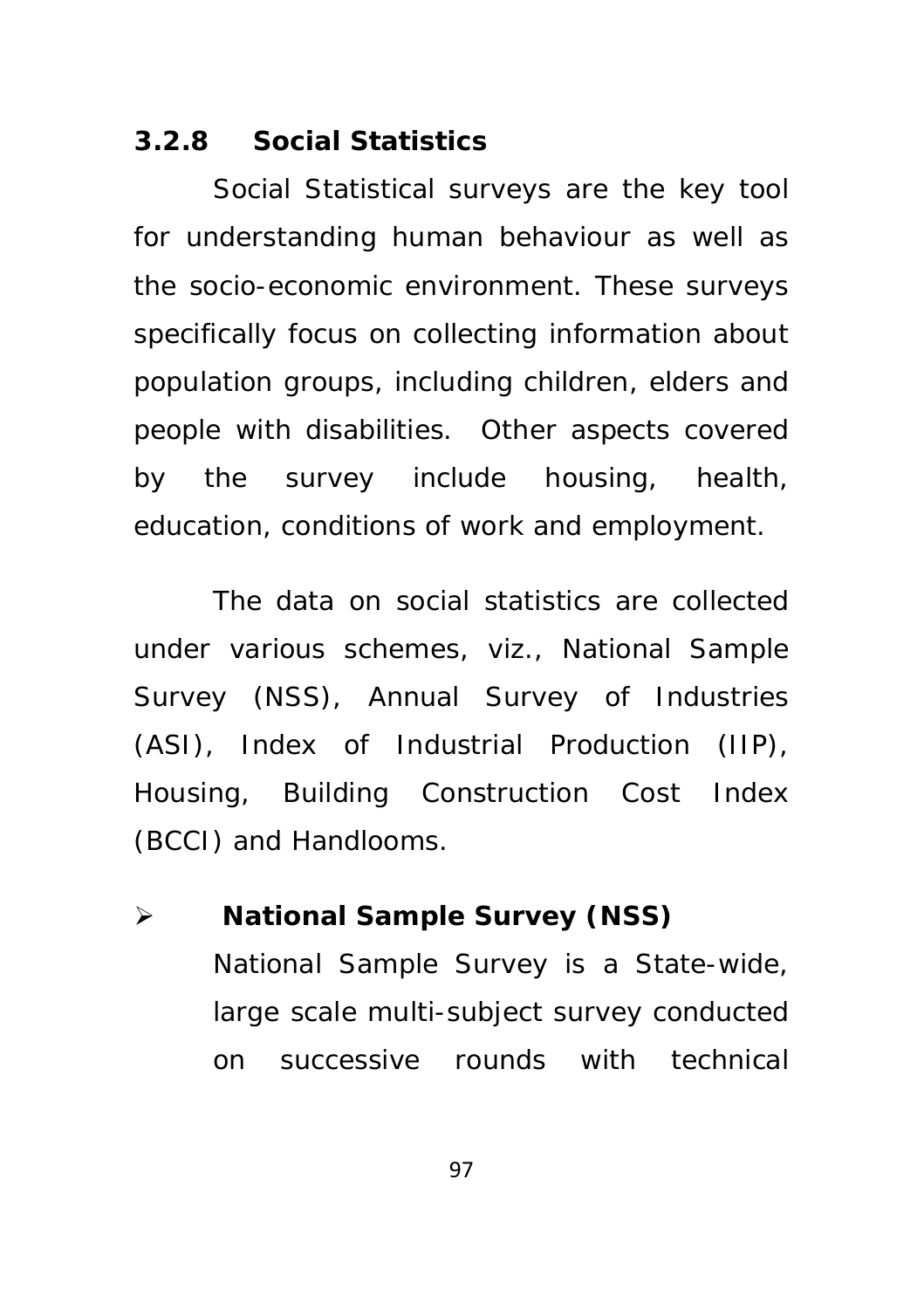guidance of the National Sample Survey Office (NSSO), Government of India, in which, this Department and NSSO collect data on an equal sample basis. The survey provides estimates based on the sample data collected in the survey over different subjects.

The 75th round of National Sample Survey (July 2017 to June 2018) was earmarked for the survey on "Household Consumer Expenditure, Household Social Consumption on Health and Household Social Consumption on Education".

The 76th round of National Sample Survey (July 2018 to December 2018) was earmarked for the survey on "Drinking water, Sanitation, Hygiene and Housing condition and survey of persons with Disabilities".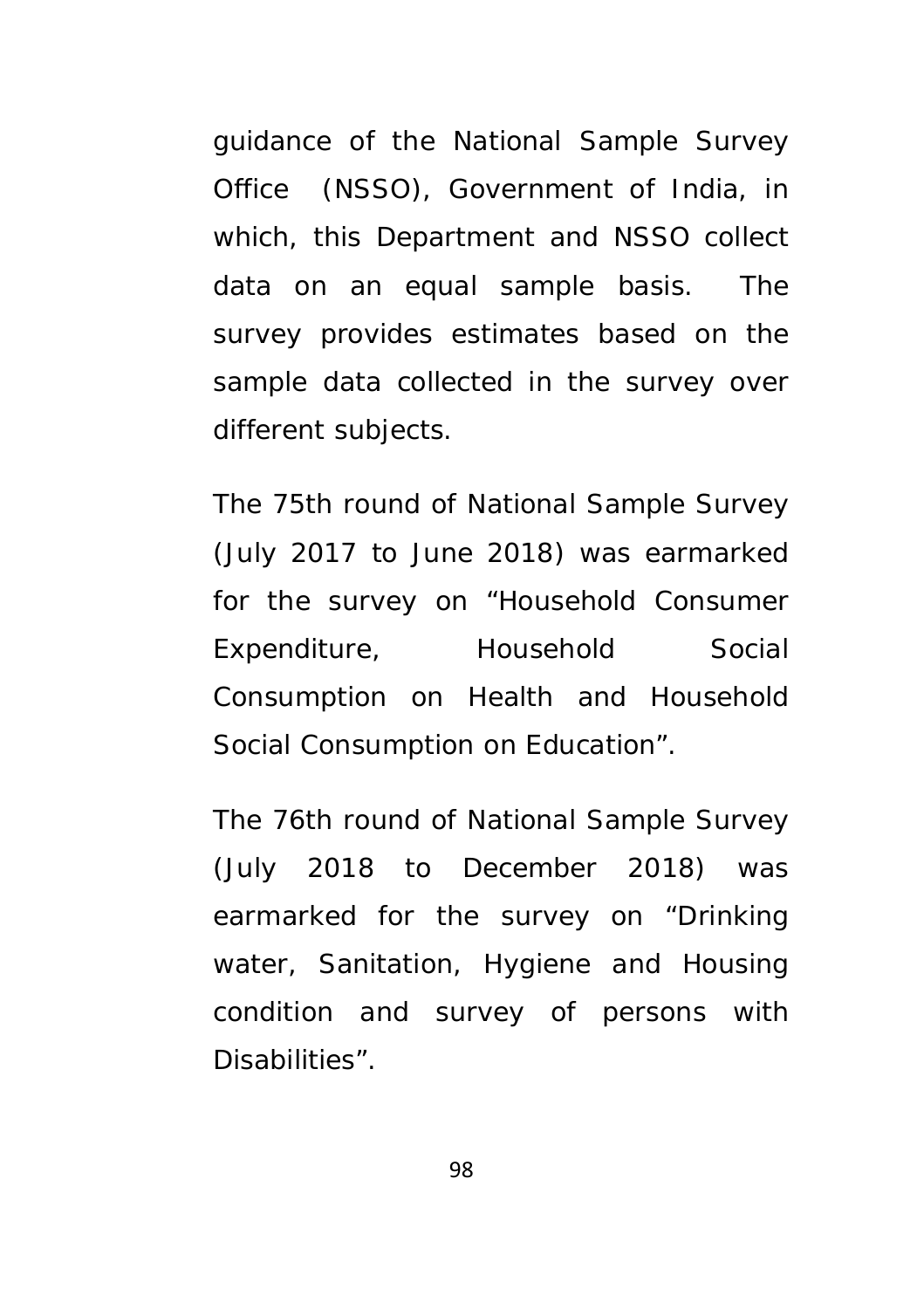The 77th round of National Sample Survey (January 2019 to December 2019) is earmarked for the survey on "Land and Livestock Holdings of Households and situation Assessment of Agricultural Households and Debt and Investment of Households".

### **Housing Statistics**

Housing statistics which include new construction, addition and alterations started and completed in the current year and ongoing projects from previous years are collected annually from Corporations, Municipalities and Town Panchayats separately for the Public and Private Sectors. The analysis of the data provides the current status of housing infrastructure which is a useful guide for policy formulation.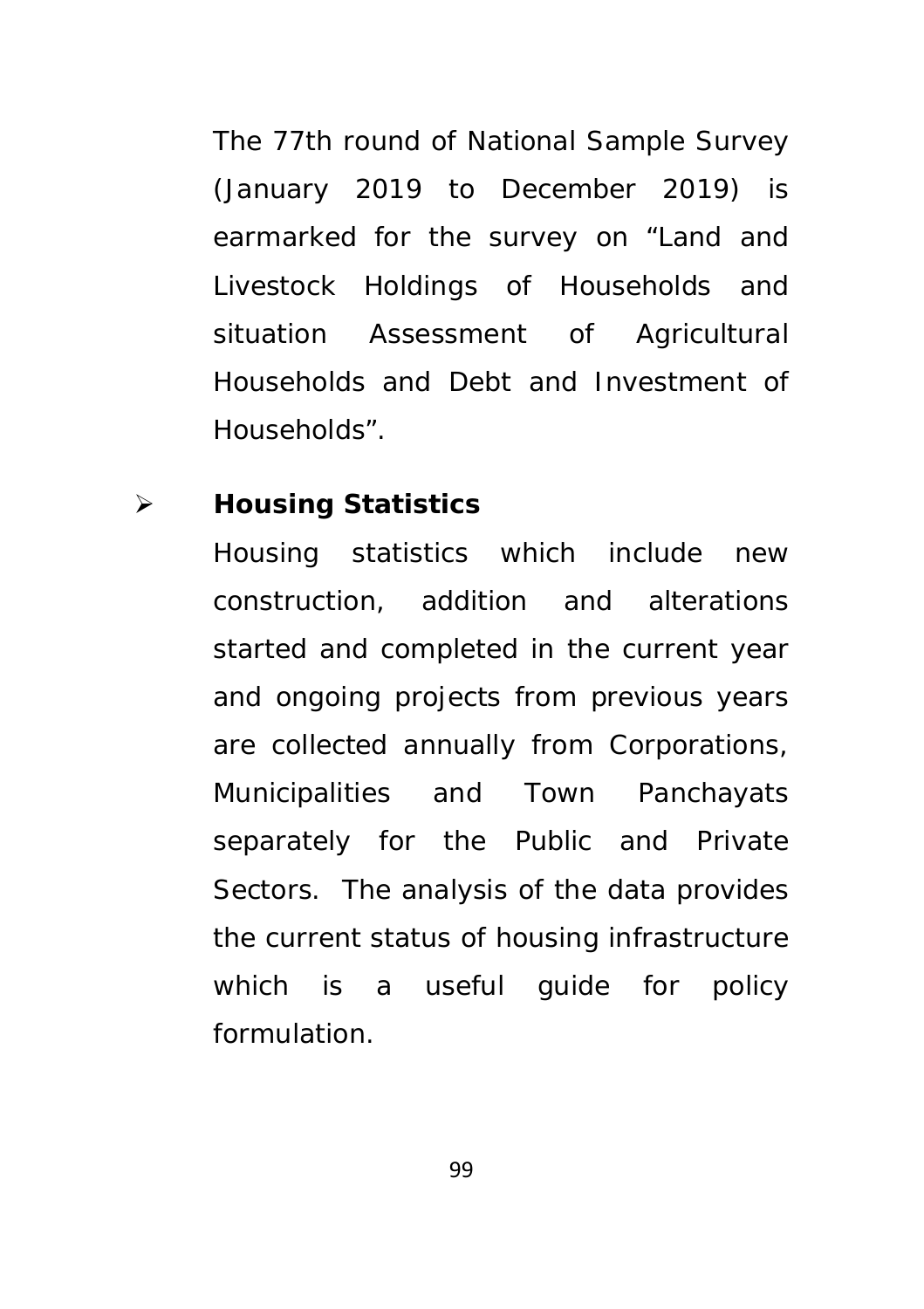## **Housing Start Up Index (HSUI)**

The National Buildings Organisation (NBO) under the Ministry of Housing and Urban Poverty Alleviation, Government of India had launched a scheme for developing Housing Start Up Index (HSUI) in 2014-2015. The HSUI is a lead indicator as it has strong linkages with various sectors. The objective of constructing the HSUI is to measure the change in the level of activities in the housing sector and to identify the growth tendencies in housing and related sectors of economy. In Tamil Nadu data for selected 17 Centres is entered in NBO Portal by this Department by gathering data from the Urban Local Bodies concerned.

 **Building Construction Cost Index**  This Index consists of three components namely: Material, Labour and Other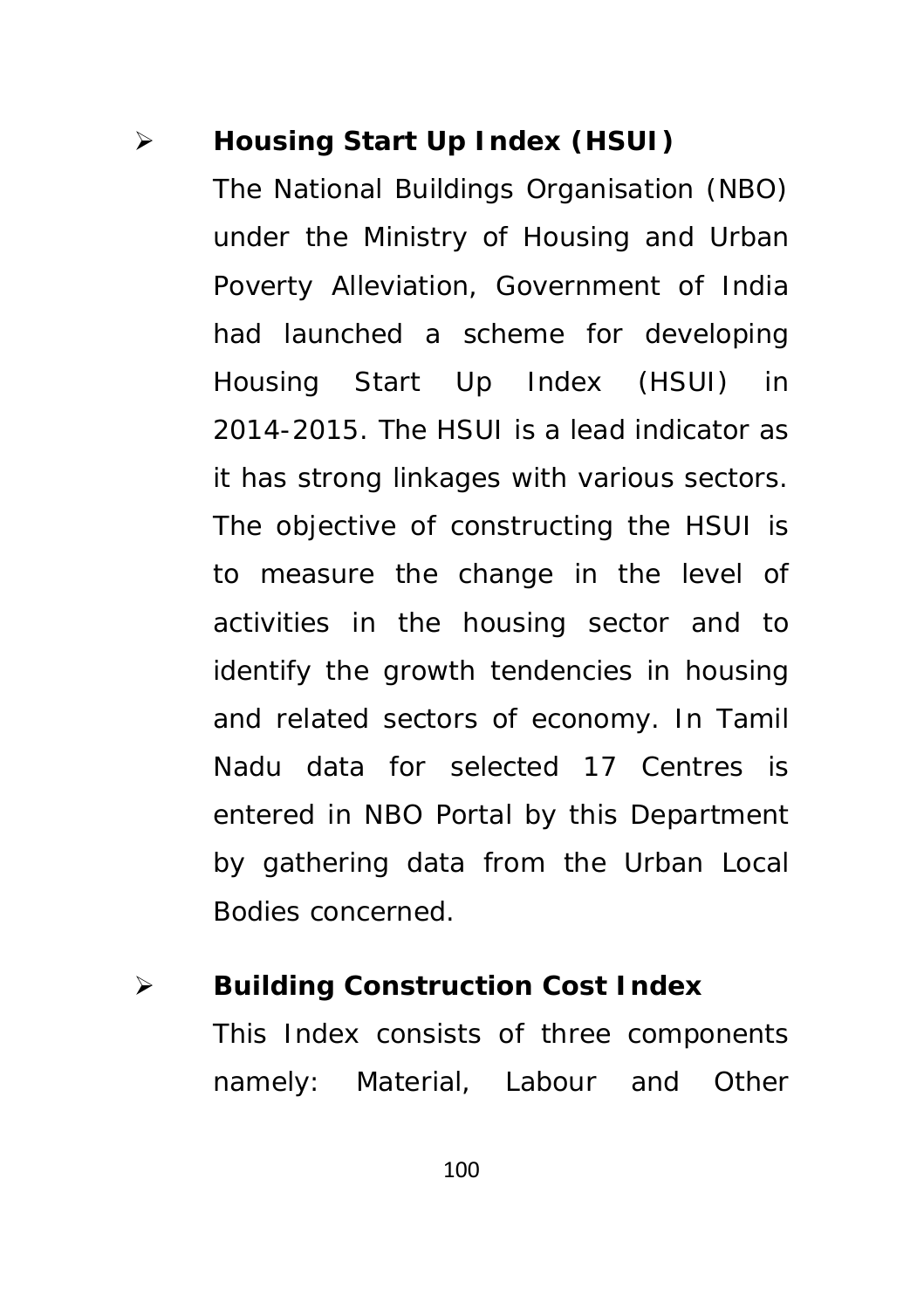Charges and it reveals the trend in the cost of construction materials in selected 16 Centres of the State. The main objective is to track the variation in construction costs in Tamil Nadu including wages for labourers in the identified 16 Centres. This report is sent to the Public Works Department and for estimation of State Gross Value Added (GVA) in Housing Sector.

### **3.2.9 Industrial Statistics**

#### **Annual Survey of Industries**

The factories registered under Section 2m (i) and 2m (ii) of the Factories Act, 1948 are covered by the survey carried out under the guidance of the Central Statistics Office (CSO). The field staff of the Department collects data from the sample factories directly. The principal characteristics of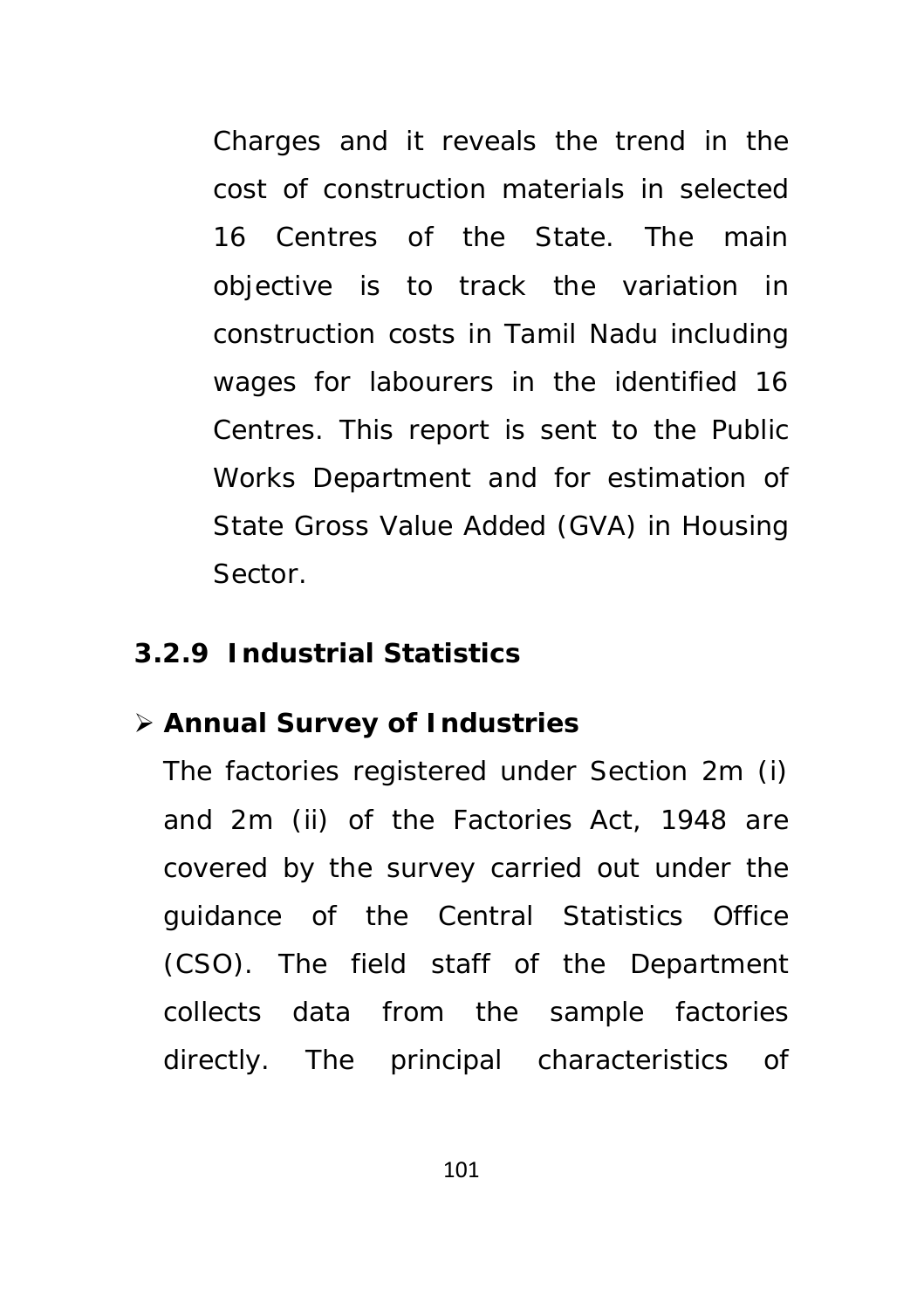industrial sector are estimated and evaluated. The results of the survey include Capital Invested, Outstanding Loans, Input, Output, Gross Value Added, Net Value Added, Number of Workers and Wages paid to them in Industrial Sector. These data are utilized for computing State Income estimates derived from the manufacturing sector. At present, Annual Survey of Industries 2017-2018 data are being collected from registered factories in Tamil Nadu.

#### **Index of Industrial Production**

The Index of Industrial Production (IIP) covers collection of monthly production data in three major industrial sectors viz., Mining, Manufacturing and Electricity. The IIP is published in the form of a monthly report as a short term measure of industrial growth. The item basket covers 8 items under Mining Sector, 244 items under Manufacturing Sector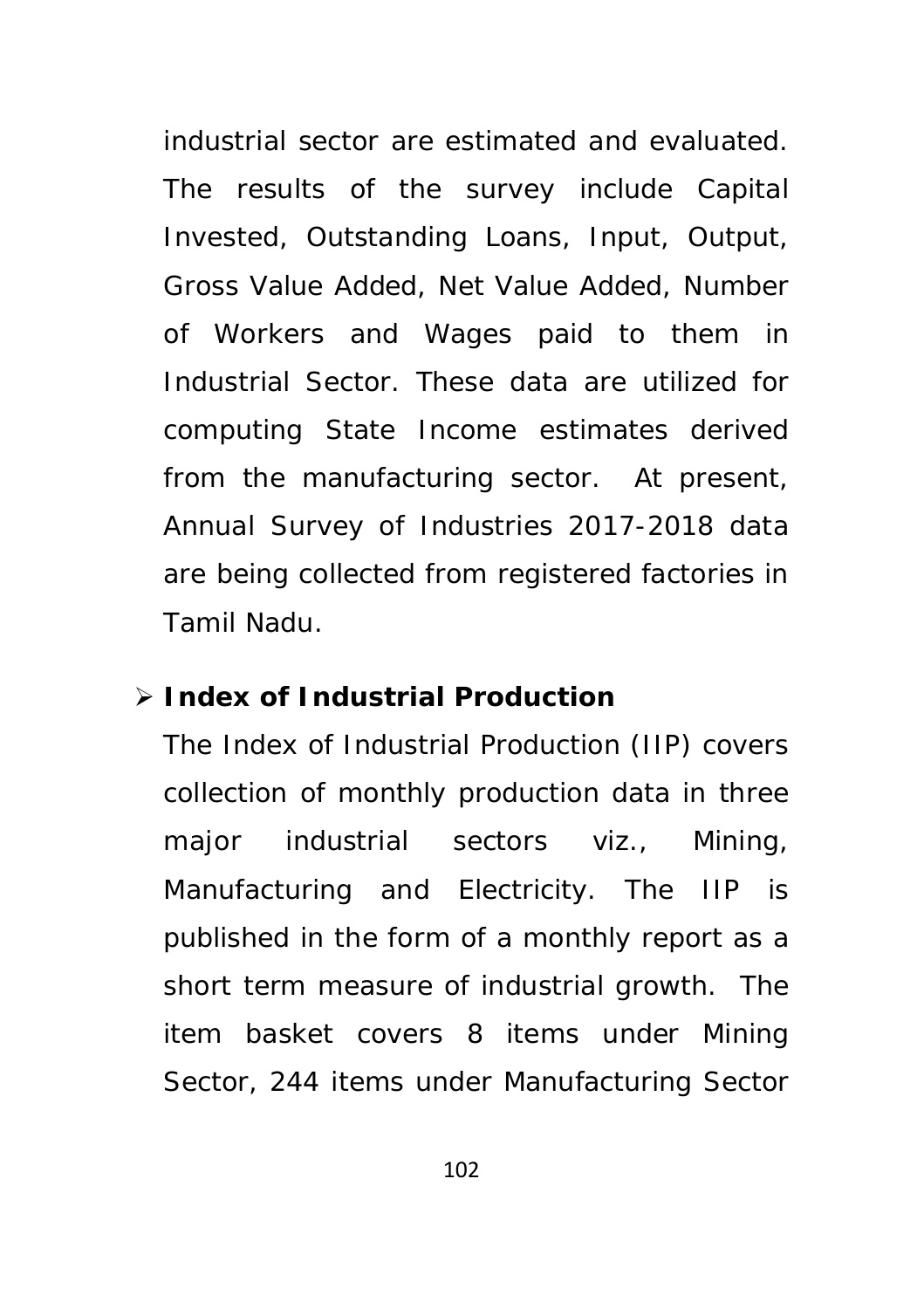covering 1244 factories and 1 item under Electricity Sector. Report up to the month of March 2019 has been prepared.

### **Handloom Statistics**

The object of the scheme is to estimate the total production and percentage of sales and stocks of Handloom cloth in Tamil Nadu on a quarterly basis and to study the Socio-Economic conditions of the Handloom weavers every year. The Survey covers about 164 selected focal centres distributed in all districts except Chennai, Krishnagiri, The Nilgiris and Perambalur.

## **3.2.10 Economic Census**

The Seventh Economic Census is being conducted by the Government of India, Ministry of Statistics and Programme Implementation (MoSPI) to provide the complete count of all establishments (except crop production,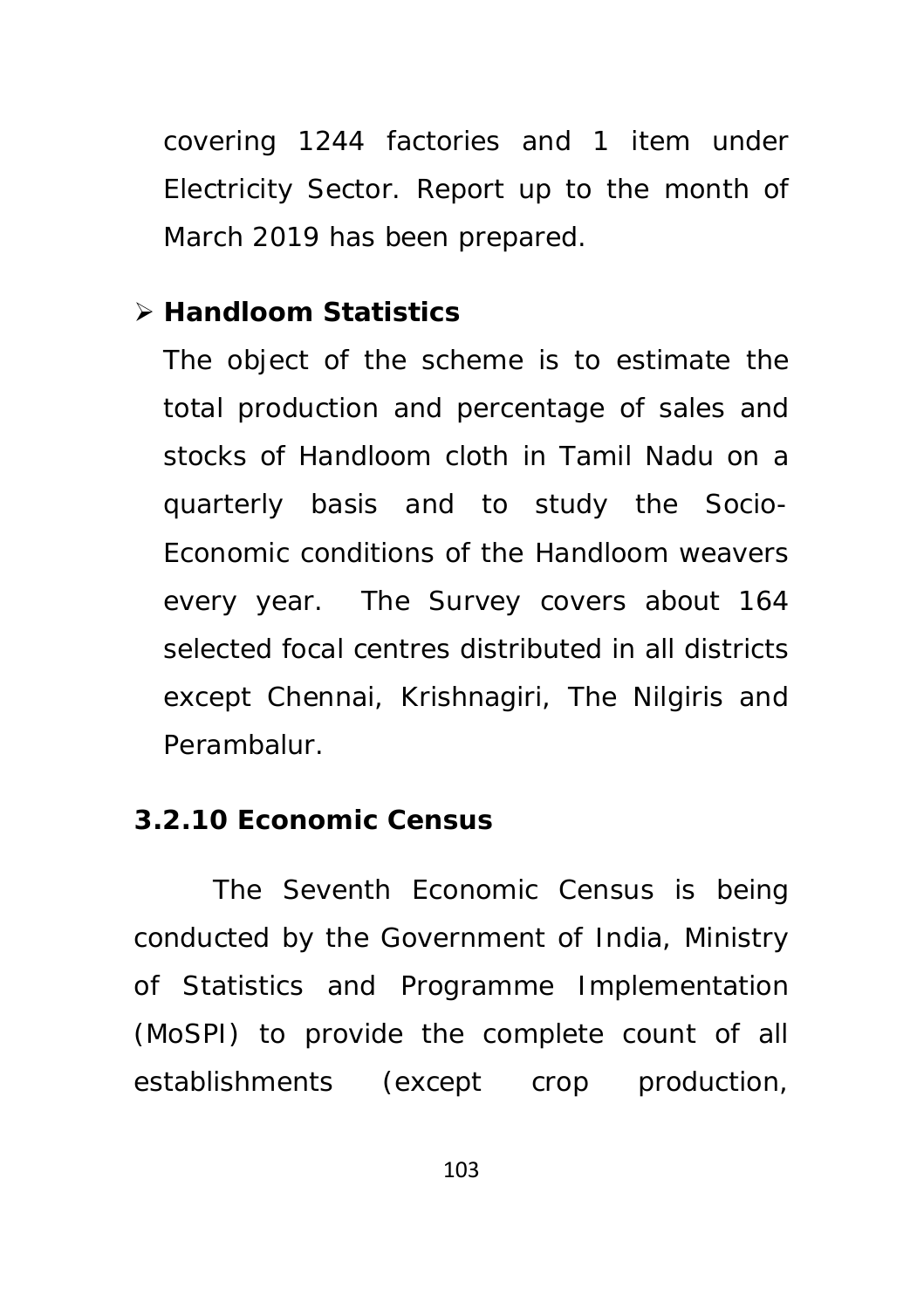plantation, public administration, defence and compulsory social security) within the geographical boundary of the State, including those in the unorganized sectors, which have a huge contribution in the Economy in terms of employment generation.

The findings of the Economic Census provide basic entrepreneurial data on number of enterprises mainly in the unorganized sector and on the status of employment in different sectors of the economy for planning and implementing development schemes.

It provides disaggregated information on various operational and structural variables of all establishments of the State and provides a valuable insight into the geographical spread/clusters of economic activities, ownership pattern, persons engaged, etc.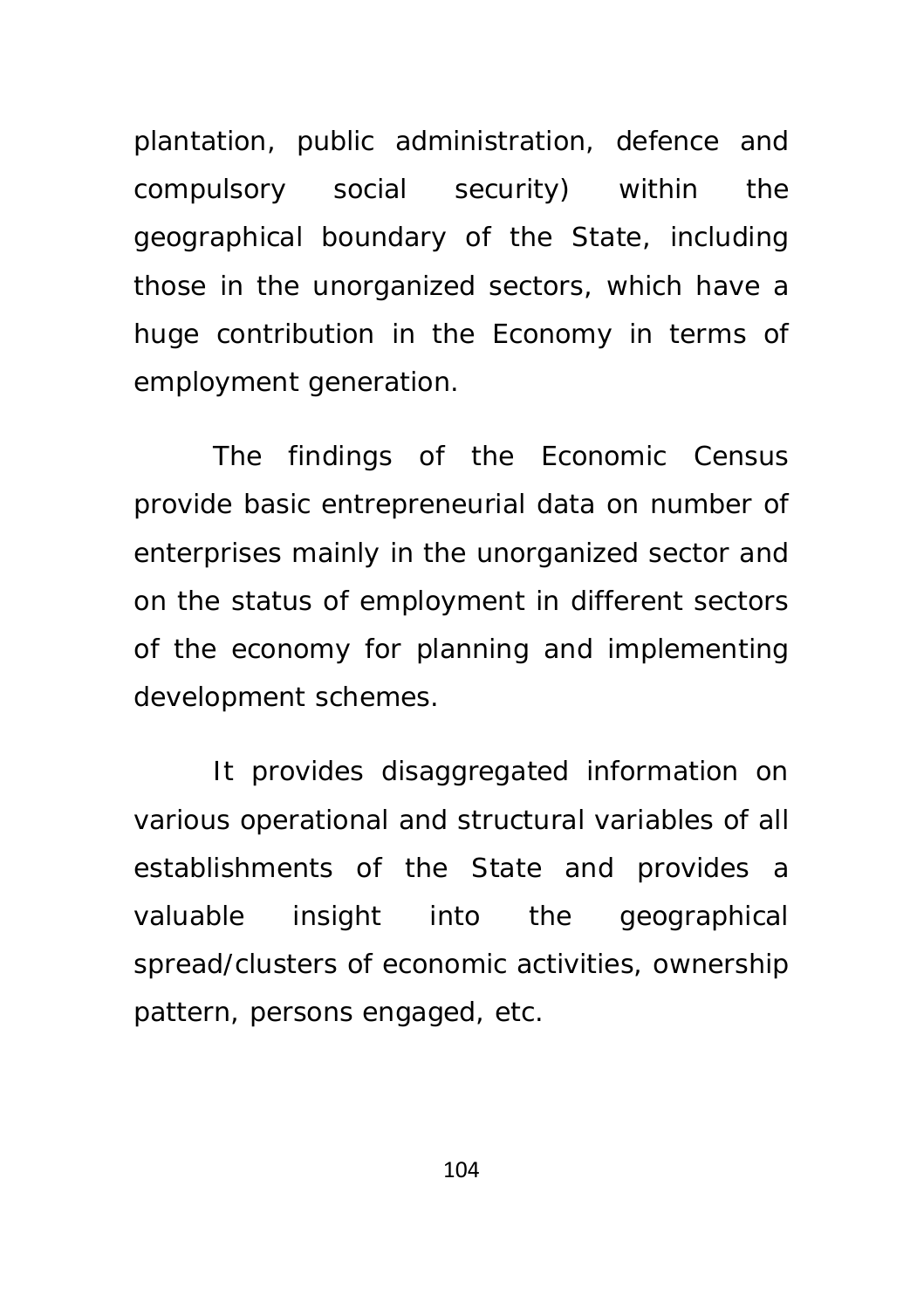The information collected during the Economic Census are useful for Socio-Economic development planning at State and District levels. Tamil Nadu State has participated in all the Economic Census conducted so far by Government of India. State Department of Economics and Statistics is the Nodal Department for the conduct of 7th Economic Census and the enumeration is to commence shortly.

It is proposed to conduct the 7th Economic Census in 2019 with advanced ICT tools and applications. CSC e-Governance Services India Limited, a Special Purpose Vehicle formed under the Ministry of Electronics and Information Technology (MeITY), has been selected as the Implementation Agency for the development of ICT platform system and conduct of field work for the Seventh Economic Census (vide GoI Gazette Notification No.1749,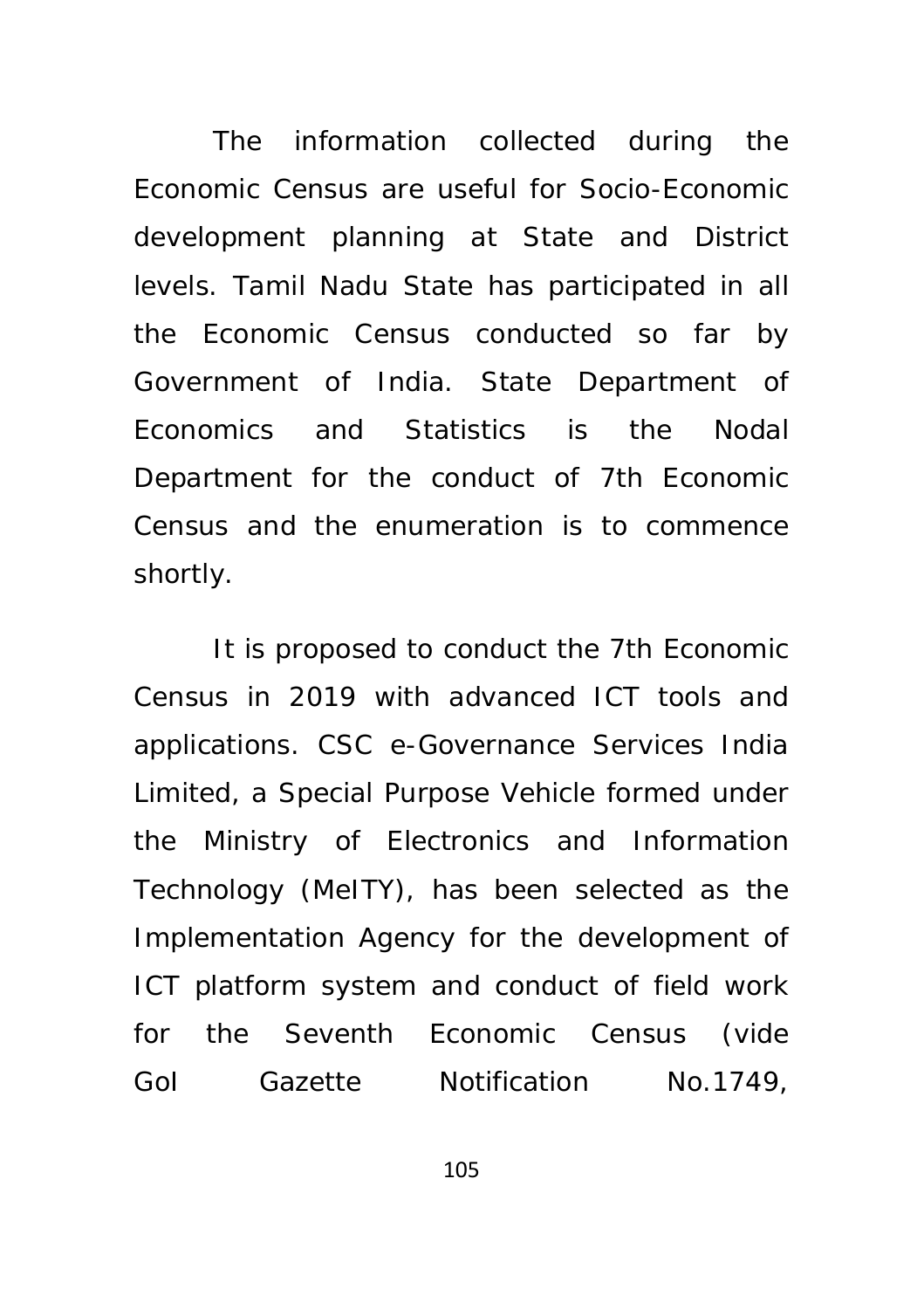Dated:13.06.2019). Under the Seventh Economic Census, the enumeration and first level supervision (i.e. 100% supervision) will be done by CSC e-Governance Services India Limited. Under second level supervision, the work of 10% enumerators is to be supervised by NSSO (FOD) and the State Officials.

For Smooth Conduct of Seventh Economic Census in Tamil Nadu various Committees have been constituted vide G.O.Ms.No.80, Planning, Development and Special Initiatives (DB) Department, Dated:03.06.2019. The Committees are State Level Co-ordination Committee (SLCC), District Level Co-ordination Committee (DLCC) and Co-ordination Committee for Greater Chennai Corporation.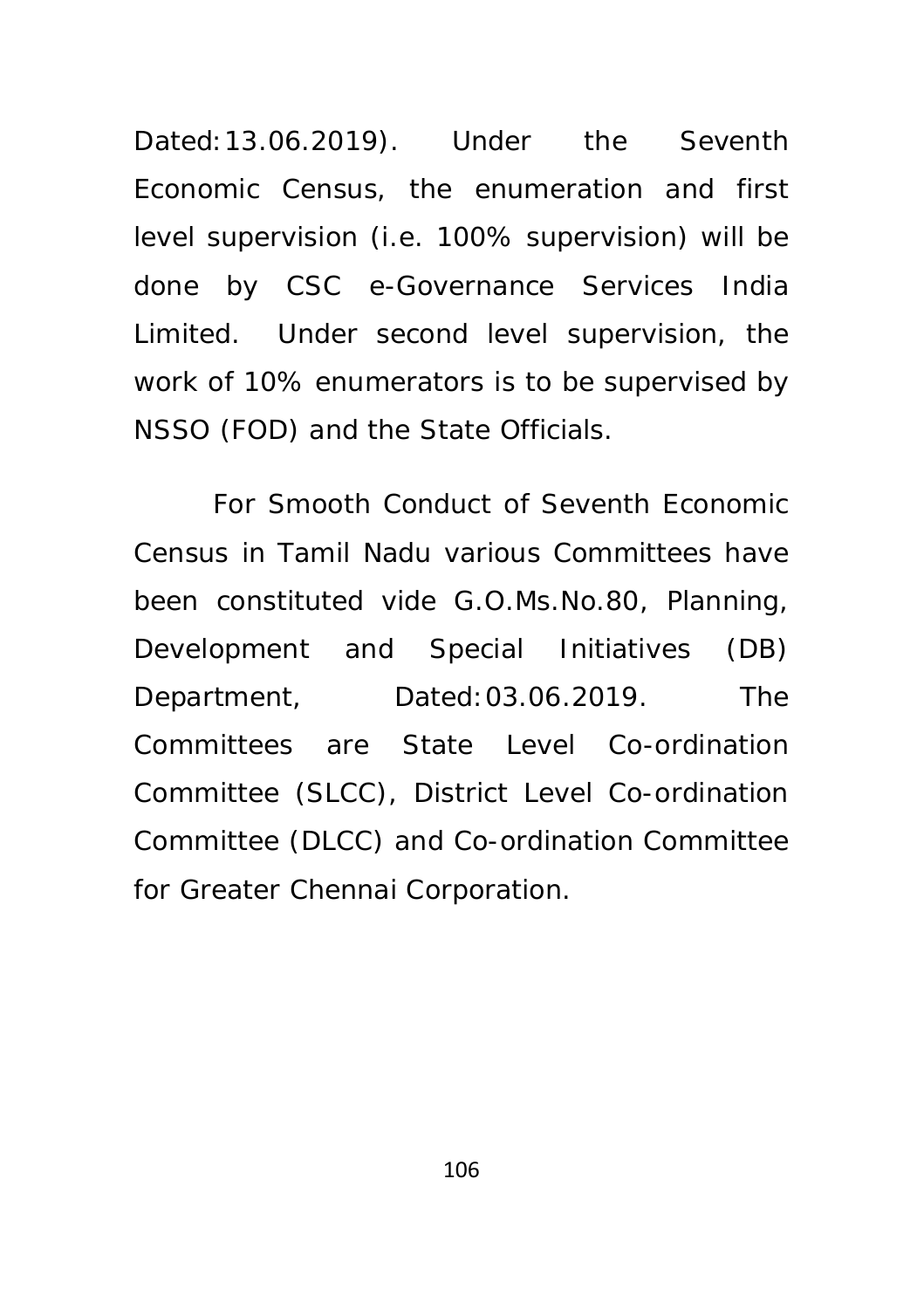#### **3.2.11 Publications**

This Department brings out around 500 reports periodically on a wide range of subjects at State, District and Block level. Well known publications are Statistical Hand Book of Tamil Nadu, Annual Statistical Abstract, Season and Crop Report, Estimates of State Domestic Product, Economic and Purpose Classification of Tamil Nadu State Budget.

## **3.2.12 Support for Statistical Strengthening (SSS) Scheme**

Support for Statistical Strengthening (SSS) Scheme (earlier known as India Statistical Strengthening Project (ISSP)) is a Centrally Sponsored Scheme focusing on the State level co-ordination and management of Statistical activities, Human Resource Development and developing Statistical Infrastructure for the Department of Economics and Statistics. A proposal for Rs.40.76 Crore was approved and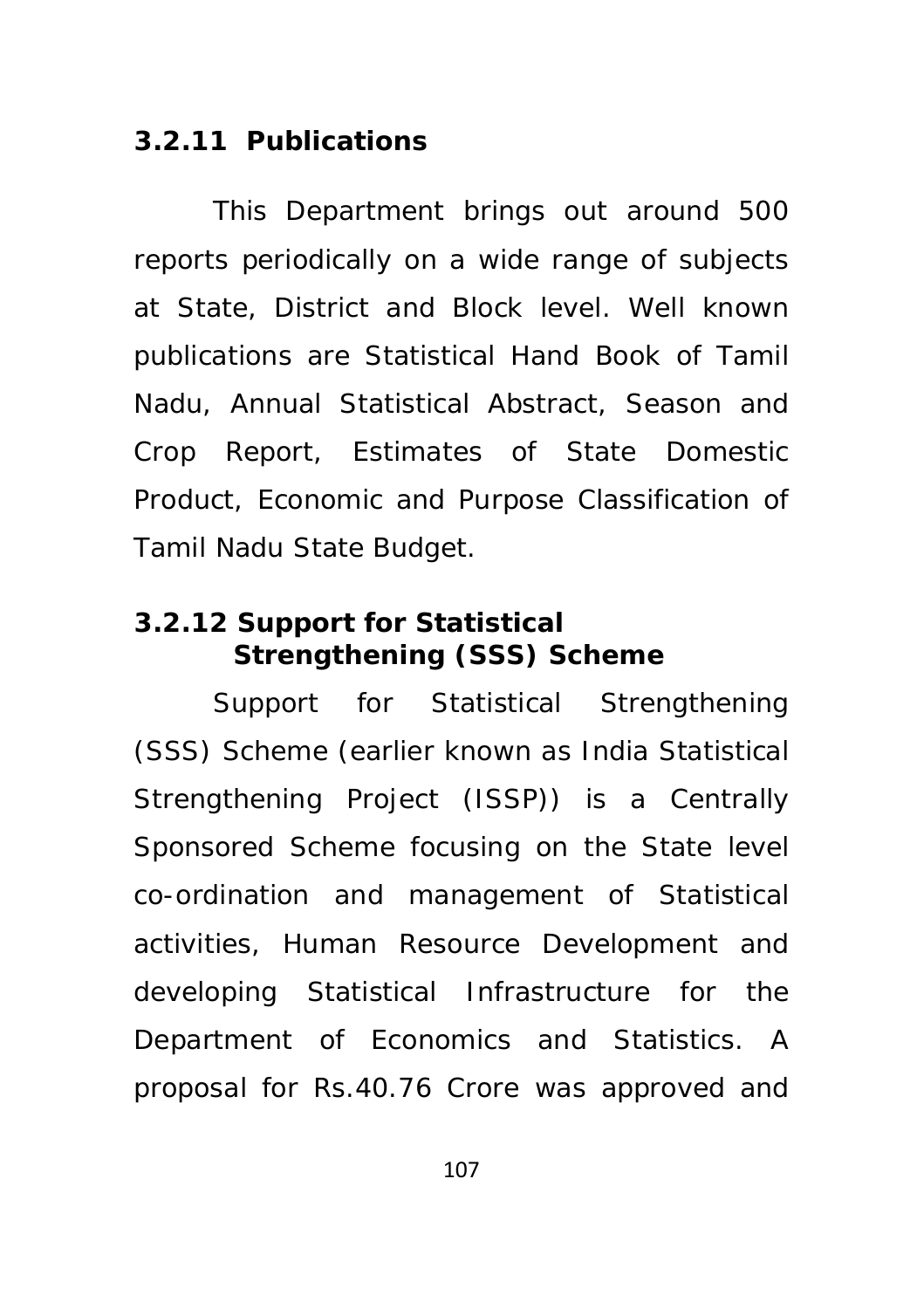Government of Tamil Nadu signed a Memorandum of Understanding with the Government of India on 28.09.2011. The Government of India subsequently revisited the implementation of this scheme and reduced the project cost from Rs.40.76 Crore to Rs.24.15 Crore (Government of India share Rs.19.31 Crore, Government of Tamil Nadu mandatory share Rs.4.84 Crore). However, the Government of Tamil Nadu has released an excess amount of Rs.14.52 Crore for the construction activities apart from the mandatory share of Rs.4.84 Crore.

The revised Memorandum of Understanding (MoU) under SSS Scheme has been approved by Government of Tamil Nadu. As per the revised MoU Rs.6.88 Crore was released by the Government of India, Ministry of Statistics and Programme Implementation (MoSPI) in 2017. Development of Common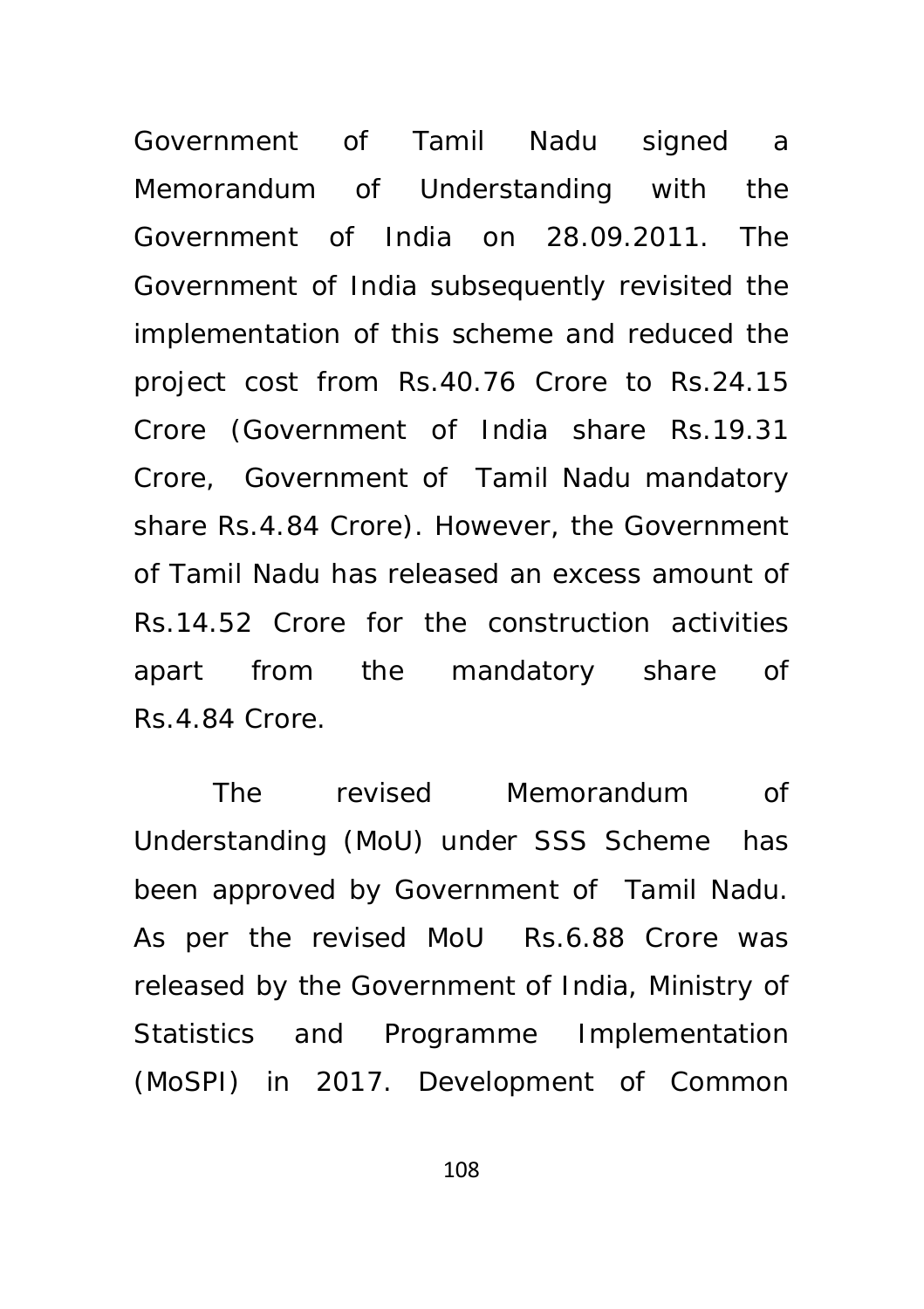Application software for all data collection activities of the Department, Purchase of 645 sim cards from BSNL for online data transmission, Construction of 10 Block offices and civil works for Regional and District offices at Coimbatore, Training programmes to Department of Economics and Statistics and Line department staff, Regional and State level Data user conference, Hardware upgrades are covered under this scheme.

## **3.2.13 Tamil Nadu State Statistical Training Institute (TNSSTI)**

To impart training and enhance the efficiency of the department staff, the Tamil Nadu State Statistical Training Institute has been established and is functioning since 01.05.2012 in the premises of Department of Economics and Statistics with a Director and supporting staff sanctioned by the Government. During 2018-2019, the Tamil Nadu State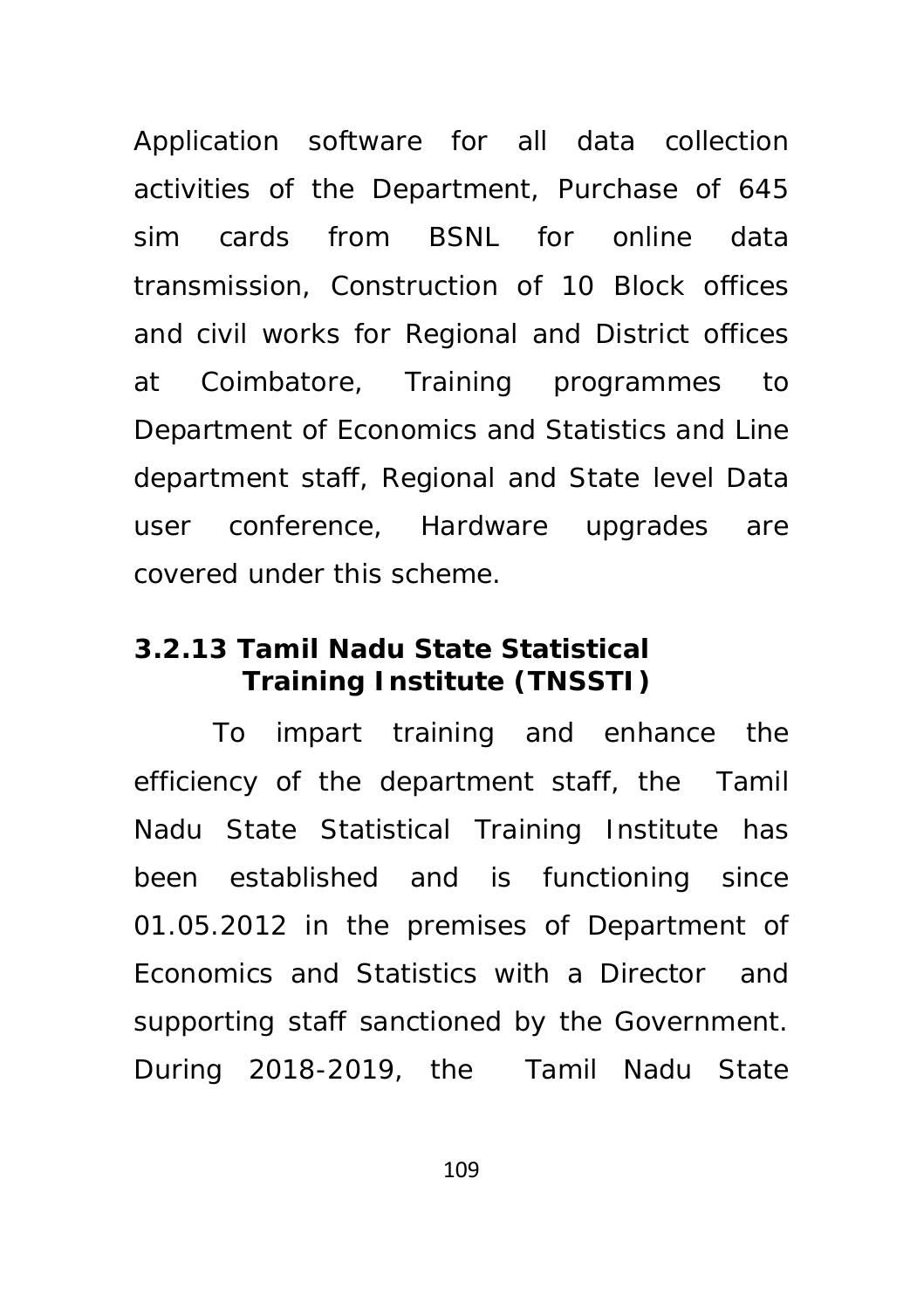Statistical Training Institute conducted 17 types of trainings in 24 batches for 475 officials at a cost of Rs.63.09 lakh.

The Tamil Nadu State Statistical Training Institute is providing periodical training in the following areas by utilizing resource persons from various fields:

Induction course covering basic principles in Economics and Statistics, Official Statistical system and related methodology, analytical reasoning and communication skills, report writing skills, etc.

Need based short duration trainings on National Sample Survey subjects, Methods of State Income estimation, application of statistical packages, official statistics and related methodology, recent developments in the international arena, computer applications, software development, data security and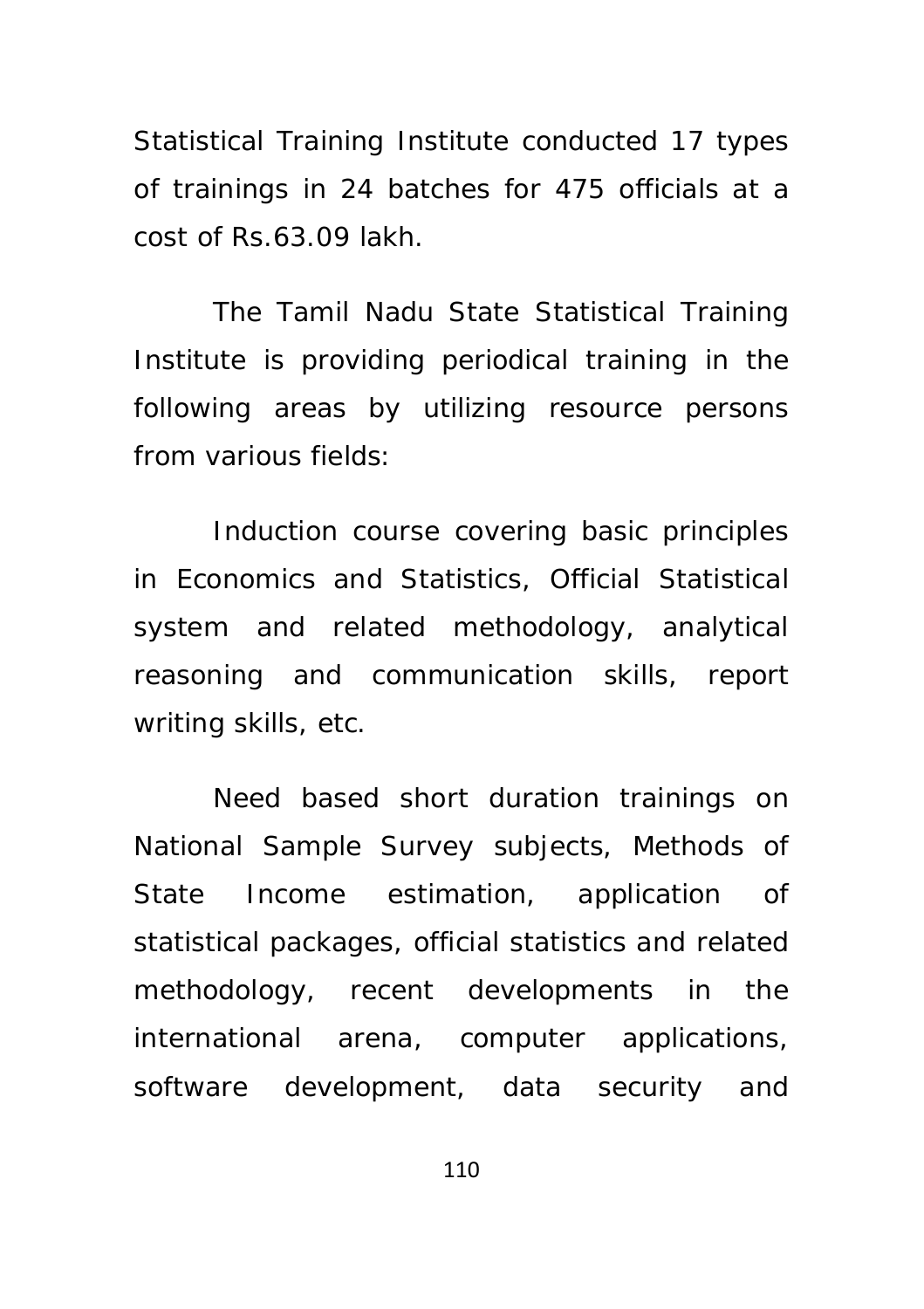management of computer systems are periodically conducted.

# **3.2.14 Sustainable Development Goals (SDG)**

To achieve Sustainable Development Goals, a special data collection team was formed from the Officials of this Department for the data collection and supervision activities and an officer in the cadre of Additional Director has been designated as the Nodal Officer.

The main function of data collection team is establishing the co-ordination with the line Department relating to SDG indicators and collection of data. This department acts as SDG related data focal point of the State and for monitoring of SDG Goals/Targets/Indicators.

This Department is also assisting in the development of monitoring SDG Dashboard which has been developed by Tamil Nadu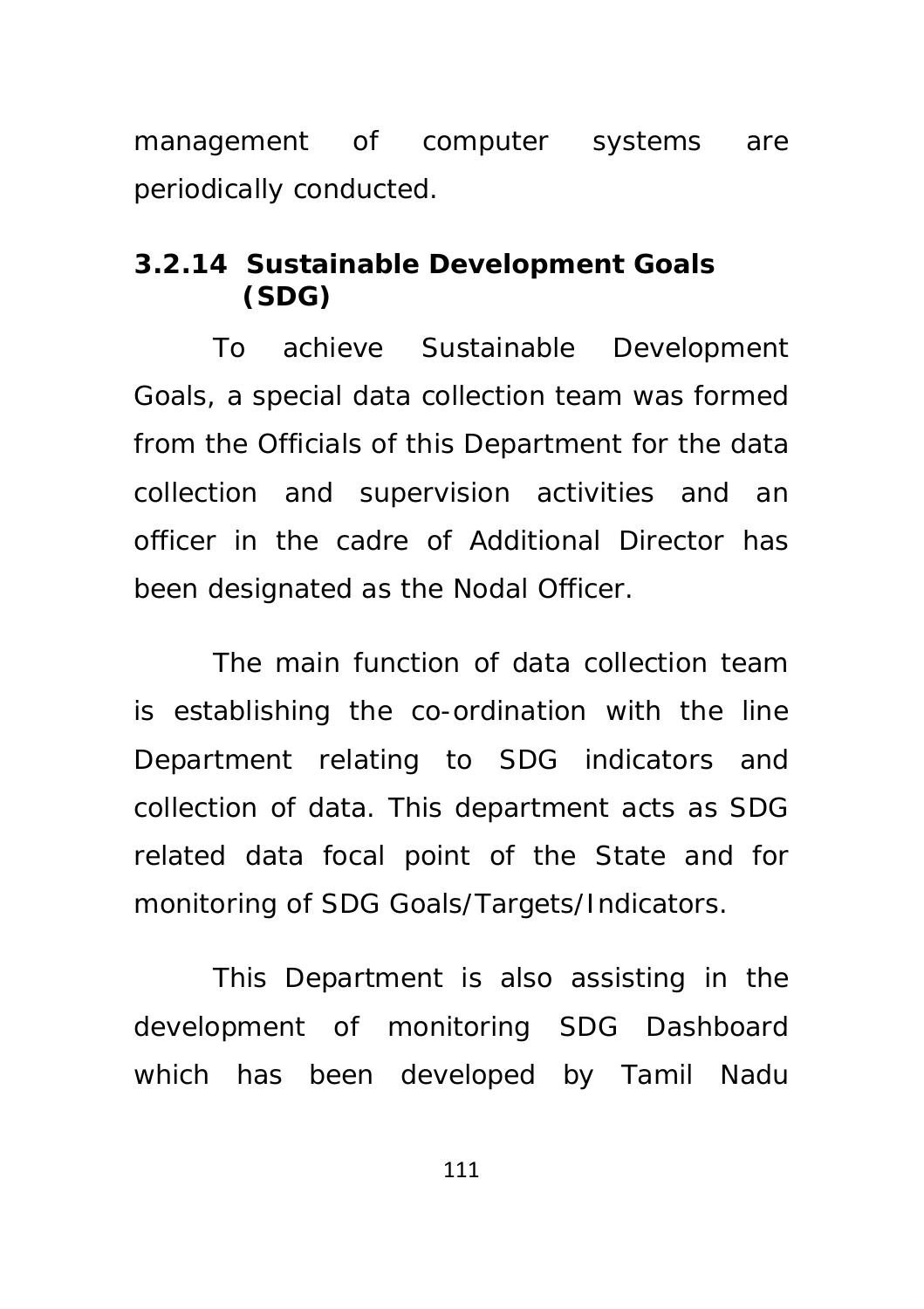e-Governance Agency (TNeGA). This dashboard will enable real time monitoring the progress of the Goals/Targets/Indicators. In development phase of the dashboard, the frame work of data entry and the initial data entry work have been done by this department. In future, access will be given to all line Departments for entering the indicator values directly into the dashboard.

SDGs Dashboard displays given target and its indicators, and provides information on the data value, unit and trends.

The SDG Dashboard will enable Governments, Decision Makers, Researchers, Academicians and others interested in tracking SDGs to perform easy analysis via visualizations and tools for exploring data.

Users can adapt the SDGs Dashboard to monitor their respective department / district progress on the SDGs, and explore trends on particular SDGs, indicators and/or targets. To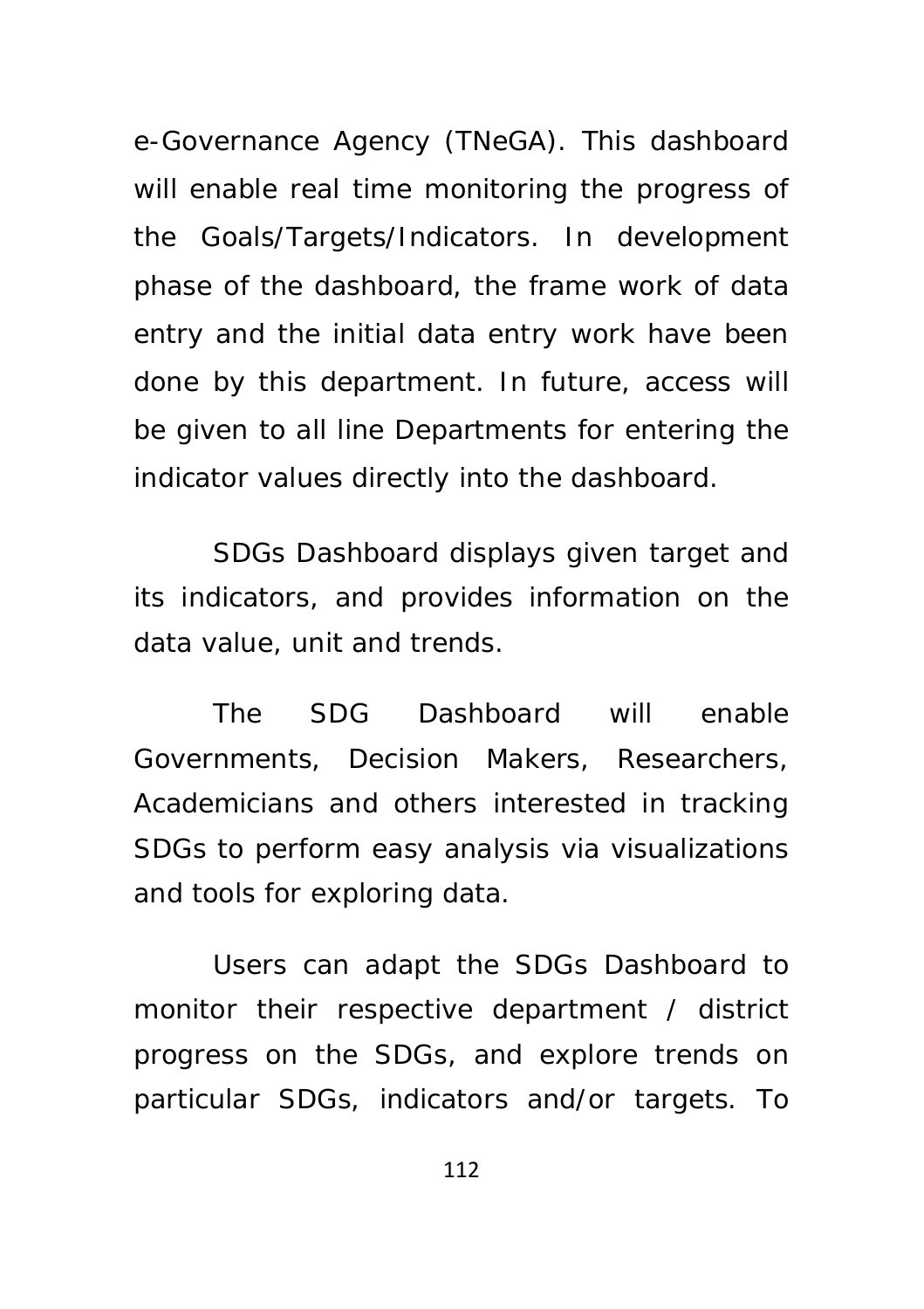explore a particular Goal or target, the Dashboard's tools enable users to visualize the data in thematic maps, graphs and tables. By clicking, users can view trends over time towards the target.

A draft on SDG status report of Tamil Nadu is under preparation.

### **3.2.15 NEW INITIATIVES OF THE DEPARTMENT**

### **Open Government Data**

Statistical Handbook of Tamil Nadu from the year 2012-2013 till 2018-2019 was published in the Open Government Data (OGD) portal hosted by the ELCOT (https://tn.data.gov.in/). Steps are being taken to upload the data of the statistical handbooks prior to 2012-2013.

## **Common Survey Application Framework (CSAF)**

This department is in the process of computerizing the data collection activities.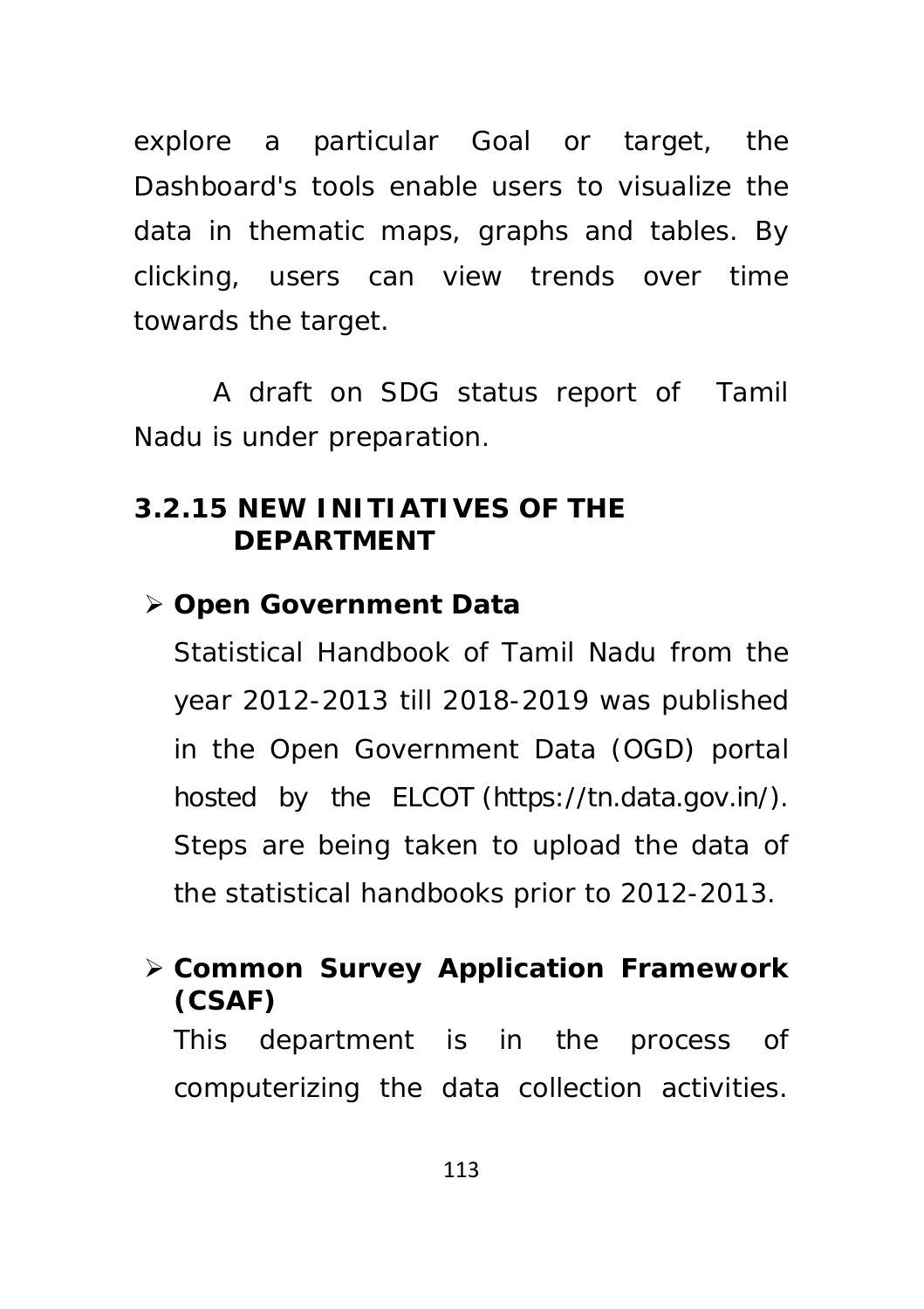On account of computerization, the Department is moving data collection from paper based questions to handheld devices. To achieve this, Department is developing a Common Survey Application Framework (CSAF) for all the activities carried out in the Department through ELCOT. Development of CSAF is under progress.

### **Gender Budget**

The Sustainable Development Goals are the blueprint to achieve a better and more sustainable future for all. They address the global challenges, including those related to poverty, inequality, climate, environmental degradation, prosperity, peace and justice. Providing women and girls with equal access to education, health care, decent work and representation in political and economic decision – making processes will nurture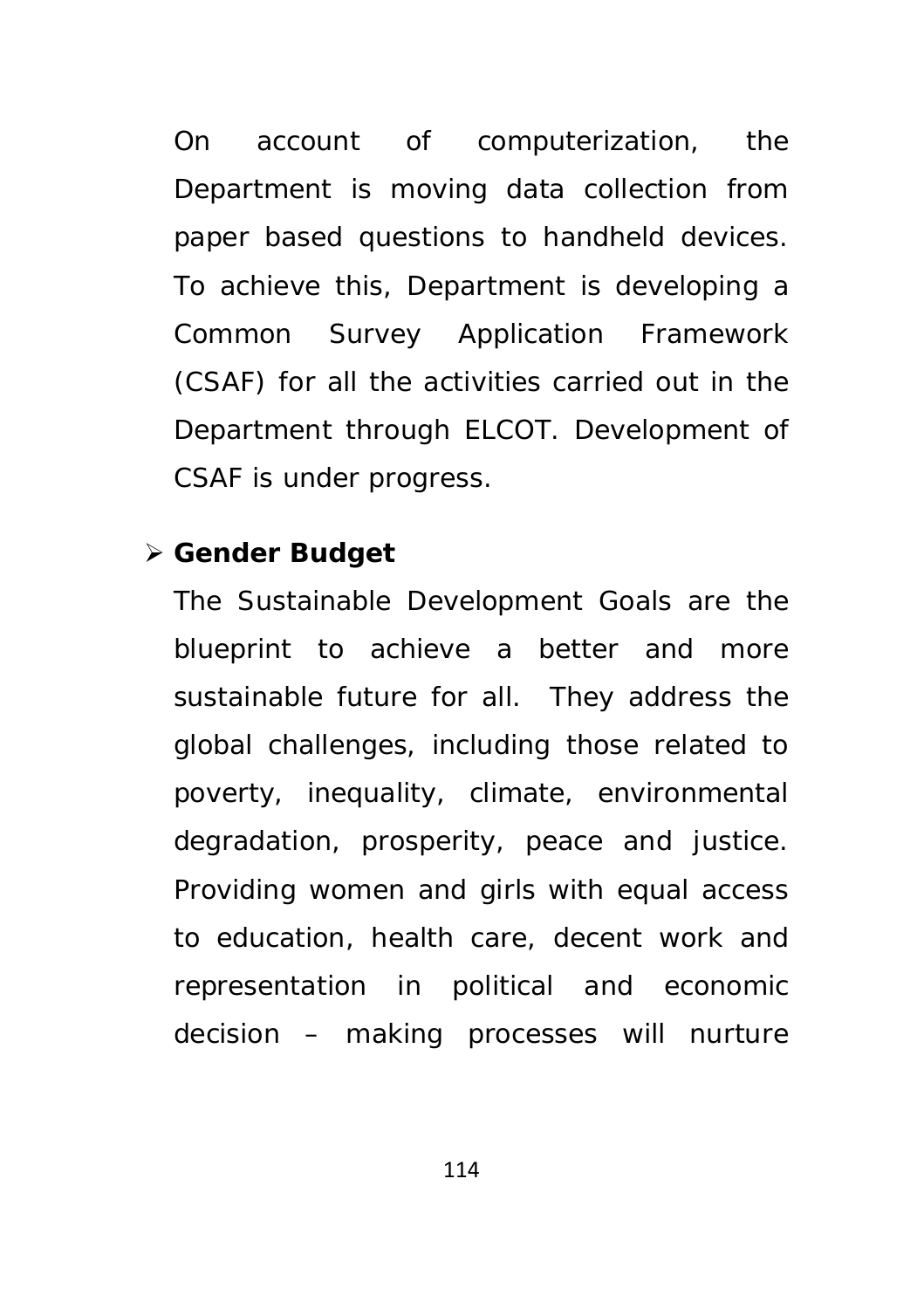sustainable economies and benefit societies and humanity at large.

"Achieve gender equality and empower all women and girls" is one of the goals of Sustainable Development Goals (SDG). Gender Budgeting aims at the attainment and achievement of the Sustainable Development Goals and also at examining budgetary resource allocations from gender perspective. It also helps in tracking the public expenditure against gender and development policy commitments which embeds gender specific goals into fiscal policies and in general into the public financial management stream. It is important to note that gender budgeting is not about creating separate budgets for women, or solely increasing spending on women's programmes but analyzing programmes on gender issues and attempting for corrective and supportive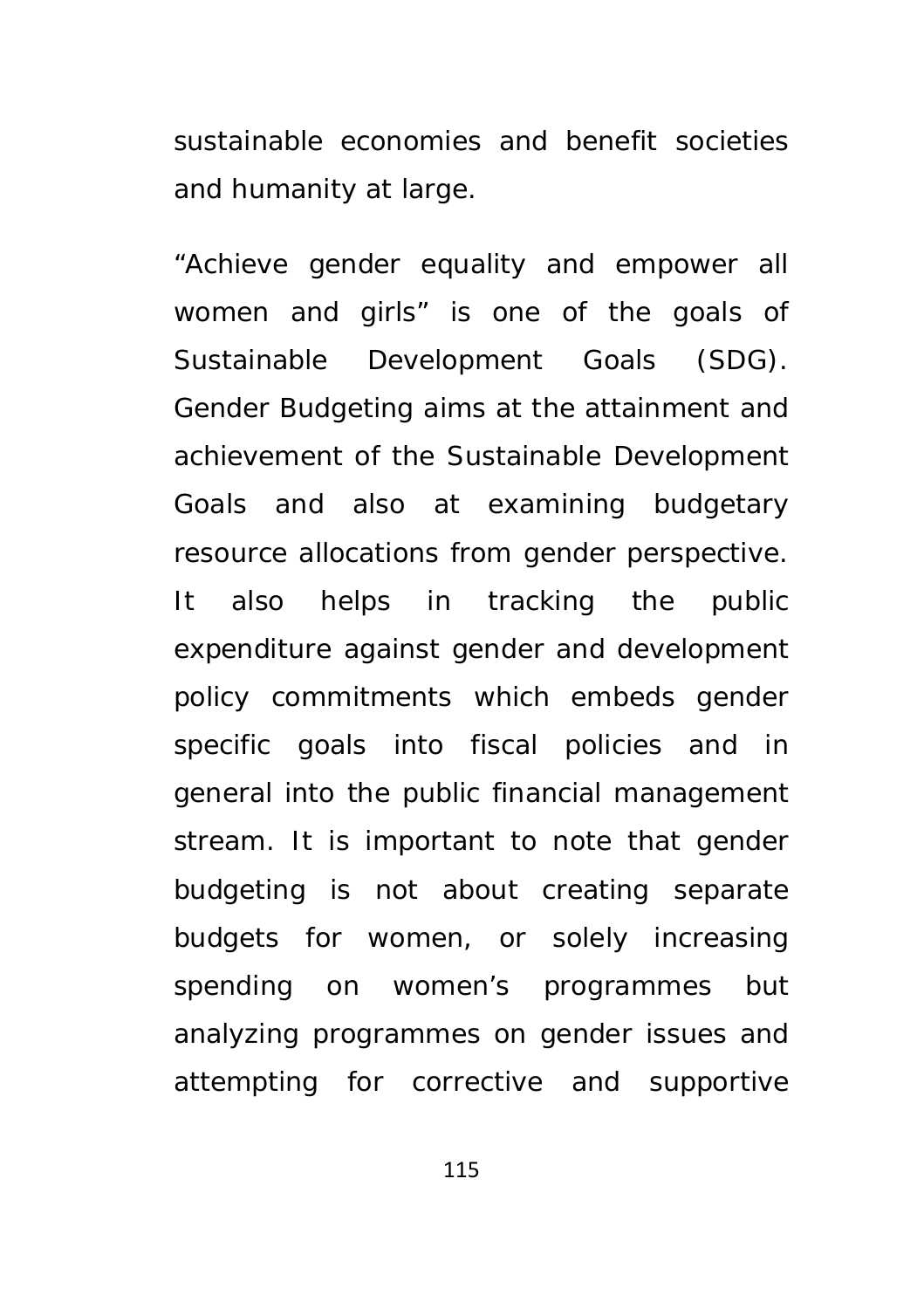action at all levels. It is also known as gender-sensitive budgeting or genderresponsive budgeting.

Tamil Nadu is a pioneer in framing policies and programmes of women welfare oriented schemes. Tamil Nadu has formed a Gender Budget Cell in Finance Department and has included a Gender Budget statement in the State Budget from the year 2017-2018. This Department has initiated the preparation of the analytical report on the Gender Budgeting for Tamil Nadu as a linkage to the Sustainable Development Goals.

### **Child Budget**

Child budgeting looks at the overall pattern of Public Expenditure on Child Specific Schemes with respect to total budgetary allocation. It also compares Child Expenditure with respect to parameters like age, per capita, GSDP,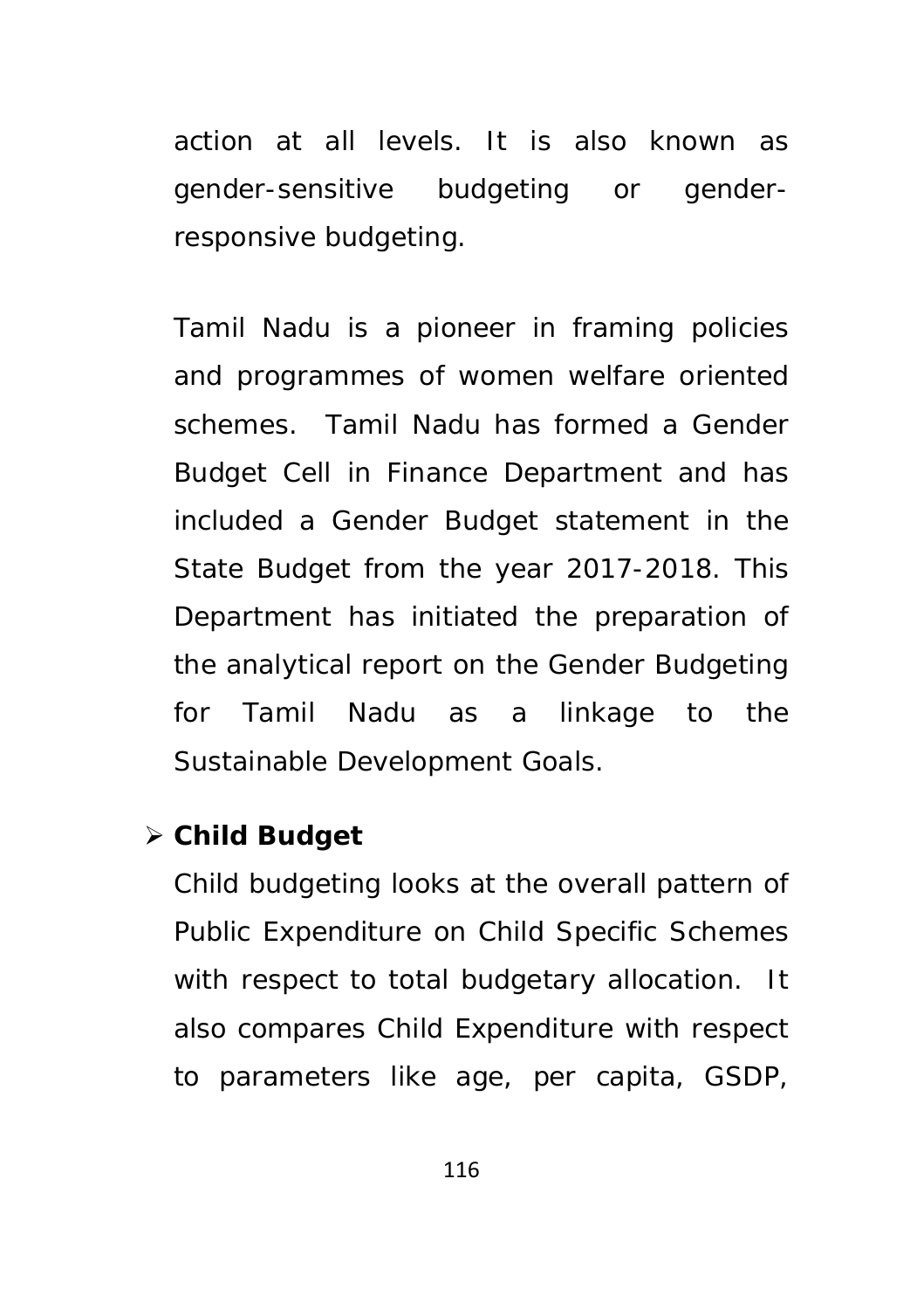Revenue or capital, Direct and Indirect and Share of State and Central. It also looks at core sectors of the Child Expenditure namely Health, Nutrition, Education, Sports and child protection. It is a tool for analysing the expenditure on these sectors with respect to schemes and performance of outcome indicators and to identify the areas to be focused in these sectors for improving the status of Children.

It lets us take stock of the development strategy and resource gaps in meeting its commitments for child welfare, child rights policy planning and framing programmes. It helps to identify the areas to be focused in the above sectors for improving the status of children in Tamil Nadu and helps to link the schemes with Sustainable Development Goal indicators and thereby assess the status of these indicators.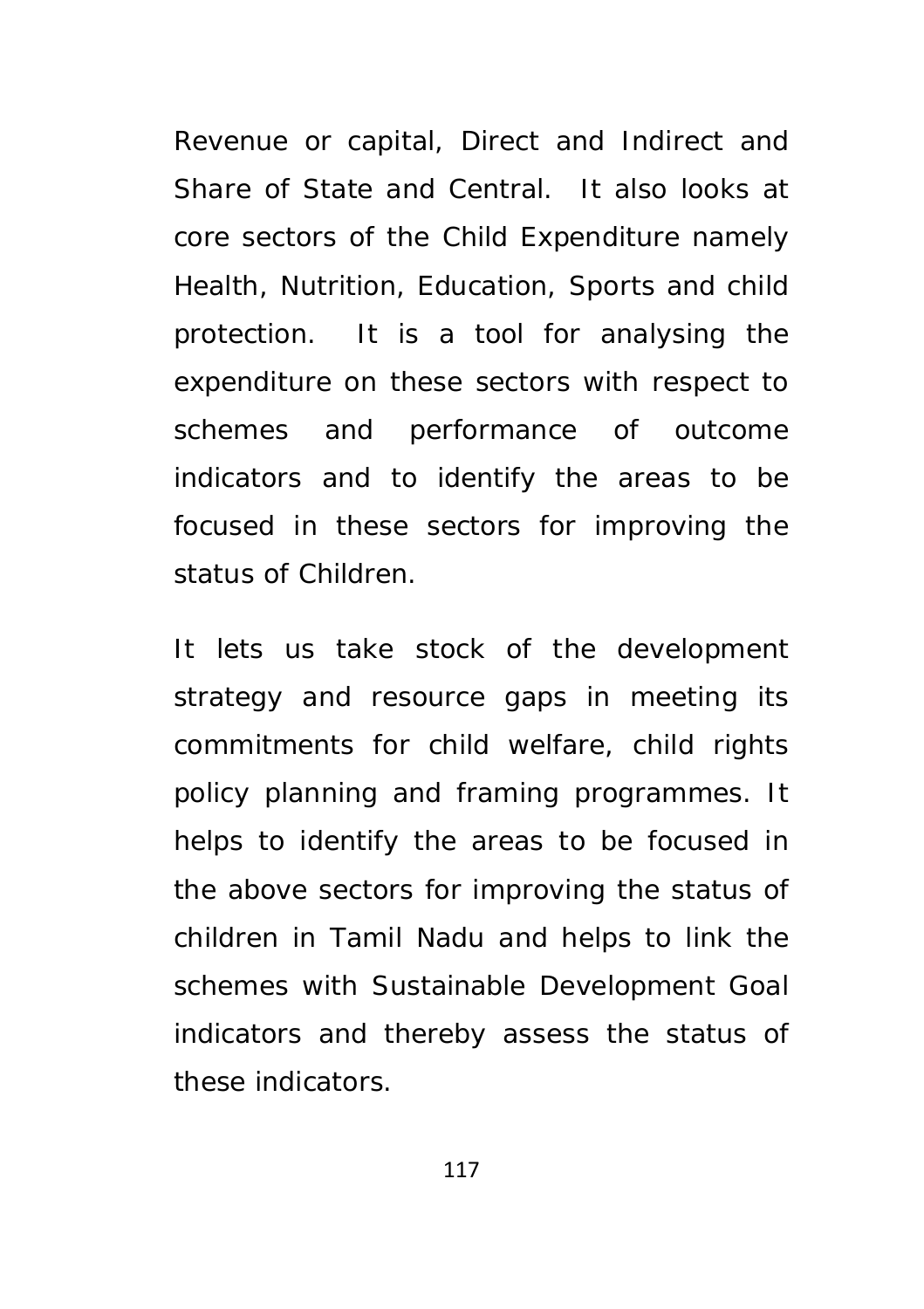This Department is partnering with UNICEF in preparation of Child Budget report for the state. Tamil Nadu is one of the few states which has initiated attempts for preparation of Child Budget to assess the child welfare programmes.

## **3.3 DEPARTMENT OF EVALUATION AND APPLIED RESEARCH**

Numerous developmental schemes, programmes and projects are being executed by the State and Central Governments. It is imperative to assess the outcome and impact of such programmes and obtain feedback of the people. A third party organization is needed to do the task of this assessment. Department of Evaluation and Applied Research (DEAR) has been assigned with the task of taking up evaluation studies for the Government since 1974. The reports assist in policy formulation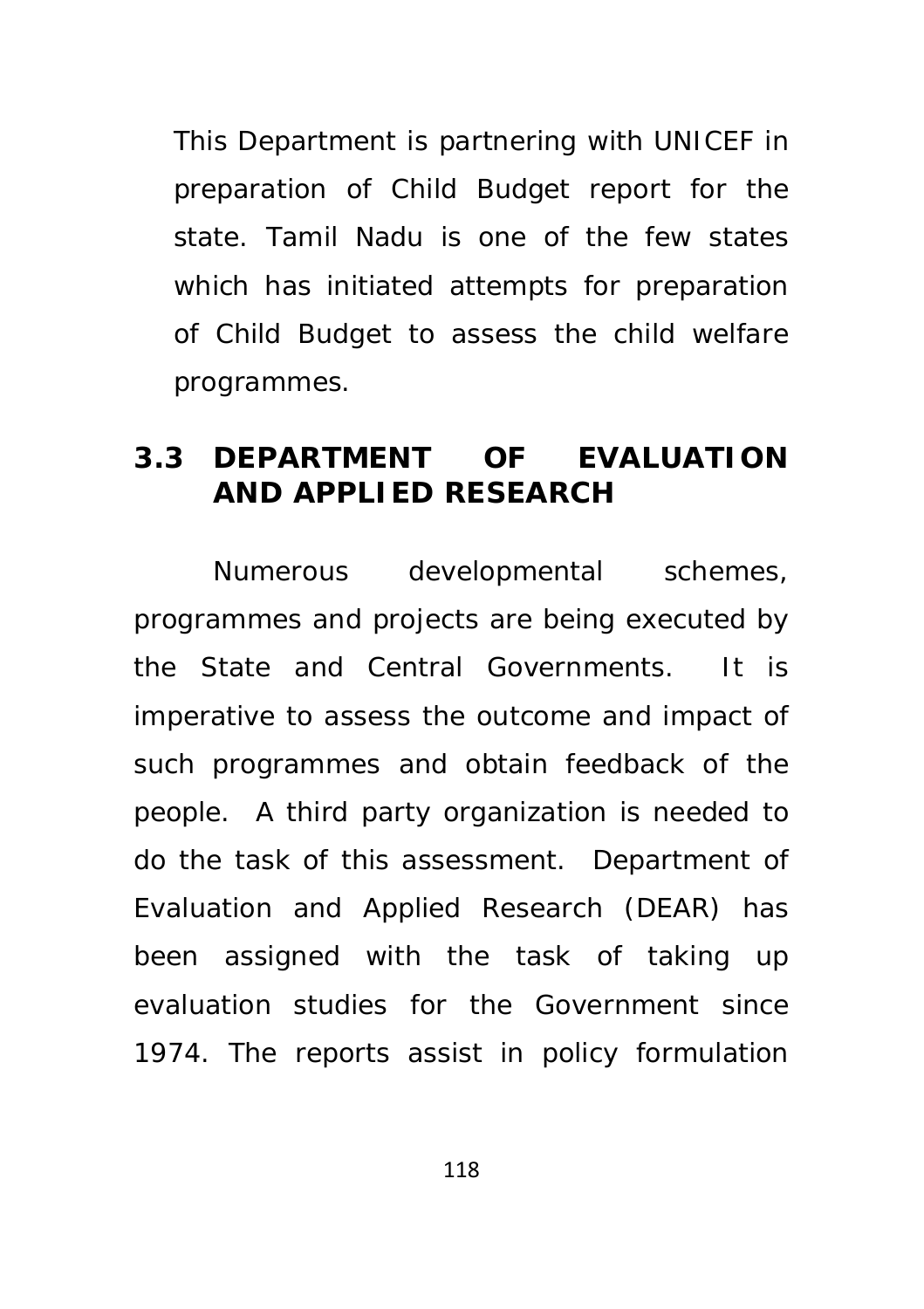and fine tuning of the programme implementation.

So far, this Department has completed and submitted 767 evaluation reports to Government spanning various sectors such as Social Welfare, Health, Education, Agriculture, Irrigation, Horticulture, Forest, Housing, Transport, Rural Development, Adi Dravidar and Tribal Welfare, etc.

## **3.3.1 Major functions**

- i) This department evaluates various schemes, projects and programmes of the State and Central Government besides Externally Aided Projects.
- ii) Bringing out the publication 'Tamil Nadu An Economic Appraisal'.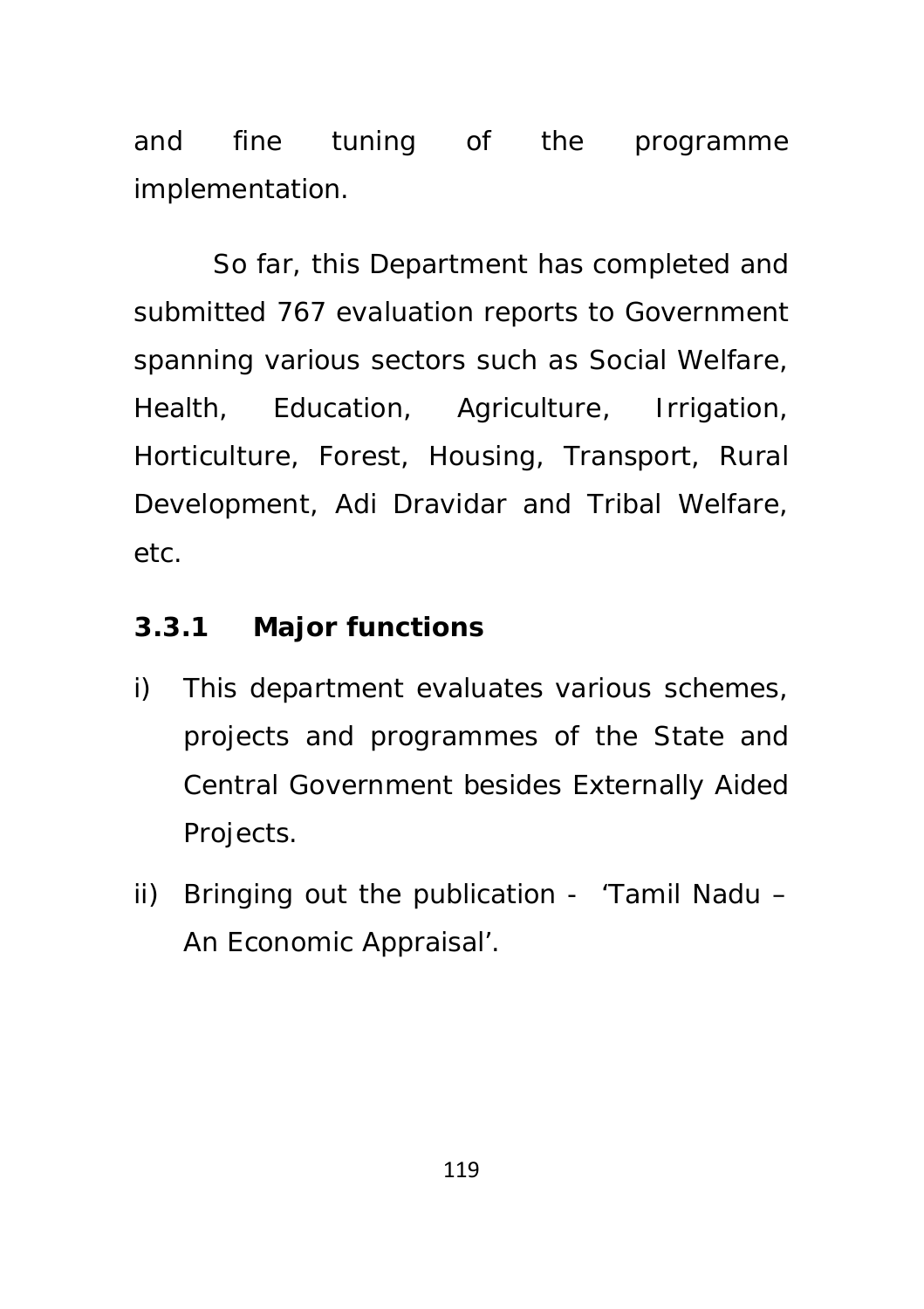#### **3.3.2 Overseeing mechanism**

The DEAR functions under the administrative and functional control of Department of Planning and Development. There are two State level bodies that guide the DEAR with regard to the evaluation studies. The State Evaluation Committee (SEC) decides the list of studies to be taken up for evaluation. The State Evaluation Advisory Board (SEAB) approves the Methodology of the evaluation Studies in addition to overseeing the status and findings of the studies taken up.

### **3.3.3 Sequencing Process in studies**

 Once the evaluation study is entrusted to this Department through State Evaluation Committee from the Department concerned, the basic details are collected, methodology prepared and presented in the SEAB. Field work for primary data collection,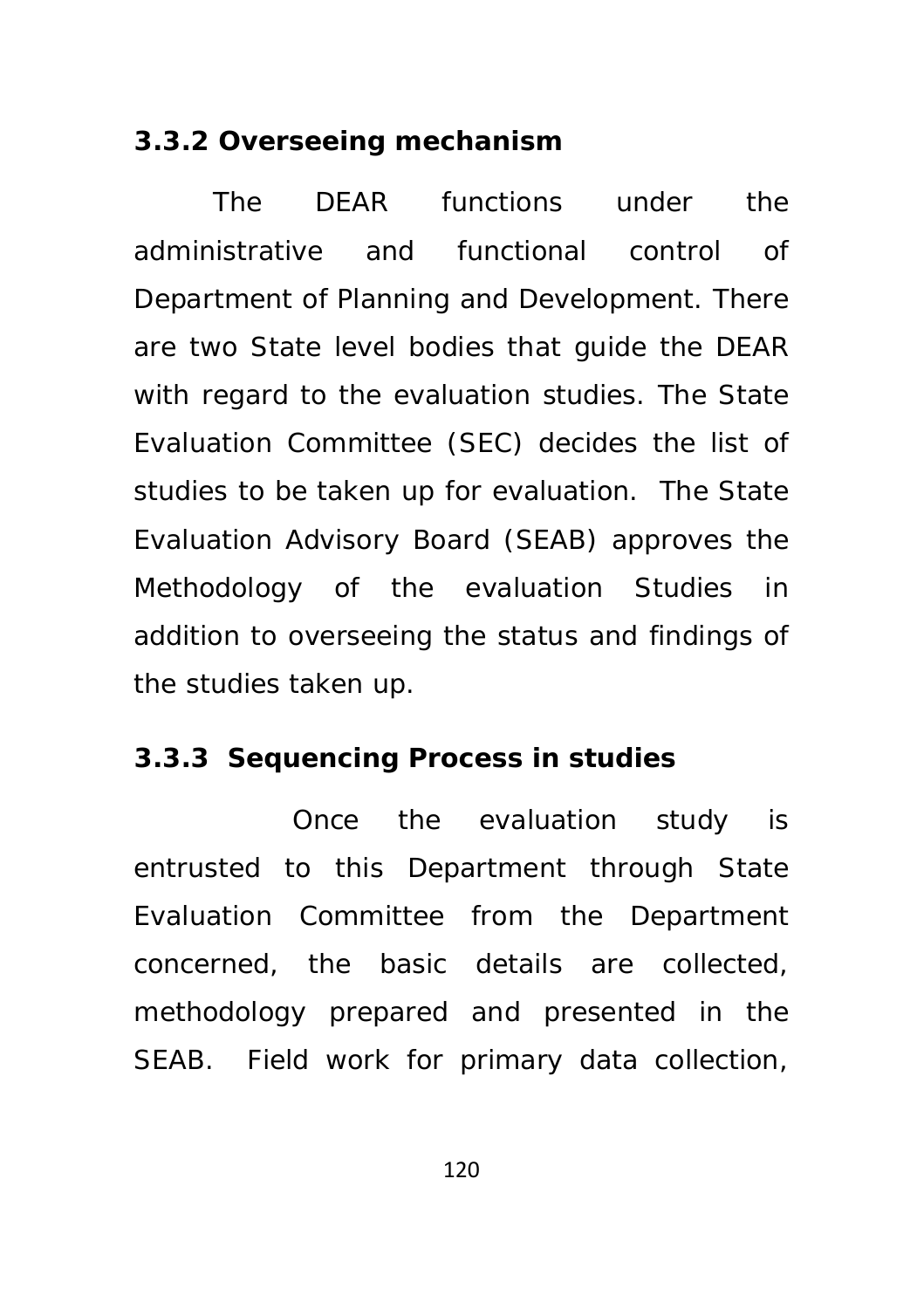which were earlier done by paper is currently done by digital mode through Tablets and secondary data if readily available also collected by this method.

The collected data is analysed, reports prepared and presented before SEAB for approval and sent to Departments concerned for necessary follow up action.

### **3.3.4 Type of Studies undertaken**

 **Needs Assessment -** to identify the nature and scope of a problem and determine the service needed to meet the problem.

## **Programme theory Assessment**

Models the theory behind the programme and involves charting the causal pathway between the inputs of a programme and its ultimate goal. New Variety Menu Meals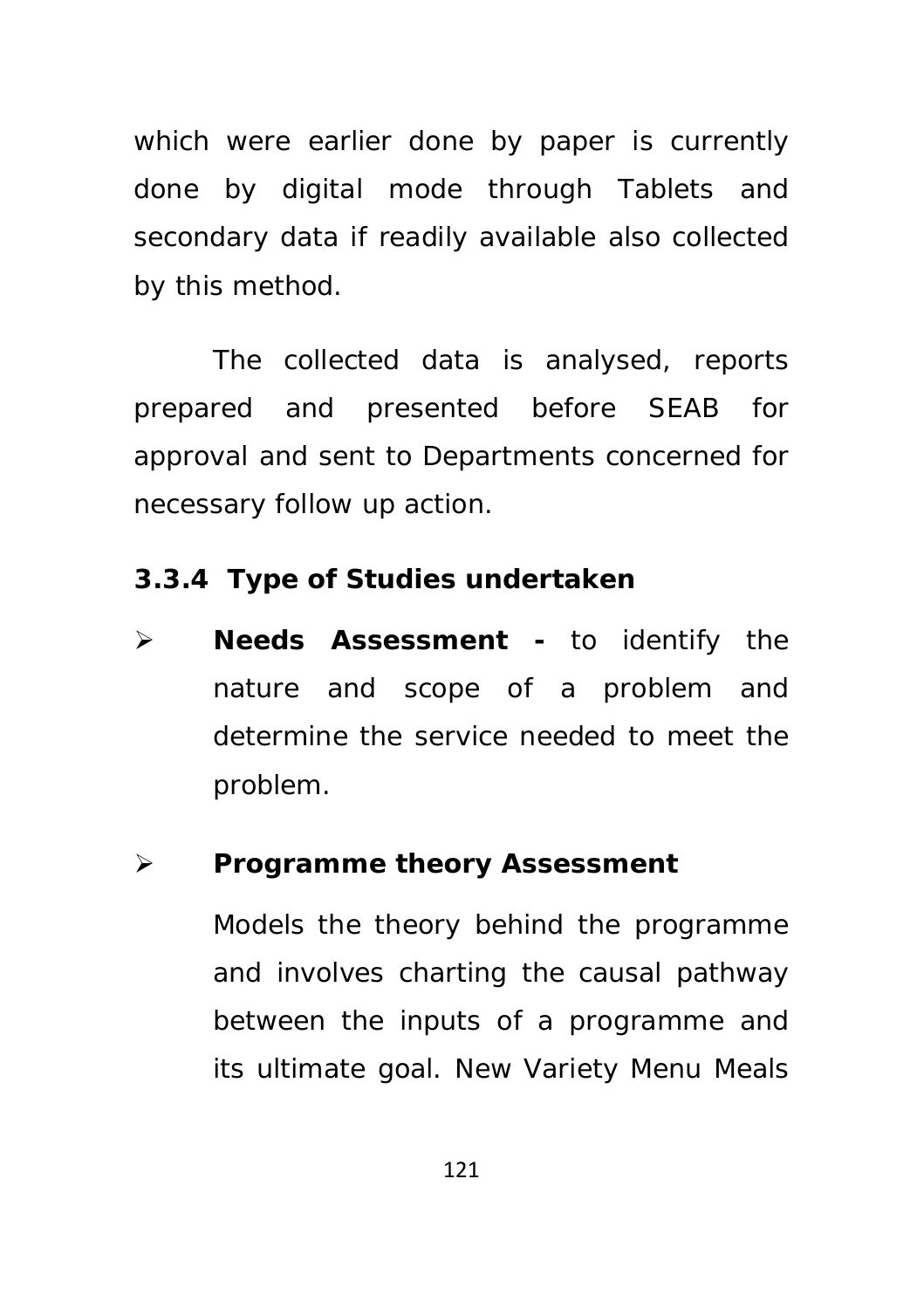under Nutritious Noon Meal Programme for Social Welfare Department in its pilot phase is one of the studies falling under this category.

#### **Process Evaluation**

Process evaluations analyse the effectiveness of programme operations, implementation and service delivery against work plans. Invariably all evaluation studies taken up by this department contain the process dimension.

### **Impact Evaluation**

An impact evaluation identifies the causal impact of a programme and also the key outcomes that are solely due to the programme. Evaluation studies on Free distribution of Laptops for Special Programme Implementation Department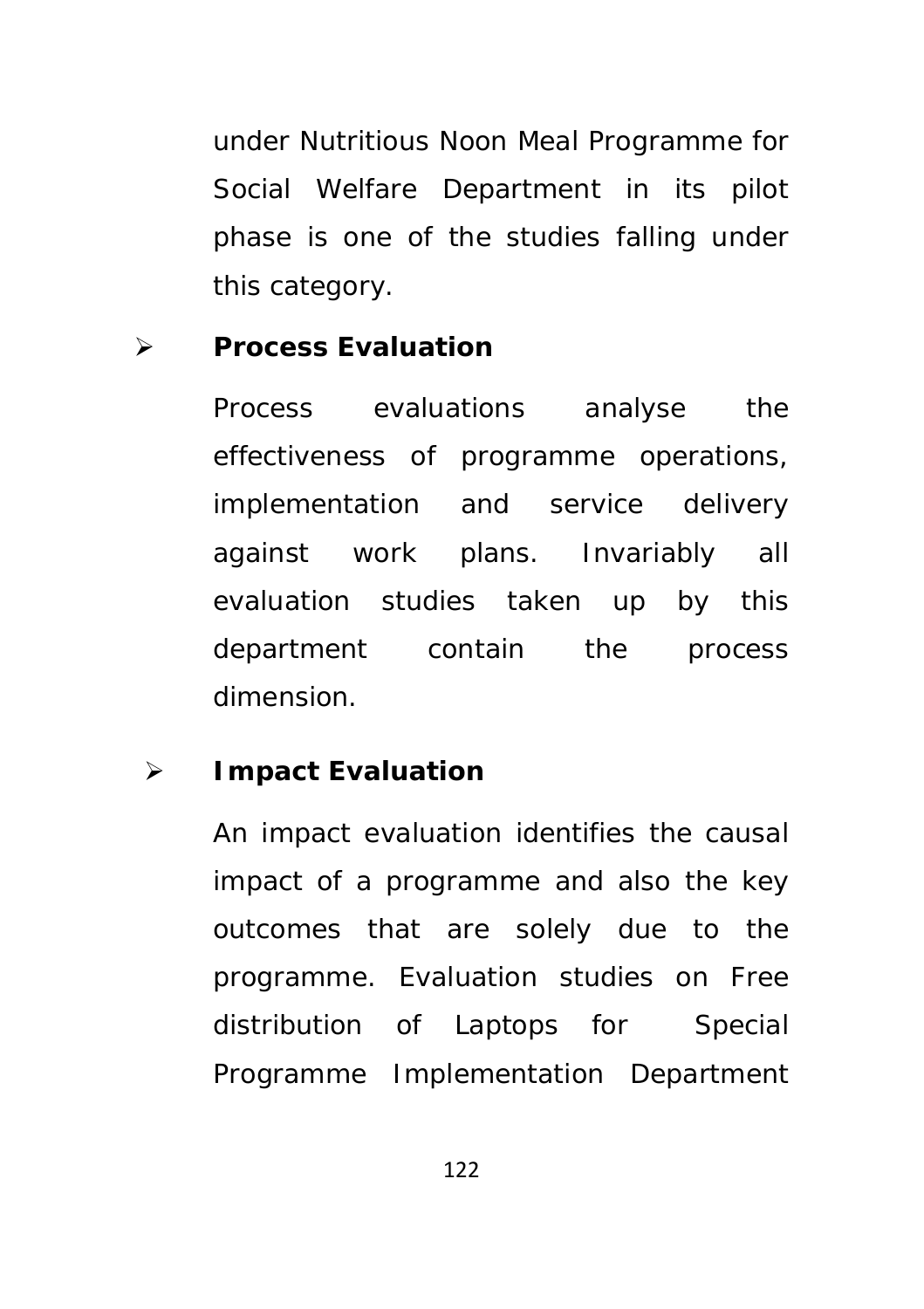and New Entrepreneur cum Enterprises Development Scheme for Industries Department were carried out recently.

#### **Cost-Effectiveness Analysis**

A cost-effectiveness analysis compares the impacts and costs of various programmes run in different contexts and time-periods that aimed at achieving the same objective.

### **3.3.5 From PAPI to CAPI**

With the assistance received from TANII, 29 Tablets were purchased, data collection application created, which helped this department to transform itself from paper based primary data collection method (Paper Assisted Personal Interviewing – PAPI) to Computer Assisted Personal Interviewing (CAPI) method in 2017-2018. Capacity building for this process was done by J-PAL. Since then the data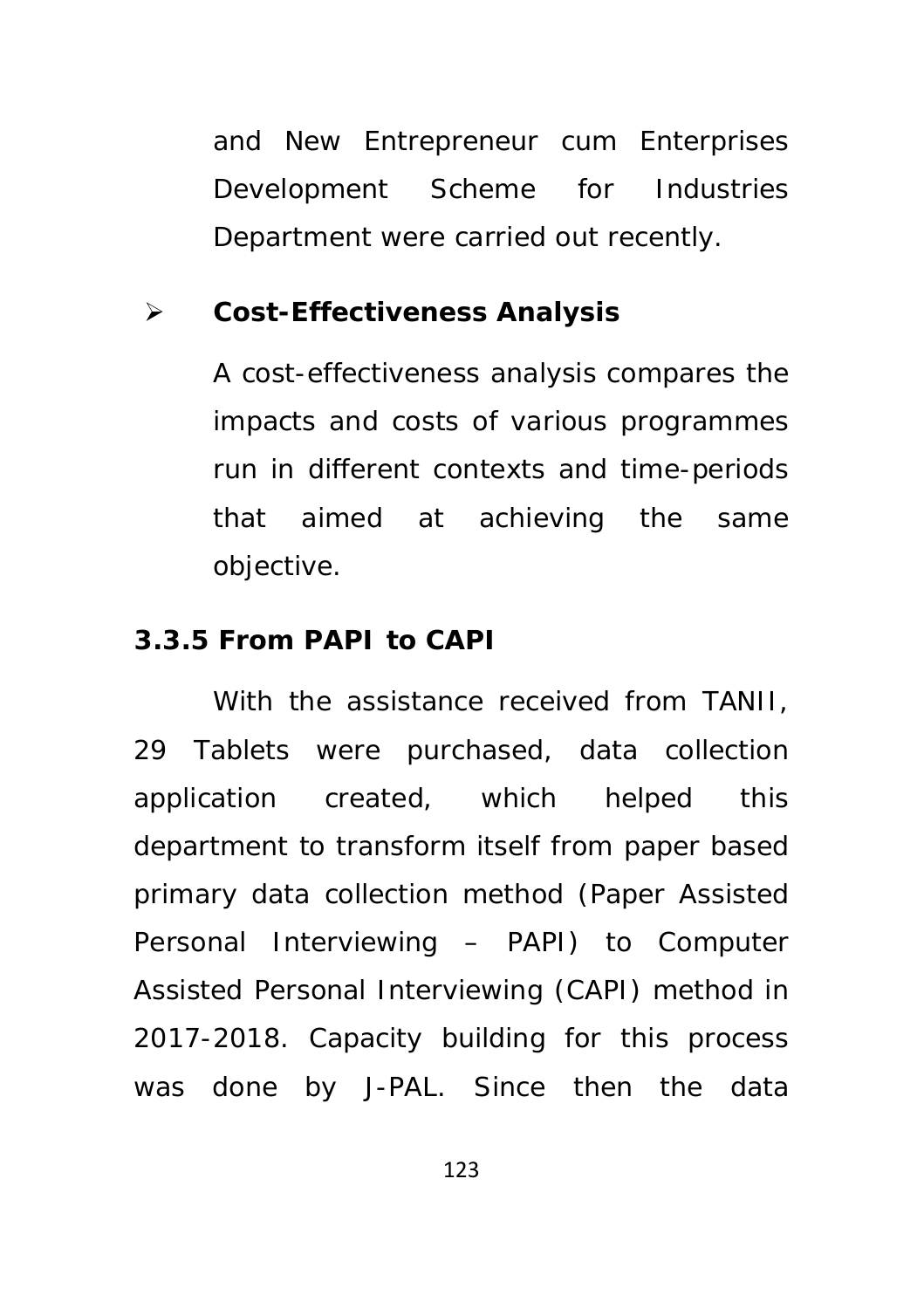collection have been done through the CAPI method, which helps in better management of field survey, eliminating the time required for data entry and making it error free.

## **3.3.6 Evaluation Studies with Digital Data Collection**

Evaluation studies done using electronic mode of collection are

- State Balanced Growth Funded (SBGF) Project on Augmenting Fertility and Reproductive Potential in Buffaloes through Estrus Synchronization Using Low Cost and Indigenously Developed Progesterone Implant in Backward Blocks of Krishnagiri District for State Planning Commission.
- Conditions and usefulness of machineries and equipment (Steam Boilers, Washing Machines and Incinerators) provided for the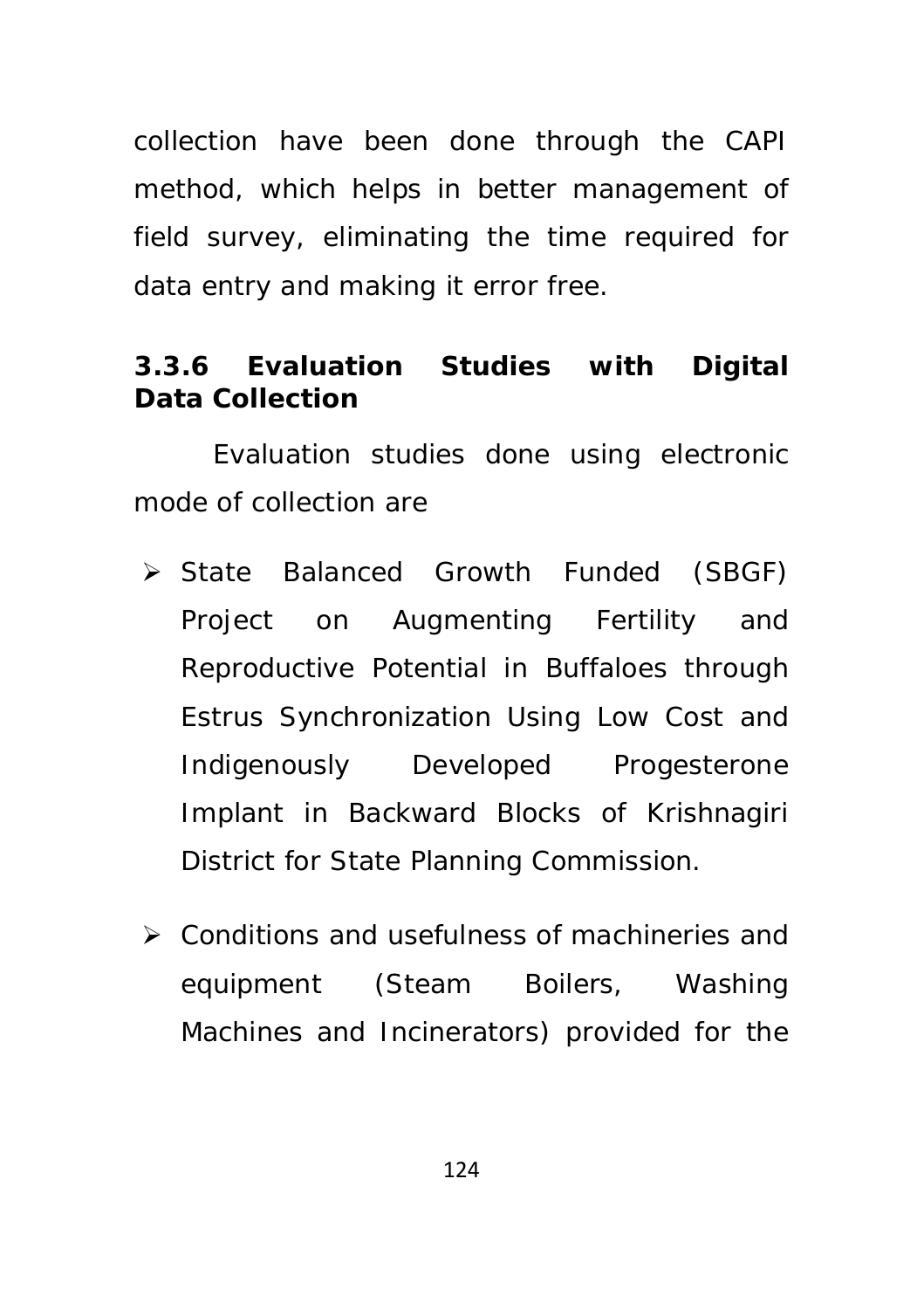hostels functioning under the control of Adi Dravidar and Tribal Welfare Department.

- Restoration of Traditional Water Bodies under XIII Finance Commission for Finance Department.
- Efficiency of Peri-metro vegetable cluster development programme for Horticulture Department.
- ▶ Report on Special Schools (both Government and Government aided) in terms of infrastructure, special teacher skill, quality of education, utilization of government scheme for Welfare of Differently Abled Persons Department.
- Effectiveness of Early Intervention Centres in Tamil Nadu for Welfare of Differently Abled Persons Department.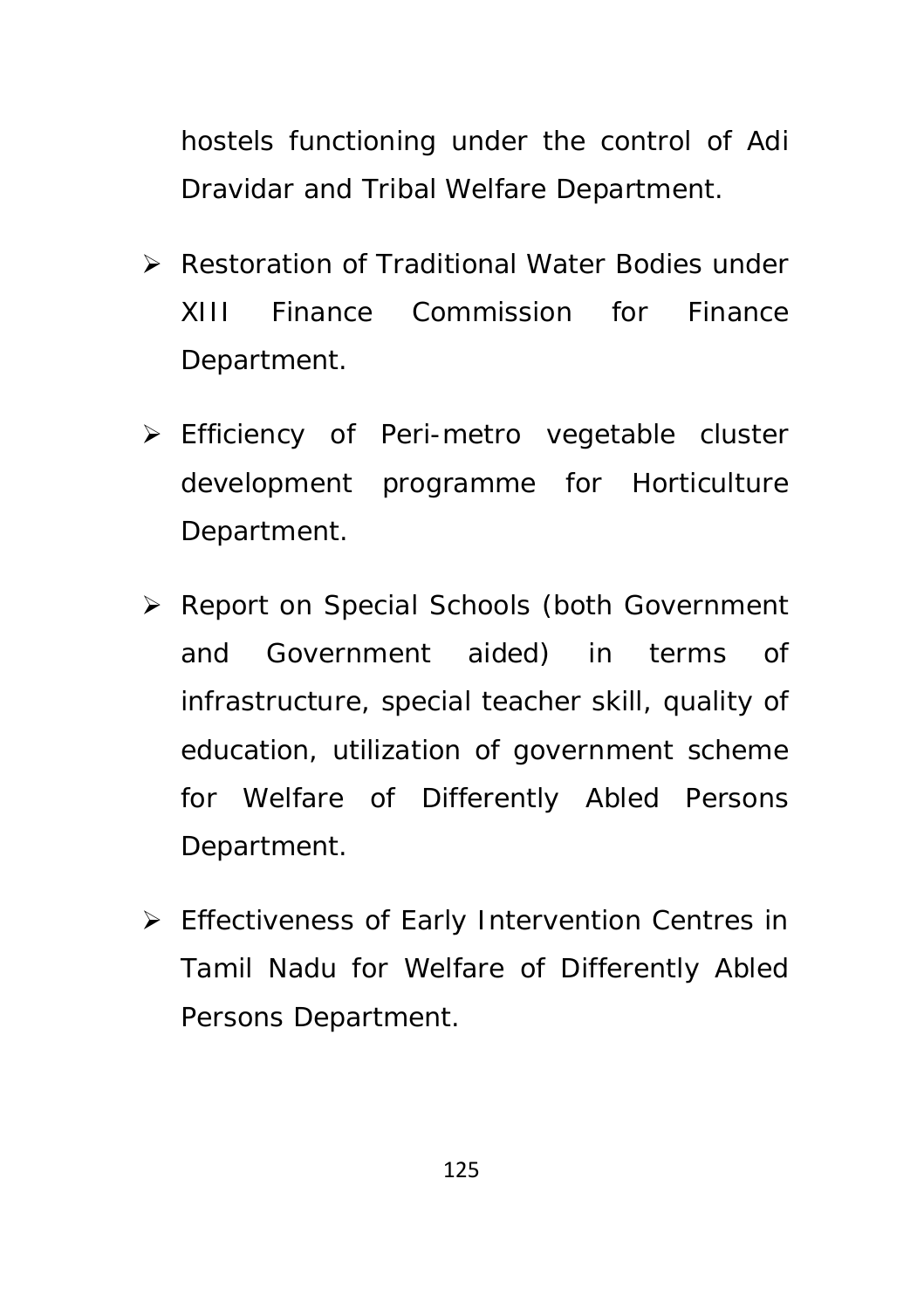- Reconstruction of Slum Tenements and Resettlement Schemes for Housing and Urban Development Department.
- Implementation of National Food Security Act (NFSA), 2013 in Tamil Nadu (First Round – April to June 2018), (Second Round – July to September 2018), (Third Round – October to December 2018) and (Fourth Round – January to March 2019).

### **3.3.7 National Food Security Act (NFSA)**

DEAR has entered into a Memorandum of Understanding with the Government of India and has become a participant in the Concurrent Evaluation of National Food Security Act 2013, on selection by the Ministry of Civil Supplies & Consumer Affairs, Government of India, based on the capacity of DEAR. This is a concurrent evaluation study for a period of two years which comprise of eight consecutive quarters. Four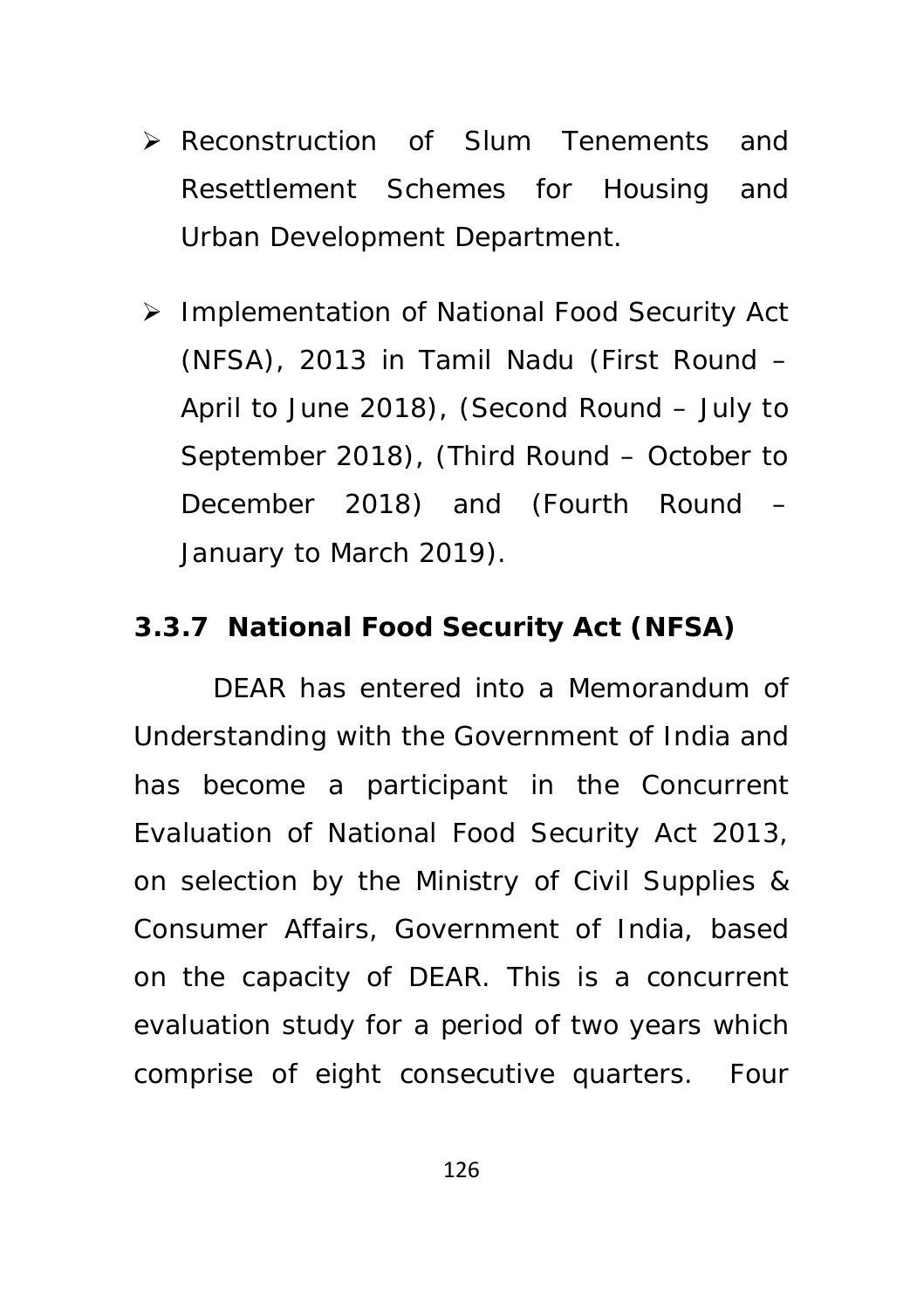districts are covered in each quarter with a sample of 300 beneficiaries, from 20 sample Fair Price Shops, along with the sales person of the respective shop. Fair Price Shop level Vigilance Committee and District level Vigilance Committee members are covered as part of sample to assess the Grievance Redressal Mechanism. Observations on inventory cum supply chain system in all the sample districts are covered. The questionnaires are sent from Ministry of Civil Supplies & Consumer Affairs, Government of India and field survey and analysis report is sent by DEAR. The data collection of this study is done through digital mode. Upto June 2019, report for four quarters have been completed.

## **3.3.8 Centre for Learning on Evaluation And Results (CLEAR)**

 **The Centre for Learning on Evaluation And Results (CLEAR) is an independent**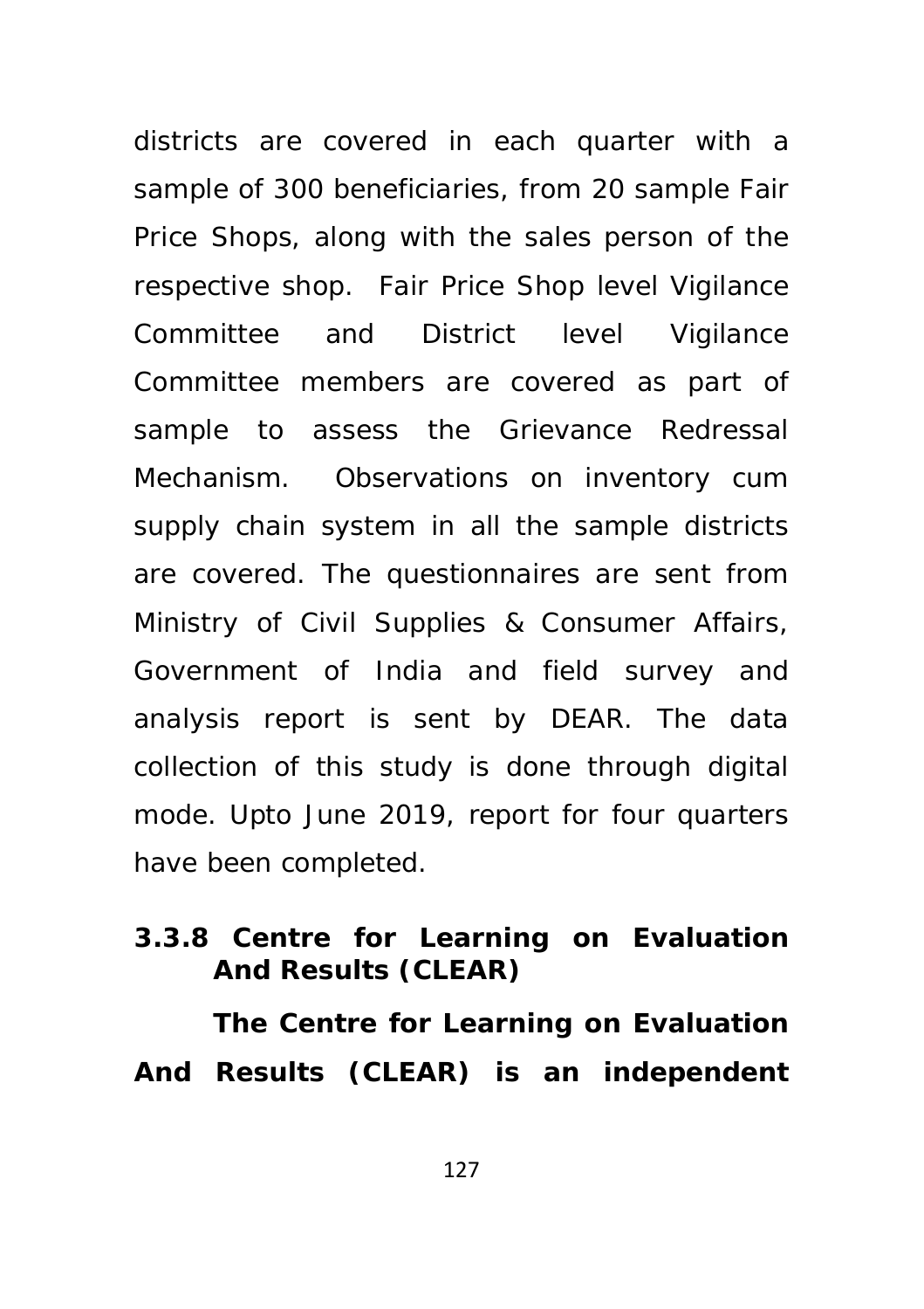**Evaluation office hosted by the World Bank.** It has a global Monitoring and Evaluation (M&E) capacity development programme that brings together academic institutions and donor partners to contribute to the use of evidence in decision making in developing countries. The **CLEAR have appreciated the involvement of DEAR in capacity building given to them by J-PAL-SA and its impact in transforming the functions of DEAR.** 

## **3.3.9 Association of J-PAL-SA and DEAR**

The department has been in continuous association with Abdul Latif Jameel – Poverty Action Lab – South Asia (J-PAL-SA) of the Massachusetts Institute of Technology, USA, since 2014 to promote the use of evidence in decision making.

 With J-PAL-SA support, DEAR made the switch over from manual data collection to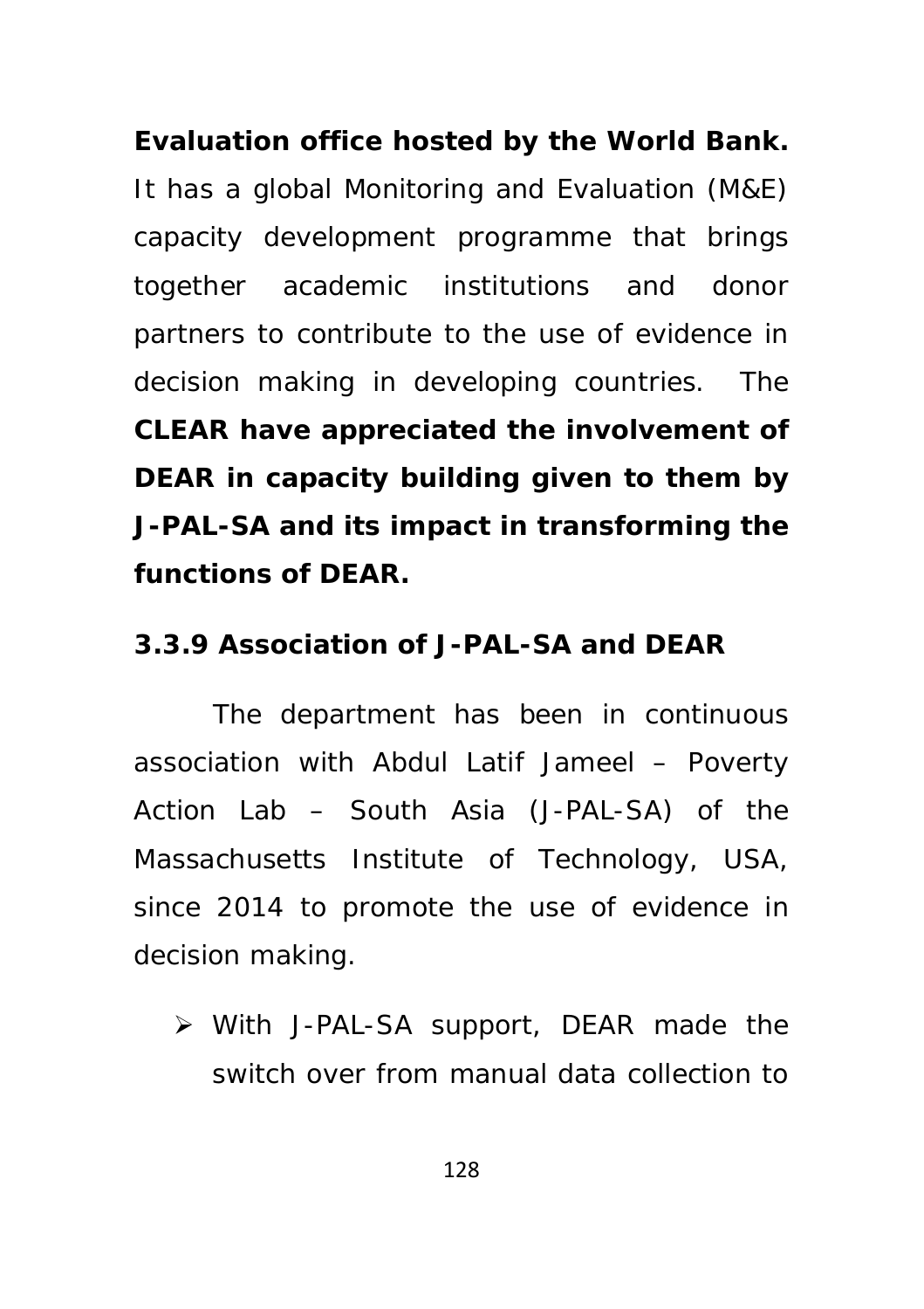digital data collection. J-PAL–SA have partnered with DEAR at every step of this process (i) assisting the development of Terms of Reference to select a vendor for digital data collection software, (ii) conducting training on creating and revising questionnaires for digitization and (iii) helping the vendor understand for developing the digital data collection software required for DEAR.

 $\triangleright$  Based on the training on commissioning of studies provided by J-PAL-SA, DEAR staff are now providing advice and inputs to other line departments on Request for Proposal (RFP), selection of Institution and on use of evaluation commissioning materials developed by J-PAL-SA.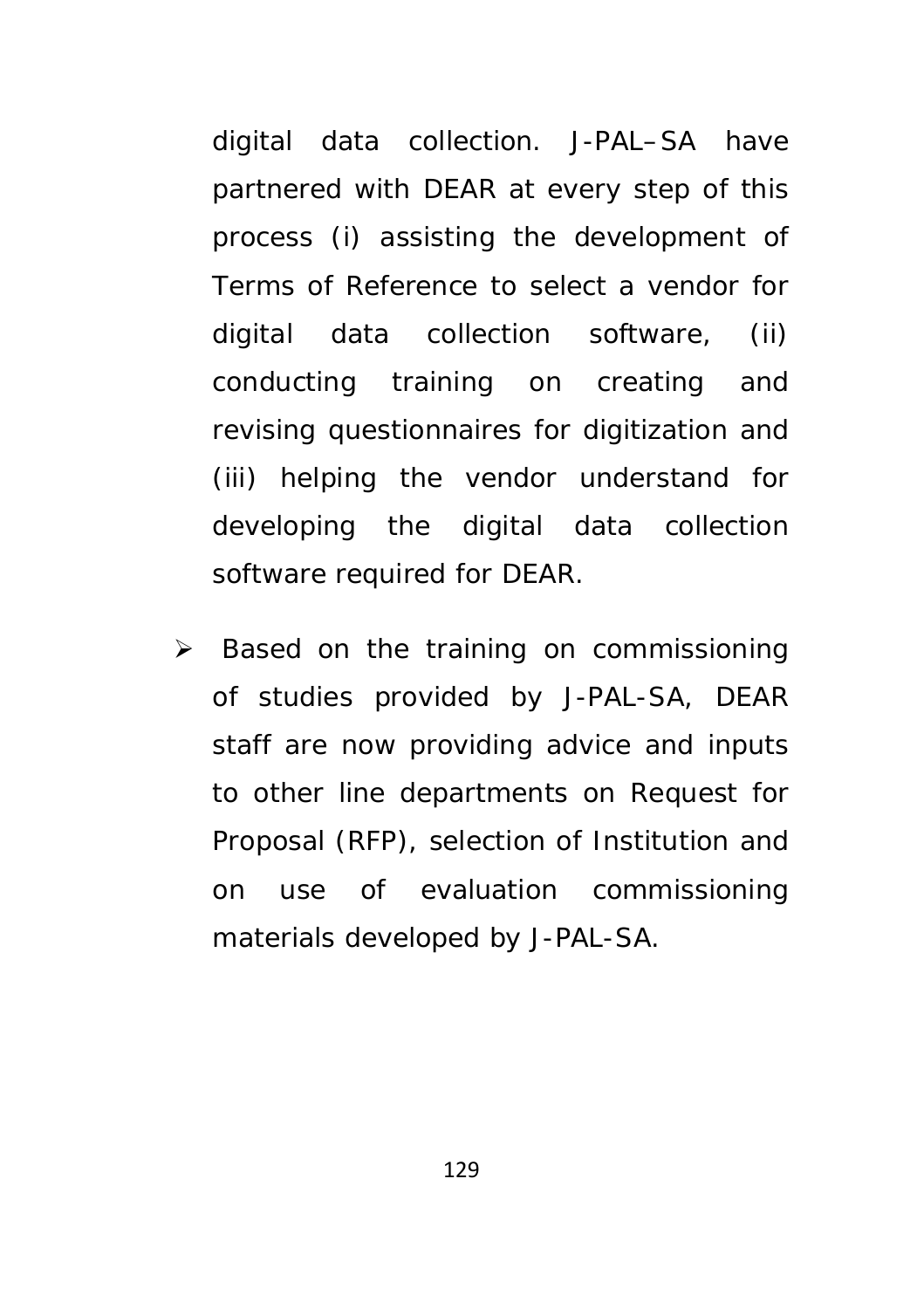#### **3.3.10 Evaluation Guidelines**

In addition to entrusting the study to DEAR, other Government Departments can directly commission and undertake evaluation studies of their schemes and programmes through other agencies. Evaluation guidelines and empanelled institutions are available for this purpose.

### **3.3.11 Reports 2018 and 2019**

During the year 2018, nine evaluation reports have been completed and submitted to the Government. There are 20 reports in various stages of preparation. For the year 2019-2020, fifteen evaluation studies are to be taken up by this Department as per SEC approval.

## **3.4 Chennai Metro Rail Project**

With the rapid growth of Chennai metropolis, there has been increasing pressure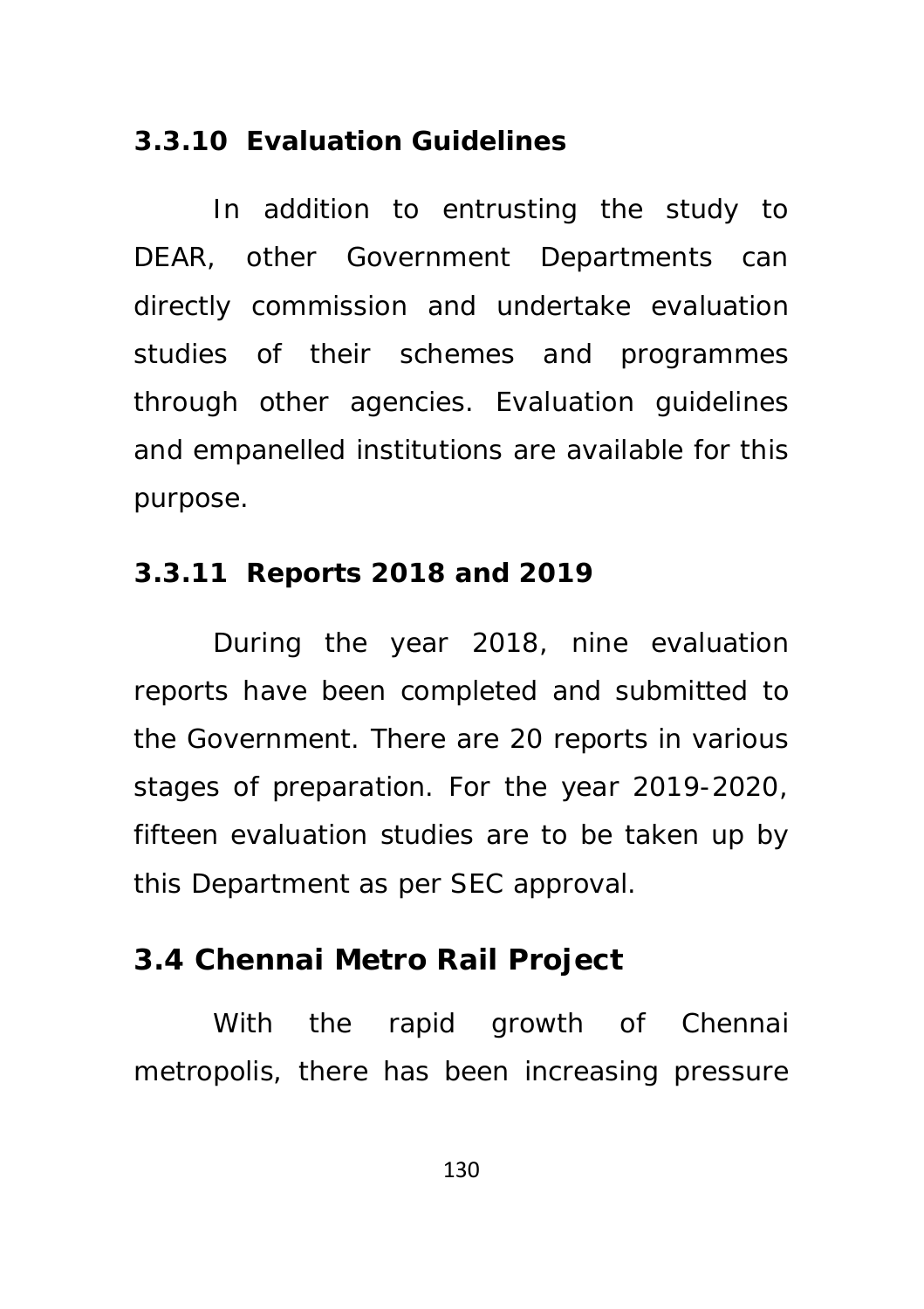on transport infrastructure, especially due to runaway growth in road traffic volumes. To improve public transport, the Government of Tamil Nadu decided to introduce a rail-based transport system in the form of the Chennai Metro Rail Project. This project aims to provide a fast, reliable, convenient, efficient and economical mode of public transport in Chennai, which is integrated with other forms of public and private transport in the city including buses, suburban trains, the existing Mass Rapid Transit System (MRTS) and future rail systems including monorail transport.

#### **Phase - I**

Under Phase-I, two corridors were taken up from Washermenpet to Chennai Airport for 23.1 km and from Chennai Central to St. Thomas Mount for 22.0 km. These two corridors converge at Chennai Central and at Alandur. The sections of Corridor - 1 from Washermenpet to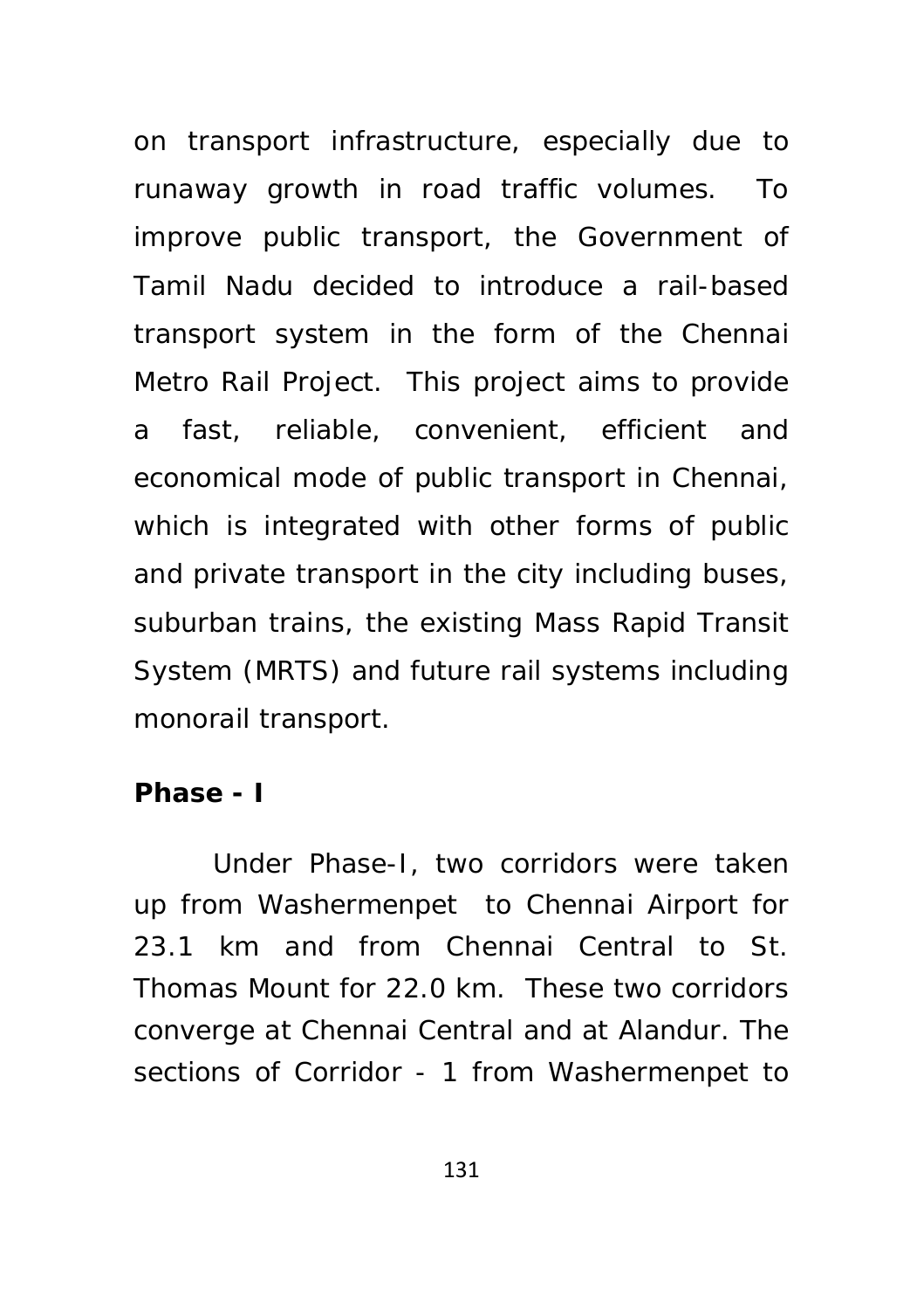Saidapet and from Chennai Central to Thirumangalam in Corridor - 2 operate underground, while the remaining sections operate on elevated supports.

Based on the in-principle approval of the Government of Tamil Nadu, the Government of India accorded administrative approval in February 2009 for implementing the project at an estimated completion cost of Rs.14,600 crore on joint ownership basis between the Government of India and the Government of Tamil Nadu. The Central Government is to contribute 15 per cent of the project cost as equity and 5 per cent as subordinate debt. The State Government is to contribute 15 per cent as equity and 5.78 per cent as subordinate debt. The balance 59.22 per cent is financed by the Japan International Cooperation Agency (JICA) as loan assistance in accordance with guidelines of the Government of India for such external assistance funding. The project cost for Phase-I has been revised at Rs.19,058 crore.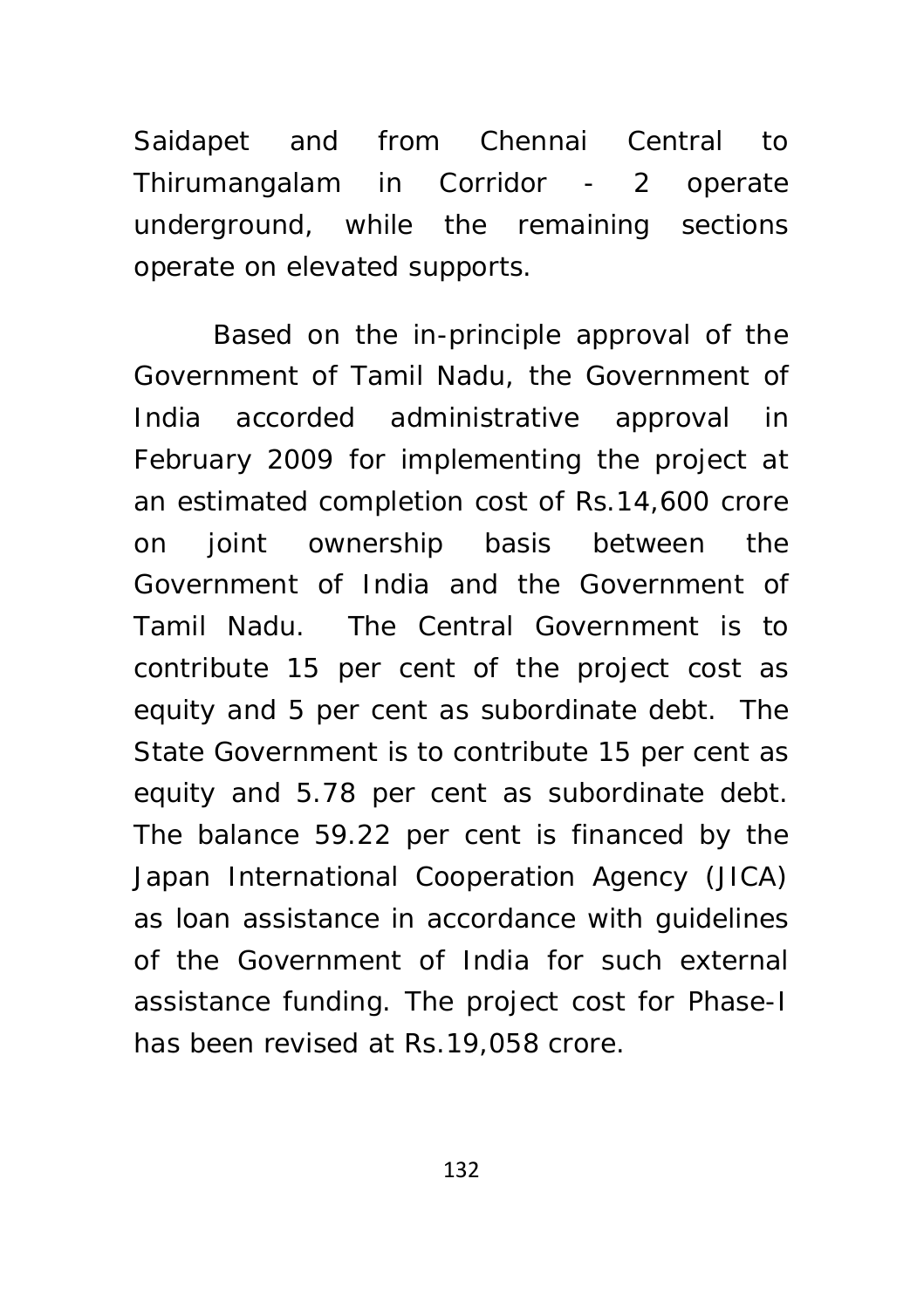The project is being implemented by the Chennai Metro Rail Limited (CMRL), as Special Purpose Vehicle incorporated under the Companies Act. The company was restructured as a joint venture company reflecting the relative stakes of the Central and State Governments. By virtue of this agreement, Government of India has nominated five Directors including the Secretary, Housing and Urban Affairs as Executive Chairman while the State Government has nominated five Directors including the Managing Director. In addition, there are three functional Directors and two Independent Directors.

### **Expenditure / Physical Progress**

The Government of Tamil Nadu has released Rs.2,858.00 crore as equity and Rs.2,834.22 crore as subordinate debt. The Government of India has released Rs.2,190.00 crore as equity, Rs.730.00 crore as subordinate debt and Rs.8,646.00 crore as pass-through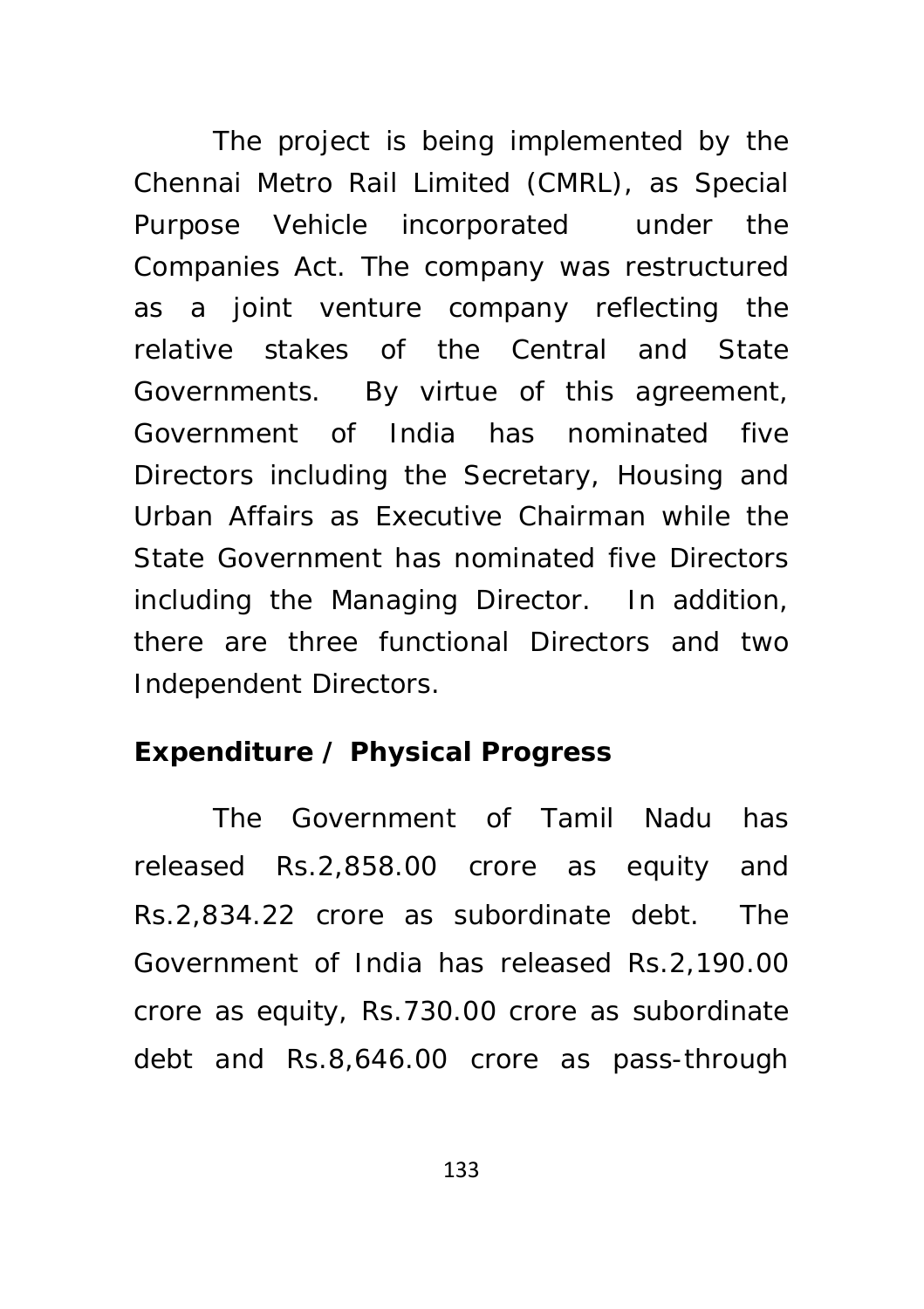assistance (senior term debt from JICA) as on date. Works on all stretches of Phase – I have been completed.

## **Passenger Services**

Passenger services under Phase - I were inaugurated as indicated below:-

| Date of<br>Inauguration | Km    | <b>Stretches</b>                               |  |
|-------------------------|-------|------------------------------------------------|--|
| 29-06-2015              | 10.15 | Koyambedu to Alandur<br>(Elevated)             |  |
| 21-09-2016              | 8.60  | Chennai Airport to Little<br>Mount (Elevated)  |  |
|                         | 1.20  | Alandur to St. Thomas<br>Mount (Elevated)      |  |
| 14-05-2017              | 7.40  | Koyambedu and Nehru<br>Park (Underground)      |  |
| 25-05-2018              | 2.50  | Nehru Park to Chennai<br>Central (Underground) |  |
|                         | 4.35  | Little Mount to AG-DMS<br>(Underground)        |  |
| 10-02-2019              | 10.90 | AG-DMS to Washermenpet<br>(Underground)        |  |
| Total                   | 45.10 |                                                |  |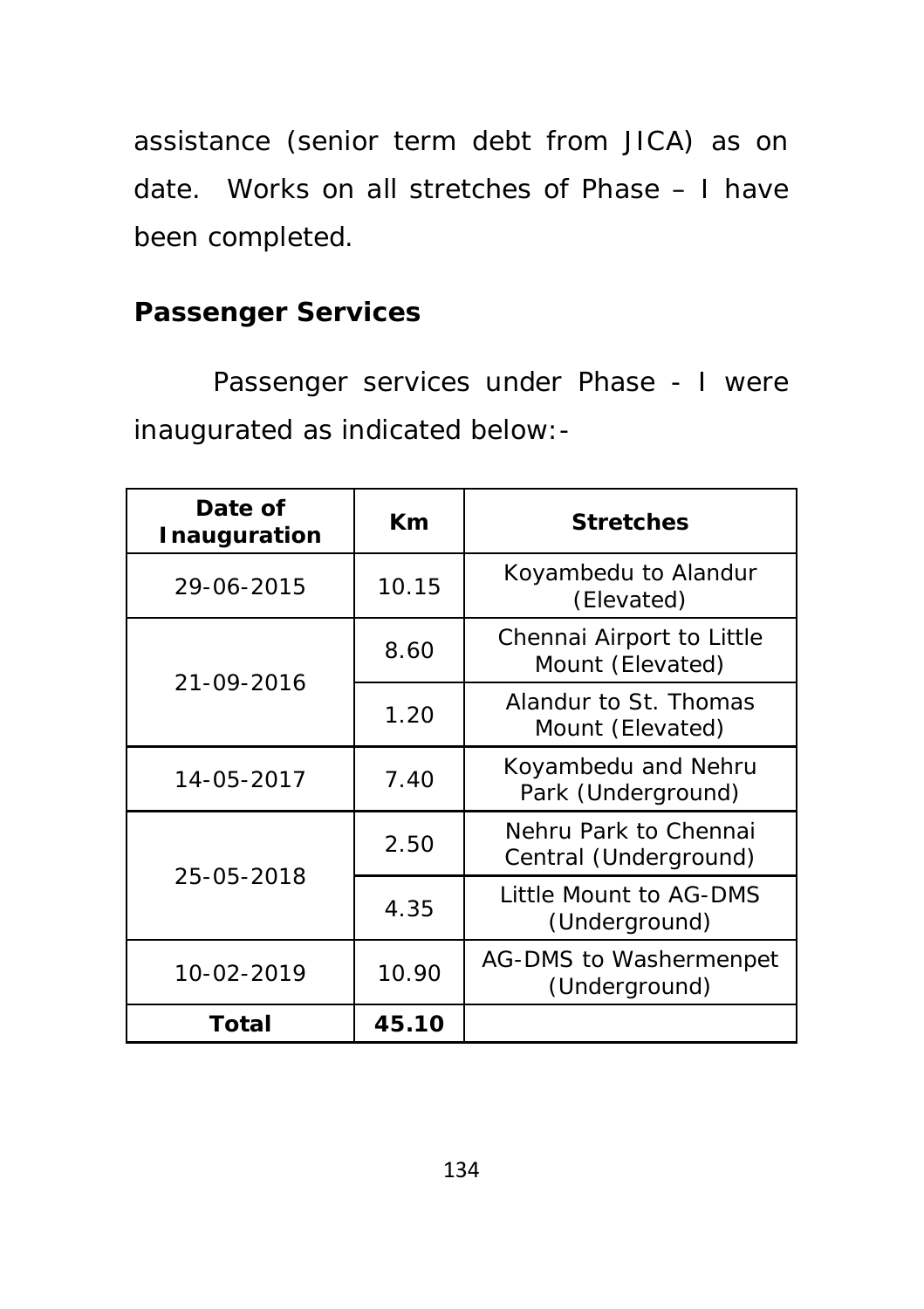#### **Phase-I Extension**

The Government of Tamil Nadu and Chennai Metro Rail Limited has proposed the extension of Corridor – I of the Chennai Metro Rail Project from its present northern terminal Washermenpet to Thiruvottriyur / Wimco Nagar (9.051 km) at a cost of Rs.3,770.00 crore to Government of India for necessary statutory approval and administrative sanction and the Government of India accorded approval for the project on 15.06.2016.

The Government of Tamil Nadu has released Rs.508.00 crore as equity and Rs.408.00 crore as subordinate debt. The Government of India has released Rs.508.00 crore as equity, Rs.105.00 crore as subordinate debt and Rs.809.60 crore as pass-through assistance (senior term debt from JICA) as on date.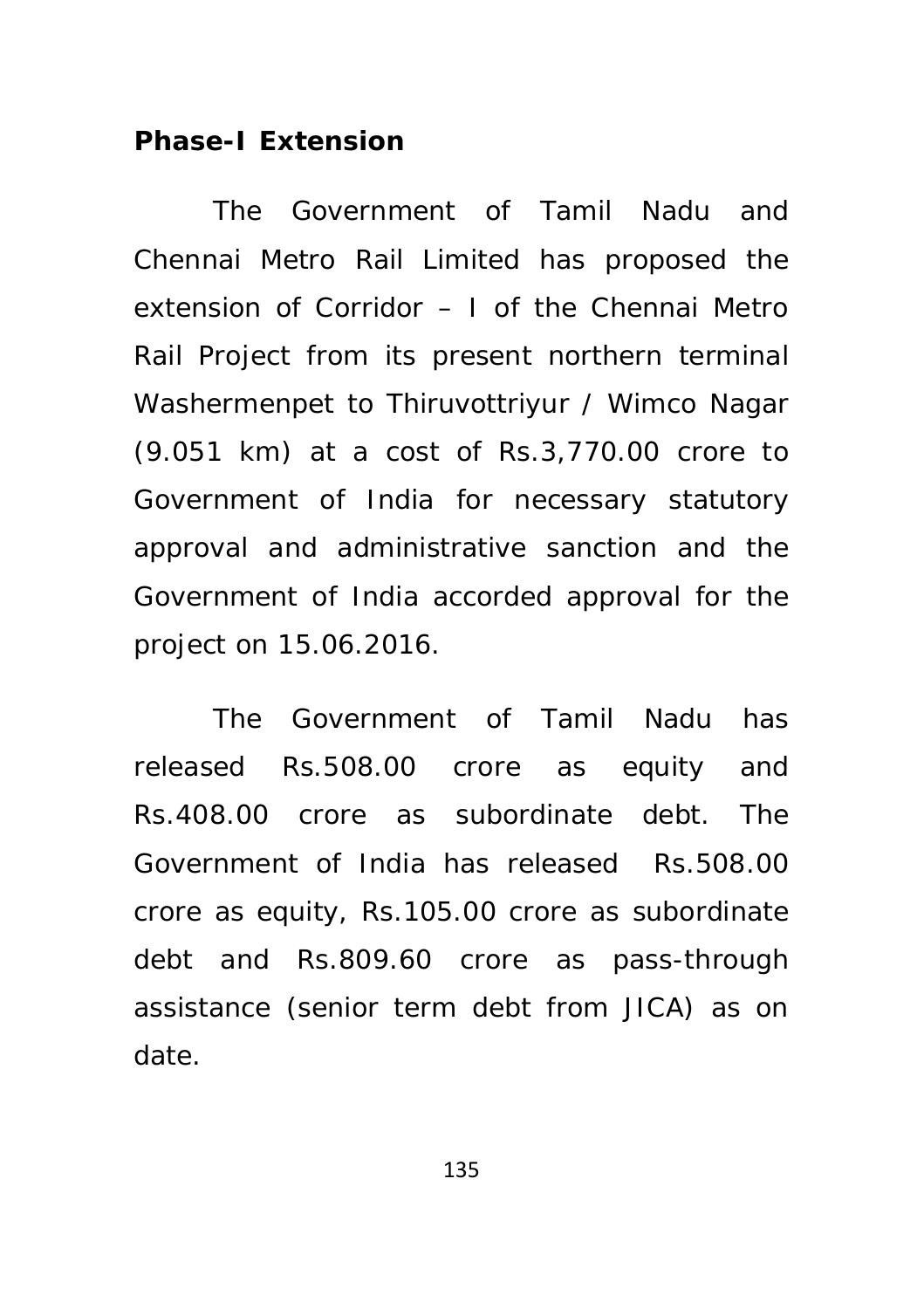The foundation stone for the implementation of the extension project was laid and the construction works commenced on 23- 07-2016. The construction of entire tunnel has been completed and the construction works relating to two underground metro stations, elevated viaduct, and the depot at Wimco Nagar are under progress.

#### **Phase – II**

The Detailed Project Report (DPR) for Phase-II of Chennai Metro Rail Project was prepared by the Consultant M/s. RITES Limited. A total length of 107.55 km are proposed to eventually cover 3 corridors viz.,(i) Madhavaram to Siruseri (along OMR) (ii) Light House to CMBT and (iii) Madhavaram to Sholinganallur (via CMBT). The Government of Tamil Nadu, in April 2017, accorded in-principle approval for Phase-II and recommended it to Government of India for its approval and funding and also for obtaining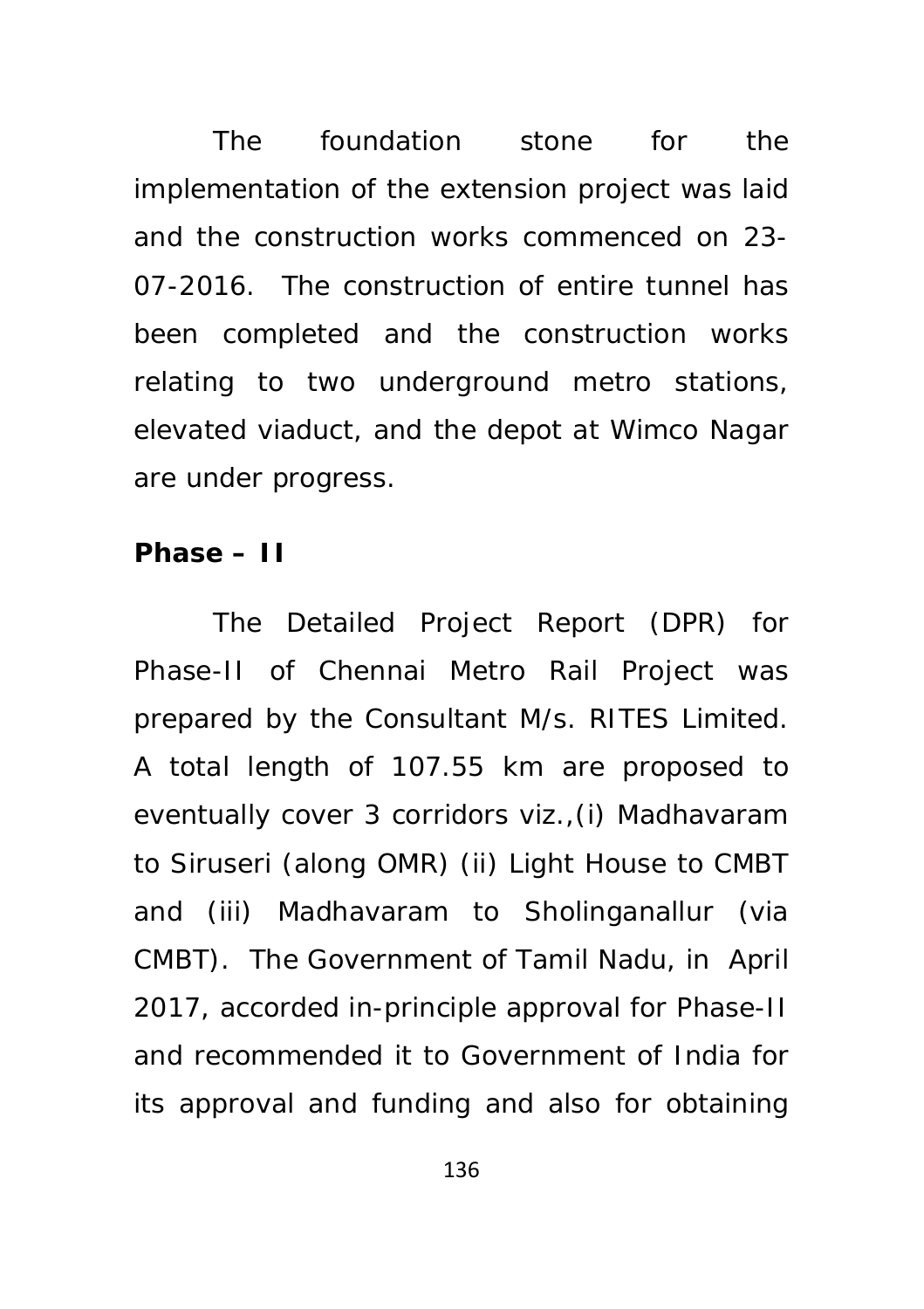loan assistance from Japan International Cooperation Agency (JICA).

The Government of India, Ministry of Housing and Urban Affairs requested the State Government to re-examine the Phase-II proposals with reference to New Metro Rail Policy-2017 and the National Transit Oriented Development (TOD) Policy. Accordingly, the project proposals were suitably modified and revised DPR sent to Government of India during October, 2017. The overall project cost was estimated at Rs.79,961 crore reflecting changes due to introduction of Goods and Services Tax. The alignment is unchanged.

In the meantime, the Phase-II project was included in the Rolling Plan of Japan International Cooperation Agency (JICA) by the Department of Economic Affairs, Government of India. Based on the request of Government of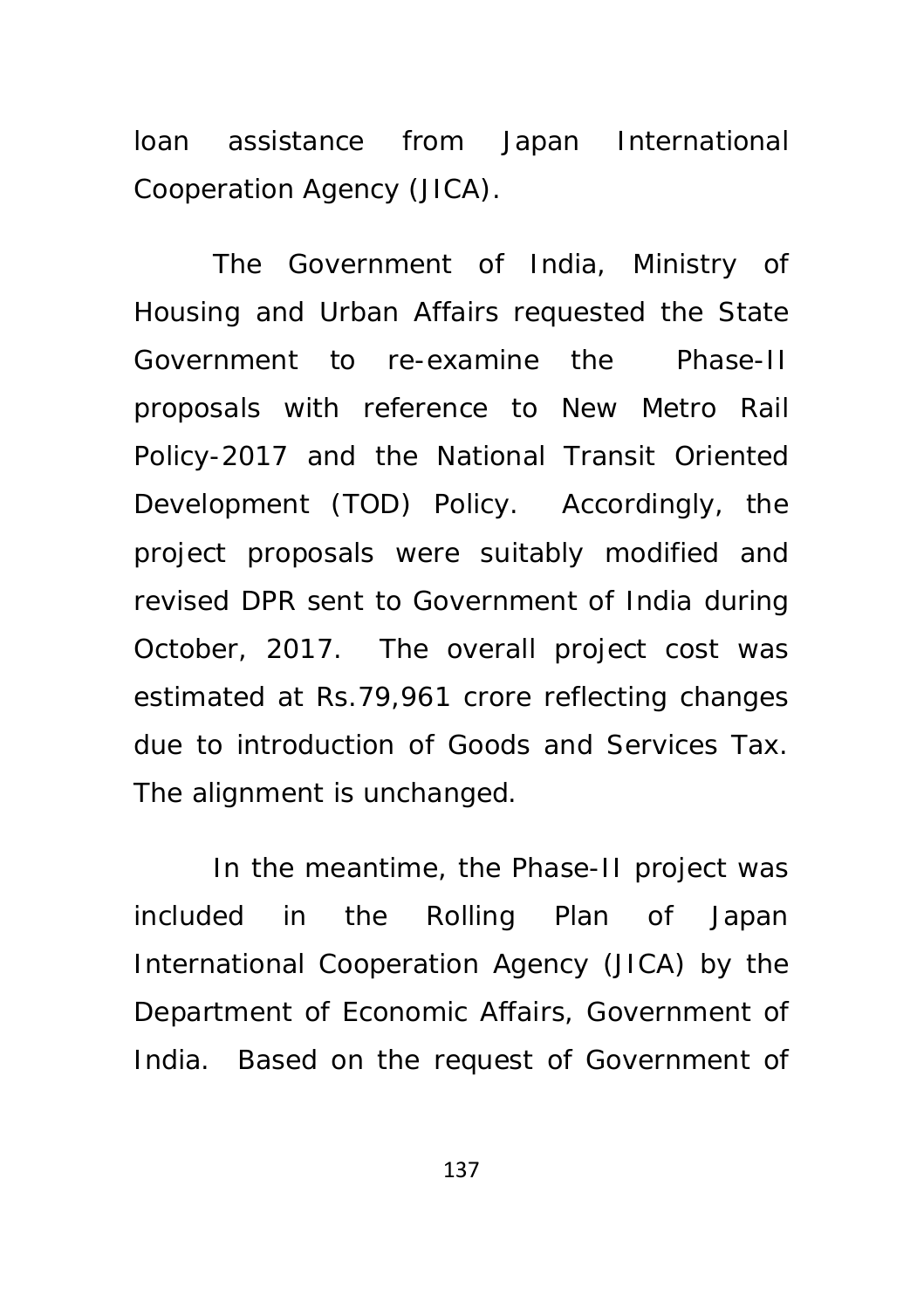India, Japan International Cooperation Agency sent two Fact Finding missions in August and November 2017 and Appraisal Mission in January 2018 to Chennai Metro Rail Limited. The JICA came forward to fund the stretches from Madhavaram to Sholinganallur in Corridor - 3 (35.67 km) and from Madhavaram to CMBT (16.34 km) in Corridor - 5.

The Government has subsequently decided to extend one of the Phase-II corridors viz Corridor - 4 from Lighthouse to Poonamallee via Vadapalani and Porur. A Supplementary DPR for this extension has been prepared by CMRL and sent to Government. It has also been decided to prepare a Comprehensive DPR for entire Phase-II including the extension of Corridor-4. Keeping in view of the modification to Corridor - 4 and new road widening proposals, the Consultant preparing the Comprehensive DPR has been requested by CMRL to explore the possibility of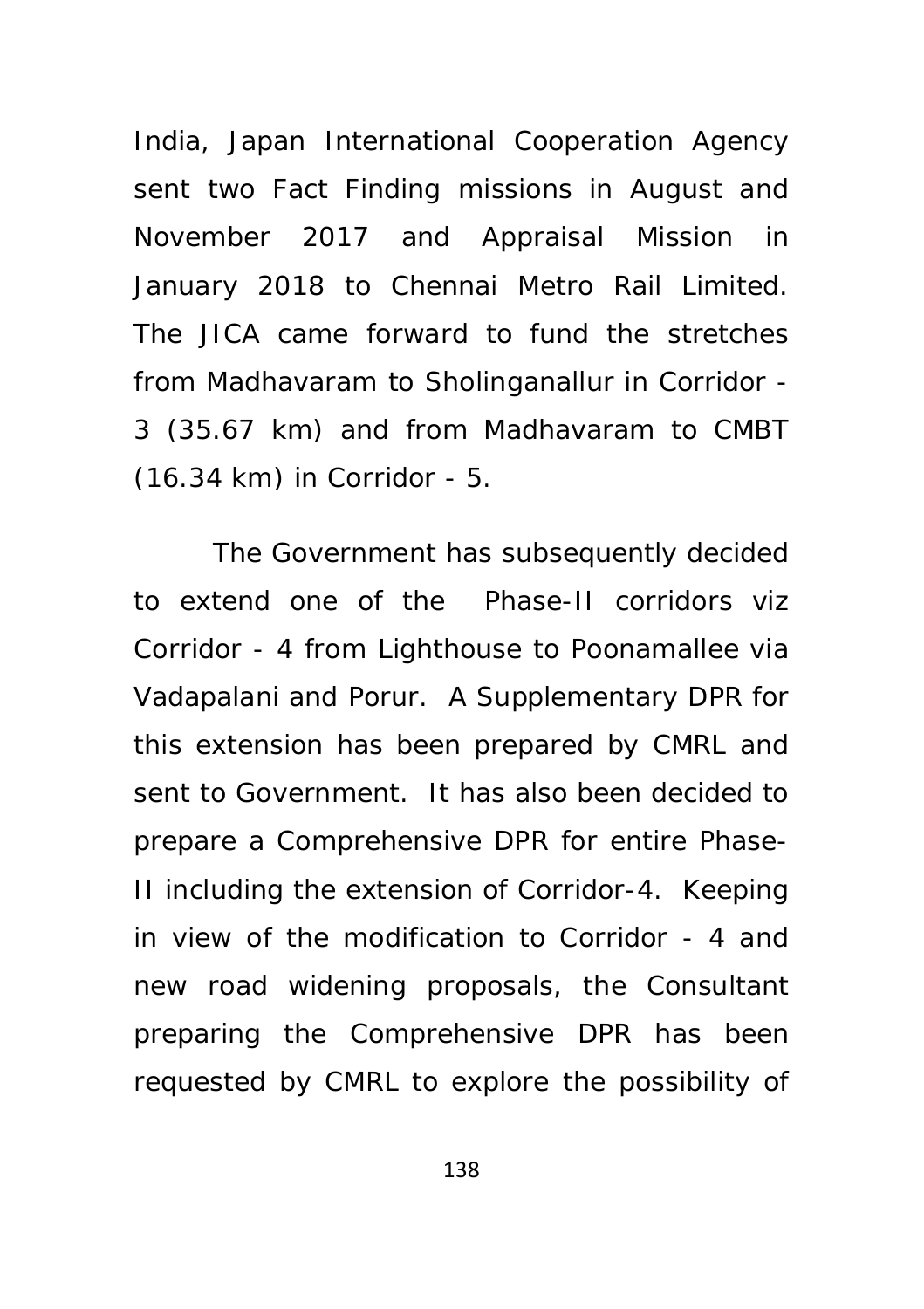elevated sections instead of underground section originally proposed.

A Comprehensive DPR for entire Phase-II of Chennai Metro Rail Project, covering a total length of 118.9 km at an estimated completion cost of Rs.69,180 crore was prepared and sent to Government for approval. The above Comprehensive DPR covers the extension of Corridor - 4 upto Poonamallee and the changes made from underground section to elevated section in the Corridors-4 and 5.

The Government, in January 2019, approved in principle the following three Metro Rail corridors under Phase – II of Chennai Metro Rail Project, as per the Comprehensive Detailed Project Report (DPR) prepared by M/s. RITES  $Ltd.:$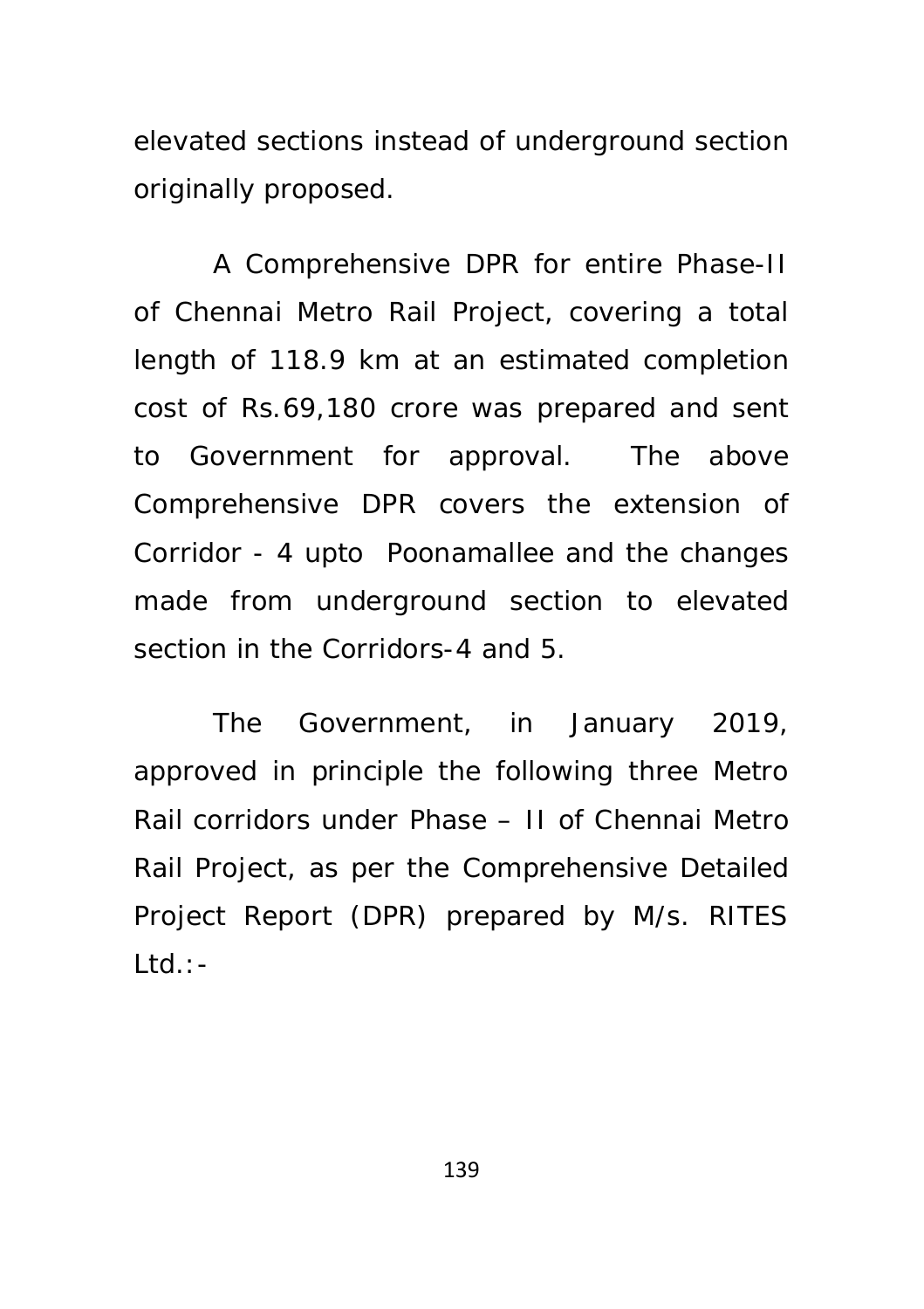| Corridor-3  | Madhayaram to      | 45.8 km  |  |
|-------------|--------------------|----------|--|
|             | <b>SIPCOT</b>      |          |  |
| Corridor -4 | Lighthouse to      | 26.1 km  |  |
|             | Poonamallee Bypass | 47.0 km  |  |
| Corridor-5  | Madhayaram to      |          |  |
|             | Sholinganallur     |          |  |
|             | Total              | 118.9 km |  |

The estimated completion cost of the project is at Rs.69,180 crore in December, 2018 prices, including land, R&R and State Taxes.

The Comprehensive DPR has also been recommended to Government of India for Central Government approval and funding and also for loan assistance from external and domestic funding agencies, including Japan International Cooperation Agency (JICA), Asian Development Bank (ADB), Asian Infrastructure Investment Bank (AIIB), New Development Bank (NDB) and World Bank.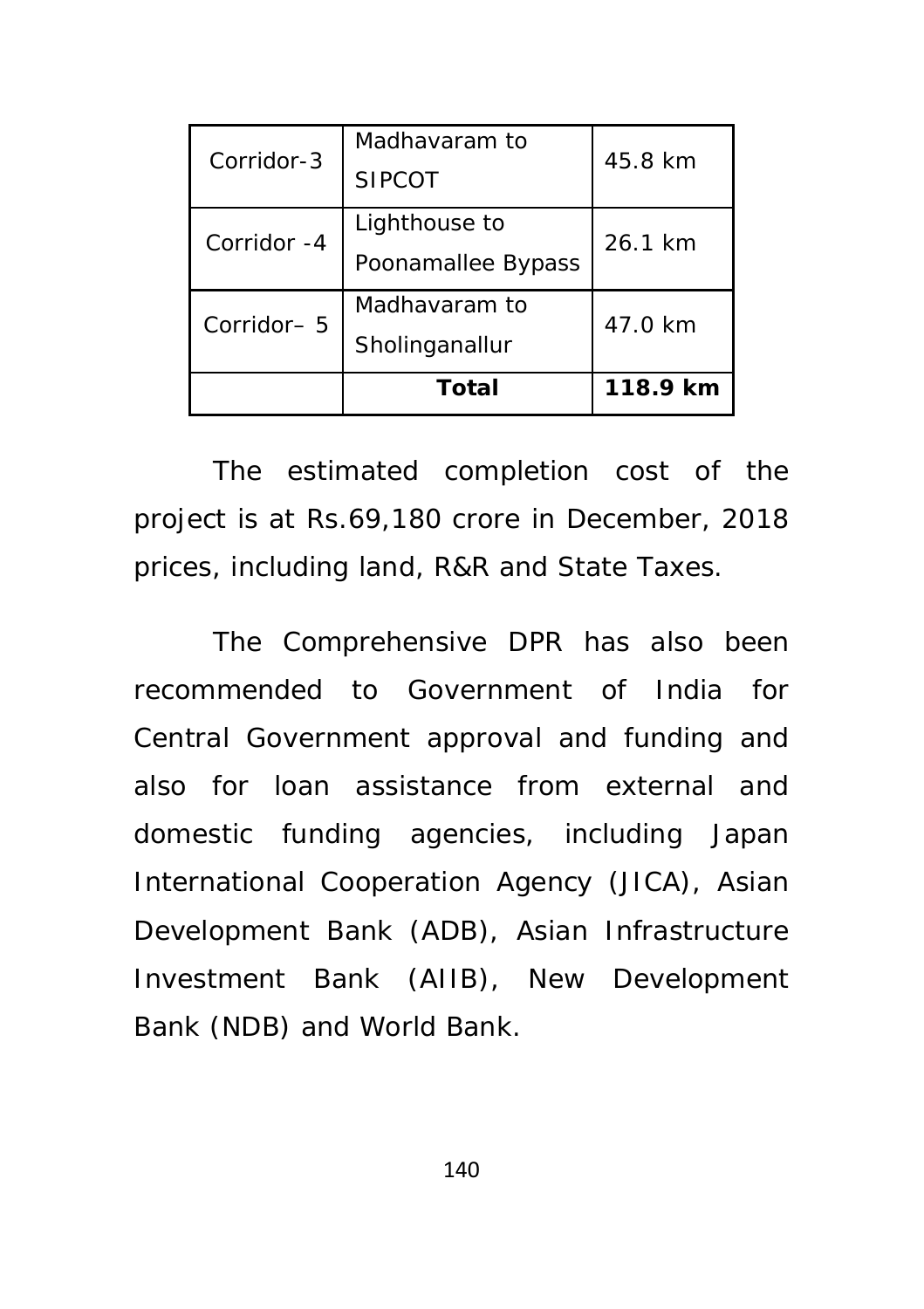The Japan International Cooperation Agency (JICA) has approved the two priority stretches under Corridors 3 and 5 for a total length of 52.01 km to be implemented at an estimated completion cost of Rs.40,941 crore of which the loan assistance from JICA would be in the order of Rs.20,196 crore. In this connection the notes were exchanged and loan agreement for providing the 1st tranche under Official Development Assistance (ODA) Loan of 75,519 Million Japanese Yen (Approximately Rs.4770 crore) has also been signed between Government of India and JICA on 21-12-2018.

The Government, in January 2019, has also accorded administrative sanction for implementation of the priority stretches from Madhavaram to Sholinganallur (35.67 km) of Corridor - 3 and from Madhavaram to CMBT (16.34 km) of Corridor - 5 to the total length of 52.01 km under Phase –II of Chennai Metro Rail Project at an estimated completion cost of

141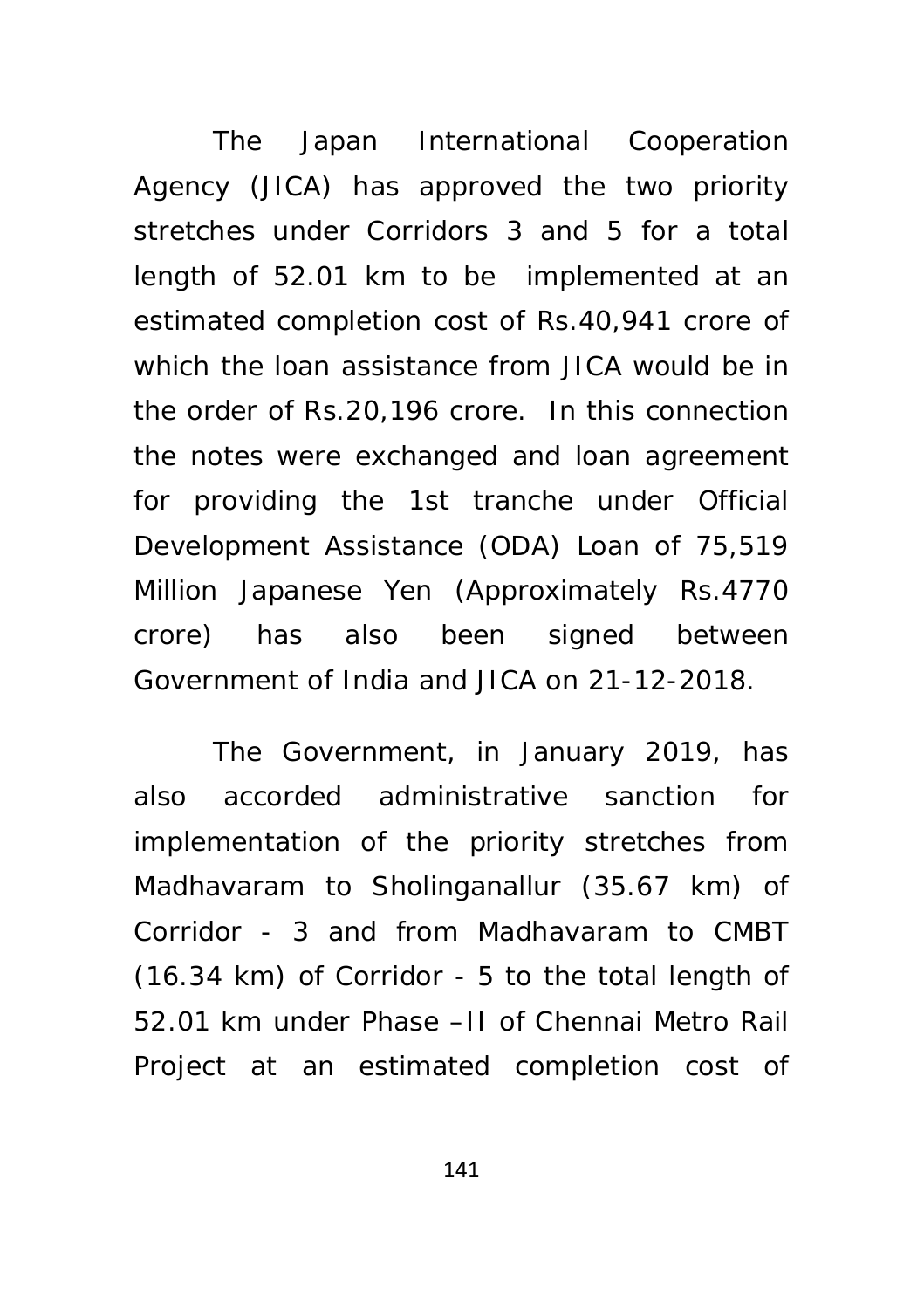Rs.40,941 crore with external assistance for Japan International Cooperation Agency (JICA). The JICA loan has also been effectuated. The project is to be implemented as a "State Sector Project".

Action is being taken by the CMRL through State Government to get funds for implementation of Corridor - 4 from Lighthouse to Poonamallee Bypass (26.1 km) the remaining stretches in Corridor 3 from Sholinganallur to SIPCOT (10.13 km) and in Corridor - 5 from CMBT to Sholinganallur (30.66 km) from the Asian Development Bank (ADB), Asian Infrastructure Investment Bank (AIIB), New Development Bank (NDB) and from the World Bank. In respect of Corridor-4, the Department of Economic Affairs, Government of India has already accorded in principle approval for funding by the above multilateral financial institutions. The discussions and appraisal of

142